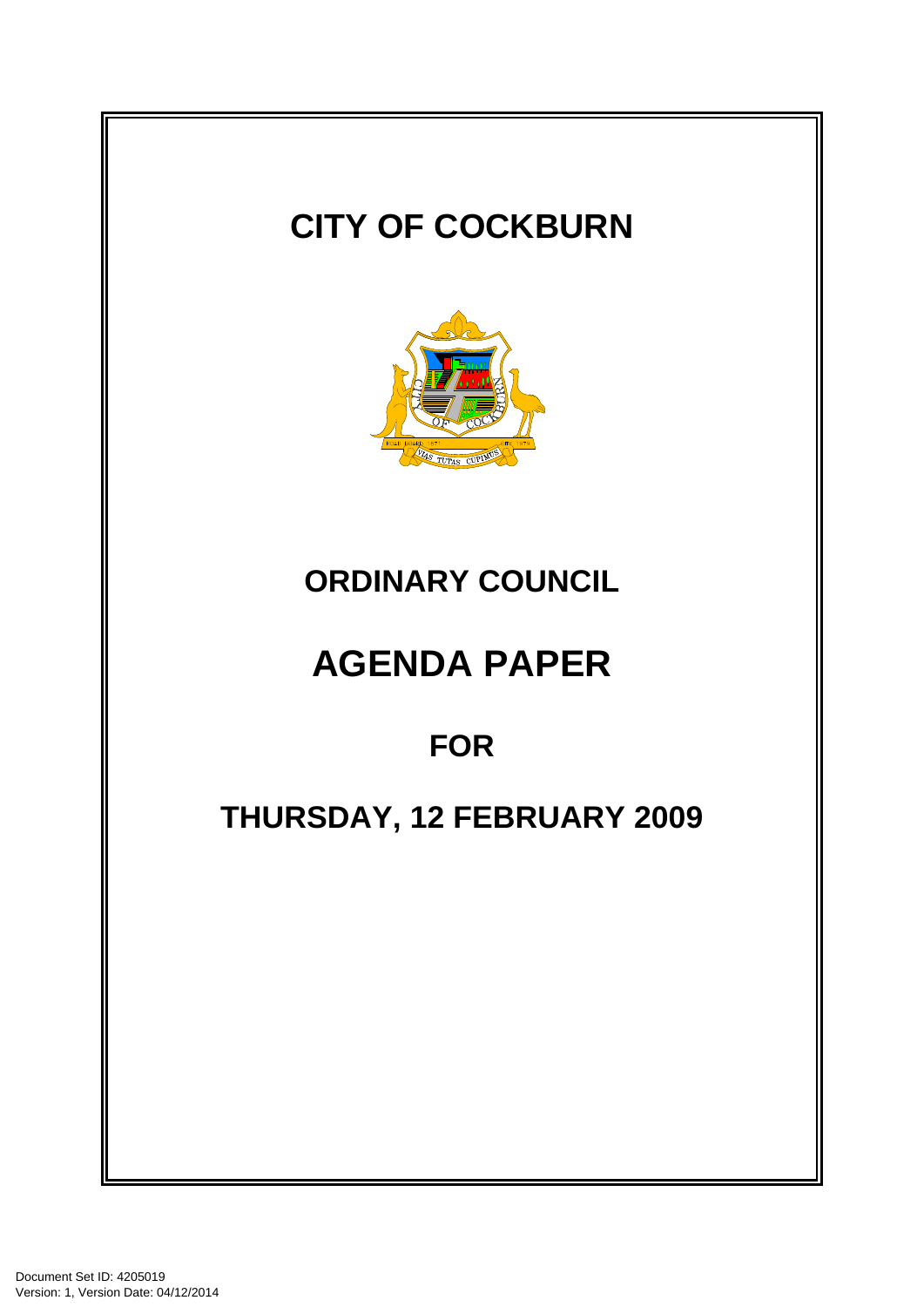# **CITY OF COCKBURN**

#### **SUMMARY OF AGENDA TO BE PRESENTED TO THE ORDINARY COUNCIL MEETING TO BE HELD ON THURSDAY, 12 FEBRUARY 2009 AT 7:00 PM**

#### **Page**

-

| 1.               |                                                                                                                                                                                                                          |  |  |
|------------------|--------------------------------------------------------------------------------------------------------------------------------------------------------------------------------------------------------------------------|--|--|
| 2.               | APPOINTMENT OF PRESIDING MEMBER (IF REQUIRED)1                                                                                                                                                                           |  |  |
| 3.               | DISCLAIMER (TO BE READ ALOUD BY PRESIDING MEMBER)1                                                                                                                                                                       |  |  |
| $\overline{4}$ . | ACKNOWLEDGEMENT OF RECEIPT OF WRITTEN DECLARATIONS OF<br>FINANCIAL INTERESTS AND CONFLICT OF INTEREST (BY PRESIDING                                                                                                      |  |  |
| 5.               |                                                                                                                                                                                                                          |  |  |
| 6.               | ACTION TAKEN ON PREVIOUS PUBLIC QUESTIONS TAKEN ON                                                                                                                                                                       |  |  |
| 7.               |                                                                                                                                                                                                                          |  |  |
| 8.               |                                                                                                                                                                                                                          |  |  |
|                  | (OCM 12/2/2009) - ORDINARY COUNCIL MEETING - 11/12/20082<br>8.1                                                                                                                                                          |  |  |
| 9.               |                                                                                                                                                                                                                          |  |  |
| 10.              |                                                                                                                                                                                                                          |  |  |
| 11.              | BUSINESS LEFT OVER FROM THE PREVIOUS MEETING (IF                                                                                                                                                                         |  |  |
| 12.              | DECLARATION OF COUNCILLORS WHO HAVE NOT GIVEN DUE                                                                                                                                                                        |  |  |
| 13.              |                                                                                                                                                                                                                          |  |  |
|                  | (OCM 12/2/2009) - DECISION OF SPECIAL MEETING OF<br>13.1                                                                                                                                                                 |  |  |
| 14.              |                                                                                                                                                                                                                          |  |  |
|                  | (OCM 12/2/2009) - ADOPTION OF THE STRUCTURE PLAN FOR<br>14.1<br>DA 15 JERVOISE BAY SOUTHERN HARBOUR - AUSTRALIAN<br>MARINE COMPLEX HENDERSON - APPLICANT: ALLERDING &<br>ASSOCIATES - OWNER: LANDCORP & OTHERS (9691) (A |  |  |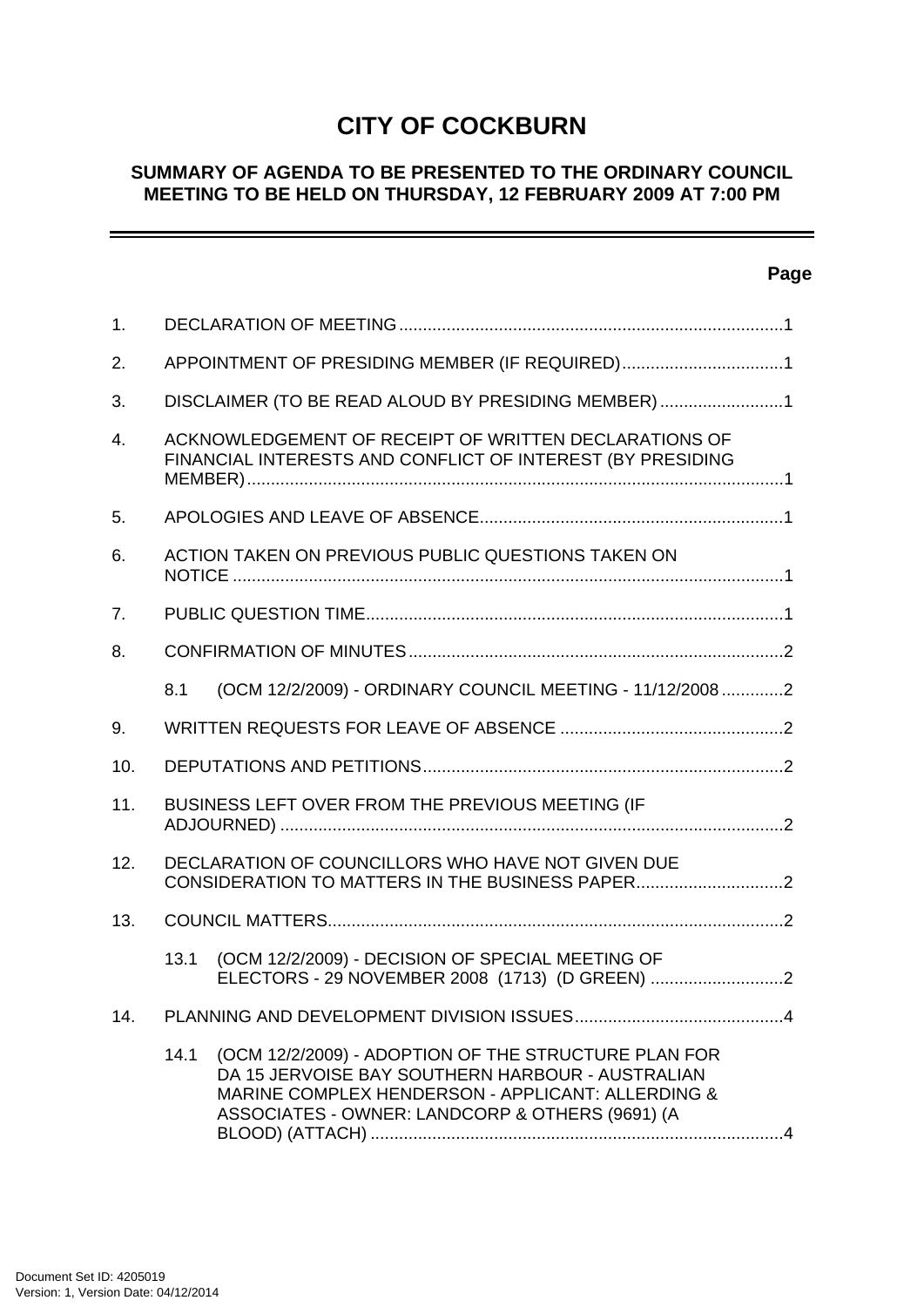# **Page**

| 14.2 | (OCM 12/2/2009) - DRAFT PERTH COASTAL PLANNING<br>STRATEGY - LOCATION: COASTAL AREA - OWNER: VARIOUS                                                                                                               |  |
|------|--------------------------------------------------------------------------------------------------------------------------------------------------------------------------------------------------------------------|--|
| 14.3 | (OCM 12/2/2009) - DEDICATION OF LAND AS ROAD RESERVE -<br>LOT 186 ON PLAN 32026 (5517622; 450011) (K SIM) (ATTACH)16                                                                                               |  |
| 14.4 | (OCM 12/2/2009) - LEASE OF PORTION OF LOT 15 WATTLEUP<br>ROAD, WATTLEUP - OWNER: GD, WR AND MA KNIBBS (4411207)                                                                                                    |  |
| 14.5 | (OCM 12/2/2009) - DEDICATION OF LAND AS ROAD RESERVE -<br>LOT 55 ON DIAGRAM 95287 AND LOT 66 ON PLAN 15526                                                                                                         |  |
| 14.6 | (OCM 12/2/2009) - CLOSURE OF PORTION OF HOBSONS<br>AVENUE ROAD RESERVE, MUNSTER (450507, 128887) (K SIM)                                                                                                           |  |
| 14.7 | (OCM 12/2/2009) - PROPOSED NAMING OF PUBLIC OPEN SPACE<br>RESERVE 49771 (RESERVE FOR RECREATION) - LOT 129<br>YERILLA GATE, MUNSTER - OWNER: CITY OF COCKBURN                                                      |  |
| 14.8 | (OCM 12/2/2009) - AMENDMENT NO. 70 - REZONING OF<br>WATSONS AND SURROUNDING LAND - APPLICANT: CITY OF<br>COCKBURN - OWNER: VARIOUS (93070) (A BLOOD) (ATTACH)28                                                    |  |
| 14.9 | (OCM 12/2/2009) - DETAILED AREA PLANS FOR STAGES 8A<br>AND10A PORT COOGEE, NORTH COOGEE - PREPARED BY:<br>TAYLOR BURRELL BARNETT - PROPONENT: AUSTRALAND                                                           |  |
|      | 14.10 (OCM 12/2/2009) - SOUTH BEACH VILLAGE STRUCTURE PLAN -<br>PROPOSED AMENDMENT - APPLICANT: MGA TOWN PLANNERS<br>- OWNER: STOCKLAND SOUTH BEACH PTY LTD (9653) (T                                              |  |
|      | 14.11 (OCM 12/2/2009) - DETAILED AREA PLAN FOR LOTS 119 AND 120<br>O'CONNOR CLOSE, SOUTH BEACH VILLAGE, NORTH COOGEE -<br>PREPARED BY: THE PLANNING GROUP - OWNER: STOCKLAND                                       |  |
|      | 14.12 (OCM 12/2/2009) - DEDICATION OF LAND AS ROAD RESERVE -<br>PORTION LOT 55 ON DIAGRAM 99367 (1117727) (K SIM)<br>(ATTACH)                                                                                      |  |
|      | 14.13 (OCM 12/2/2009) - SINGLE HOUSE (OUTBUILDING) - LOCATION:<br>86 (LOT 20) BORONIA ROAD BANJUP - OWNER: N & P<br>CUNLIFFE-WILLIAMS - APPLICANT: NORMAN BROOKS<br>ARCHITECTURAL DRAUGHTING & DESIGN (5500106) (A |  |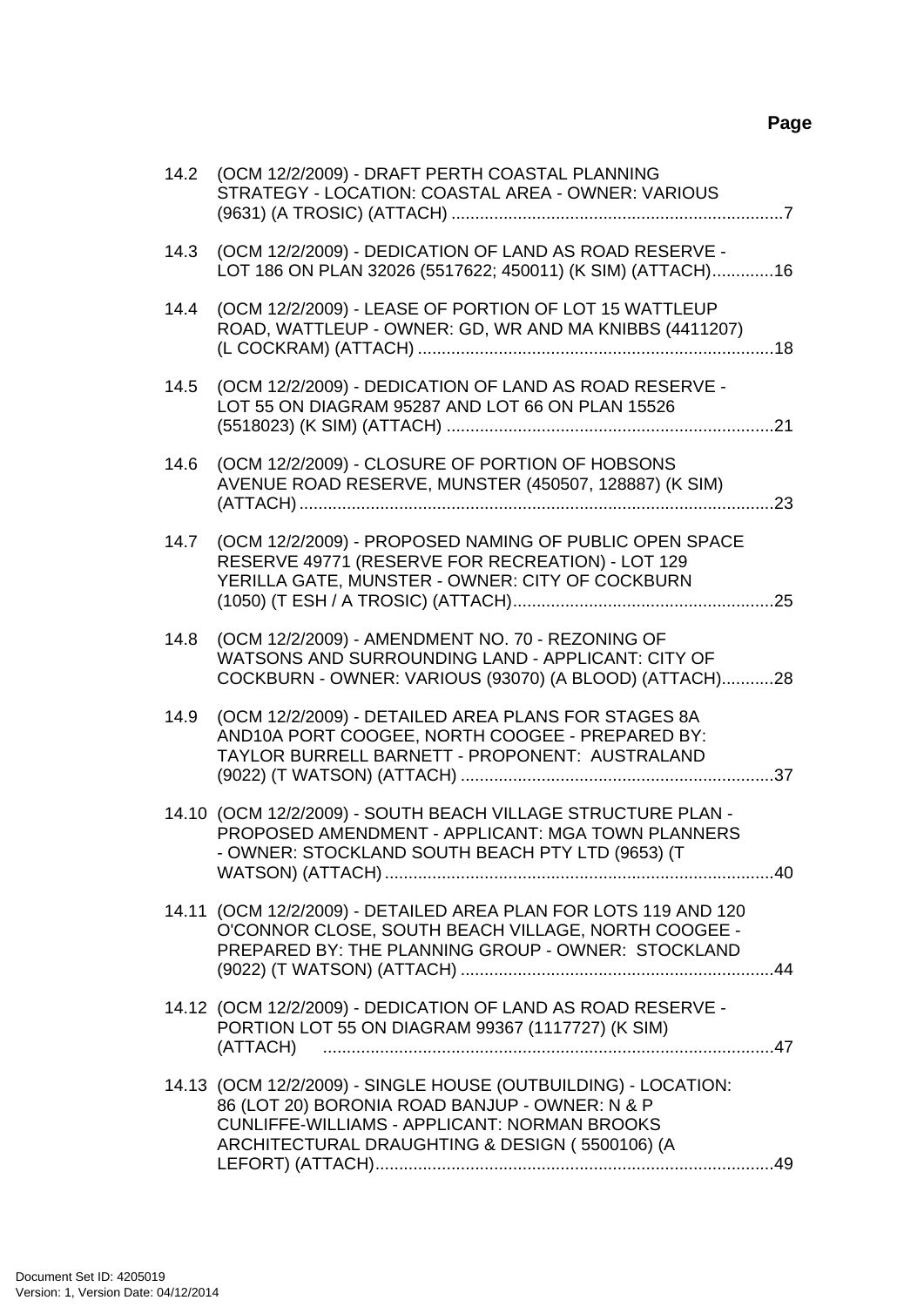|     |      | 14.14 (OCM 12/2/2009) - PROPOSED PEDESTRIAN ACCESS WAY<br>CLOSURE - POTTER COURT/NEWTON STREET, SPEARWOOD -<br>OWNER: STATE OF WESTERN AUSTRALIA - APPLICANT:<br>DOMENICO DE VANNA (450565) (M CARBONE) (ATTACH) 53                                                                                      |
|-----|------|----------------------------------------------------------------------------------------------------------------------------------------------------------------------------------------------------------------------------------------------------------------------------------------------------------|
|     |      | 14.15 (OCM 12/2/2009) - PROPOSED 105 LOT SUBDIVISION<br>APPLICATION - LOCATION: 381 (LOT 503) PHOENIX ROAD BIBRA<br>LAKE - APPLICANT: GREG ROWE & ASSOCIATES - OWNER:<br>PRIMEWEST PTY LTD (139084) (A LEFORT) (ATTACH) 57                                                                               |
|     |      | 14.16 (OCM 12/2/2009) - PROPOSED STRUCTURE PLAN<br>AMENDMENTS - AUSTRALIAN MARINE COMPLEX TECHNOLOGY<br>PRECINCT - LOCATION: VARIOUS LOTS BOUNDED BY<br>FROBISHER AVE, ROCKINGHAM AND RUSSELL ROADS -<br>OWNER: LANDCORP AND VARIOUS LANDOWNERS -<br>APPLICANT: THE PLANNING GROUP ON BEHALF OF LANDCORP |
|     |      | 14.17 (OCM 12/2/2009) - INTERMODAL PROPOSAL - HOPE VALLEY<br>WATTLEUP REDEVELOPMENT AREA (LATITUDE 32) - OWNER:                                                                                                                                                                                          |
|     |      | 14.18 (OCM 12/2/2009) - PROPOSED RETAINING WALLS (R CODE<br>VARIATIONS) - LOCATION: LOT 399 (6) CADIZ PLACE. COOGEE -<br>OWNER: A G PEARSON & L N MCCANN-PEARSON - APPLICANT:                                                                                                                            |
|     |      | 14.19 (OCM 12/2/2009) - CONSIDERATION TO ISSUE TAKING ORDER<br>AND DEDICATION OF LAND FOR ROAD PURPOSES - LOT 3000<br>ON DEPOSITED PLAN 56714 (4110065) (K SIM) (ATTACH)90                                                                                                                               |
| 15. |      |                                                                                                                                                                                                                                                                                                          |
|     | 15.1 | (OCM 12/2/2009) - LIST OF CREDITORS PAID - NOVEMBER AND                                                                                                                                                                                                                                                  |
|     | 15.2 | (OCM 12/2/20099) - STATEMENT OF FINANCIAL ACTIVITY -<br>NOVEMBER AND DECEMBER 2008 (5505) (N MAURICIO)                                                                                                                                                                                                   |
|     |      | 15.3 (OCM 12/2/2009) - REVIEW OF BUSINESS PLAN 2008/09 AND<br>BUDGET REVIEW PERIOD ENDING 31 DECEMBER 2008 (5402)                                                                                                                                                                                        |
| 16. |      |                                                                                                                                                                                                                                                                                                          |
|     | 16.1 | (OCM 12/2/2009) - SOUTHERN METROPOLITAN REGIONAL<br>COUNCIL MEMBER REPRESENTATION (4994) (M LITTLETON)106                                                                                                                                                                                                |
|     | 16.2 | (OCM 12/2/2009) - ROE HIGHWAY EXTENSION TO STOCK ROAD                                                                                                                                                                                                                                                    |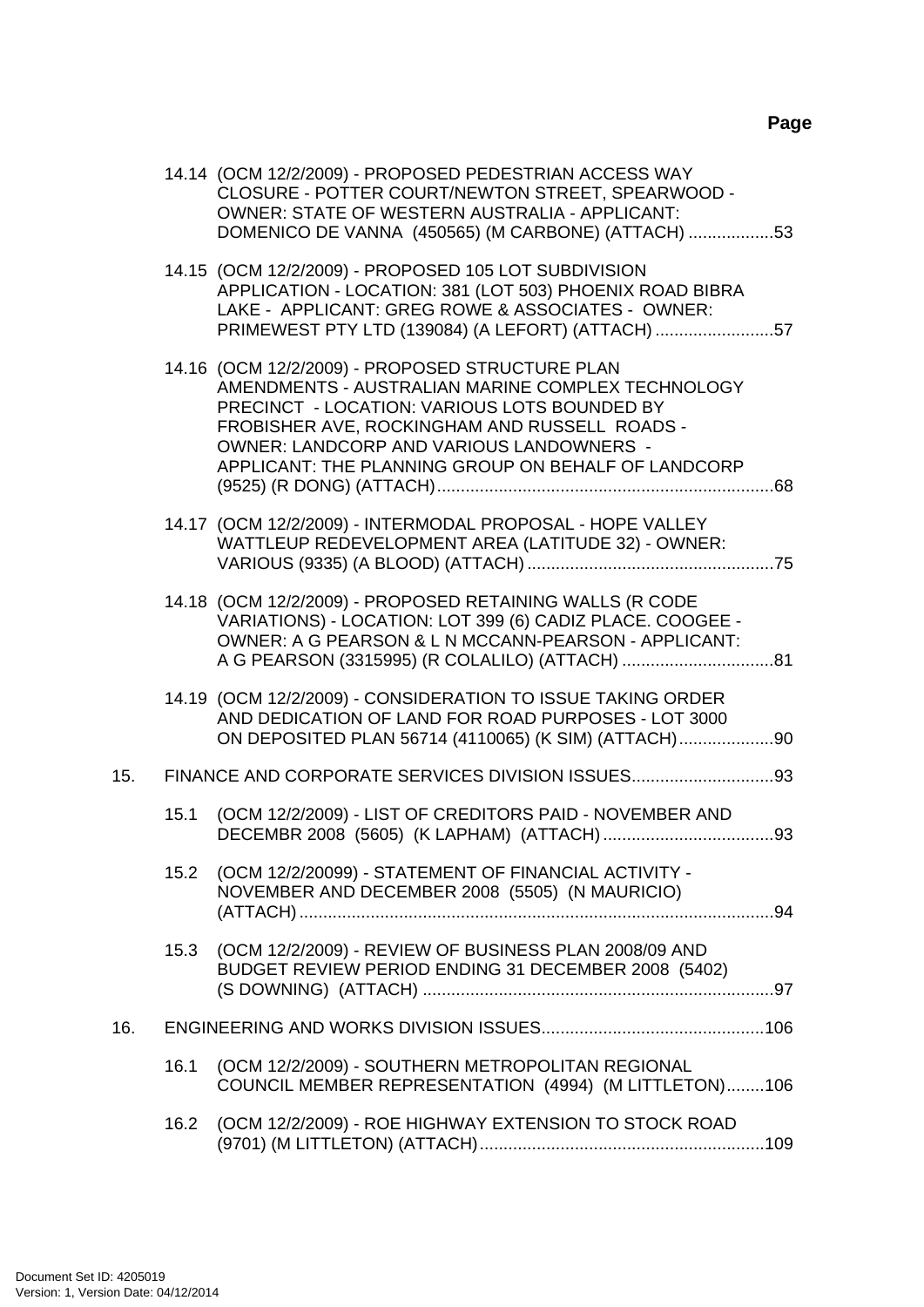# **Page**

|     |                                                            | 16.3 (OCM 12/2/2009) - COOGEE BEACH DRAFT MANAGEMENT PLAN                                                    |  |  |
|-----|------------------------------------------------------------|--------------------------------------------------------------------------------------------------------------|--|--|
| 17. |                                                            |                                                                                                              |  |  |
| 18. |                                                            |                                                                                                              |  |  |
|     | 18.1                                                       | (OCM 12/2/2009) - CHIEF EXECUTIVE OFFICER PERFORMANCE<br>AND SENIOR STAFF KEY PROJECTS APPRAISAL COMMITTEE - |  |  |
| 19. |                                                            | MOTIONS OF WHICH PREVIOUS NOTICE HAS BEEN GIVEN 119                                                          |  |  |
| 20. | NOTICES OF MOTION GIVEN AT THE MEETING FOR CONSIDERATION   |                                                                                                              |  |  |
| 21. | NEW BUSINESS OF AN URGENT NATURE INTRODUCED BY             |                                                                                                              |  |  |
| 22. | MATTERS TO BE NOTED FOR INVESTIGATION, WITHOUT DEBATE119   |                                                                                                              |  |  |
| 23. |                                                            |                                                                                                              |  |  |
| 24  | OCM 12/2/2009 - RESOLUTION OF COMPLIANCE (SECTION 3.18(3), |                                                                                                              |  |  |
| 25. |                                                            |                                                                                                              |  |  |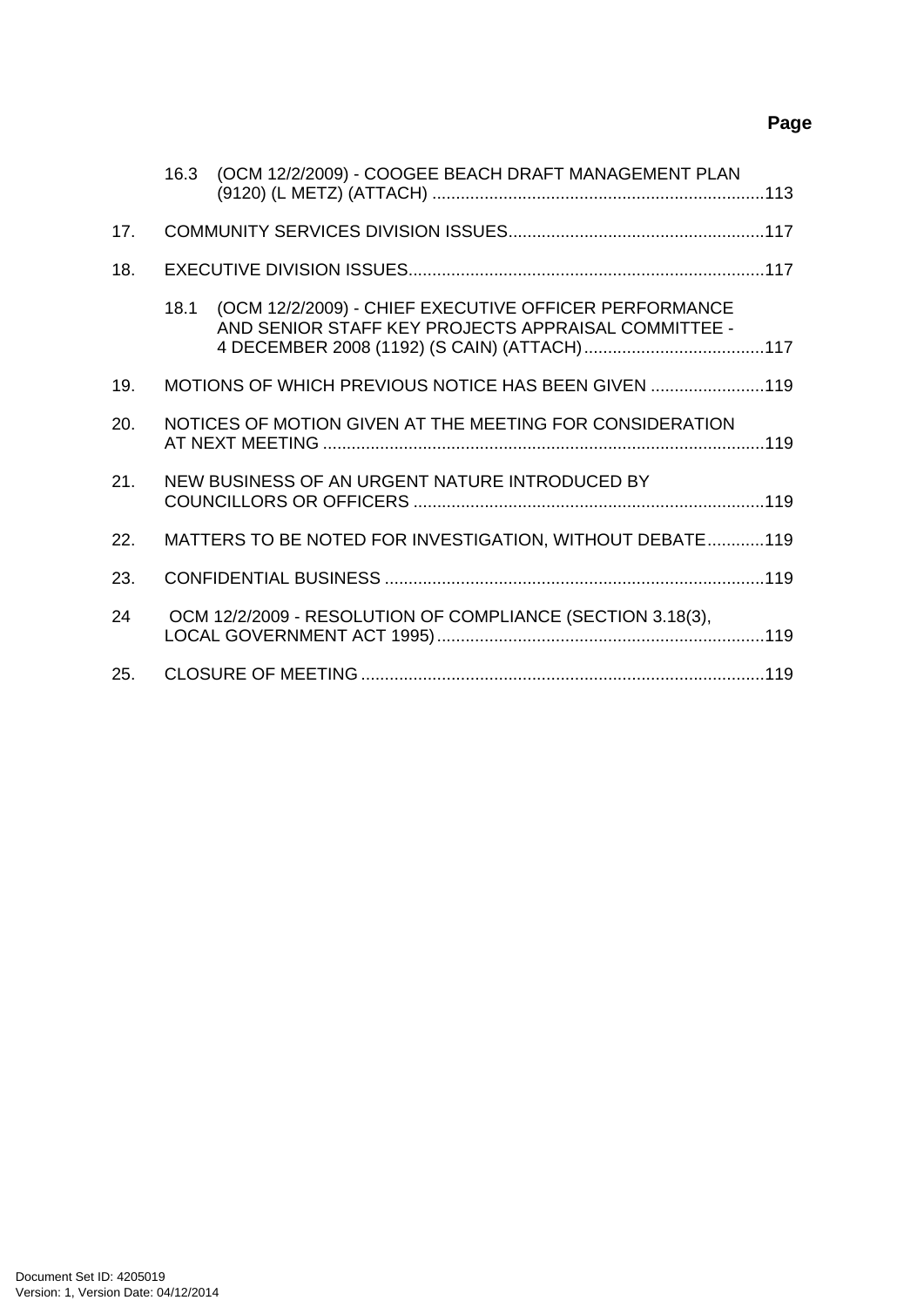Document Set ID: 4205019<br>Version: 1, Version Date: 04/12/2014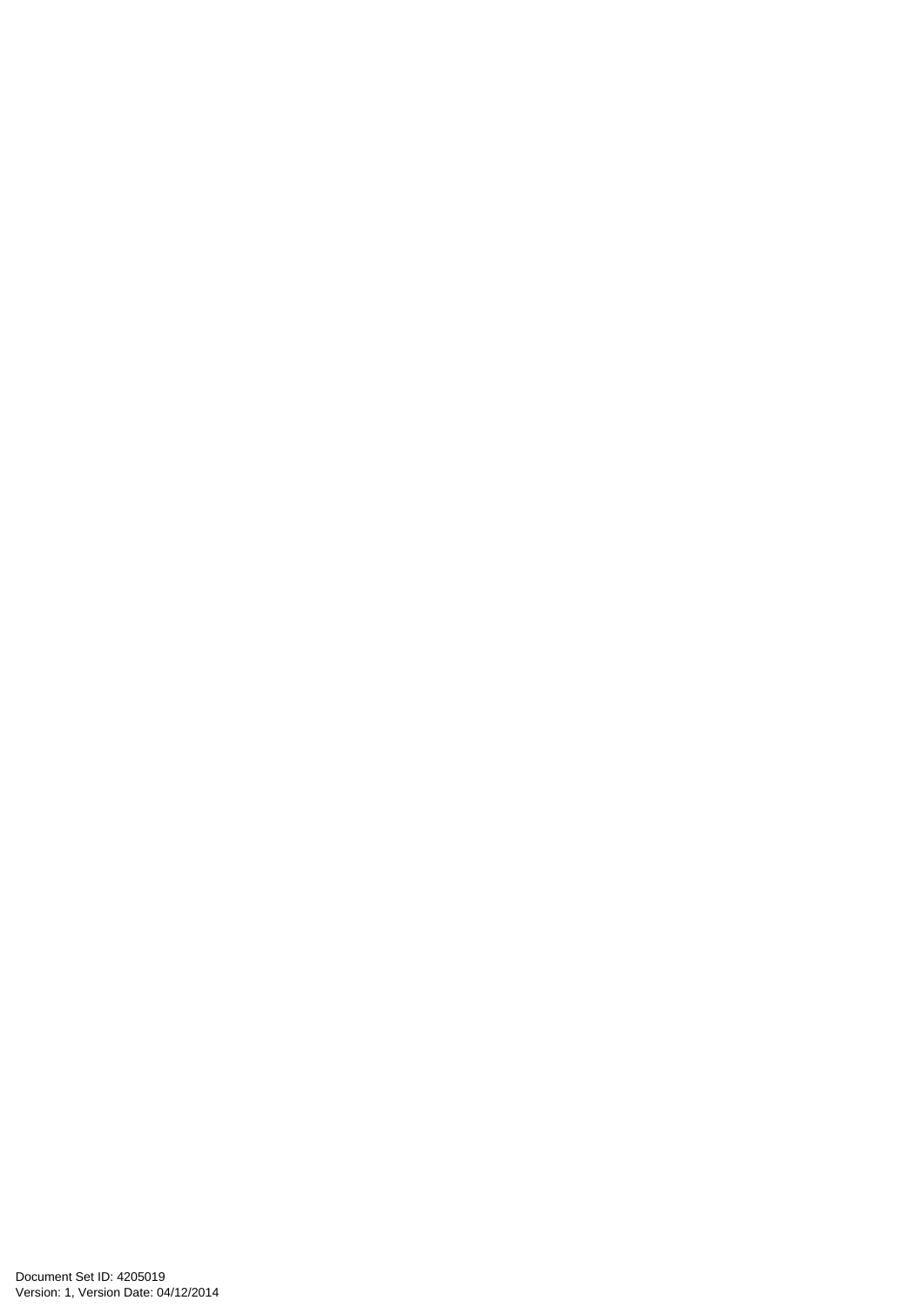# **CITY OF COCKBURN**

# <span id="page-6-0"></span>**AGENDA TO BE PRESENTED TO THE ORDINARY COUNCIL MEETING TO BE HELD ON THURSDAY, 12 FEBRUARY 2009 AT 7:00 PM**

## **1. DECLARATION OF MEETING**

## **2. APPOINTMENT OF PRESIDING MEMBER (If required)**

#### **3. DISCLAIMER (To be read aloud by Presiding Member)**

Members of the public, who attend Council Meetings, should not act immediately on anything they hear at the Meetings, without first seeking clarification of Council's position. Persons are advised to wait for written advice from the Council prior to taking action on any matter that they may have before Council.

#### **4. ACKNOWLEDGEMENT OF RECEIPT OF WRITTEN DECLARATIONS OF FINANCIAL INTERESTS AND CONFLICT OF INTEREST (by Presiding Member)**

# **5. APOLOGIES AND LEAVE OF ABSENCE**

# **6. ACTION TAKEN ON PREVIOUS PUBLIC QUESTIONS TAKEN ON NOTICE**

Nil

**7. PUBLIC QUESTION TIME**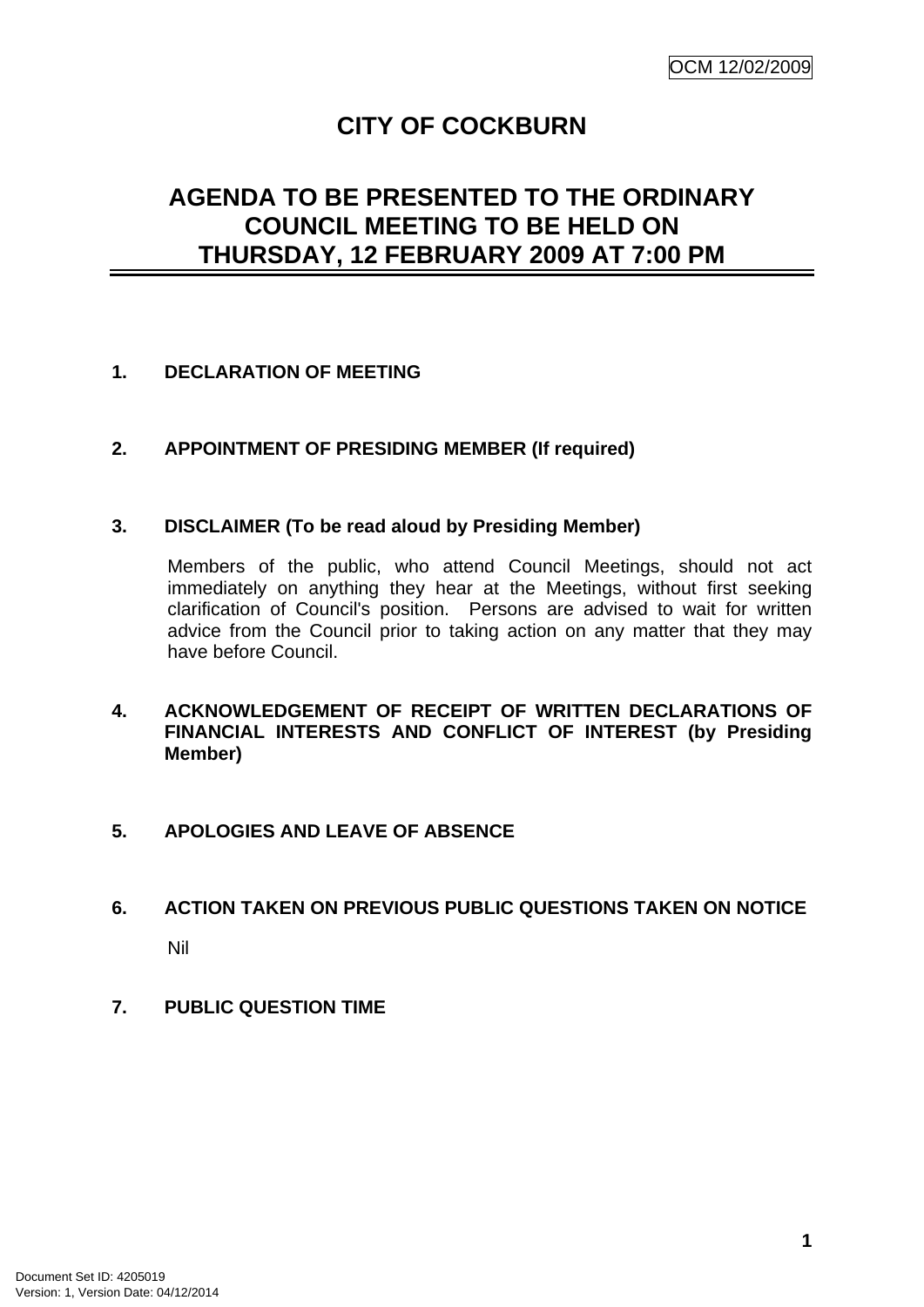#### <span id="page-7-0"></span>OCM 12/02/2009

#### **8. CONFIRMATION OF MINUTES**

#### **8.1 (OCM 12/2/2009) - ORDINARY COUNCIL MEETING - 11/12/2008**

#### **RECOMMENDATION**

That the Minutes of the Ordinary Council Meeting held on 11 December 2008, be adopted as a true and accurate record

**COUNCIL DECISION** 

# **9. WRITTEN REQUESTS FOR LEAVE OF ABSENCE**

#### **10. DEPUTATIONS AND PETITIONS**

**11. BUSINESS LEFT OVER FROM THE PREVIOUS MEETING (If adjourned)** 

Nil

## **12. DECLARATION OF COUNCILLORS WHO HAVE NOT GIVEN DUE CONSIDERATION TO MATTERS IN THE BUSINESS PAPER**

#### **13. COUNCIL MATTERS**

**13.1 (OCM 12/2/2009) - DECISION OF SPECIAL MEETING OF ELECTORS - 29 NOVEMBER 2008 (1713) (D GREEN)** 

**RECOMMENDATION** That the decision of the Special Meeting of Electors conducted on 29 November 2008, be noted, for the reasons provided in the Report.

**COUNCIL DECISION**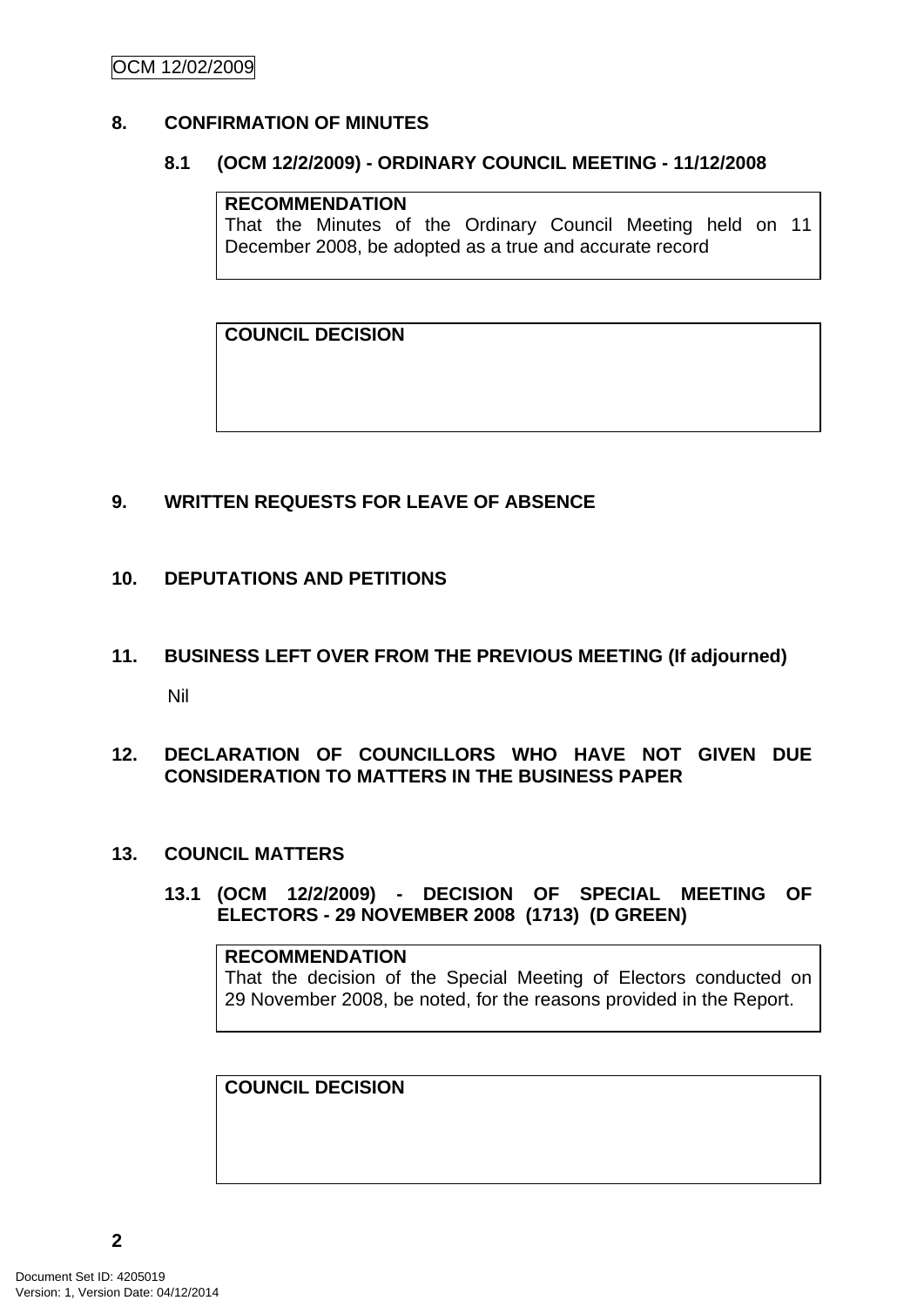#### **Background**

At the Special Meeting of Electors conducted on 29 November 2008, the following motion was carried:

*a motion of:* 

- *(1) no confidence in Mayor Stephen Lee and demand that he resign immediately; and*
- *(2) that the Cockburn Council take immediate steps to support the community by:* 
	- *1. formally writing to Mayor Stephen Lee requesting he resign immediately;*
	- *2. refusing any further request for leave of absence by the Mayor Stephen Lee; and*
	- *3. immediately suspending all payments, allowances and privileges associated with the Office of the Mayor*

It is required that any decisions passed at an Electors meeting be considered by Council.

#### **Submission**

N/A

#### **Report**

The issue of motions of "no confidence" has been the subject of previous decisions of Electors meetings. In subsequent reports to Council, it was identified that such motions had no legal effect and were simply a mechanism by which a meeting could demonstrate its lack of support to the subject(s) of the motion.

That said, the second part of sub-recommendation (1) "demands" that the Mayor (Stephen Lee) resign immediately. The fact that this action has since occurred makes any consequential action redundant.

Similarly, part (2) of the motion has effectively been superseded by the Mayor's resignation. Matters involving applications for an extension of leave of absence or the payment of allowances are no longer applicable to Stephen Lee since the effective date of his resignation (7 January 2009). As a result of events which have transpired since the Special Meeting of Electors, it is recommended that the motion be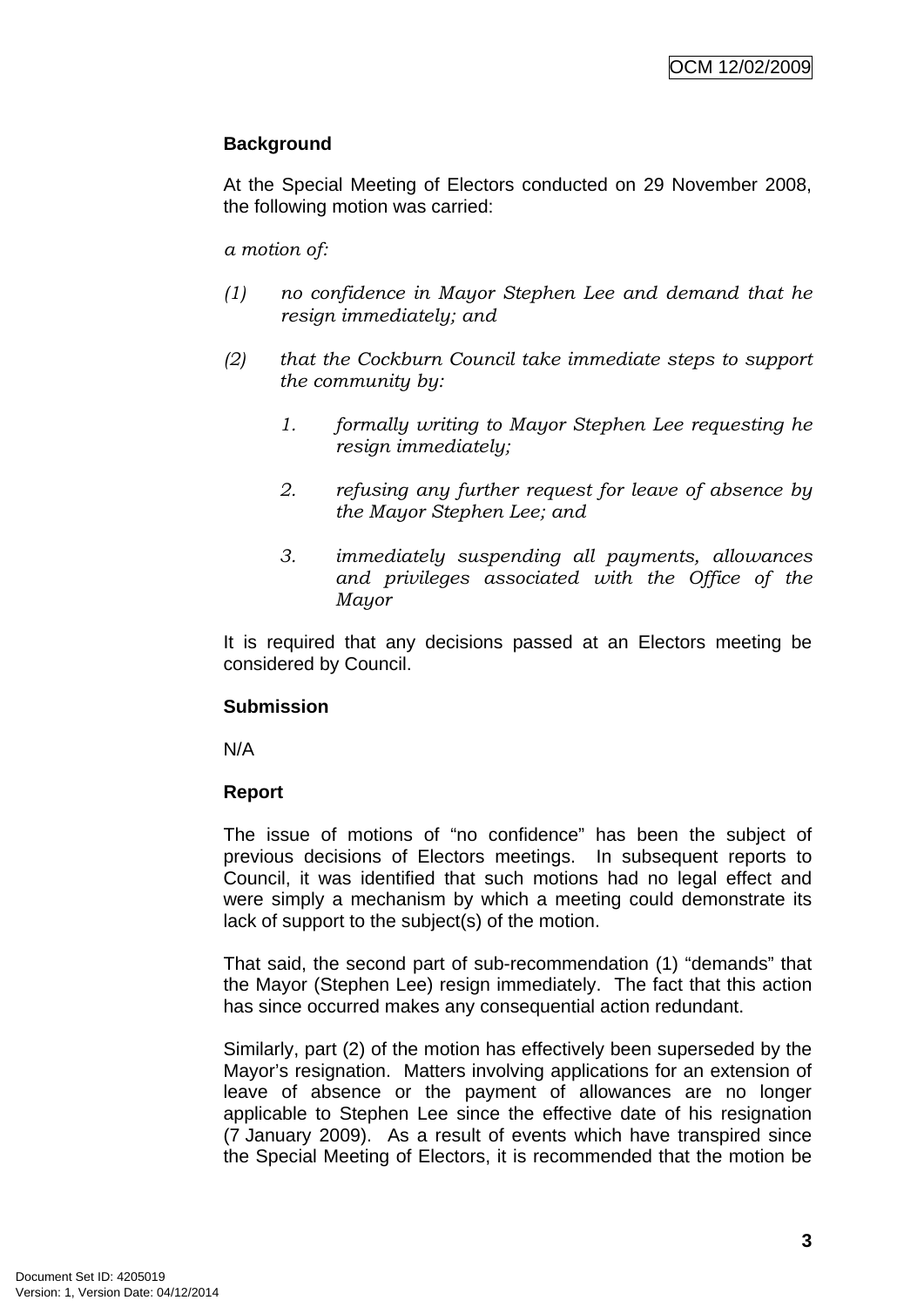<span id="page-9-0"></span>noted, given that the subject person associated with action intended by the motion is no longer in office.

## **Strategic Plan/Policy Implications**

#### **Governance Excellence**

• To conduct Council business in open public forums and to manage Council affairs by employing publicly accountable practices.

#### **Budget/Financial Implications**

N/A

## **Legal Implications**

Section 5.33 of the Local Government Act, 1995 refers.

#### **Community Consultation**

**Minutes made available to the public on Council's Web Site.** 

#### **Attachment(s)**

N/A

#### **Advice to Proponent(s)/Submissioners**

The Mover and Seconder of the motion carried have been informed that it will be presented to the Council Meeting to be held on 12 February 2009.

#### **Implications of Section 3.18(3) Local Government Act, 1995**

Nil.

#### **14. PLANNING AND DEVELOPMENT DIVISION ISSUES**

**14.1 (OCM 12/2/2009) - ADOPTION OF THE STRUCTURE PLAN FOR DA 15 JERVOISE BAY SOUTHERN HARBOUR - AUSTRALIAN MARINE COMPLEX HENDERSON - APPLICANT: ALLERDING & ASSOCIATES - OWNER: LANDCORP & OTHERS (9691) (A BLOOD) (ATTACH)** 

**RECOMMENDATION** That Council:-

(1) adopt the structure plan for DA 15 - Jervoise Bay Southern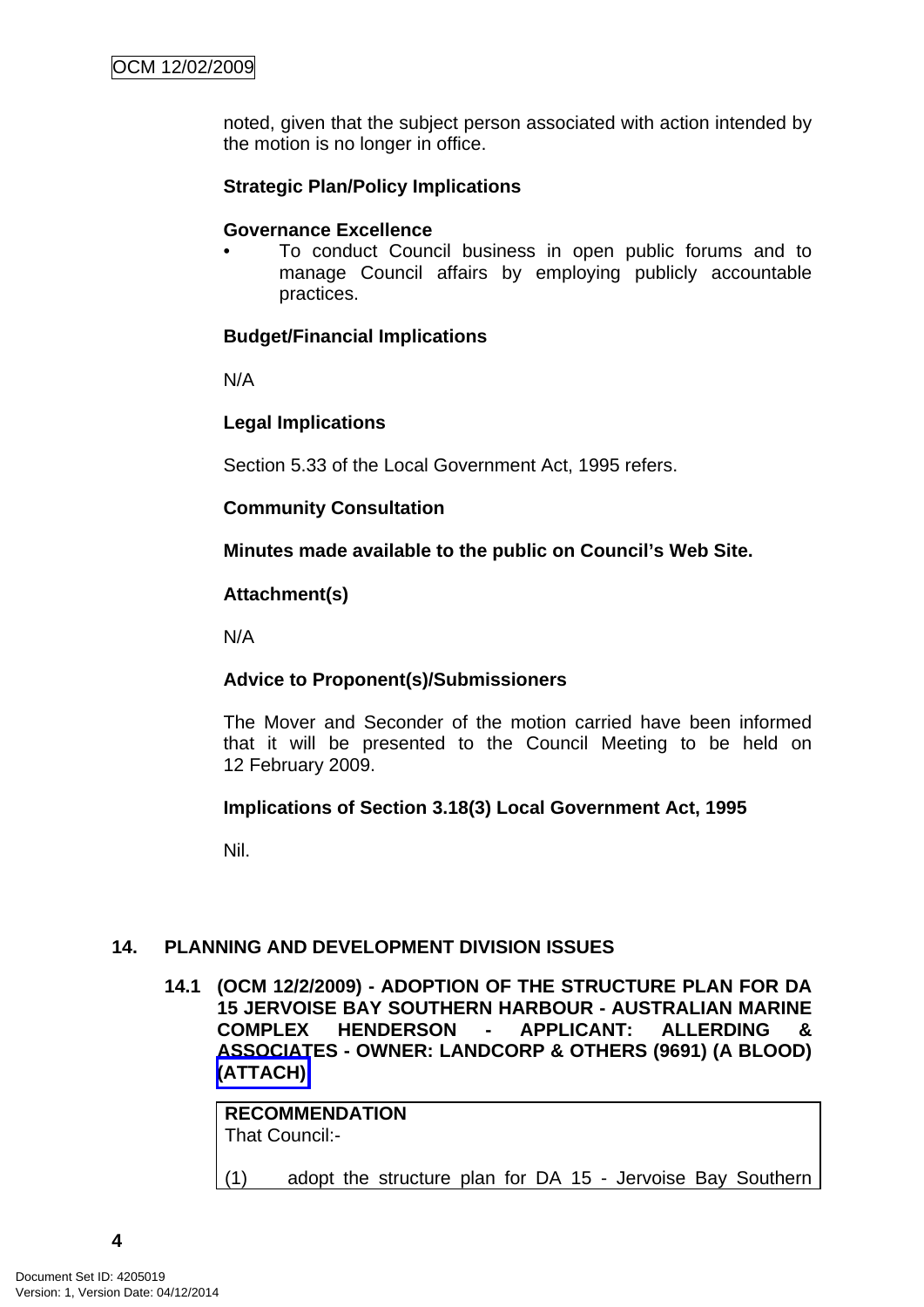Harbour;

- (2) submit the structure plan to the Western Australian Planning Commission for endorsement; and
- (3) advise the applicant of Council's decision accordingly.

# **COUNCIL DECISION**

# **Background**

The southern portion of the Australian Marine Complex in Henderson is contained within Development Area 15 - Jervoise Bay Southern Harbour as described by Schedule 11 of Town Planning Scheme No. 3. Provision 1 of DA 15 requires a structure plan to be adopted to guide subdivision, land use and development.

## **Submission**

Allerding & Associates have prepared and submitted a structure plan for DA 15 on behalf of Landcorp which owns the majority of the subject land.

# **Report**

The structure plan proposes that the area be developed as 5 precincts which are shown and described on the structure plan included in the Agenda attachments. The main features of each precinct are as follows;

- Precinct A Common User Facility land which is leased to multiple users associated with oil, gas, resources, marine and defence activities.
- Precinct B Administration offices for the management of the Australian Marine complex and Common User Facility.
- Precinct C Fabrication to be developed with fabrication halls and workshops that will be required for the maintenance of submarines and use for the fabrication and assembly of structures required by the defence, marine, oil, gas and resources sector.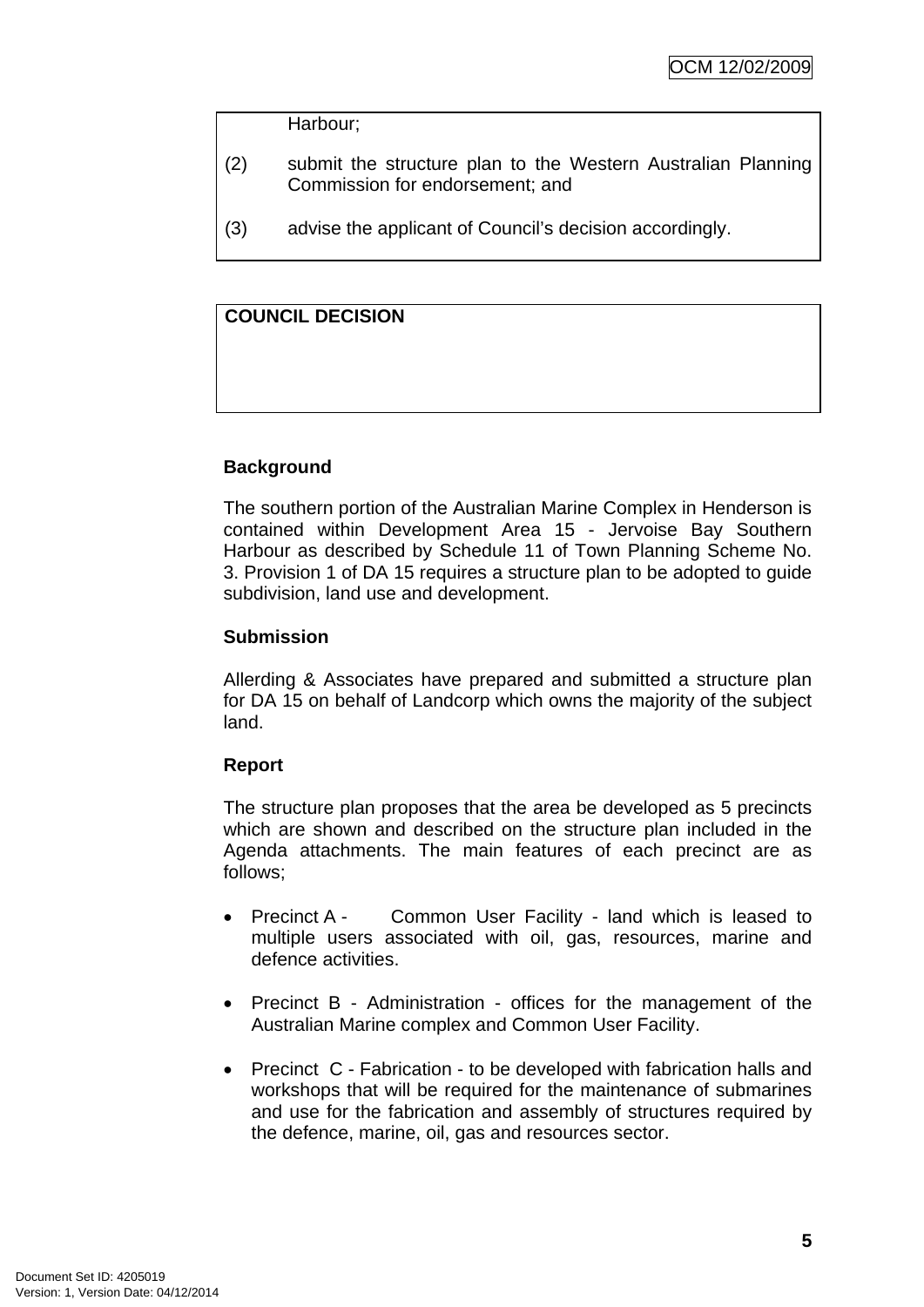- Precinct D Engineering and Fabrication land will be primarily leasehold and used for oil and gas projects.
- Precinct E Engineering and Fabrication land that will be subdivided and privately developed for general industries associated with or in support of marine engineering and fabrication and uses associated with or incidental to energy, transport, chemical and mining industries. This is consistent with the purpose for which Landcorp has previously sold lots in this area.

Officers assessed the draft structure plan and supporting report and it was considered that the proposal suitably defined the proposed land use for each of the precincts and this was consistent with the stated overall purpose of the DA 15 area.

The structure plan will importantly control land use and development within the area, so as to ensure it is appropriately limited to those higher order industries which need to locate within this niche industrial area. Such industries are related to marine engineering, ship building, ship repair and off shore petroleum fabrication. The conglomeration of such industries within the Australian Marine Complex will continue to underpin the area's competitive edge in marine industry worldwide, and will appropriately build on the significant government investment in the common user facilities within this area. Accordingly, the structure plan forms an important planning document in ensuring the continued higher order growth of the Australian Marine Complex.

Accordingly the structure plan was advertised for public comment between 28 November and 31 December 2008; this included letters to all owners within and adjacent to the structure plan area and an advertisement in the Cockburn Gazette on 2 December 2008.

No submissions had been received by the close of the advertising period. Accordingly, it is recommended that Council resolve to adopt the advertised structure plan for DA 15 without modification and it be submitted to the Western Australian Planning Commission for endorsement under Clause 6.2.10 of Town Planning Scheme No. 3.

#### **Strategic Plan/Policy Implications**

#### **Governance Excellence**

• To conduct Council business in open public forums and to manage Council affairs by employing publicly accountable practices.

#### **Employment and Economic Development**

• To plan and promote economic development that encourages business opportunities within the City.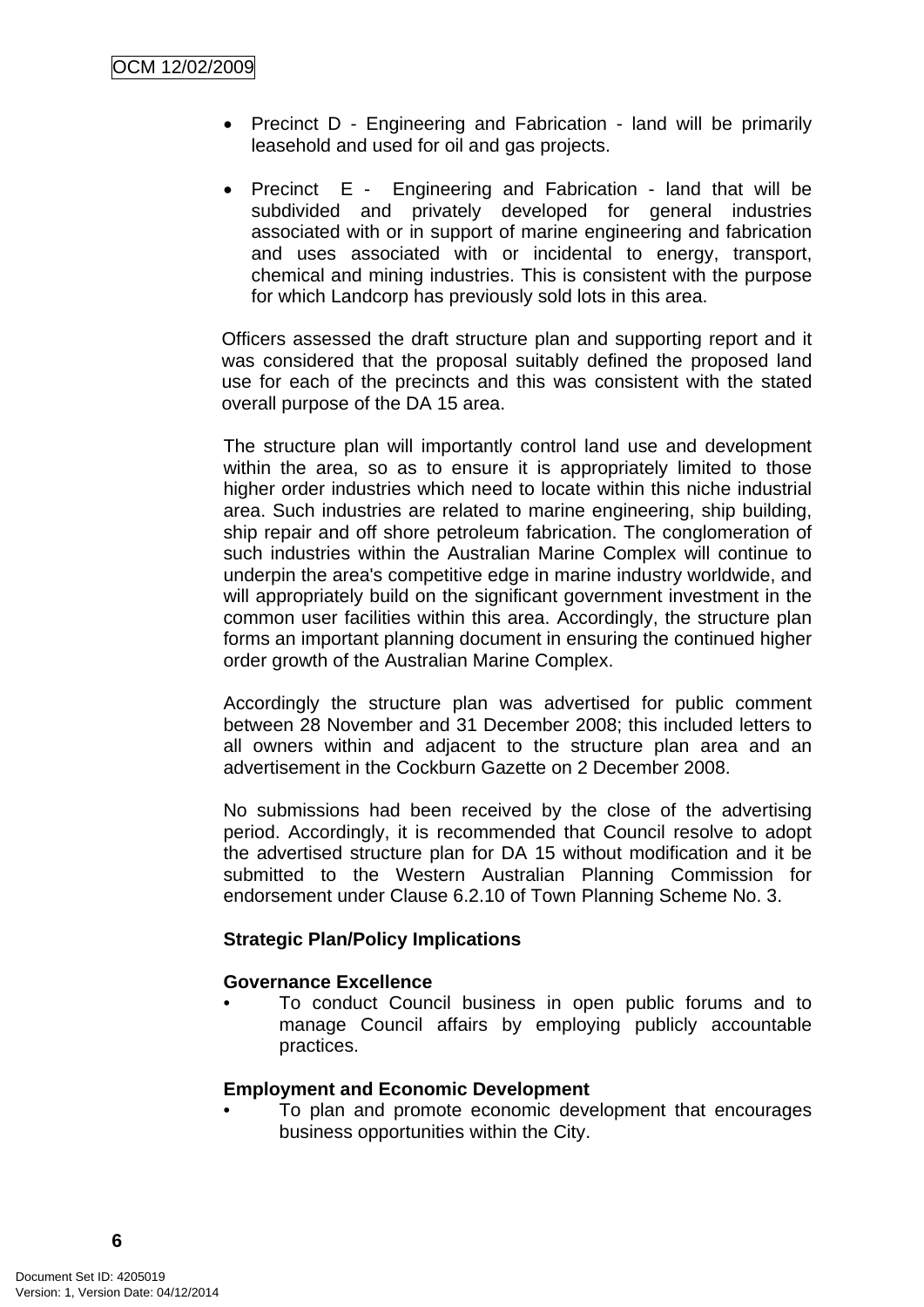<span id="page-12-0"></span>• To pursue high value employment opportunities for our residents.

# **Budget/Financial Implications**

N/A

## **Legal Implications**

Clause 6.2.9.1 of TPS No 3 requires Council to make a decision on the application within 60 days from the end of the advertising period or such longer period as may agreed by the applicants.

Failure to determine the application will lead to a deemed refusal in accordance with Clause 6.2.9.4 and there is an appeal right to the State Administrative Tribunal.

## **Community Consultation**

Undertaken between 28 November and 3 December 2008.

## **Attachment(s)**

Advertised Structure Plan.

#### **Advice to Proponent(s)/Submissioners**

The Proponent(s) and those who lodged a submission on the proposal have been advised that this matter is to be considered at 12 February 2009 Council Meeting.

#### **Implications of Section 3.18(3) Local Government Act, 1995**

Nil.

#### **14.2 (OCM 12/2/2009) - DRAFT PERTH COASTAL PLANNING STRATEGY - LOCATION: COASTAL AREA - OWNER: VARIOUS (9631) (A TROSIC) (ATTACH)**

# **RECOMMENDATION**

That Council :

- (1) receive the Draft Perth Coastal Planning Strategy ("Draft Strategy"):
- (2) endorse this report identifying various issues regarding the Draft Strategy;
- (3) endorse the specific modifications made to Precincts 35 to 40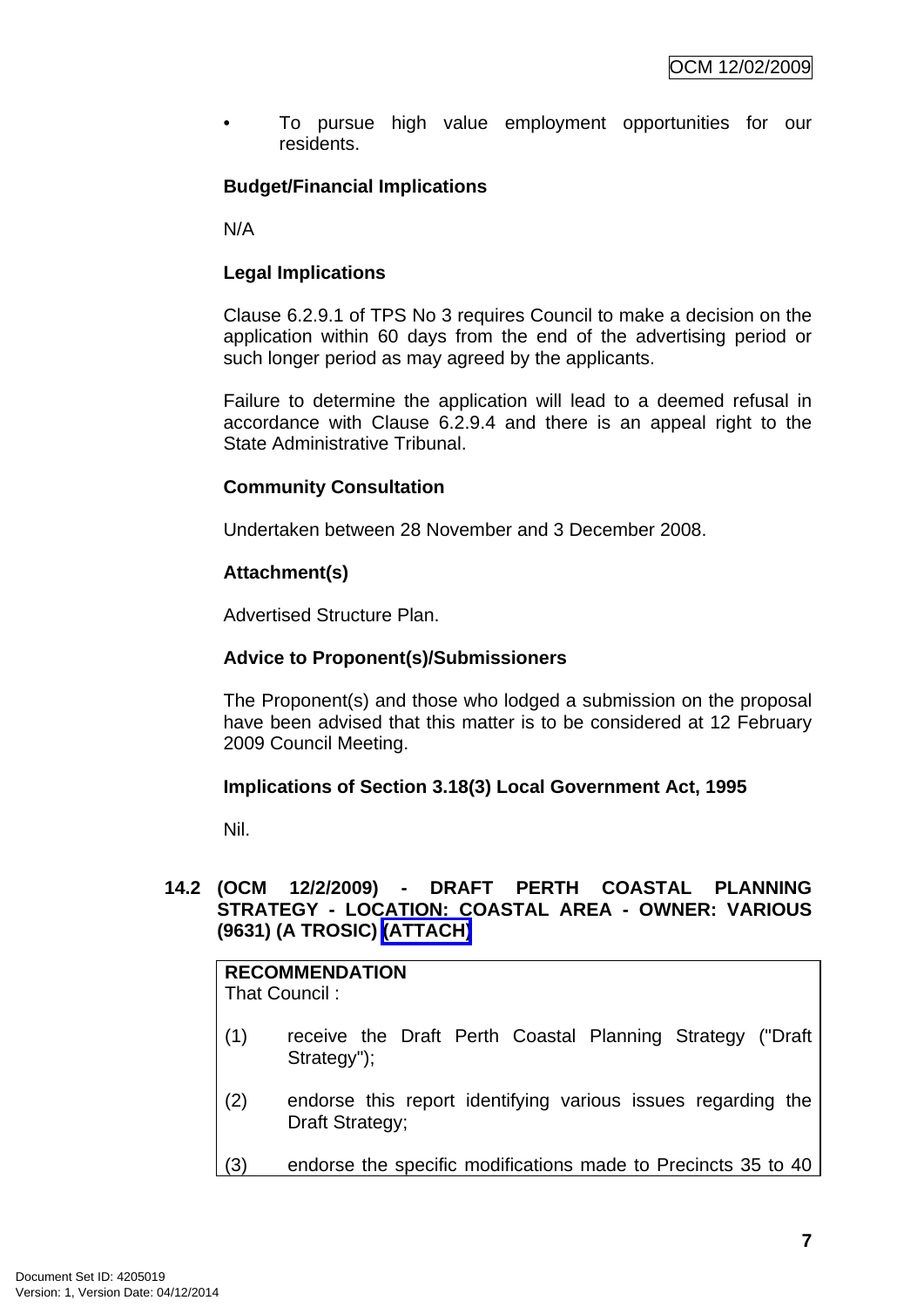as contained in Attachment 1 of the Agenda attachments; and

(4) lodge a submission with the Western Australian Planning Commission regarding the Draft Strategy based on the officer report and modifications made to Precincts 35 to 40.

## **COUNCIL DECISION**

## **Background**

The Draft Perth Coastal Planning Strategy ("Draft Strategy") has recently been released for public comment until 31 March 2009. This has been in development over a number of years, with the City of Cockburn having involvement as a coastal stakeholder and through membership on a local government reference group. The purpose of the Draft Strategy is to guide future sustainable planning for conservation, recreation, infrastructure and development of the Perth metropolitan coast. The Draft Strategy seeks to implement the Network City Planning Strategy ("Network City") as it relates to the coastal zone, and provide a strategic regional framework for the implementation of state government coastal policy [currently in the form of State Planning Policy No. 2.6 (*State Coastal Planning Policy*)] ("SPP No. 2.6").

The purpose of this report is for Council to consider making a submission to the Draft Strategy, based on the officer report and specific modifications made to Precincts 35 to 40 as contained in Attachment 1 of the Agenda attachments.

#### **Submission**

The Western Australian Planning Commission ("WAPC") has advertised the Draft Strategy for public comment. The advertising period closes on 31 March 2009.

#### **Report**

#### Purpose

The purpose of the Draft Strategy is to guide future sustainable planning for conservation, recreation, infrastructure and development of the Perth metropolitan coast. It is based upon the principle of integrated coastal zone management, seeking to identify logical planning precincts and appropriate development types (in terms of location, scale and density) along the metropolitan coastline.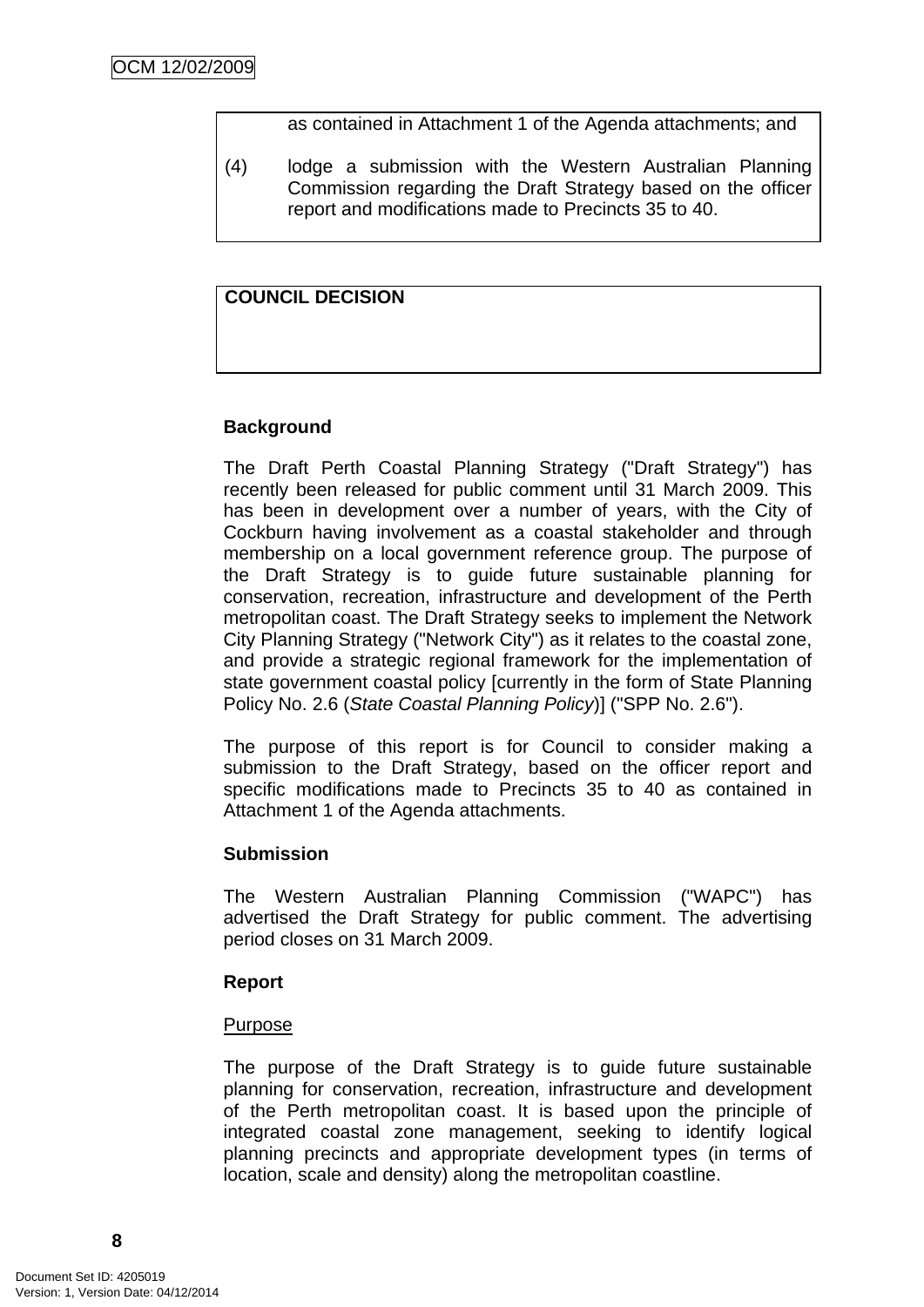The Draft Strategy provides a broad strategic framework for the metropolitan coast, identifying long-term opportunities and a range of actions required to realise them. It specifically seeks to implement and refine the relevant components of Network City and SPP No. 2.6, both of which set overarching strategic guidance for the metropolitan coastal area. It seeks to:

- i. Address social, environmental, economic, land use and management issues affecting the coast.
- ii. Identify current perspectives of the condition of the coastal environment.
- iii. Provide direction to both local and state government and the community for planning and managing the coast.

The Draft Strategy is an important and potentially powerful planning document; given all local governments with a coastal zone influence will need to demonstrate that their local planning is consistent with the strategic direction of the Draft Strategy. So while many of the statements seem generic and are common across multiple precincts, they need to be clearly understood as they each have associated expectations for delivery through the local government planning process.

#### Precincts within the City of Cockburn

As mentioned, the Draft Strategy is designed as a precinct based document, dividing the coastline into 56 individual precincts for the purpose of more detailed coastal planning and recommendations. These precincts represent areas of identifiable character, which set them apart from their surroundings and adjacent areas. The 56 precincts are characterised into three specific types: being industrial (3), built-up (30) and open space (23). With regard to the City of Cockburn, six unique precincts have been identified and characterised as follows:

| <b>Precinct No. and</b><br><b>Name</b> | <b>Precinct Type</b> | <b>Precinct Character</b>                                   | <b>Precinct</b><br><b>Intensity</b> |
|----------------------------------------|----------------------|-------------------------------------------------------------|-------------------------------------|
| 35 South Beach                         | Built-up             | Mixed use                                                   | High                                |
| 36 Cockburn Coast                      | Built-up             | Mixed use                                                   | High                                |
| 37 Coogee                              | Built-up             | Mixed use with<br>marina                                    | High                                |
| 38 Woodman Point                       | Open space           | Conservation with<br>passive recreation<br>including marina | High                                |
| 39 Henderson                           | Industry             | Shipbuilding                                                | High                                |
| 40 Beeliar                             | Open space           | Conservation                                                | Not identified                      |

Attachment 1 contains the six precinct pages extracted from the Draft Strategy, together with a context map showing the extent of such. This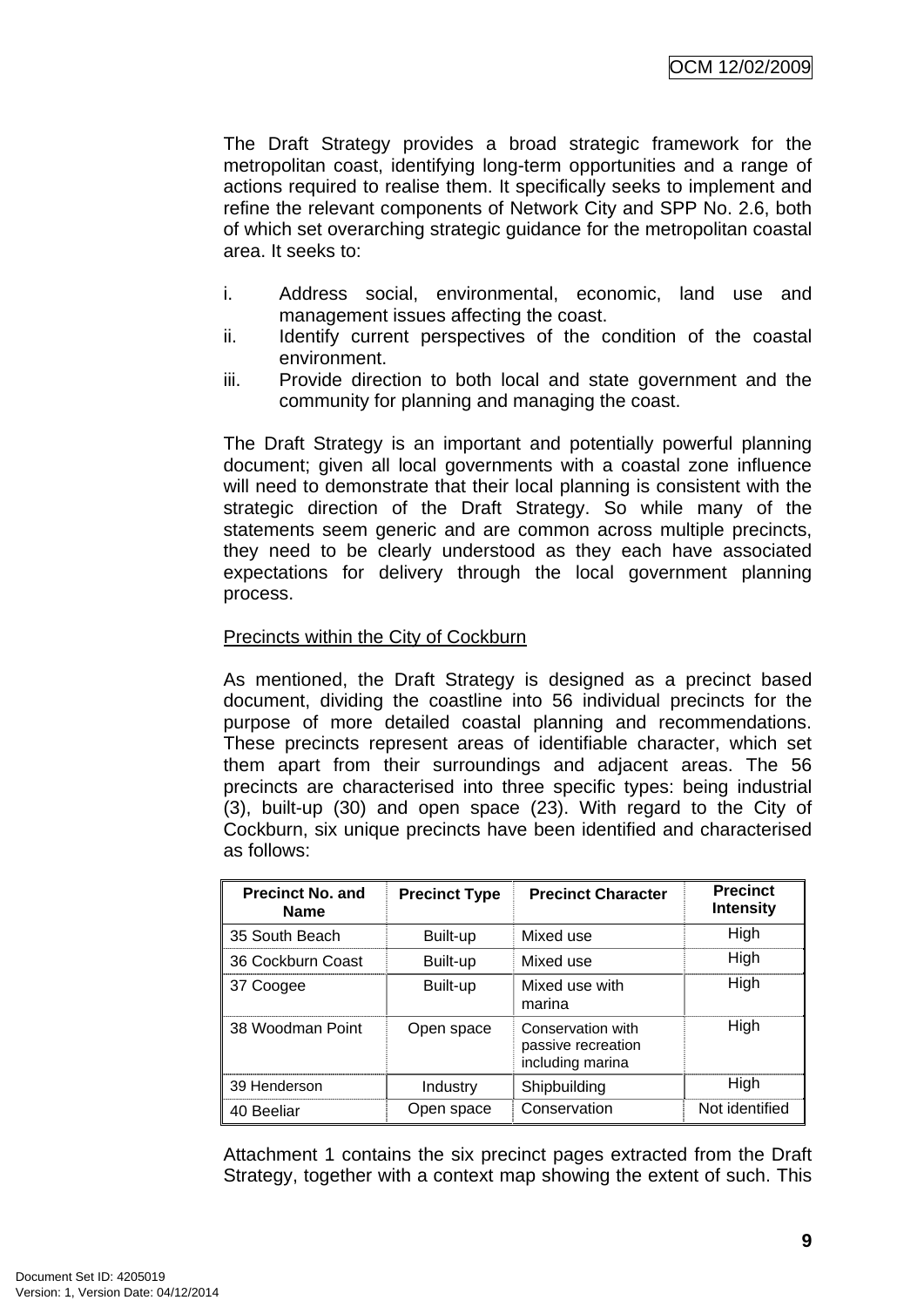attachment also includes recommended modifications to the specific precinct pages.

There are a number of issues and recommendations made with regard to each precinct, as well as recommendations which affect wider aspects of the Draft Strategy (i.e. multiple precinct areas). These are listed following, and together with Attachment 1 (showing modifications to the actual precinct pages), are recommended to form the City of Cockburn's response to the Draft Strategy.

It should be noted that this formulated response is a collaboration of the various Service Units of Council which are potentially impacted on by the Draft Strategy. This includes Strategic Planning (as primary author), Statutory Planning, Community Services, Engineering Services, Parks and Environmental Services and Infrastructure Services.

#### Comments affecting all precincts within City of Cockburn

The Draft Strategy does not include an up-to-date scientific assessment of climate change and the affect this may have on future sea levels. In specific regard to this, the Draft Strategy should ensure the best available information is used in determining coastal setbacks and associated influences, particularly on the sensitive environment of Cockburn Sound. Considering the potential vulnerability of all coastal areas, a precautionary approach to coastal setbacks should be taken with this based on up-to-date information. It is unclear whether such precautionary approach has underpinned the Draft Strategy, and whether the most up-to-date scientific analysis of sea level rises has been considered.

The categorisation of setback distances into 'small' (40-65m), 'medium' (65-120m) and 'large' (greater than 120m) would appear to be very coarse and not well suited to making site specific determinations of what should be the applicable setback for land use and development. Accordingly, the Draft Strategy should qualify that all final decisions in respect of land use and development on the coast are informed by specific research and modelling, which adequately considers unknown variables associated with climate change. By this very nature a precautionary planning principle must underpin decisions in this respect.

The Draft Strategy's guiding principles, objectives and recommendations regarding coastal vulnerability and setbacks assign certain responsibilities to Local Government. These include undertaking investigations, preparation and review of management plans and undertaking active coastal management. For Local Government to fulfill this responsibility properly, committed State and/or Federal Government funding will be required considering the difficulties expected to be experienced with planning for the array of unknown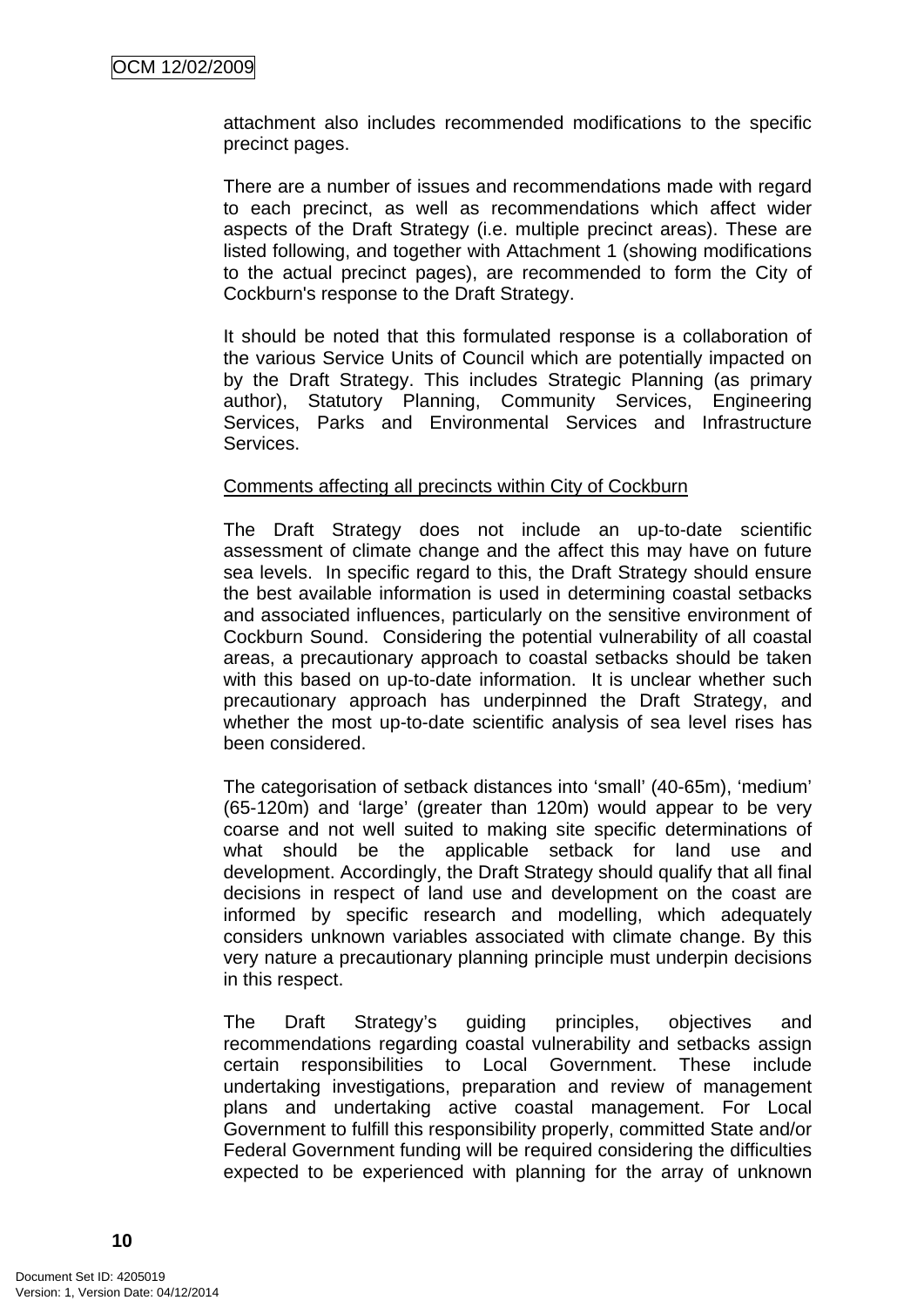factors affecting coastal areas. Accordingly, there will need to be adequate State and Federal Government funding made available to Local Government, in order to undertake these further implementation responsibilities.

In precincts where future built development is recommended, it should be mandatory that it adopt coastal themed architecture which exhibits best practice in relation to energy efficiency and sustainable design.

To improve coastal accessibility throughout all precincts, a rapid transit facility down Cockburn Road is recommended linking in with east west bus services. This should ideally be in the form of light rail, and provide a link between Fremantle, Phoenix Park and Cockburn Central. A feasibility assessment of this should be a committed action as part of the Draft Strategy.

In terms of coastal accessibility and the sometimes competing beach/ocean activities within precincts, there is the need for a comprehensive Foreshore Management Plan to be prepared. This needs to effectively plan for a range of identified activities, and to ensure that the type and extent of use is sustainable in the long term. The Foreshore Management Plan needs to analyse coastal form and processes, environmental and cultural values, and include a demand analysis to inform a comprehensive plan that properly plans for growth of active and passive activities which is sustainable and balanced with conservation needs and aspirations. These parameters should be mandated within the Draft Strategy.

There are significant safety and antisocial behaviour concerns associated with the current isolation of the (particularly southernmost) precincts. This needs to be specifically addressed as a parameter of the Foreshore Management Plan for each precinct.

Section 7.4.1 (Perth's Visual Landscape) should include Cockburn Road (in the City of Cockburn) and Safety Bay Road (in the City of Rockingham) as roads which offer scenic views of the coast.

#### Comments affecting Precinct 35 South Beach

The strategic importance of this coastal area needs to be strengthened as a key planning consideration. South Beach is the only publicly accessible beach area servicing the immediate South Fremantle and Hamilton Hill suburbs, and hinterland far beyond these suburbs. Accordingly, future planning needs to be focused on maintaining and strengthening public access to the beach area. This sentiment is strongly shared by South Fremantle, Cockburn and Melville communities, given the public outcry which was experienced during 2008 as part of the Draft Fremantle Three Harbours Structure Plan. Public opposition was particularly strong in relation to not supporting any new harbour backed residential development in this coastal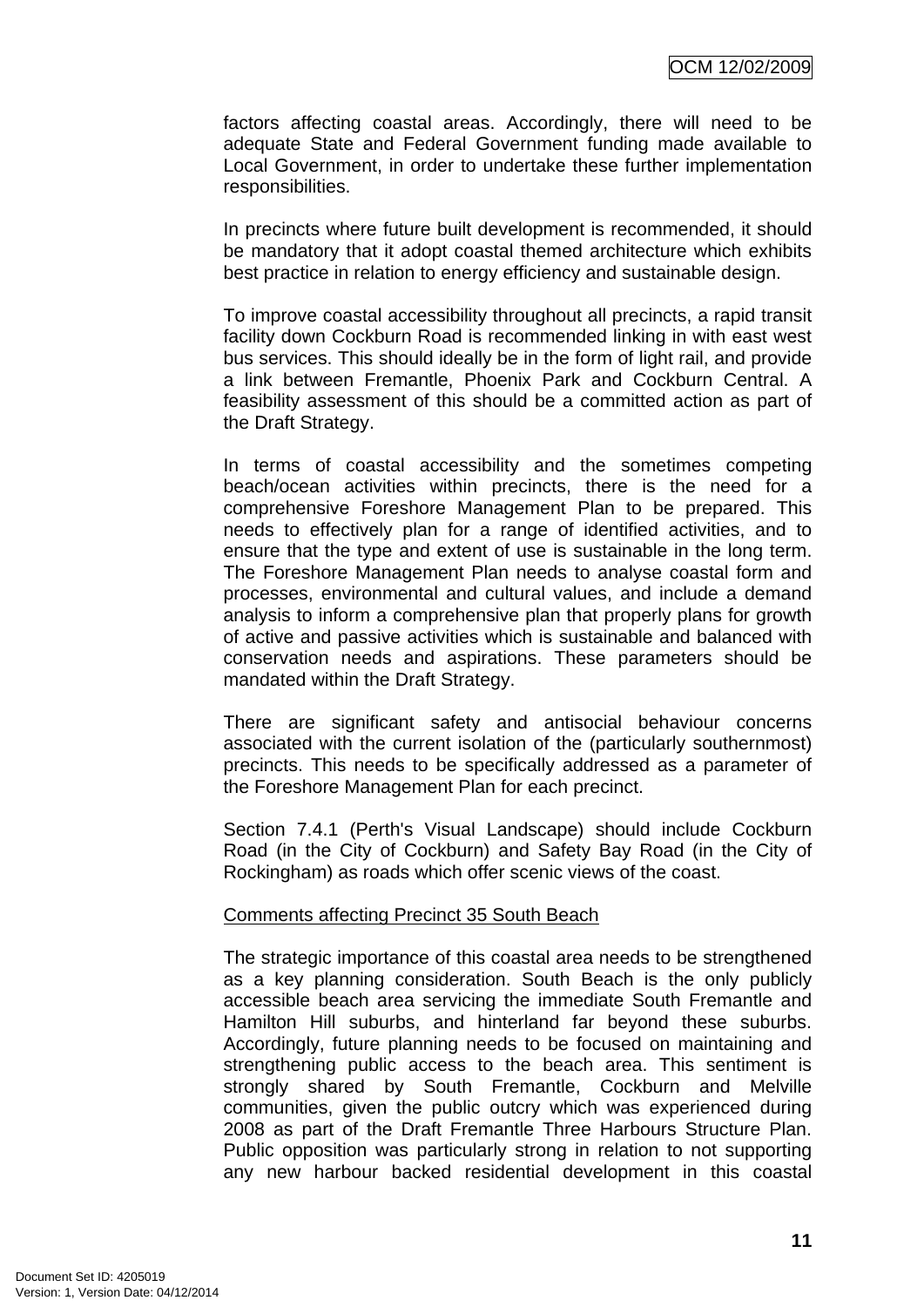location, and not wanting any boat launching or storage/stacking facilities to take away from the already limited public beach/foreshore area available.

Relevant components of the North Coogee Foreshore Management Plan should be reflected in the Strategy document. This includes future facilities associated with 'The Islands' development at South Beach.

Recommend that the general public be allowed to access existing launching facilities within the northern adjacent Fremantle Sailing Club. This would concentrate boating activities to already established and protected facilities, rather than attempting to replicate these highly costly facilities elsewhere within South Beach. Such would also minimise conflicts with other beach users and the coastal environment generally.

Consideration should be given to extending the coastal foreshore into areas which are currently unused or underutilised and highly modified (e.g. unused grassed areas). This will help in coastal stabilisation, and support fauna migration and genetic variability in the area.

The adjacent railway reserve presents the opportunity for a multiple use corridor to be consolidated through the area. Rationalisation of this to include extensive coastal revegetation would also allow for fauna movement and flora diversity, and improve the current unsightly nature of the railway reserve. This is particularly important when considering the forecast growth in freight train traffic along the railway, as new nearby residential development will require better treatment of noise, vibration and other amenity impacts associated with the railway. Revegetation of the railway reserve should form part of the solution in this respect.

#### Comments affecting Precinct 36 Cockburn Coast

Consistent with Council's resolution in relation to the Draft Cockburn Coast District Structure Plan, a statement should be included that the former South Fremantle Power Station building be retained and refurbished as an iconic heritage building and used for a range of activities including community, residential and resort hotel. In the event that the building is demolished, then the Council and community expectation is that the land be allocated back to foreshore reserve so as to consolidate the foreshore dune system in this area.

Relocation of the existing Western Power switch yard should be prioritised as part of the area's development to a mixed use activity precinct. Should this prove economically unviable, then consideration needs to be given to ensuring an appropriate interface with the switch yard and associated power infrastructure.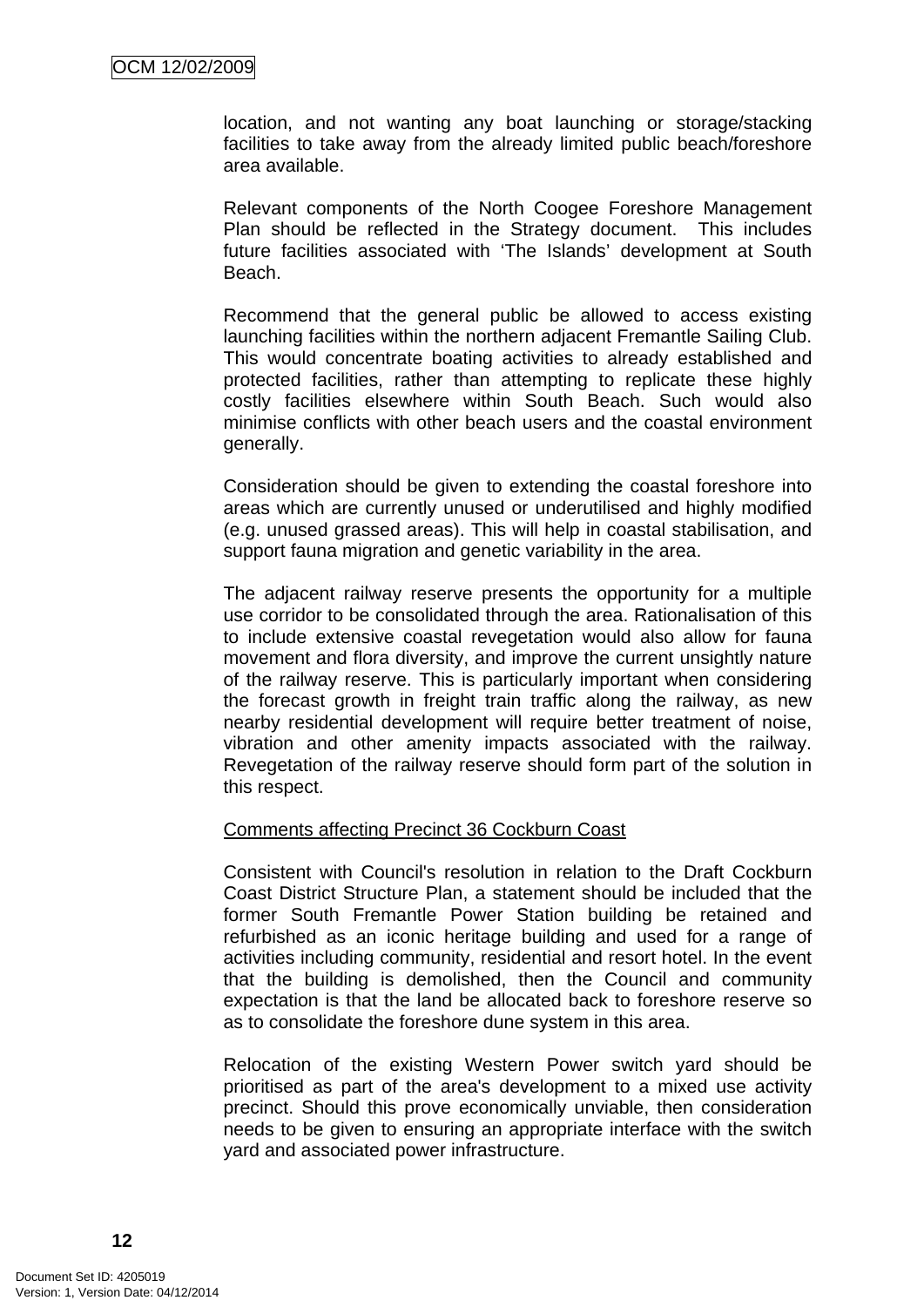The primary and secondary dune system in this area is largely intact and represents an important natural feature to be protected. Emphasis should be placed on this, and that all development is expected to continue rehabilitation and re-establishment of the coastal dune system where an interface occurs. Development which adversely impacts on the dune system will generally not be supported.

Relevant components of the South Coogee Foreshore Management Plan should be reflected in the Strategy document. This includes future facilities associated with 'The Islands' development at South Beach.

As in Precinct 35, the adjacent railway reserve presents the opportunity for a multiple use corridor to be consolidated through the area. Rationalisation of this to include extensive coastal revegetation would also allow for fauna movement and flora diversity, and improve the current unsightly nature of the railway reserve.

It is strongly advocated that no additional industrial development take place within the precinct, and outside the precinct industrial development must have no associated external impacts. There should be a commitment towards the phasing out of all industry in this precinct, to relocate within the planned Latitude 32 industrial development.

#### Comments affecting Precinct 37 Coogee

The physical coastal processes setback should be further reviewed, both on account of the construction of the Port Coogee development, and to adequately factor in potential sea level rises.

The text for this precinct appears inadequate in its references to the amenity provided by the section of Coogee Beach immediately south of the Port Coogee development. The beach, jetty and adjacent recreational areas are well used by the public and need to be preserved, as should the foreshore reserve backing onto the beach. Land uses and features to be promoted should include swimming, fishing etc, similar to Precinct 38.

There is mention of the South Fremantle Power Station building being within this precinct. This is incorrect, as the building has more of a relationship to Precinct 36 and the associated Draft Cockburn Coast District Structure Plan. This should be changed accordingly.

There is a clear initiative of Council and the community to ensure good public accessibility to the modified beach area occurs as part of the Port Coogee development. Considering the growth in beach activity anticipated for this area, advocating good public accessibility needs to be identified as a key consideration.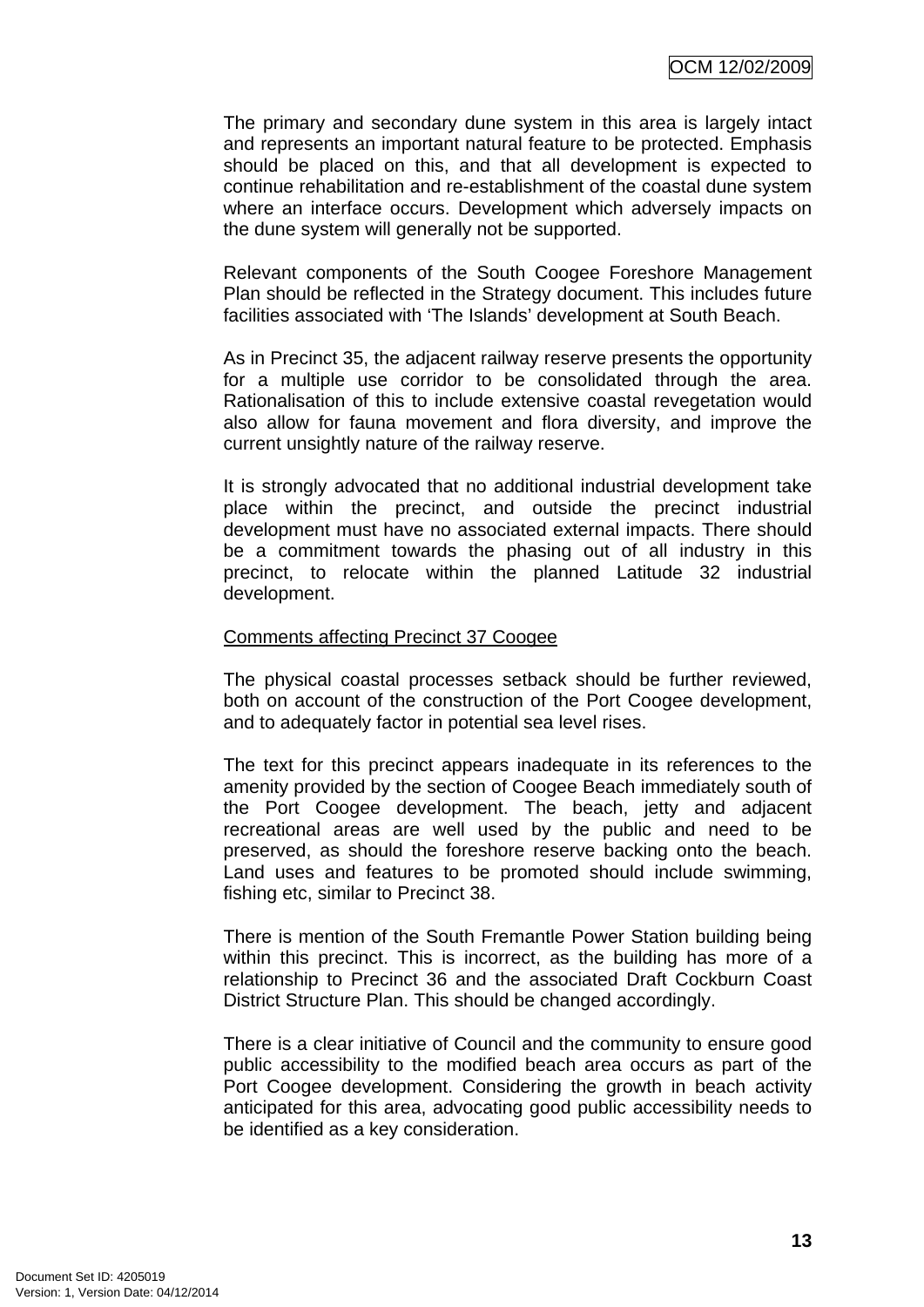Given the land backed component of Port Coogee intercepts the former coastal dune system in this area, revegetation of public open space areas needs to be focussed on coastal revegetation species, which promotes land stability, fauna movement and flora diversity in the area. Grassed open space areas should be located further inland, so as to not result in an unnatural interface with the coastal dune system.

The location of the new Coogee Beach Surf Life Saving Club has now been approved in the coastal area at the end of Poore Grove. This involves a substantial new integrated life saving building, associated with renewal of existing car parking and pedestrian access infrastructure. This is considered to have more of a relationship to this precinct, as a precinct promoting mixed use activity (events etc). Accordingly, it should be listed within Precinct 37 and deleted from Precinct 38. Note also that the new building is exempt from SPP No. 2.6 prescribed coastal setbacks.

The Coogee Beach Holiday Park needs to be listed within this precinct. In this regard the City of Cockburn does not manage the Coogee Beach Holiday Park, but instead has leased the park to Aspen Parks to manage. This is a long term lease, and should therefore be reflected within the Draft Strategy.

#### Comments affecting Precinct 38 Woodman Point

The location of the new Coogee Beach Surf Life Saving Club has been approved in the coastal area at the end of Poore Grove and accordingly has more of a relationship to Precinct 37 in terms of being a mixed use facility. It should therefore be deleted from this precinct and listed in Precinct 37 as recommended above.

The precinct mentions that Port Coogee, Coogee Beach and the Coogee Beach Holiday Park exist in the area. These are located in the northern adjacent Precinct 37, and should therefore be removed from this precinct.

There is significant demand for expanded public boat launching facilities within this area. This however is not seen as a district solution for boat launching facilities within the southern corridor, but rather to cater for already existing demand at the current boat launch location.

#### Comments affecting Precinct 39 Henderson

There needs to be a clear statement included in the Draft Strategy which reinforces this area as a strategic industrial estate. This should limit the area to accommodating those higher order industries which are related to and service the marine engineering, ship building, ship repair and off shore petroleum fabrication sectors. The conglomeration of such industries within the Australian Marine Complex will continue to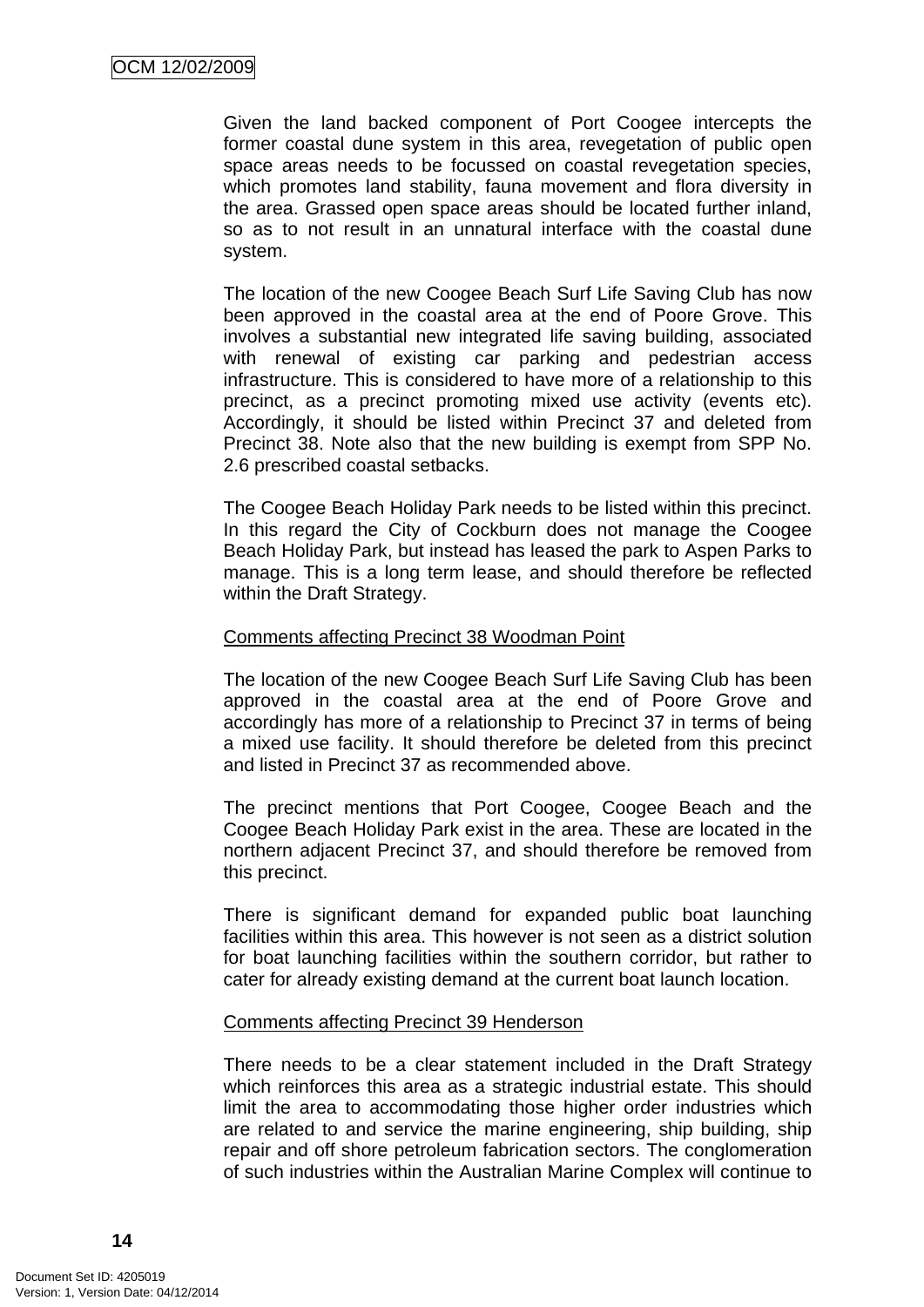underpin the area's competitive advantage in marine industry worldwide, and will appropriately build on the significant government investment which has taken place through the common user facilities.

The 'wish' regarding the Naval Base Shacks is not relevant to this precinct, as they exist within the southern adjacent Precinct 40. Reference should therefore be deleted.

#### Comments affecting Precinct 40 Beeliar

Challenger Beach is the only remaining beach which services the southern suburbs within the City of Cockburn, and also takes a lot of visitation from Town of Kwinana residents and workers from the nearby Kwinana Industrial Area. As such, future planning in relation to the Fremantle Outer Harbour and road/rail access configuration needs to ensure appropriate levels of public accessibility is maintained. This has previously been identified and noted as a design parameter for the different outer harbour options.

The Naval Base Shacks do not represent a publicly accessible caravan park, and arguably cannot be considered as affordable coastal accommodation. This is for the reason that there is no publicly available accommodation, with sites maintained on an annual revolving lease arrangement to the same lessee in each case. Lessees also have the ability to on-sell the lease on the open market, which evidence shows has taken place at considerable prices. For this reason the City of Cockburn is looking to develop a new long term strategy to better deal with the Naval Base Shacks, with this to consider public accessibility and the viability of the area in relation to its surrounding context within the State's major hazardous heavy industrial area (Kwinana Industrial Area). This future viability is also largely dependent upon State Government decisions in relation to the proposed Fremantle Outer Harbour, and therefore it is important to spell this out within the Draft Strategy document. The Draft Strategy should therefore be appropriately modified, so as to make it clear that the site does not present *"low cost accommodation in the form of a caravan park"*, and has an unknown future viability.

While there will be much further work and Council consideration in relation to a committed long term strategy for dealing with Naval Base Shacks, it is crucial that this Draft Strategy seek to appropriately identify the current issues and suggest future remedy by some (yet to be determined) approach.

#### **Strategic Plan/Policy Implications**

#### **Demographic Planning**

To ensure development will enhance the levels of amenity currently enjoyed by the community.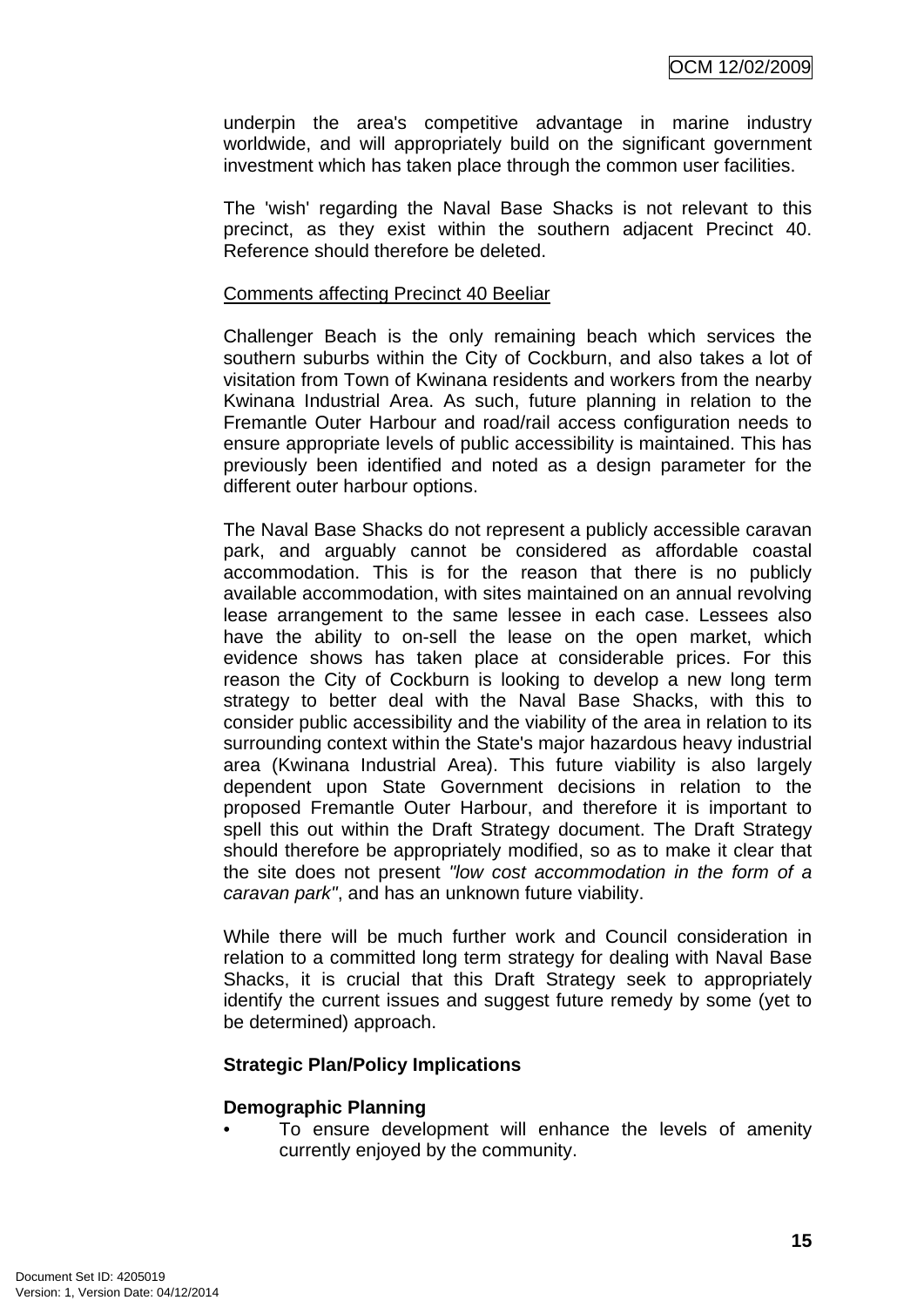## <span id="page-21-0"></span>**Infrastructure Development**

• To provide an appropriate range of recreation areas that meets the needs of all age groups within the community.

#### **Natural Environmental Management**

• To conserve, preserve and where required remediate the quality, extent and uniqueness of the natural environment that exists within the district.

#### **Budget/Financial Implications**

N/A

## **Legal Implications**

N/A

# **Community Consultation**

Undertaken by the Western Australian Planning Commission.

# **Attachment(s)**

Precincts showing modifications affecting the City of Cockburn.

## **Advice to Proponent(s)/Submissioners**

N/A

**Implications of Section 3.18(3) Local Government Act, 1995**

Nil.

## **14.3 (OCM 12/2/2009) - DEDICATION OF LAND AS ROAD RESERVE - LOT 186 ON PLAN 32026 (5517622; 450011) (K SIM) (ATTACH)**

**RECOMMENDATION** That Council:

- (1) request the Minister for Lands to dedicate Lot 186 on Plan 32026 as a Road Reserve, pursuant to Section 56(1)(a) of the Land Administration Act 1997; and
- (2) indemnify the Minister for Lands against reasonable costs incurred in considering and granting this request.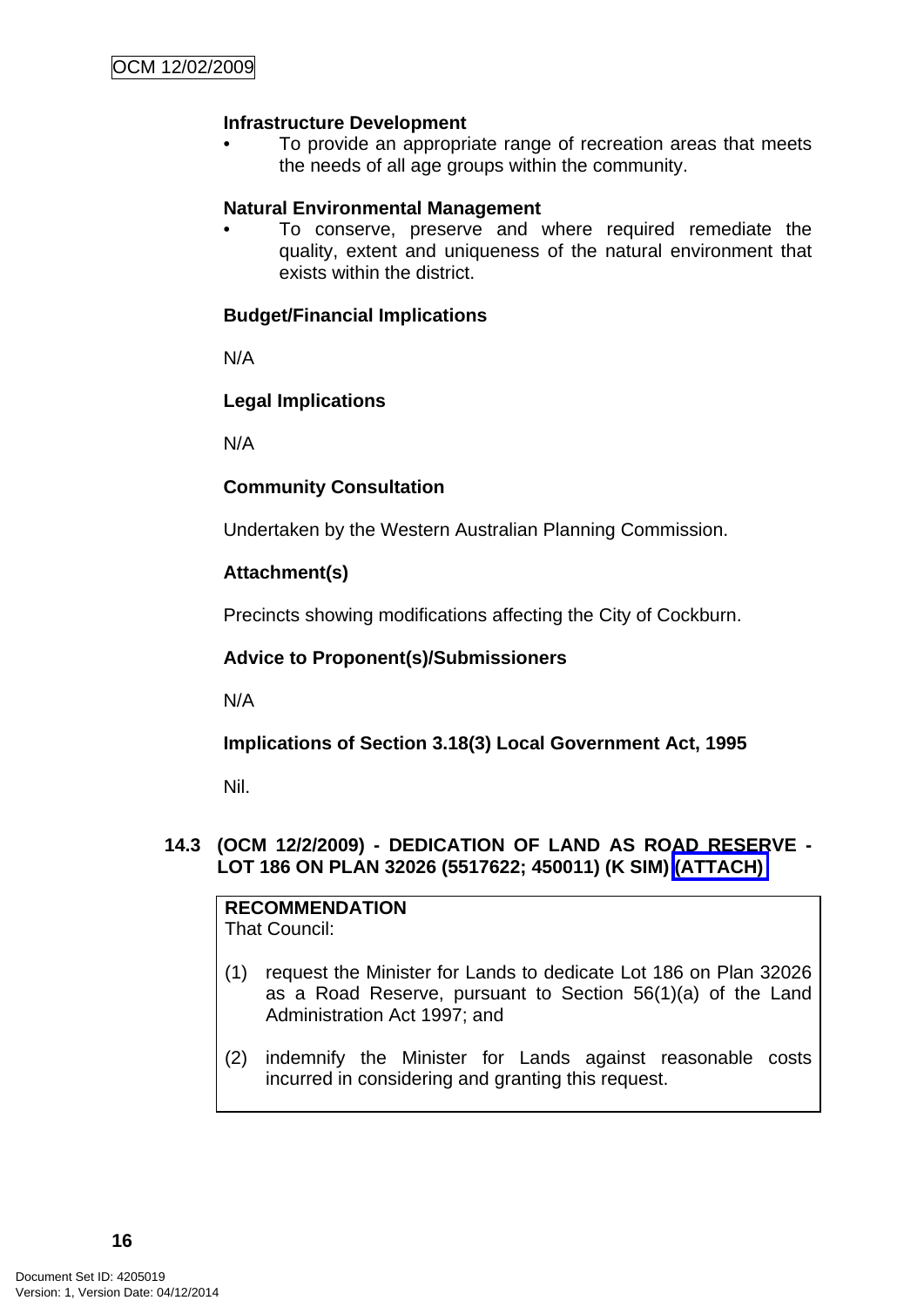# **COUNCIL DECISION**

## **Background**

Lot 186 is located on the south western corner of Russell Road and Ashendon Boulevard, Hammond Park. The Lot was transferred to the City of Cockburn by Australand Holdings Ltd for road purposes (Russell Road) in June 2008.

#### **Submission**

Nil.

#### **Report**

Lot 186 was acquired from Australand Holdings Ltd following final approval of the Metropolitan Region Scheme alignment of Russell Road. This section of Russell Road has now been constructed and is open to the general public.

Accordingly, it is recommended that the City request the Minister for Lands to vest Lot 186 on Plan 32026 as a public road. The procedure for the dedication is set out in Section 56 of the land Administration Act 1997. The land once dedicated will be incorporated into Russell Road as shown on the Metropolitan Region Scheme. Section 56 (4) act of the Land Administration requires the local government to indemnify the Minister in respect of all costs and expenses reasonably incurred by the Minister in considering and granting the request. This is also recommended.

#### **Strategic Plan/Policy Implications**

#### **Demographic Planning**

- To ensure the planning of the City is based on an approach that has the potential to achieve high levels of convenience and prosperity for its citizens.
- To ensure development will enhance the levels of amenity currently enjoyed by the community.

#### **Budget/Financial Implications**

The dedication is pursuant to Section 56 of the Land Administration Act 1997, which requires the City to indemnify the Minister in respect to all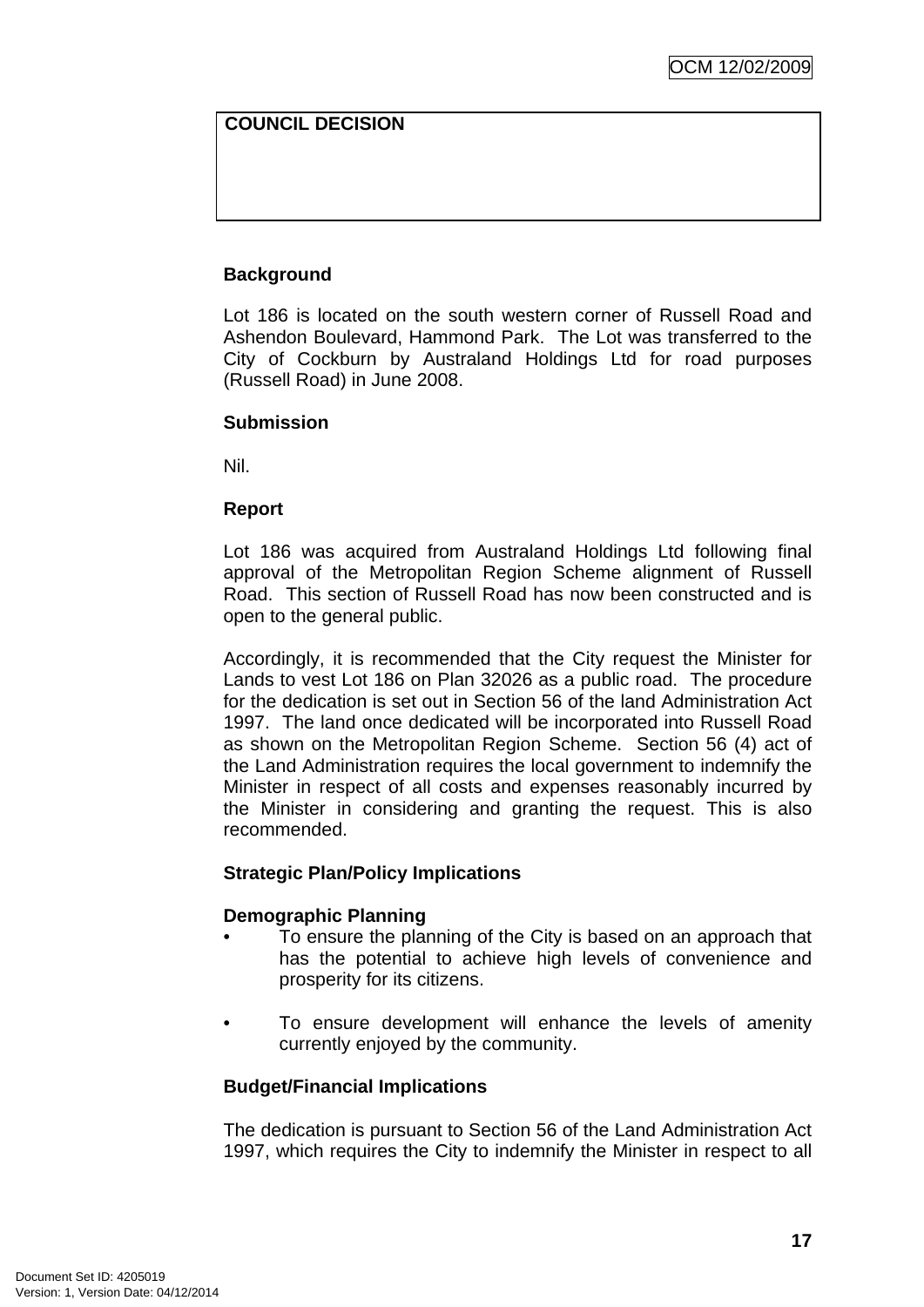<span id="page-23-0"></span>costs and expenses, incurred considering and granting the request. These cannot be quantified at this time, but are expected to be minor.

## **Legal Implications**

Land Administration Act 1997 Section 56 is relevant.

#### **Community Consultation**

N/A

## **Attachment(s)**

Location Plan.

## **Advice to Proponent(s)/Submissioners**

N.A

**Implications of Section 3.18(3) Local Government Act, 1995**

Nil.

#### **14.4 (OCM 12/2/2009) - LEASE OF PORTION OF LOT 15 WATTLEUP ROAD, WATTLEUP - OWNER: GD, WR AND MA KNIBBS (4411207) (L COCKRAM) (ATTACH)**

**RECOMMENDATION** That Council:

- (1) agree to pay the equivalent of the rates and service charges each year to GD, WR and MA Knibbs (Knibbs family) for a lease with the City of Cockburn over the portion of Lot 15 Wattleup Road, Wattleup being used for the purposes of local road drainage:
- (2) enter a lease for a period of ten(10) years with an option to extend for a further five(5) years;
- (3) agree to accept the costs associated with the preparation of the lease agreement and lodgement of the same over the Certificate of Title;
- (4) agree that all other conditions of the lease are to be to the satisfaction of the Chief Executive Officer; and
- (5) advise the Knibbs family of Council's decision accordingly.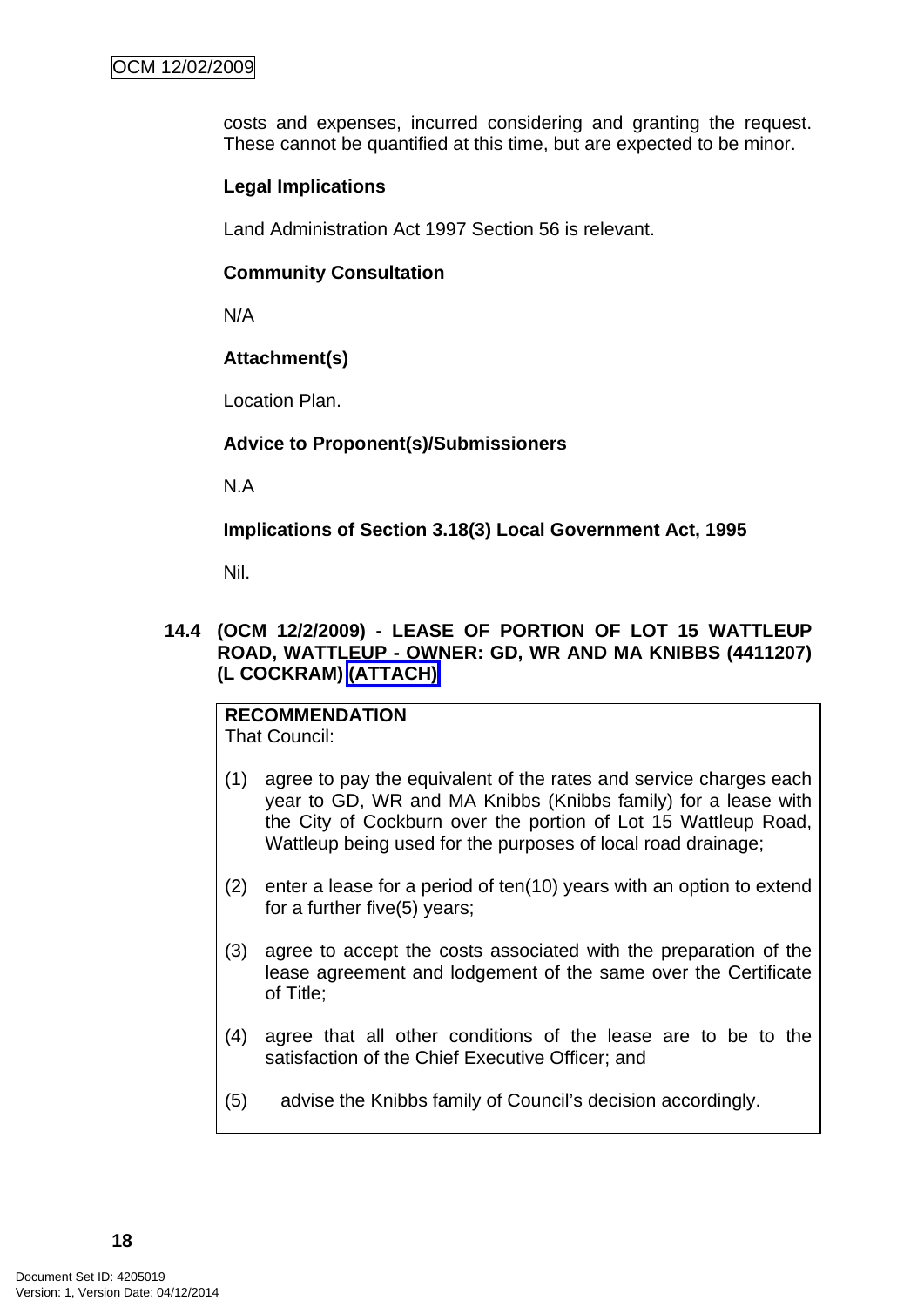## **COUNCIL DECISION**

# **Background**

A lease over a portion of Lot 15 Wattleup Road, Wattleup for the purposes of local road drainage was entered into in 1993 with the then landowner. This was for a period of ten years, with an option for a further period of five years. The property was sold to the Knibbs family in 1996, and a new lease was entered into with the City of Cockburn ("City") dated 13 September 1996. This lease requires renewal, and the affected landowner seeks a revised rental amount for the portion of the subject land.

#### **Submission**

The Knibbs family has written to the City requesting an increase in the rental payment, to the equivalent of the annual rates plus service charges for the property. A copy of the letter from the Knibbs family dated 11 August 2008 is attached and marked Attachment A. The previous lease between the City and the Knibbs family has expired and a new lease agreement is required.

#### **Report**

A portion of Lot 15 Wattleup Road, Wattleup has been leased by the City since 1993 for the purposes of local road drainage. The provision of drainage for the area continues to be needed, as the land represents a low point for the surrounding catchment. The lease expired in 2003 and the arrangement has continued until now on an informal basis.

The Knibbs family has written to the City requesting an increase in the rental payment for the use of the portion of their land as a drainage sump. They believe that the average rental would be more likely \$4,500 per annum; however, they are prepared to accept a payment that offsets their annual rates plus service charges each year. This amount for the 2008/09 period was approximately \$1,205.00.

The costs associated with the preparation and lodgement of the lease would also be borne by the City as per the previous lease arrangement.

Negotiations between the Knibbs family and the City regarding the possibility of an easement being entered into have occurred, however these were not successful. The Knibbs family rather request a new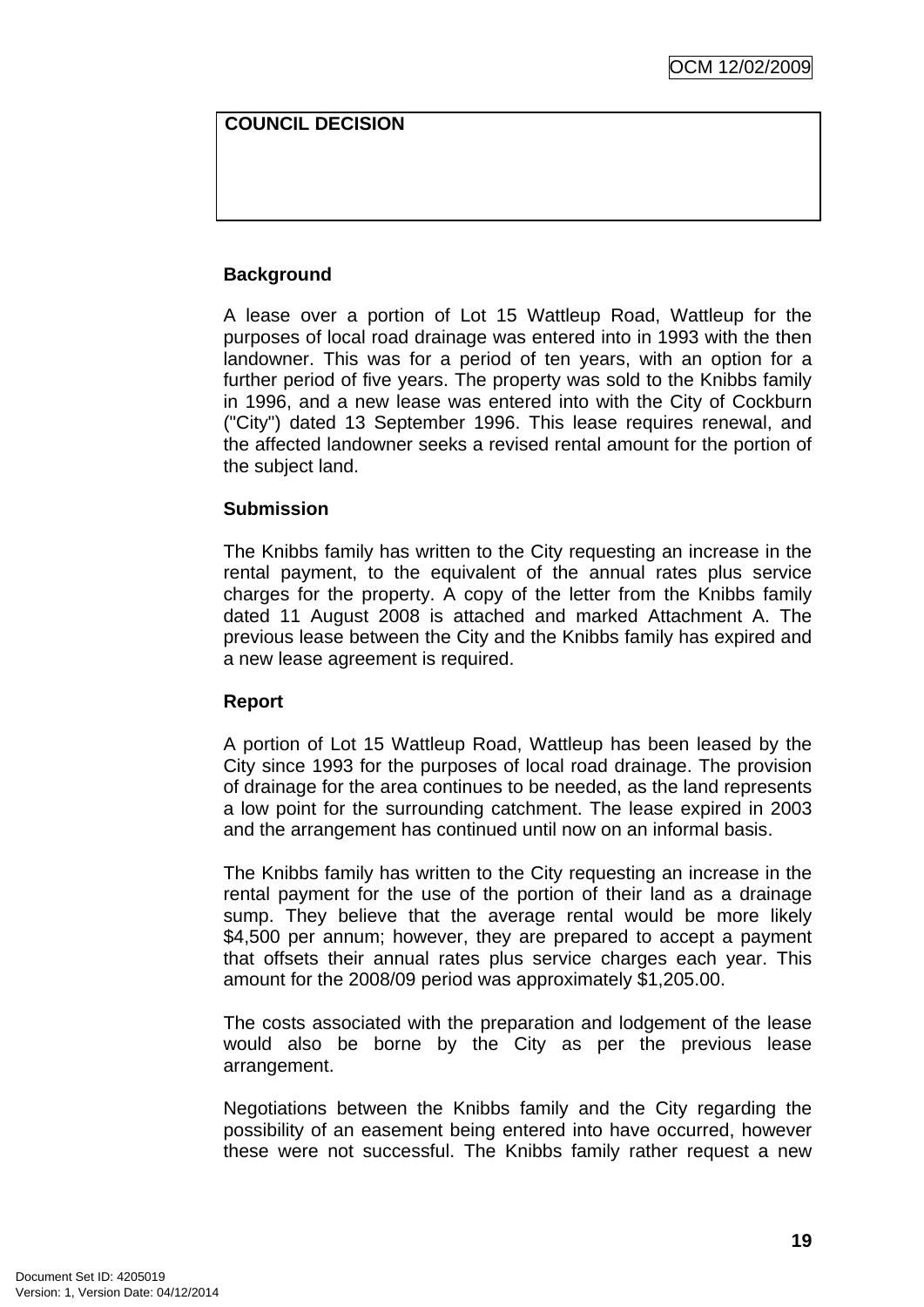lease agreement, which will be lodged over the Certificate of Title to protect the City's interest should the property be sold in the future.

The portion of land accommodating the drainage sump represents approximately 500m², and is situated at the front of the property. Refer to Attachment B. The topography of the land clearly indicates that the lowest point in the area is where the drainage sump is currently located. It is necessary to continue this arrangement, as the drainage sump specifically drains Wattleup Road which is kerbed through this section.

The subject land is also within the Hope Valley Wattleup Redevelopment Area, and will be developed for industrial purposes with other surrounding properties at some point in the future (as what has happened in the Flinders Precinct on the old Hope Valley town site). As drainage will be comprehensively dealt with through a Structure Plan to guide future industrial development, it is likely that the City's drainage sump will not be required. Therefore, the most effective method for the City having the ability to use the drainage sump in the interim (recognising it is not a long term requirement) is to enter into a new lease agreement. The Knibbs family have advised that they are prepared to enter into a new lease agreement.

#### **Strategic Plan/Policy Implications**

#### **Governance Excellence**

- To conduct Council business in open public forums and to manage Council affairs by employing publicly accountable practices.
- To provide effective monitoring and regulatory services that administers relevant legislation and local laws in a fair and impartial way.
- To develop and maintain a financially sustainable City.

#### **Budget/Financial Implications**

The costs for the preparation of the lease and the annual lease fees are adequately covered under the budget allocation for drainage maintenance (OP 8509).

#### **Legal Implications**

N/A

#### **Community Consultation**

N/A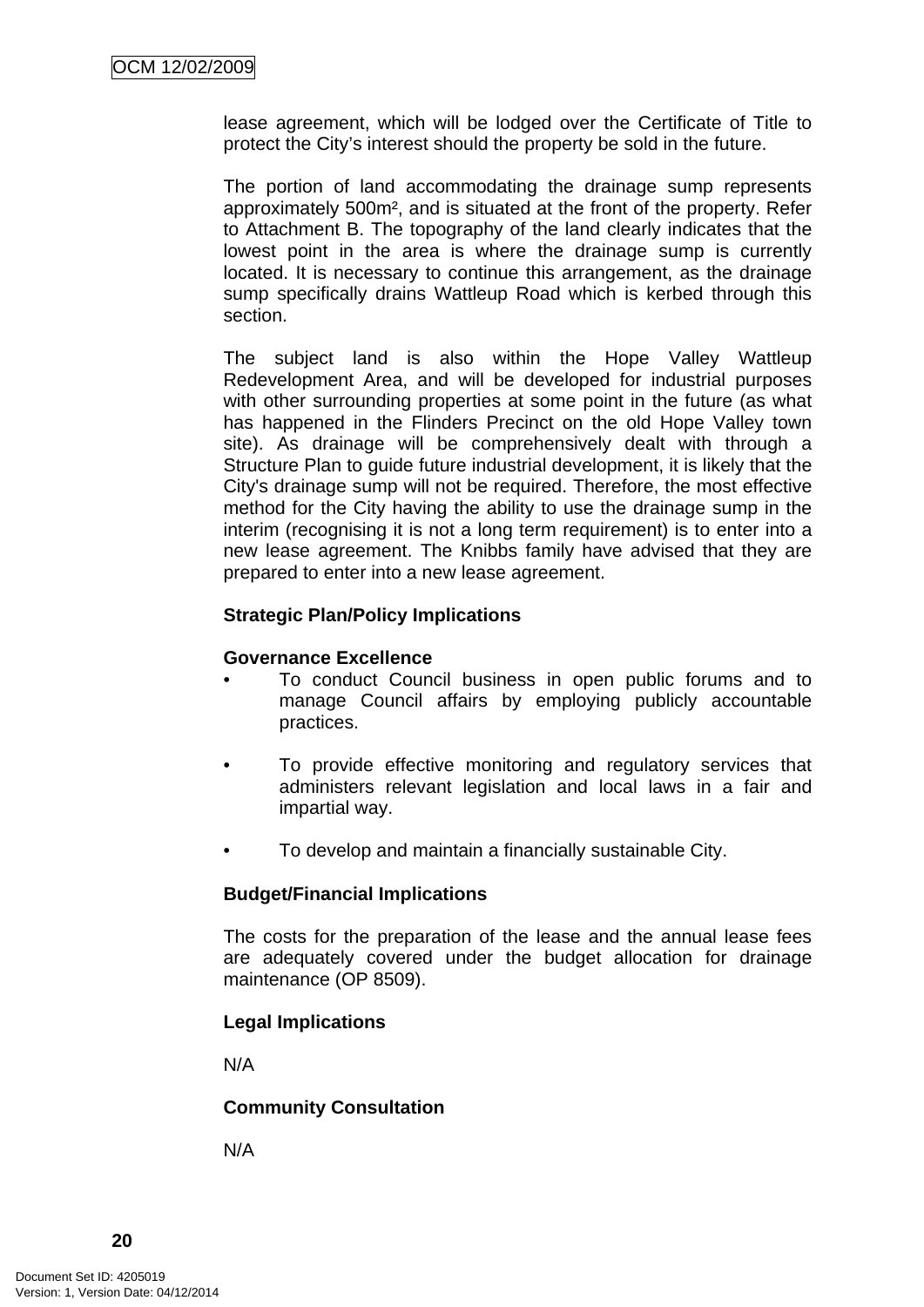# <span id="page-26-0"></span>**Attachment(s)**

- 1. Letter from WR, MA and GD Knibbs dated 11 August 2008 Attachment A.
- 2. Location sketch of portion of land Attachment B.
- 3. Confidential Attachment (under separate cover).

# **Advice to Proponent(s)/Submissioners**

The proponent has been advised that this matter is to be considered at the 12 February 2009 Council Meeting.

# **Implications of Section 3.18(3) Local Government Act, 1995**

Nil.

## **14.5 (OCM 12/2/2009) - DEDICATION OF LAND AS ROAD RESERVE - LOT 55 ON DIAGRAM 95287 AND LOT 66 ON PLAN 15526 (5518023) (K SIM) (ATTACH)**

# **RECOMMENDATION**

That Council:

- (1) request the Minister for Lands to dedicate Lot 55 on Diagram 95287 and Lot 66 on Plan 15526 as a road reserve, pursuant to Section 56(1)(c) of the Land Administration Act 1997; and
- (2) indemnify the Minister for Lands against reasonable costs incurred in considering and granting this request.

# **COUNCIL DECISION**

# **Background**

Lot 55 is shown on Diagram of Survey 95287 as a 0.1m wide Pedestrian Access Way ("PAW"). The lot was created on the 1998 survey for the purpose of restricting vehicular access to the adjoining property from Forrest Road and Berrigan Drive, South Lake.

Lot 66 is shown on Plan 15526 as (Right of Way) ("ROW"). It was created on the 1986 survey presumably in anticipation of a road widening.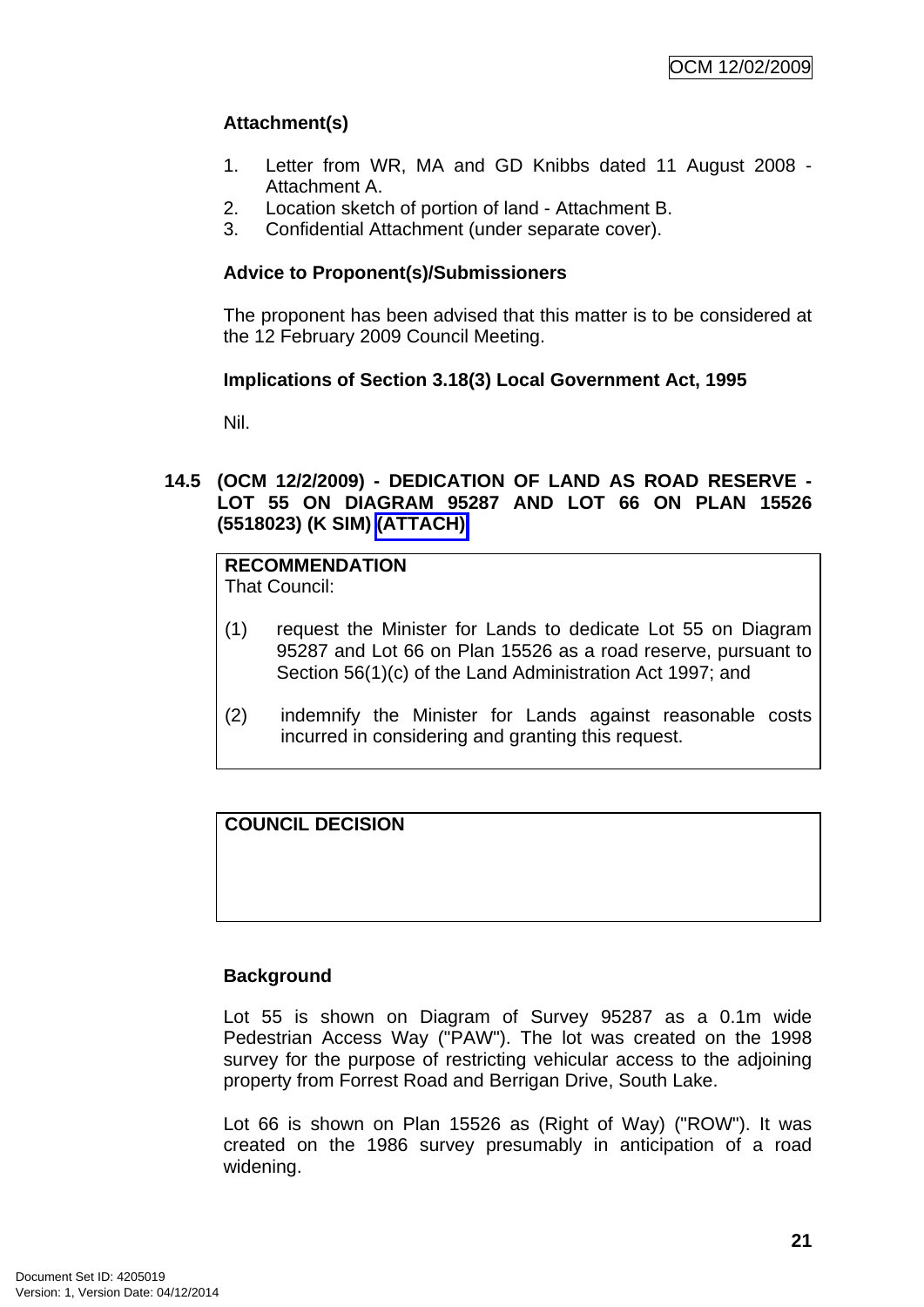#### **Submission**

N/A

#### **Report**

Recent road works at the intersection of Berrigan Drive and Forrest Road, South Lake intruded into Lot 125 Berrigan Drive.

The owner of lot 125 agreed to sell the affected portion of the lot for road purposes; the area of the road widening amounts to  $91m^2$ . The road widening survey has Western Australian Planning Commission approval and has been marked by contract Licensed Surveyor AG Quinn. On preparation of the Deposited Plan for the survey it has been discovered that the existing 0.1m PAW and Lot 66 separate the existing road reserve and the road widening. In order to have a clear distinction between the road reserve and adjoining freehold land it is prudent to have Lot 55 and Lot 66 dedicated to road purposes.

Accordingly, it is recommended that the City request the Minister for Lands to vest Lot 55 Diagram 952876 and Lot 66 on Plan 15525 as a public road. The procedure for the dedication is set out in Section 56 of the Land Administration Act 1997. The land once dedicated will be incorporated into Berrigan Drive, South Lake. Section 56(4) of the Act requires the local government to indemnify the Minister in respect of all costs and expenses reasonably incurred by the Minister in considering and granting the request.

The practice of restricting vehicular access by the use of 0.1m PAW's is outdated and no longer used. The current practice is to place restrictive covenants along the frontage of lots at the subdivision or development of land stage. If Lot 125 is to be redeveloped in the future, then it would be open to Council to restrict access to the nearby sections of Berrigan Drive and North Lake Road.

#### **Strategic Plan/Policy Implications**

#### **Demographic Planning**

- To ensure the planning of the City is based on an approach that has the potential to achieve high levels of convenience and prosperity for its citizens.
- To ensure development will enhance the levels of amenity currently enjoyed by the community.

#### **Budget/Financial Implications**

The dedication is pursuant to Section 56 of the Land Administration Act 1997, which requires the City to indemnify the Minister in respect to all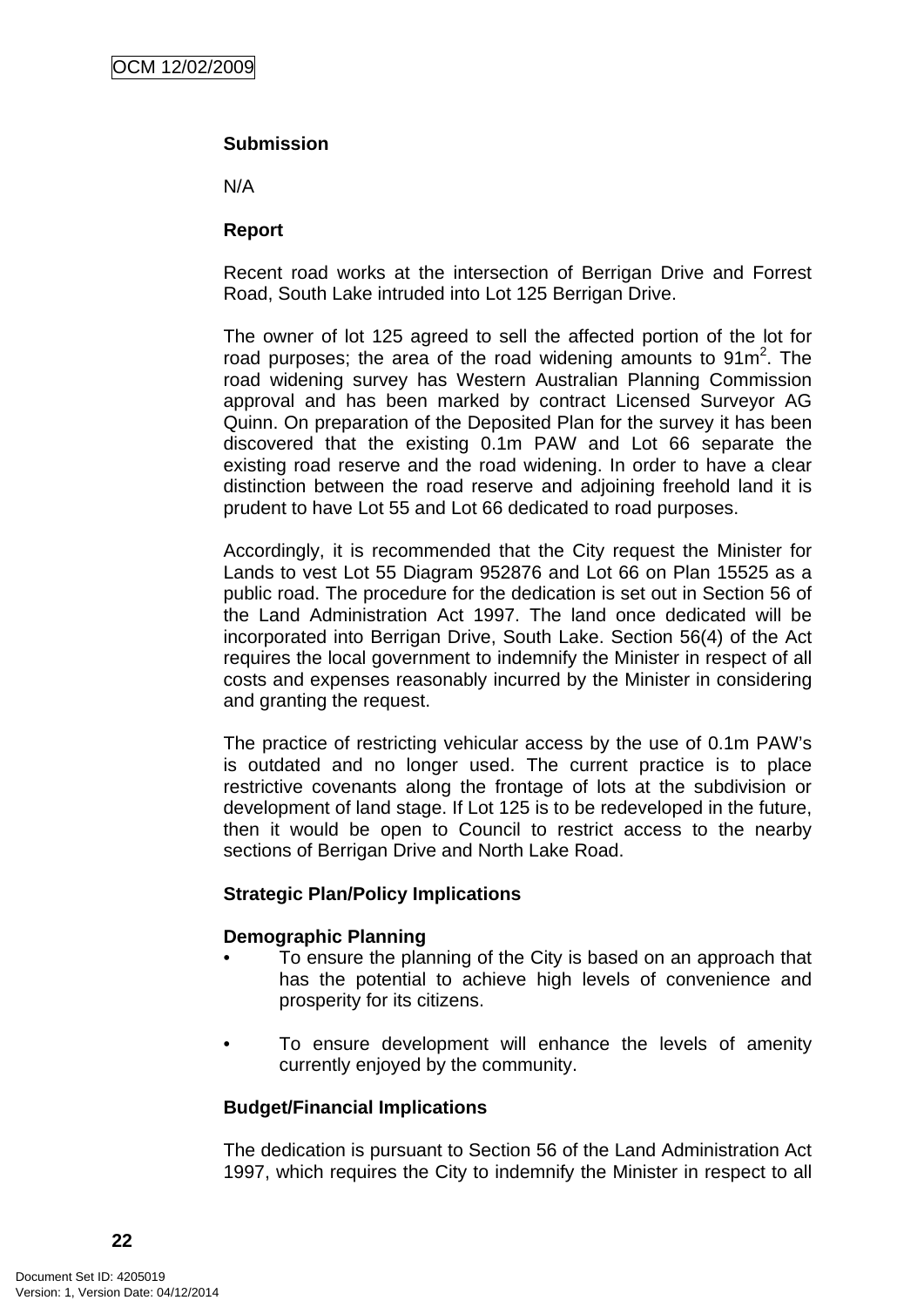<span id="page-28-0"></span>costs and expenses, incurred considering and granting the request. These cannot be quantified at this time, but are expected to be minor.

# **Legal Implications**

Land Administration Act 1997 refers.

#### **Community Consultation**

N/A

## **Attachment(s)**

Location Plan.

#### **Advice to Proponent(s)/Submissioners**

N/A

#### **Implications of Section 3.18(3) Local Government Act, 1995**

Nil.

#### **14.6 (OCM 12/2/2009) - CLOSURE OF PORTION OF HOBSONS AVENUE ROAD RESERVE, MUNSTER (450507, 128887) (K SIM) (ATTACH)**

#### **RECOMMENDATION** That Council:

- (1) subject to the applicant agreeing in writing to meet all costs associated with the proposal, advertise the proposed road closure of portion of Hobsons Avenue, Munster pursuant to Section 58 of the Land Administration Act 1997;
- (2) at the conclusion of the statutory advertising period and subject to no objection, request that the Minister for Lands close portion of Hobsons Avenue, Munster pursuant to Section 58 of the land Administration Act 1997;
- (3) subject to the road closure, the land be made available for purchase to the adjoining land owners; and
- (4) advise the applicant of Council's decision accordingly.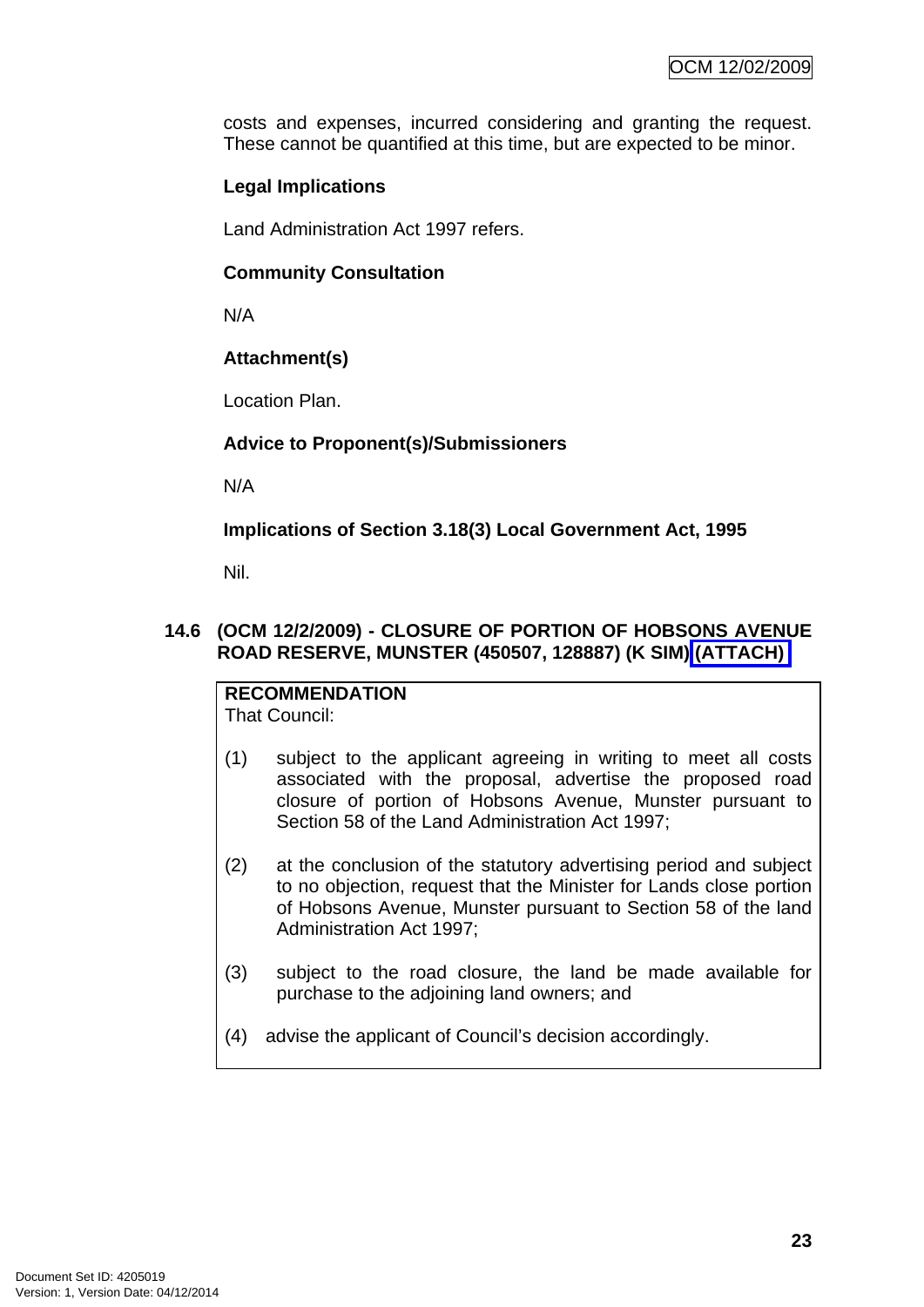## **COUNCIL DECISION**

#### **Background**

Hobsons Avenue, Munster connecting Coogee Road to Rockingham Road was created in a 1913 subdivision. Within the Hobson Avenue road reserve there is a bitumen road maintained by the City of Cockburn.

#### **Submission**

Urban Focus in its role as Project Manager for the Western Australian Planning Commission ("WAPC") (subdivision reference 12887) has written to the City requesting closure of portion of Hobsons Avenue, Munster. Included in their submission is the pre-calculation subdivision layout plan, showing the extent of the proposed road reserve closure. This is considered appropriate to pursue on the basis of achieving adequate land rationalisation.

The road closure is consistent with the adopted Structure Plan for the subject land (refer Attachment 2) which shows a new road network being developed as part of urbanisation.

#### **Report**

Following Urban Focus's request for closure; letters seeking comment were sent to the service authorities. All of the service authorities were agreeable to the closure except Westnet Energy.

Westnet Energy is the agency responsible for reticulated gas. Westnet Energy requires the developer to meet relocation costs of \$30,879. Advertising and administration costs borne by the City will be also charged to Urban Focus. Advertising will be in the Cockburn Gazette newspaper and will allow a period of 35 days for the receipt of objection to the closure.

The procedure following this Council resolution will be that Council officers will complete the statutory advertising and obtain from Westnet Energy confirmation that they have withdrawn their objection to closure (by virtue of receiving payment from the proponent). The request will then be forwarded to State Land Services. State Land Services will obtain a valuation of the land from the Valuer General's office and offer the land to the adjoining land owners. The majority of the closed road reserve (once purchased and amalgamated) will make up portion of the total required public open space for the subdivision.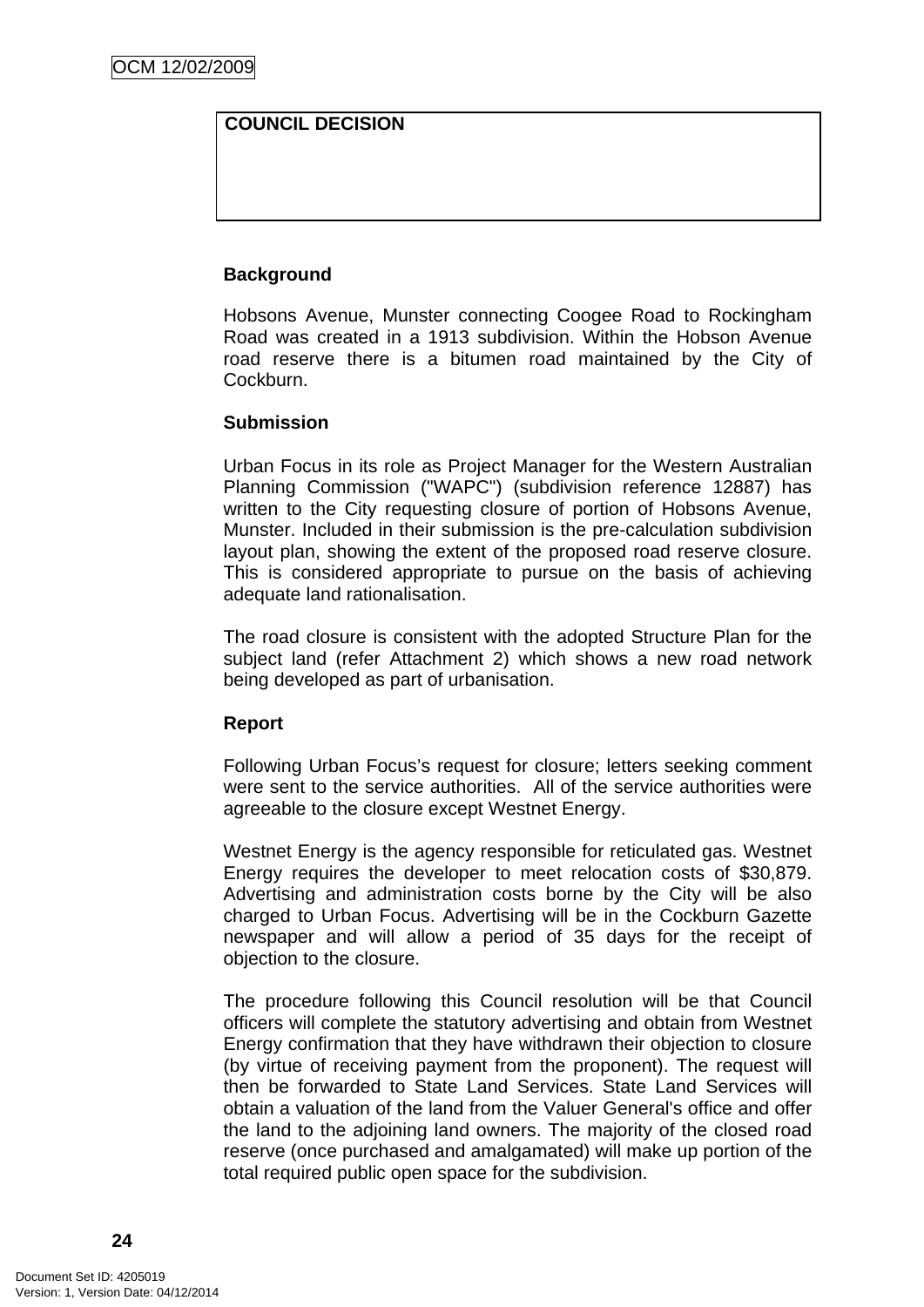## <span id="page-30-0"></span>**Strategic Plan/Policy Implications**

## **Demographic Planning**

To ensure the planning of the City is based on an approach that has the potential to achieve high levels of convenience and prosperity for its citizens.

#### **Budget/Financial Implications**

All associated costs are to be paid by the applicant.

#### **Legal Implications**

Section 58 of the Land Administration Act 1997 refers.

#### **Community Consultation**

The proposal will be advertised in the Cockburn Gazette newspaper.

#### **Attachment(s)**

- 1. Location Plan
- 2. Adopted Structure Plan

#### **Advice to Proponent(s)/Submissioners**

The Proponent(s) and those who lodged a submission on the proposal have been advised that this matter is to be considered at 12 February 2009 Council Meeting.

#### **Implications of Section 3.18(3) Local Government Act, 1995**

Nil.

#### **14.7 (OCM 12/2/2009) - PROPOSED NAMING OF PUBLIC OPEN SPACE RESERVE 49771 (RESERVE FOR RECREATION) - LOT 129 YERILLA GATE, MUNSTER - OWNER: CITY OF COCKBURN (1050) (T ESH / A TROSIC) (ATTACH)**

# **RECOMMENDATION**

That Council:

(1) advise Geographic Names Committee that it does not wish to proceed with the naming of the reserve as proposed by community submissions (due to the local community not being in total agreement to the name), and instead name the reserve Yerilla Park consistent with its location and Council Policy OLCS11;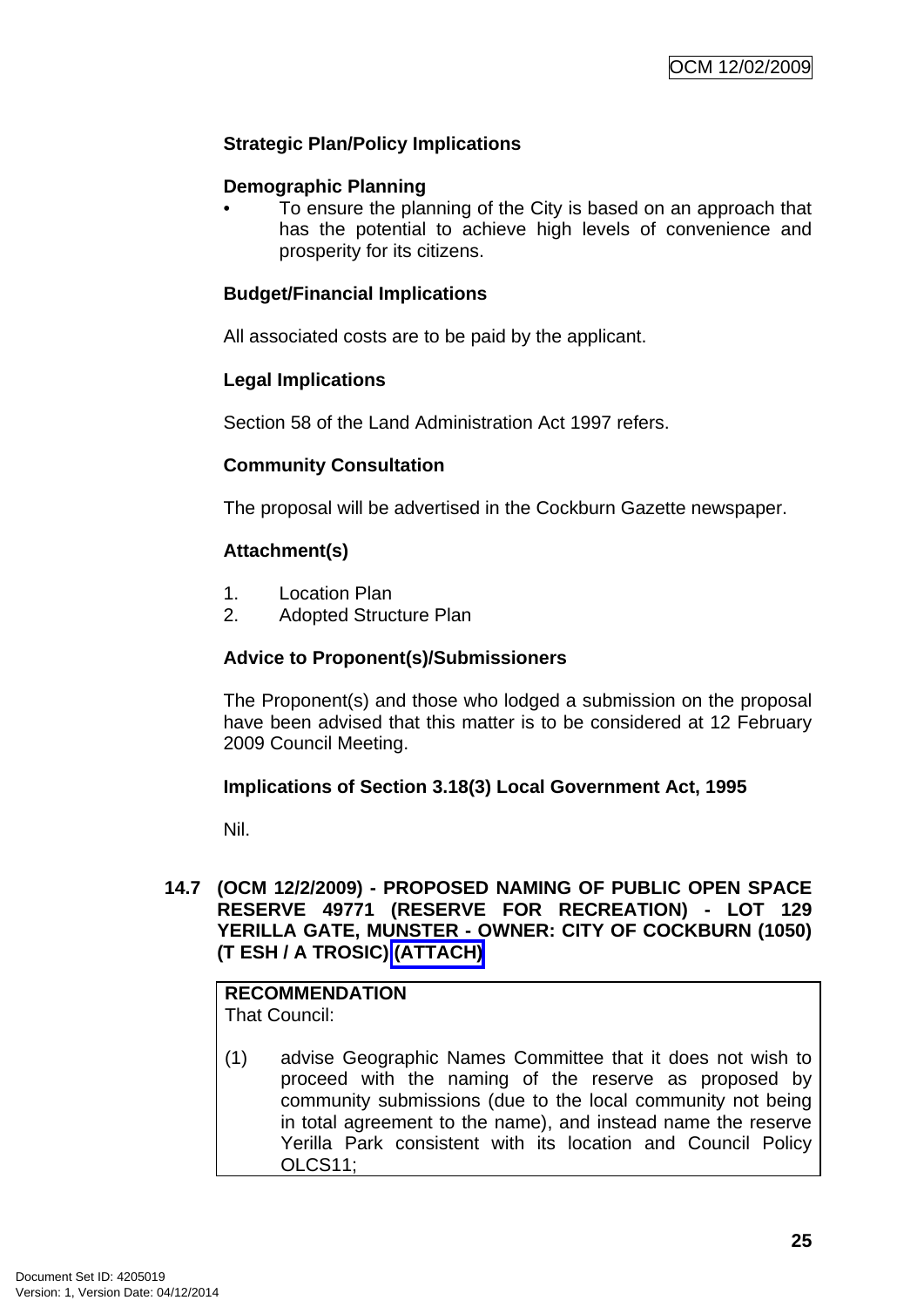- (2) advise members of the community who have been involved in the naming process that Council has made this choice recognising that there are varying heritage values in the local community, and that it is not appropriate to recognise one aspect of this heritage over another; and
- (3) thank the members of the community who have taken the time to be involved in the process.

# **COUNCIL DECISION**

# **Background**

The City received a request for the naming of a public open space reserve (Reserve 49771 at Lot 129 Yerilla Gate) as 'Solta Park' on 20 August 2008. The reserve is located towards the eastern edge of the West Churchill development (refer Attachment 1 - Location Plan).

The request was made by a local family with connection to the West Churchill area. The request has been considered in respect of Council Policy OLCS11 (*Naming of Streets and Public Open Space*) and the Geographic Names Committee ("GNC") Principles, Guidelines and Procedures document. It is recommended that Council not proceed with the naming of the reserve at this time, due to the local community not being in total agreement to the name.

#### **Submission**

The City received a request for the naming of the public open space reserve from the Jakovcevic family who live in the local area (refer Attachment 2 - Naming Request).

The park is located along Yerilla Gate within the locality of Munster, and comprises a land area of 2,128 sq.m., which is yet to be formally developed. Development of the park will be subject to future funding and as the surrounding locality approaches full development.

#### **Report**

The request was to name the reserve 'Solta Park', after the Island of Solta in the central Dalmatian archipelago of Croatia. The request was specifically justified to recognise a group of people who have made a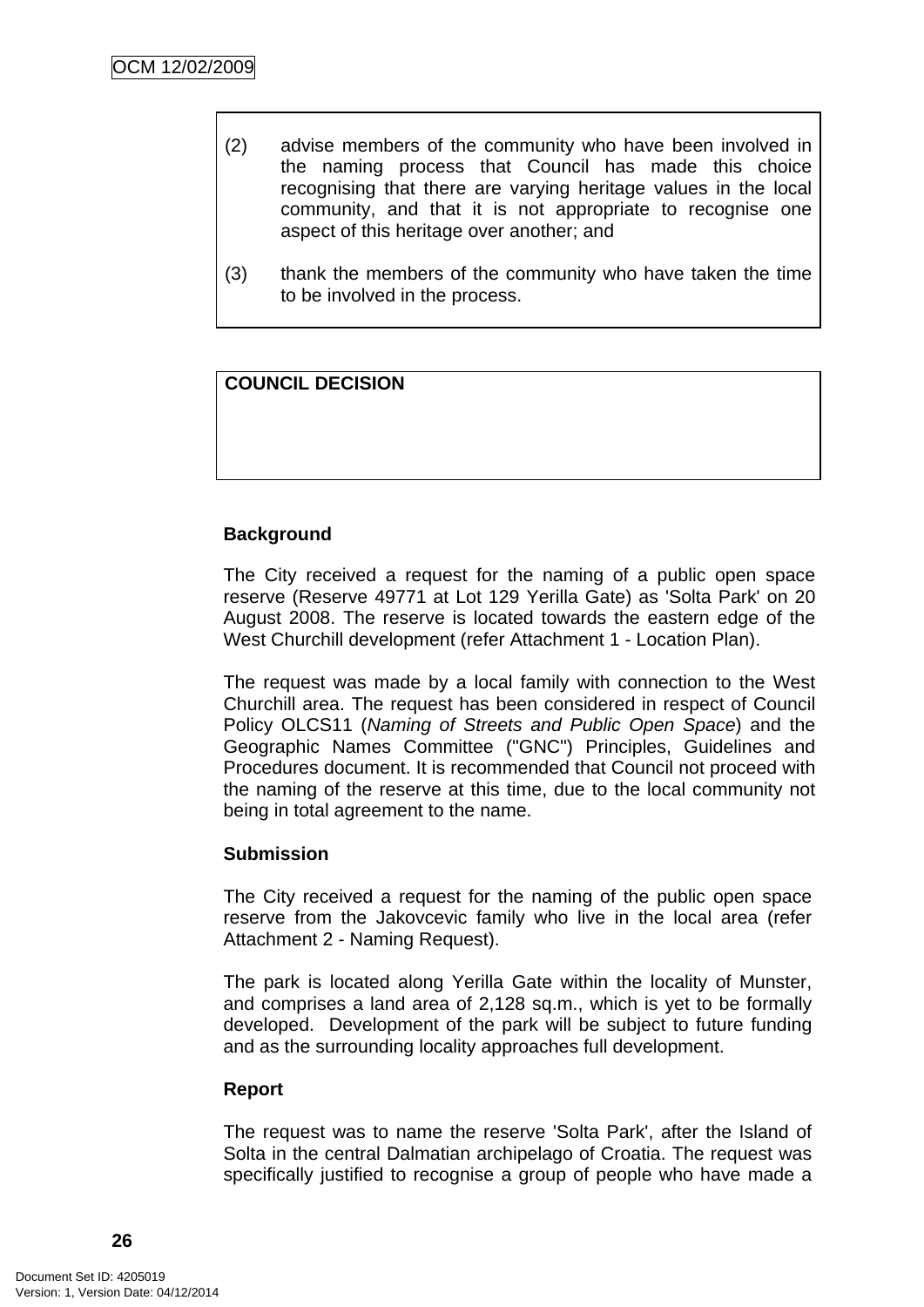contribution to the local area, mainly in the form of early settlement and establishing market gardens. It was advised that many of these people came from a village on the Island of Solta, and accordingly naming the reserve 'Solta Park' reflected some of the heritage of the early settlers. The Island of Solta is also located close to Split (the sister city to the City of Cockburn), and was felt to be an appropriate choice also on this basis.

The GNC Principles, Guidelines and Procedures document states the following in relation to the naming of reserves under 1ha in area:

- 1. The approval of the Minister for Land Information is not required, but Landgate must be advised of all names assigned.
- 2. The names of living persons are acceptable except for those persons holding any form of public office.
- 3. The general guidelines listed above shall apply for the naming of such parks and reserves.

Underpinning this, the GNC requires evidence of community support, including evidence of consultation regarding the proposed name.

In undertaking this consultation, Council Policy OLCS11 initially required referral of the proposal to Ward Councillors. No objections were received, and the proposed name was recommended to GNC for its consideration and decision. GNC were not satisfied with this level of initial consultation, and accordingly required the surrounding community to be specifically consulted on the proposal.

During consultation, two surrounding landowners wrote to the City outlining their objections to the proposed name (refer Attachment 3 - Submissions). Their objection was specifically that the proposed name did not adequately recognise the Pavlovich family, who owned the land for many years before it was sold to the Jakovcevic family. It was also advised that most people in the community knew Mrs Pav and her shop which is still known as 'Pav's Deli'. Accordingly, a more suitable name was suggested as 'Pav's Park' or 'Jacko's Park'.

Given that public open space reserves have a primary role of facilitating community recreation and interaction; it is not considered appropriate to suggest a name which may cause division in the local community. While names such as 'Solta Park', 'Pav's Park' or 'Jacko's Park' could all reasonably be seen as appropriate, the fact agreement cannot be reached means that naming should not take place at this time.

As an alternative, it is recommended that Council name the reserve Yerilla Park consistent with its location along Yerilla Gate and Council Policy OLCS11. This is by no way a direct criticism to the suggested names, but rather recognises that there are varying heritage values in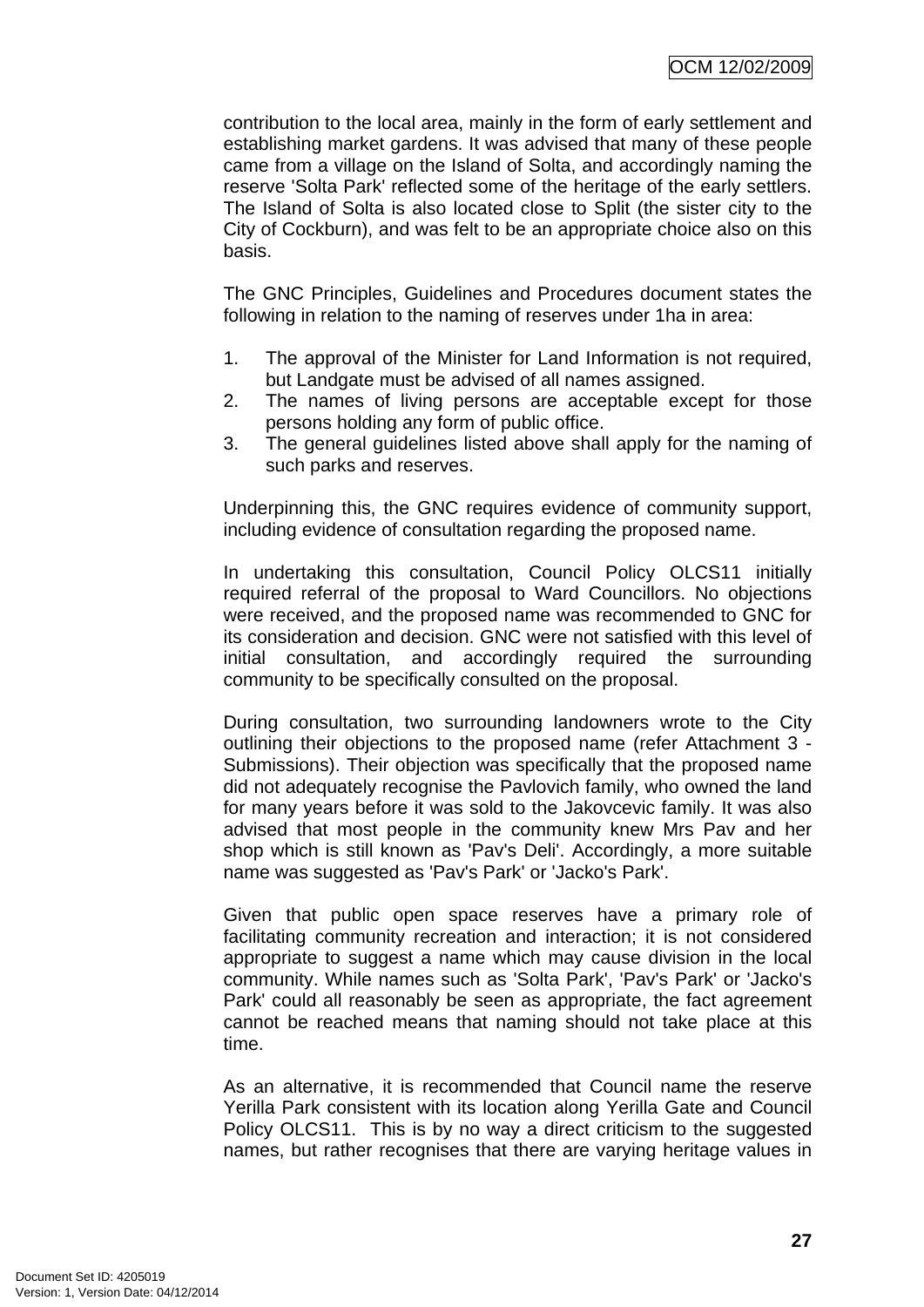<span id="page-33-0"></span>the local community, and that it is not appropriate to recognise one aspect of this heritage over another.

## **Strategic Plan/Policy Implications**

#### **Lifestyle and Aspiration Achievement**

To foster a sense of community spirit within the district generally and neighbourhoods in particular.

## **Budget/Financial Implications**

N/A

## **Legal Implications**

N/A

## **Community Consultation**

Public consultation was undertaken as requested by the GNC.

## **Attachment(s)**

- 1. Location Plan
- 2. Naming Request
- 3. Schedule of Submissions

#### **Advice to Proponent(s)/Submissioners**

The Proponent(s) and those who lodged a submission on the proposal have been advised that this matter is to be considered at 12 February 2009 Council Meeting.

#### **Implications of Section 3.18(3) Local Government Act, 1995**

Nil.

#### **14.8 (OCM 12/2/2009) - AMENDMENT NO. 70 - REZONING OF WATSONS AND SURROUNDING LAND - APPLICANT: CITY OF COCKBURN - OWNER: VARIOUS (93070) (A BLOOD) (ATTACH)**

# **RECOMMENDATION**

That Council:-

(1) amend Town Planning Scheme No 3 as follows;

PLANNING AND DEVELOPMENT ACT 2005

RESOLUTION DECIDING TO AMEND CITY OF COCKBURN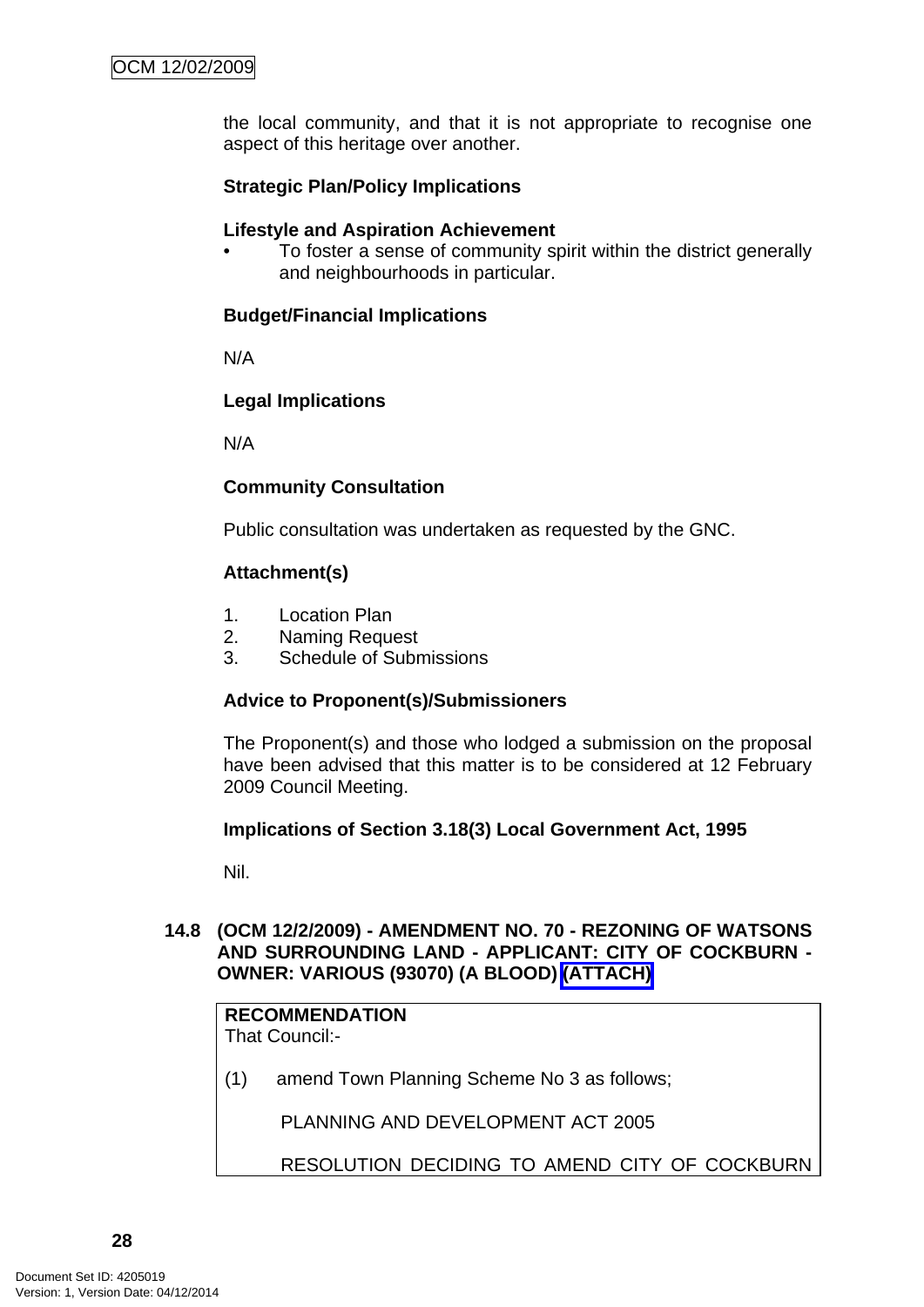# TOWN PLANNING SCHEME NO. 3

AMENDMENT NO. 70

Resolved that the Council, in pursuance of Section 75 of the Planning and Development Act 2005, amend the above Town Planning Scheme by:

- 1. Rezoning land fronting Entrance Rd, Cross Rd, Ocean Rd, Hamilton Rd, Mell Rd and Rockingham Rd in the localities of Spearwood and Coogee from Rural, Special Use 5, Light and Service Industry, Public Purposes, Local Centre and Lakes & Drainage to Development Zone as shown on the Scheme Amendment map.
- 2. Amend Schedule 4 Special Use Zones contained in the Scheme Text to delete SU 5 and related provisions.
- 3. Amend the Scheme Map to designate the area the subject of this amendment as DA 31.
- 4. Amend Schedule 11 Development Areas contained in the Scheme Text by including DA 31 – Packham North and relevant provisions.
- 5. Amend the Scheme Map to designate the area the subject of this amendment as DCA 12.
- 6. Amend Schedule 12 Development Contribution Plan contained in the Scheme Text by including DCA 12 – Packham North and relevant provisions.
- (2) adopt the following amendment;

PLANNING AND DEVELOPMENT ACT 2005

CITY OF COCKBURN TOWN PLANNING SCHEME NO. 3

AMENDMENT NO. 70

The City of Cockburn under and by virtue of the powers conferred upon it in that behalf by the Planning and Development Act 2005 hereby amends the above Town Planning Scheme by:

1. Rezoning land fronting Entrance Rd, Cross Rd, Ocean Rd, Hamilton Rd, Mell Rd and Rockingham Rd in the localities of Spearwood and Coogee from Rural, Special Use 5, Light and Service Industry, Public Purposes, Local Centre and Lakes & Drainage to Development Zone as shown on the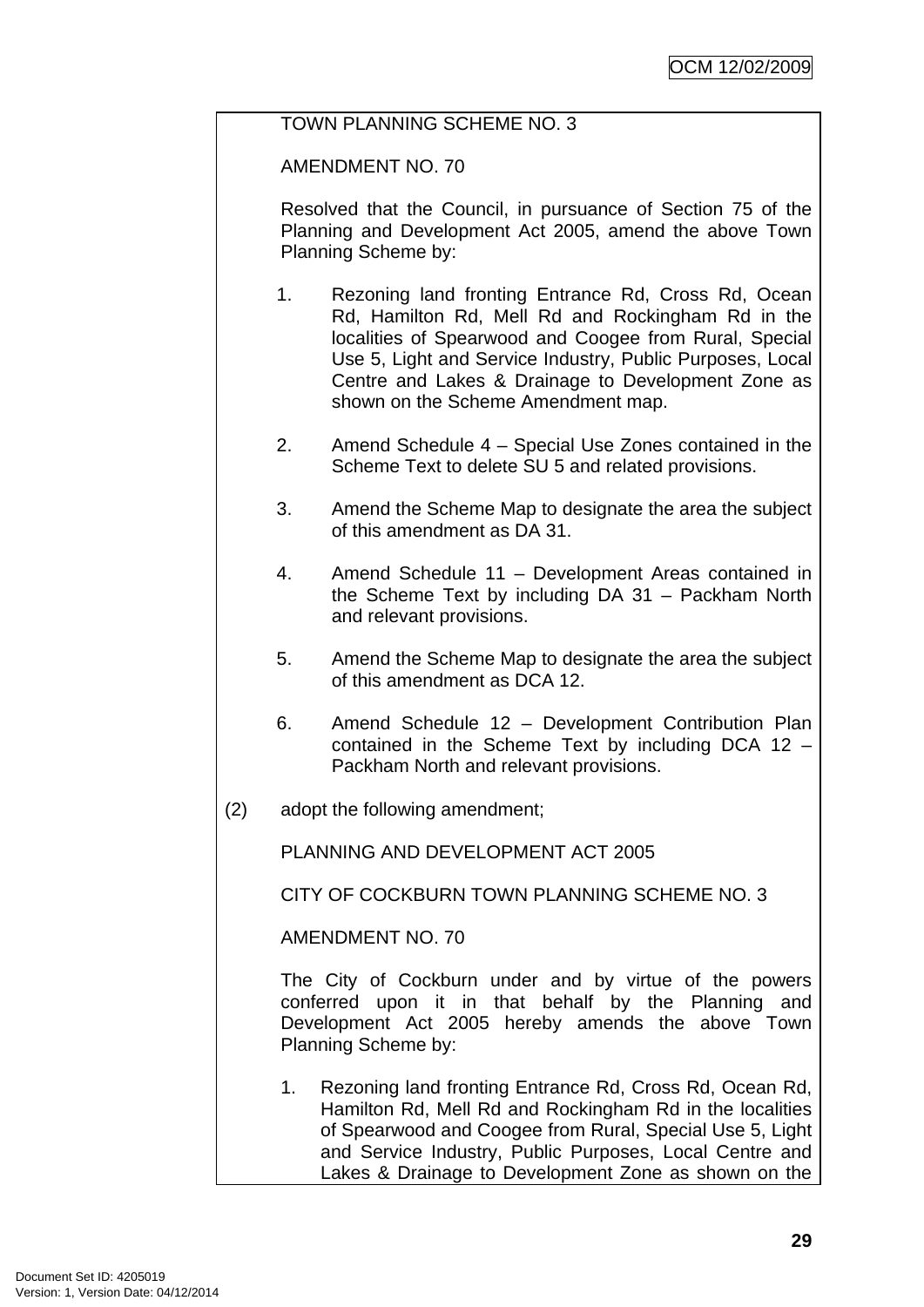|                |                   | Scheme Amendment map. |                                                                                       |                                                                                                                                                                                                                                                                                                                                                                                                                                                                                                                                         |
|----------------|-------------------|-----------------------|---------------------------------------------------------------------------------------|-----------------------------------------------------------------------------------------------------------------------------------------------------------------------------------------------------------------------------------------------------------------------------------------------------------------------------------------------------------------------------------------------------------------------------------------------------------------------------------------------------------------------------------------|
| 2.             |                   |                       |                                                                                       | Amend Schedule 4 – Special Use Zones contained in the<br>Scheme Text to delete SU 5 and related provisions.                                                                                                                                                                                                                                                                                                                                                                                                                             |
| 3.             |                   |                       | Amend the Scheme Map to designate the area the subject<br>of this amendment as DA 31. |                                                                                                                                                                                                                                                                                                                                                                                                                                                                                                                                         |
| 4.<br>follows: |                   |                       |                                                                                       | Amend Schedule 11 – Development Areas contained in the<br>Scheme Text by including DA 31 - Packham North as                                                                                                                                                                                                                                                                                                                                                                                                                             |
|                |                   |                       |                                                                                       | Schedule 11 - Development Areas                                                                                                                                                                                                                                                                                                                                                                                                                                                                                                         |
|                | <b>REF</b><br>No. |                       | <b>AREA</b>                                                                           | <b>PROVISIONS</b>                                                                                                                                                                                                                                                                                                                                                                                                                                                                                                                       |
|                | <b>DA31</b>       |                       | <b>PACKHAM</b><br><b>NORTH</b>                                                        | 1. Structure Plan adopted in accordance with<br>Clause 6.2 of the Scheme to guide<br>subdivision, land use and development.                                                                                                                                                                                                                                                                                                                                                                                                             |
|                |                   | (DEVELOPMENT<br>ZONE) | 2. To provide for residential development and<br>compatible uses incidental thereto.  |                                                                                                                                                                                                                                                                                                                                                                                                                                                                                                                                         |
|                |                   |                       |                                                                                       | 3. The provisions of the Scheme shall apply to<br>the land uses classified under the Structure<br>Plan in accordance with Clause 6.2.6.3.                                                                                                                                                                                                                                                                                                                                                                                               |
|                |                   |                       |                                                                                       | 4. No subdivision or development will be<br>supported within the Development Area until<br>the Structure Plan has been approved by the<br>local government and endorsed by the<br>WAPC.                                                                                                                                                                                                                                                                                                                                                 |
|                |                   |                       |                                                                                       | 5. All development shall be in accordance with<br>design guidelines adopted by the local<br>addition<br>government<br>other<br>in<br>to<br>any<br>requirements of the Scheme and where<br>there is any inconsistency between the<br>design guidelines and the Scheme, the<br>Scheme shall prevail.                                                                                                                                                                                                                                      |
|                |                   |                       |                                                                                       | 6. The local government may adopt Detailed<br>Area Plan(s) pursuant to Clause 6.2.15 for<br>any part of the Development Area as defined<br>the approved Structure Plan.<br>All<br>on<br>subdivision, land use and development for a<br>particular lot(s) the subject of a Detailed<br>Area Plan shall accord with the adopted<br>Detailed<br>Area<br>Plan<br>including<br>any<br>incorporated special development controls<br>and guidelines in addition to any other<br>requirements of the approved Structure Plan<br>and the Scheme. |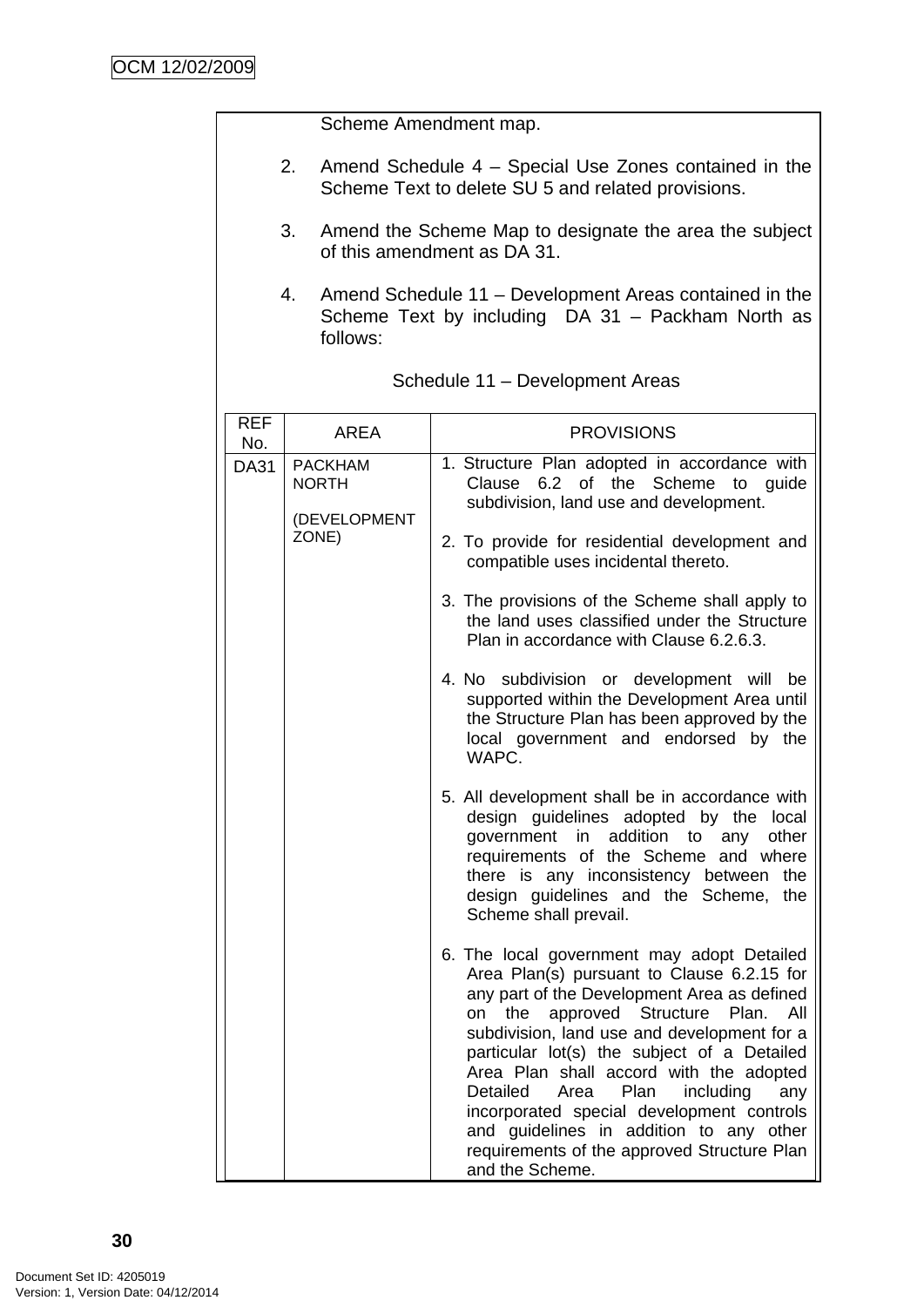|                                                                                                                                         | 7. Each<br>subdivision and development<br>application in the DA area shall achieve at<br>least 85% of the potential number of<br>dwellings achievable under the R code<br>designated for the application area on the<br>adopted Structure Plan.<br>5. Amend the Scheme Map to designate the area the subject                                                                                                                                                                                                                            |  |  |  |
|-----------------------------------------------------------------------------------------------------------------------------------------|-----------------------------------------------------------------------------------------------------------------------------------------------------------------------------------------------------------------------------------------------------------------------------------------------------------------------------------------------------------------------------------------------------------------------------------------------------------------------------------------------------------------------------------------|--|--|--|
| of this amendment as DCA 12.                                                                                                            |                                                                                                                                                                                                                                                                                                                                                                                                                                                                                                                                         |  |  |  |
| 6. Amend Schedule 12 - Development Contribution Plan<br>contained in the Scheme Text by including DCA 12 -<br>Packham North as follows; |                                                                                                                                                                                                                                                                                                                                                                                                                                                                                                                                         |  |  |  |
|                                                                                                                                         | Schedule 12 Development Contribution Plan                                                                                                                                                                                                                                                                                                                                                                                                                                                                                               |  |  |  |
| Ref No:                                                                                                                                 | <b>DCA 12</b>                                                                                                                                                                                                                                                                                                                                                                                                                                                                                                                           |  |  |  |
| Area:                                                                                                                                   | Packham North                                                                                                                                                                                                                                                                                                                                                                                                                                                                                                                           |  |  |  |
| Provisions                                                                                                                              | landowners within<br>DCA 12<br>shall<br>All<br>make<br>a<br>proportional contribution to land, infrastructure, works<br>and all associated costs required as part of the<br>development and subdivision of the Packham North<br>Development Contribution Area.                                                                                                                                                                                                                                                                          |  |  |  |
|                                                                                                                                         | The proportional contribution is to be determined in<br>accordance with the provisions of Clause 6.3 and this<br>Development Contribution Plan.                                                                                                                                                                                                                                                                                                                                                                                         |  |  |  |
| Contributions shall be made towards the following<br>items:                                                                             |                                                                                                                                                                                                                                                                                                                                                                                                                                                                                                                                         |  |  |  |
|                                                                                                                                         | Land owners shall generally be required to contain<br>drainage on their own site. However where a<br>landowner(s) is required to provide additional capacity<br>within their subdivision or development that is to serve<br>adjoining landowners then all landowners whose land<br>is to be serviced by a designated drainage area shall<br>make a proportional contribution to the required<br>drainage land and works. Such proportion is to be<br>calculated on the basis of the area of land within the<br>drainage catchment area. |  |  |  |
|                                                                                                                                         | Drainage works referred to above include internal and<br>offsite arterial<br>groundwater control and<br>drainage<br>infrastructure including detention<br>basins,<br>gross<br>pollutant traps, nutrient stripping and landscaping.<br>Infrastructure<br>subdivision<br>within<br>roads<br>and<br>development sites is the responsibility of the land<br>developer and is not a DCA responsibility.                                                                                                                                      |  |  |  |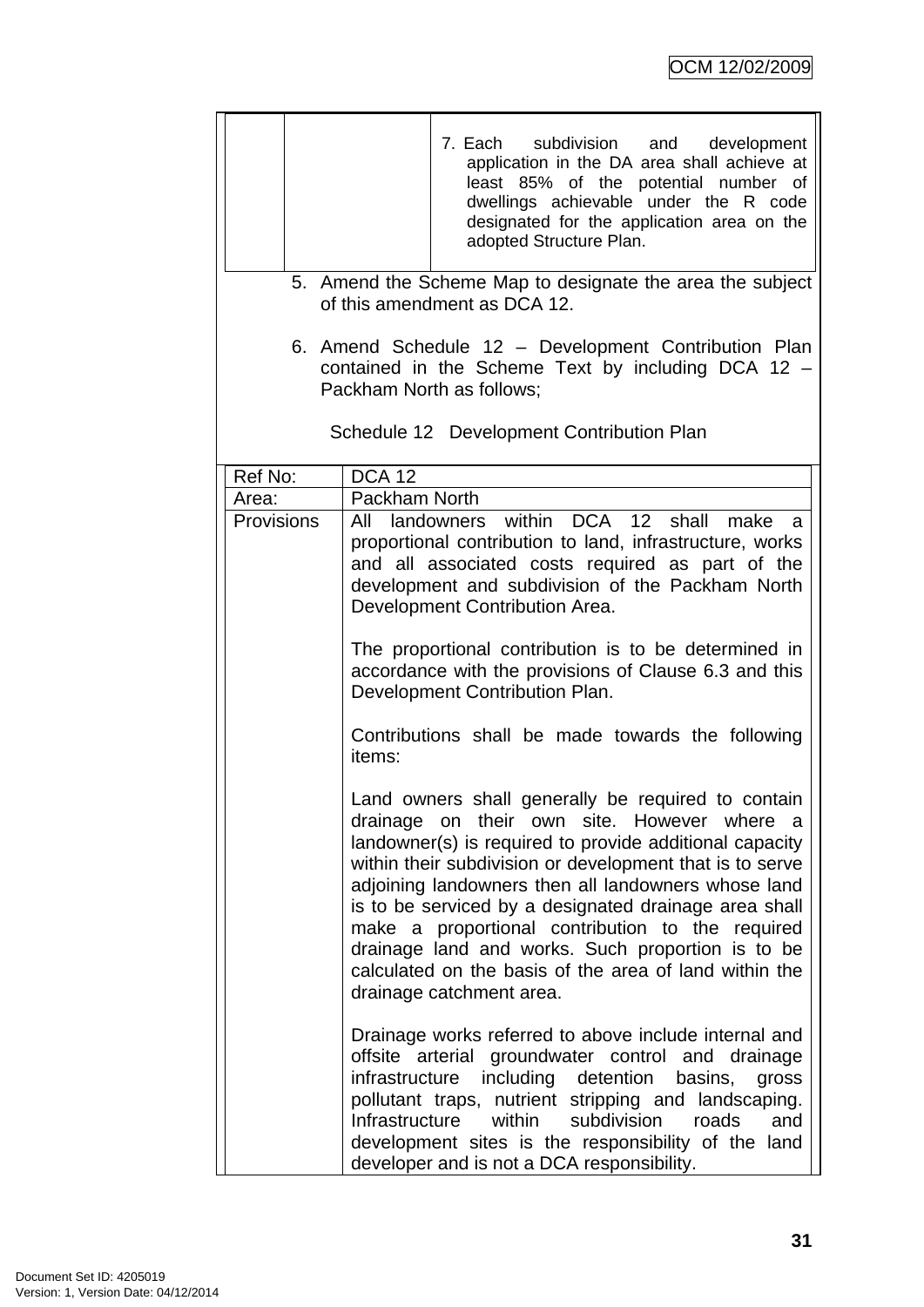|  | Landowner(s) are required to provide 10% of their<br>landholding(s) for public open space (POS) in<br>accordance with Element<br>$\overline{4}$<br>of Liveable<br>Neighbourhoods. The Structure Plan will generally<br>locate POS such that the 10% requirement is satisfied<br>on each owner or group of owners land holdings.<br>However where the adopted Structure Plan requires<br>landowner(s) to provide more than their required 10%<br>POS within their subdivision then the over and above<br>POS land area shall be a DCA cost item which is<br>contributed to by those landowners not providing 10%<br>of their land. The above liability for POS is to be based<br>on the value of the POS being over provided which is<br>determined in accordance with clause 6.3.9 of the<br>Scheme and apportioned to under providing owners<br>on the basis of the area of a landowner(s) shortfall in<br>meeting the 10% requirement. |
|--|------------------------------------------------------------------------------------------------------------------------------------------------------------------------------------------------------------------------------------------------------------------------------------------------------------------------------------------------------------------------------------------------------------------------------------------------------------------------------------------------------------------------------------------------------------------------------------------------------------------------------------------------------------------------------------------------------------------------------------------------------------------------------------------------------------------------------------------------------------------------------------------------------------------------------------------|
|  | The cost of landscaping public open space including<br>wetland restoration.                                                                                                                                                                                                                                                                                                                                                                                                                                                                                                                                                                                                                                                                                                                                                                                                                                                              |
|  | The cost of any new subdivision road which the City<br>and the WAPC require to have a reserve width greater<br>than 15 metres wide. The liability shall be limited to the<br>land in excess of 15 metres wide and the cost of the<br>pavement that is in excess of 6 metres wide. The cost<br>of footpaths, parking embayment and public utility<br>including<br>drainage,<br>lighting,<br>services<br>power,<br>telecommunications, water, sewerage and gas are<br>costs of subdivision of the land adjoining the road and<br>therefore not included in the DCA costs.                                                                                                                                                                                                                                                                                                                                                                  |
|  | The cost of any traffic management device on<br>Integrator or Neighbourhood Connector roads as<br>defined by Element 2 of Liveable Neighbourhoods<br>which are required as part of the development of the<br>DCA area. This includes existing and proposed<br>internal and abutting roads.                                                                                                                                                                                                                                                                                                                                                                                                                                                                                                                                                                                                                                               |
|  | Preliminary professional services prefunded by the<br>City including drainage, engineering, environmental,<br>servicing, traffic and planning which relate to the DCA<br>area.                                                                                                                                                                                                                                                                                                                                                                                                                                                                                                                                                                                                                                                                                                                                                           |
|  | Further studies and or design work prefunded by the<br>City which relate to common infrastructure items the<br>subject of this DCA Plan.                                                                                                                                                                                                                                                                                                                                                                                                                                                                                                                                                                                                                                                                                                                                                                                                 |
|  | Costs to implement and administer cost sharing                                                                                                                                                                                                                                                                                                                                                                                                                                                                                                                                                                                                                                                                                                                                                                                                                                                                                           |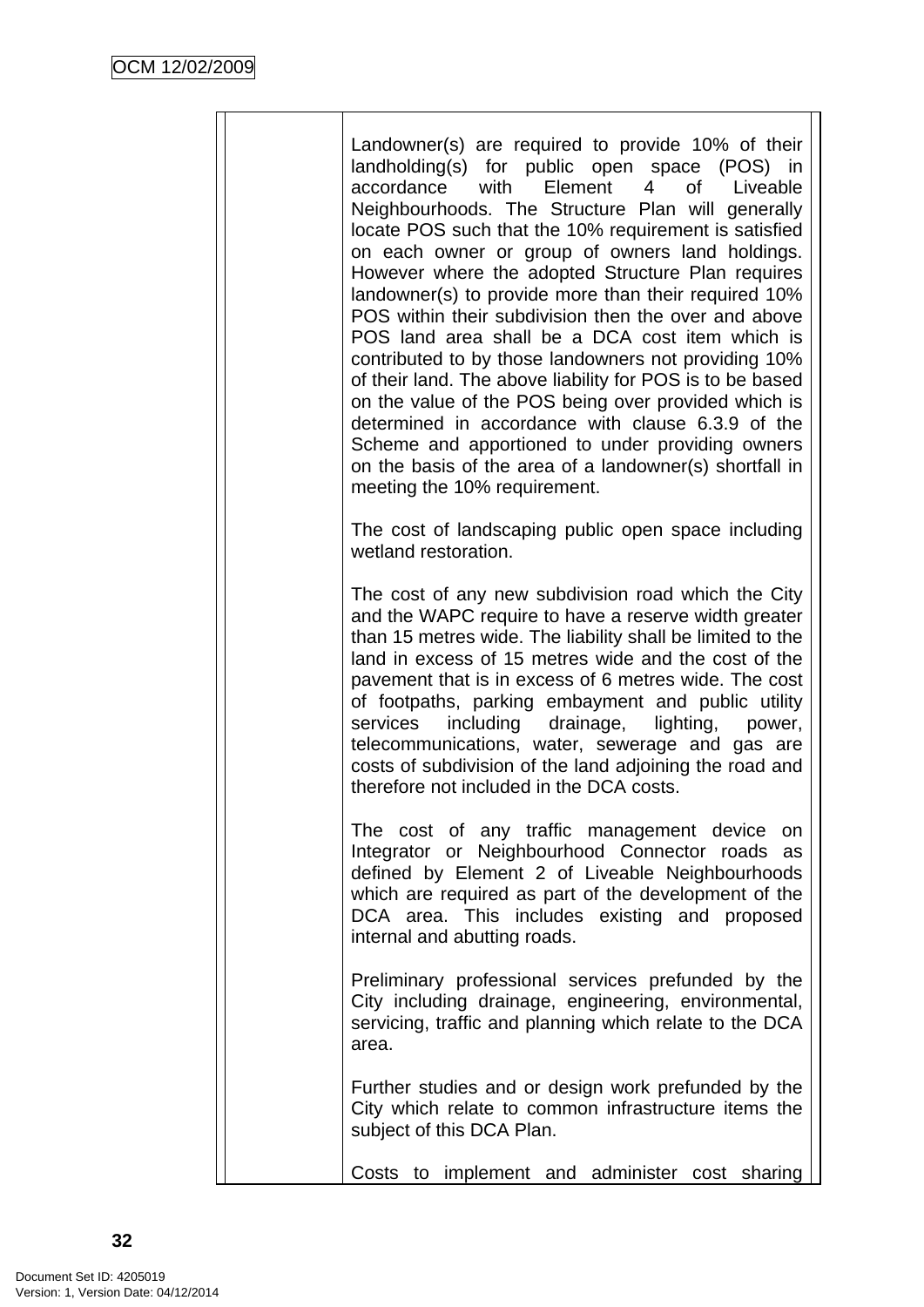|  |                                                                                                                                                                                                                                                                                                                                                                                                                                                                                                 | arrangements of the DCA including design, cost<br>estimates and schedules, valuations, annual reviews<br>and works, audits, legal<br>land<br>advice<br>and<br>of<br>administrative costs.                                                                                                                                                                                                                       |  |  |
|--|-------------------------------------------------------------------------------------------------------------------------------------------------------------------------------------------------------------------------------------------------------------------------------------------------------------------------------------------------------------------------------------------------------------------------------------------------------------------------------------------------|-----------------------------------------------------------------------------------------------------------------------------------------------------------------------------------------------------------------------------------------------------------------------------------------------------------------------------------------------------------------------------------------------------------------|--|--|
|  |                                                                                                                                                                                                                                                                                                                                                                                                                                                                                                 | The DCA costs shall not apply to Lot 6 Rockingham<br>Road or lots 16, 17 & 18 Mell Road unless they are<br>the subject of further development in addition to that<br>which already exists or is the subject of a current<br>approval.                                                                                                                                                                           |  |  |
|  |                                                                                                                                                                                                                                                                                                                                                                                                                                                                                                 | Cost including fees and interest on any loans raised by<br>the local government to purchase land or undertake<br>any of the DCA12 works.                                                                                                                                                                                                                                                                        |  |  |
|  | Participants<br>and<br>Contributions                                                                                                                                                                                                                                                                                                                                                                                                                                                            | In accordance with the Cost Contribution Schedule<br>adopted by the local Government for DCA 12                                                                                                                                                                                                                                                                                                                 |  |  |
|  | (3)<br>sign the amending documents, and advise the WAPC of<br>Council's decision;                                                                                                                                                                                                                                                                                                                                                                                                               |                                                                                                                                                                                                                                                                                                                                                                                                                 |  |  |
|  | (4)<br>forward a copy of the signed documents to the Environmental<br>Protection Authority in accordance with Section 81 of the<br>Planning and Development Act;                                                                                                                                                                                                                                                                                                                                |                                                                                                                                                                                                                                                                                                                                                                                                                 |  |  |
|  | (5)<br>determine that the amendment is consistent with Regulation<br>25(2) of the Town Planning Regulations 1967 ("Regulations")<br>and accordingly following receipt of formal advice from the<br>Protection<br>Authority that<br>Scheme<br>Environmental<br>the<br>Amendment should not be assessed under Section 48(A) of the<br>Environmental Protection Act, advertise the Amendment for a<br>period of 42 days without reference to the Western Australian<br><b>Planning Commission;</b> |                                                                                                                                                                                                                                                                                                                                                                                                                 |  |  |
|  | (6)                                                                                                                                                                                                                                                                                                                                                                                                                                                                                             | notwithstanding (5) above, the Director of Planning and<br>Development may refer the Scheme Amendment to the Council<br>for its consideration following formal advice from the<br>Environmental Protection Authority that the Scheme<br>Amendment should be assessed under Section 48(A) of the<br>Environmental Protection Act, as to whether the Council should<br>proceed or not proceed with the Amendment; |  |  |
|  | (7)                                                                                                                                                                                                                                                                                                                                                                                                                                                                                             | should formal advice be received from the Environmental<br>Protection Authority that the Scheme Amendment should be<br>assessed or is incapable of being environmentally acceptable<br>under Section 48(A) of the Environmental Protection Act, the<br>Amendment be referred to the Council for its determination as to<br>whether to proceed or not proceed with the Amendment; and                            |  |  |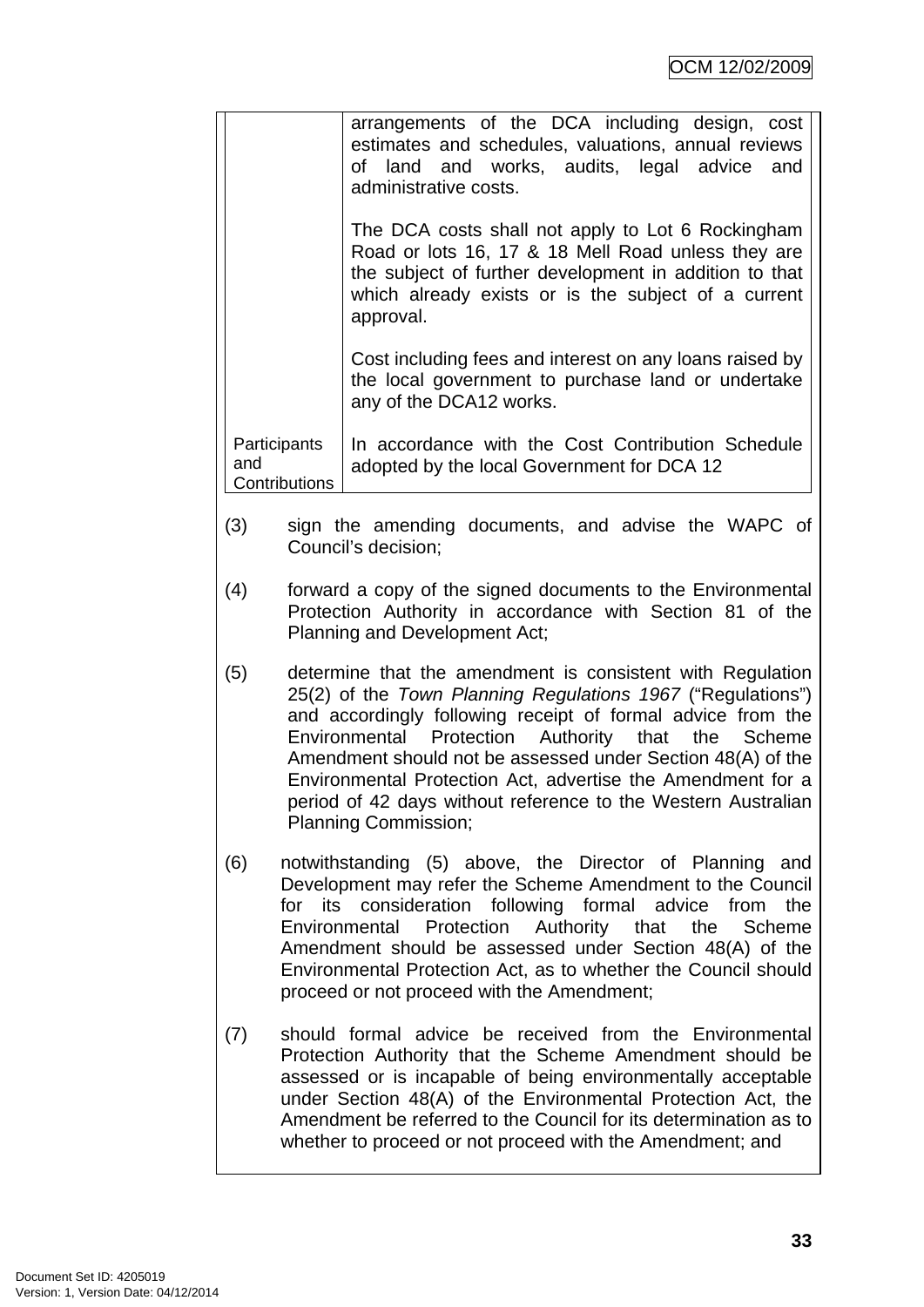(8) advise landowners in the area of Council's decision accordingly.

## **COUNCIL DECISION**

## **Background**

Council at its meeting held on 14 August 2008 considered an application for the development of a storage yard on portion of Watsons land in Hamilton Road, Spearwood. In refusing the application, the Council at point (3) requested the City's Strategic Planning Services to prepare an amendment to Town Planning Scheme No. 3 to rezone the 'Watsons' site and the surrounding land, previously affected by the odour buffer, for residential purposes with the requirement for the preparation of a structure plan for the whole area and infrastructure cost-sharing arrangements (Minute No 3780).

#### **Submission**

Nil.

## **Report**

In accordance with the Council resolution dated 14 August 2008 a Scheme Amendment has been prepared for the Watsons area. The amendment includes land generally bounded by Cross Road and the Region Open Space, Mell Road, Rockingham Road and the freight line as shown on the locality plan included in the agenda attachments. As well as the rural land, the amendment includes the industrial and local centre land in the north east corner of the amendment area between Mell and Rockingham Roads to more easily facilitate any changes identified through the subsequent structure plan process.

The Scheme Amendment proposes the following:

1. Rezoning.

It is proposed to rezone the area the subject of the amendment to "Development Zone". This will allow the land to be subdivided and developed once a structure plan and all relevant approvals including a Local Water Management Strategy have been prepared and adopted. This is the usual zoning for development areas within the City and is used as it provides a degree of flexibility particularly in regards to R code changes rather than a rigid residential zone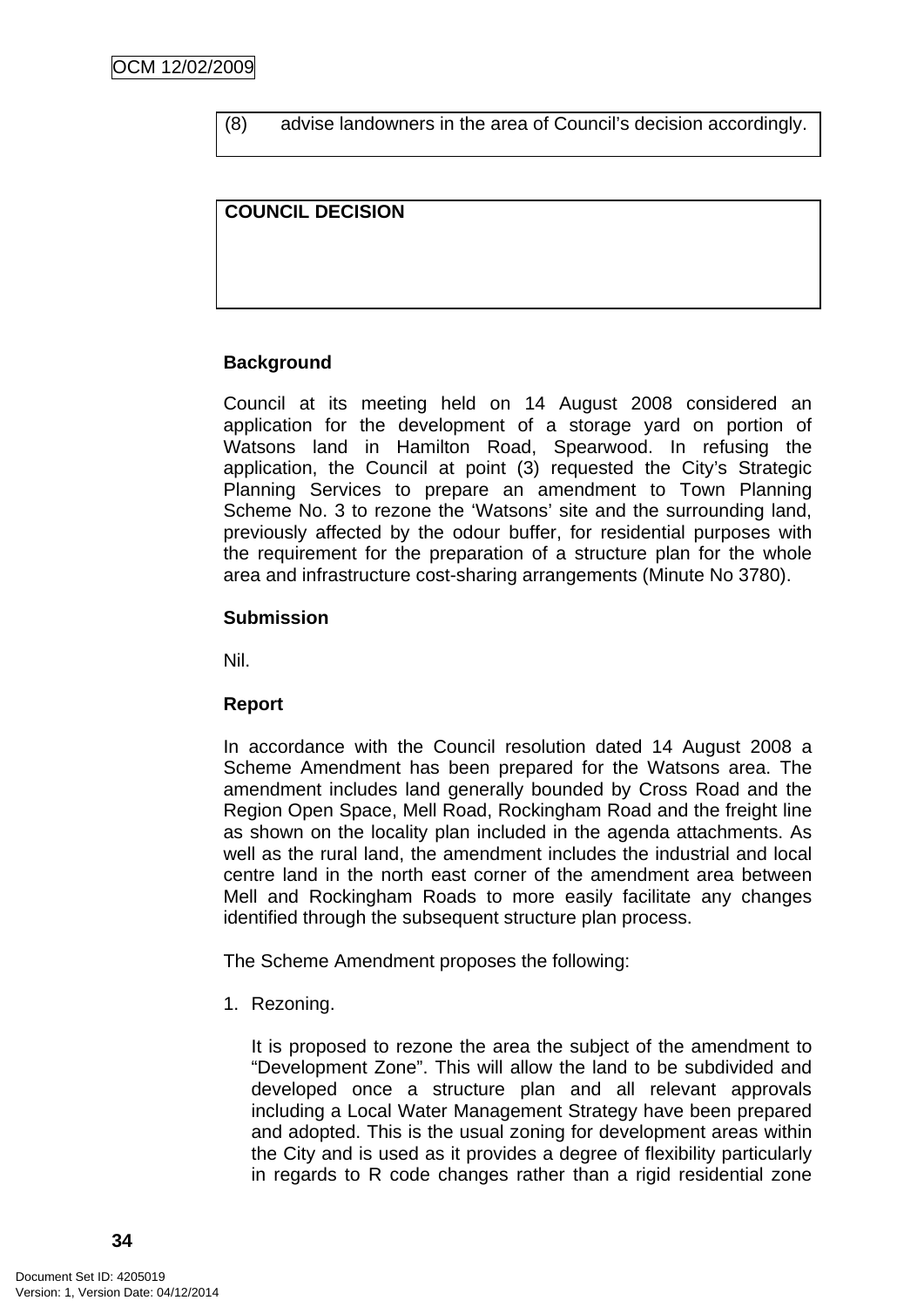with an R Code. It also allows the initiation of a scheme amendment in advance of detailed proposals being prepared and hence save time.

2. Development Area (DA) provisions.

The subdivision and development of all land in the City designated "Development Zone" is controlled by appropriate provisions contained in "Schedule 11 - Development Areas" of the Scheme Text. It is proposed to designate this area as DA 31 – North Packham. The proposed provisions include the requirement for the adoption of a structure plan as required by the scheme to effectively zone and apply R Codes to the land and development requirements including the application of building guidelines to ensure good built form outcomes and the inclusion of sustainability initiatives and detailed area plans to ensure good site planning of areas of higher density.

3. Developer Contribution Area (DCA) provisions.

Within multiple ownership areas there are items of infrastructure such as public open space, road widening/extensions, drainage and overall costs including preliminary studies and open space development that are required for the development and are the responsibility of all owners rather than the owner on whose land the requirement is located. To ensure that all owners equitably contribute to these costs, in multiple ownership areas the City administers DCA provisions that are set out in Schedule 12 of the Scheme Text. The subject area has some 38 separate land owners and accordingly it is proposed to apply DCA provisions by including the area as DCA 12 – Packham North.

DCA 12 costs include drainage, servicing engineering and environmental studies prefunded by the City, public open space land and its development, internal and external drainage infrastructure. If further common costs become evident through the structure plan process they can be added to the schedule at a later time. However, it is important to identify these costs at the earliest point in time so that they can be taken into account when parties undertake their feasibility studies for the purchase of land in the area and thus minimising the potential for future conflict.

A Cost Contribution Schedule for the DCA has not been prepared at this time as the extent of land and works cannot be quantified until the structure plan has been prepared.

The proposals outlined above and shown on the Scheme Amendment map included in the Agenda attachments are in accordance with normal practice applied to development areas within the City. Accordingly it is recommended that Council adopt Scheme Amendment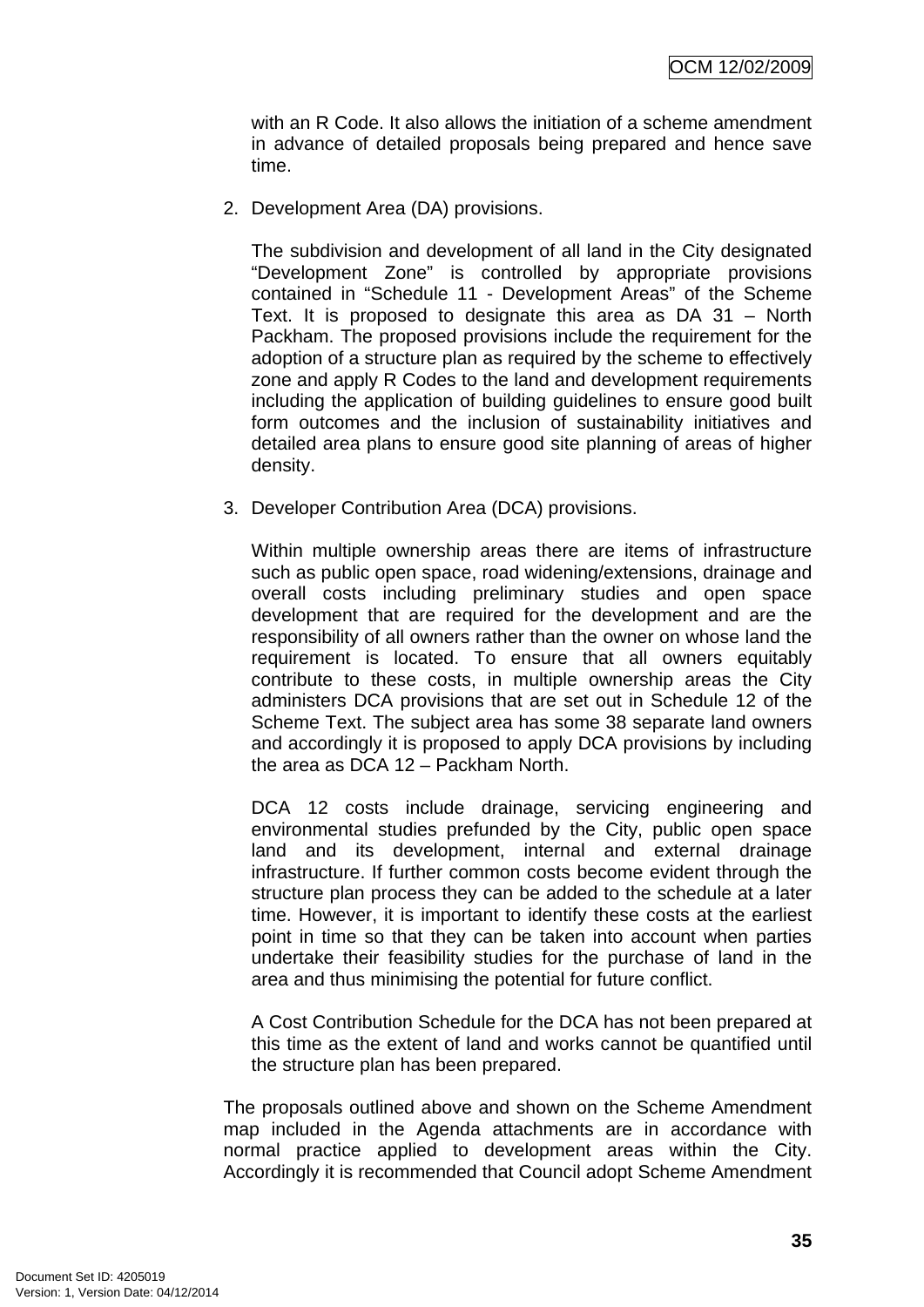No. 70 and undertake landowner, government agency and community consultation in accordance with the normal amendment procedures.

## **Strategic Plan/Policy Implications**

## **Demographic Planning**

• To ensure development will enhance the levels of amenity currently enjoyed by the community.

## **Lifestyle and Aspiration Achievement**

• To foster a sense of community spirit within the district generally and neighbourhoods in particular.

#### **Natural Environmental Management**

• To conserve, preserve and where required remediate the quality, extent and uniqueness of the natural environment that exists within the district.

## **Transport Optimisation**

• To construct and maintain roads which are convenient and safe for vehicles, cyclists and pedestrians.

#### **Budget/Financial Implications**

N/A

## **Legal Implications**

N/A

## **Community Consultation**

To be undertaken as part of the processing of the Amendment. The Town Planning Regulations provide for consultation once the local government has adopted the Scheme Amendment and the EPA has advised that the proposal is environmentally acceptable.

## **Attachment(s)**

- 1. Locality plan
- 2. Scheme Amendment map

## **Advice to Proponent(s)/Submissioners**

Landowners in the amendment area have been advised that this matter is to be considered at the 12 February 2009 Council Meeting.

## **Implications of Section 3.18(3) Local Government Act, 1995**

Nil.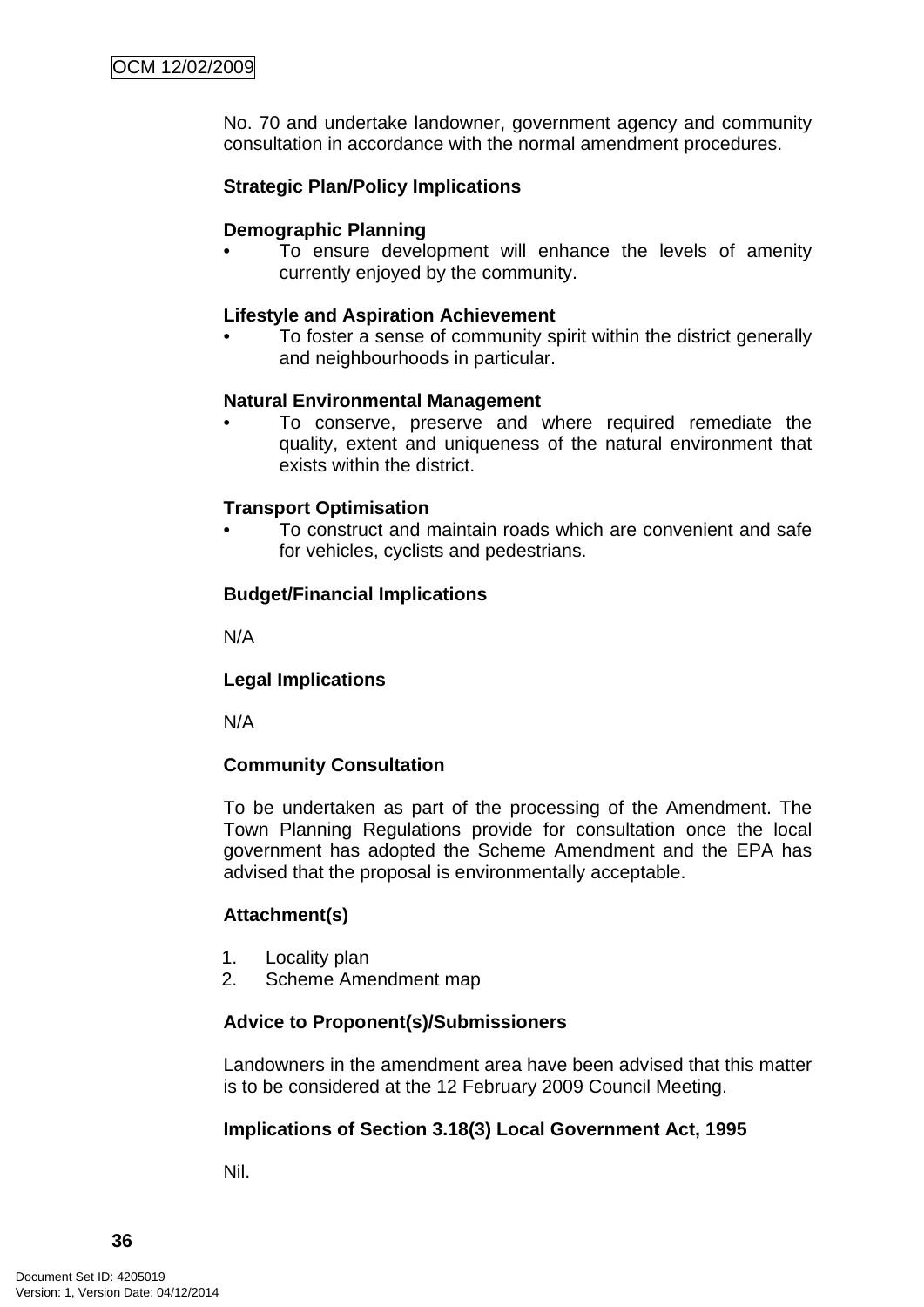**14.9 (OCM 12/2/2009) - DETAILED AREA PLANS FOR STAGES 8A AND10A PORT COOGEE, NORTH COOGEE - PREPARED BY: TAYLOR BURRELL BARNETT - PROPONENT: AUSTRALAND (9022) (T WATSON) (ATTACH)** 

## **RECOMMENDATION**

That Council:

- (1) approve the Detailed Area Plans presented for Stages 8A and 10A Port Coogee, North Coogee, prepared by Taylor Burrell Barnett for Australand, pursuant to the provisions contained under Clause 6.2.15 of the City of Cockburn Town Planning Scheme No. 3; and
- (2) advise the applicant of Council's decision accordingly.

## **COUNCIL DECISION**

## **Background**

The Council at its 13 March 2008 meeting resolved to conditionally approve a Detailed Area Plan (DAP) for Stage 8B within the Port Coogee development area. Subsequent to the proponent making the required changes, the DAP was endorsed 21 May 2008. DAPs have now been presented for Stage 8A and 10A within the Port Coogee.

Under the current Port Coogee Structure Plan, the affected land is identified for low to medium density residential development (R20-30), within the north eastern part of the 'Dry Land Residential' precinct. In recognition of different access arrangements within Stage 8A, two (2) DAPs are proposed – one for 'Standard' lots, the other 'Laneway' lots. For Stage 10A, two (2) DAPs are also proposed – one for land zoned R20, the other for land zoned R25.

In total, four (4) DAPs are proposed across the two (2) stages.

## **Submission**

The attached DAPs address amongst matters:

- Key elements to be considered in the design of dwellings;
- Dwelling setback requirements, including the extent to which parapet walls can be erected on side boundaries;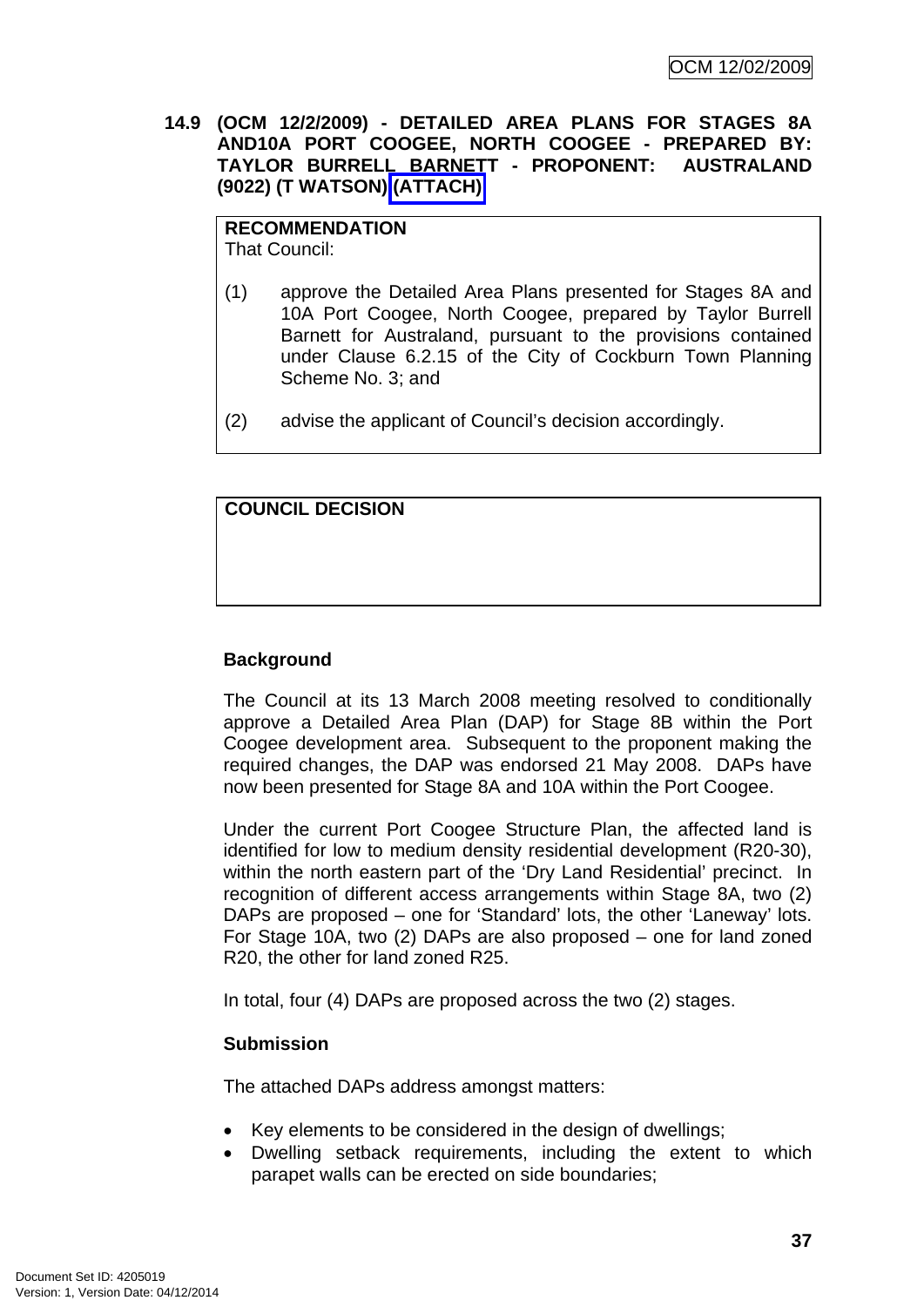- Dwelling height; and
- Access and garage requirements.

It is noted particular provisions apply to two (2) lots that sit adjacent to the Fremantle Ports rail line in Stage 10A. The design and construction of the two (2) dwellings to be erected on these northern most lots need to satisfy 'Quiet House' design requirements.

Where the DAPs do not refer to an alternate standard, the applicable standard/s is those prescribed in the Residential Design Codes (R-Codes) and Town Planning Scheme No.3 and the City's Policies where the R-Codes do not apply.

## **Report**

The proposed DAPs provide a site-specific layer of planning information, to be considered in the design and development of the land in question. The information is to be considered within the framework of the Structure Plan adopted by Council for Port Coogee, as well as the R-Codes and the City's Planning Scheme and Policies.

Presentation of the DAPs to the City was by the planning consultant for Port Coogee. Subsequent to an initial assessment, several changes have been made to the documents in consultation with the consultant for the benefit of all stakeholders. These include future purchasers and the City (when application is made for assessment and determination). The changes included:

- The identification of a number of additional *Designated Garage Locations* (providing for safer access and/or more appropriate streetscape presentation);
- A number of amendments for the purpose of ensuring consistency between the approved Stage 8B DAP and the proposed Stage 8A DAP, and the Stages 8A and 10A DAPs.

## **Conclusion**

The DAPs provide detailed controls for small lot development identified in the Structure Plan for the land in question. It is, therefore, recommended that the DAPs be adopted by Council.

The approval of the DAPs is in accordance with the provisions of 6.2.15 of the Scheme. The provisions identify planning considerations to be included in DAPs and the process for adopting such. Where a DAP may affect landowners other than the owner of the land subject of the plan, the City may undertake consultation.

As Australand owns the majority of surrounding land, this has not occurred. Furthermore, the DAPs are largely generic, and reflect the content of the Structure Plan (and future development should occur as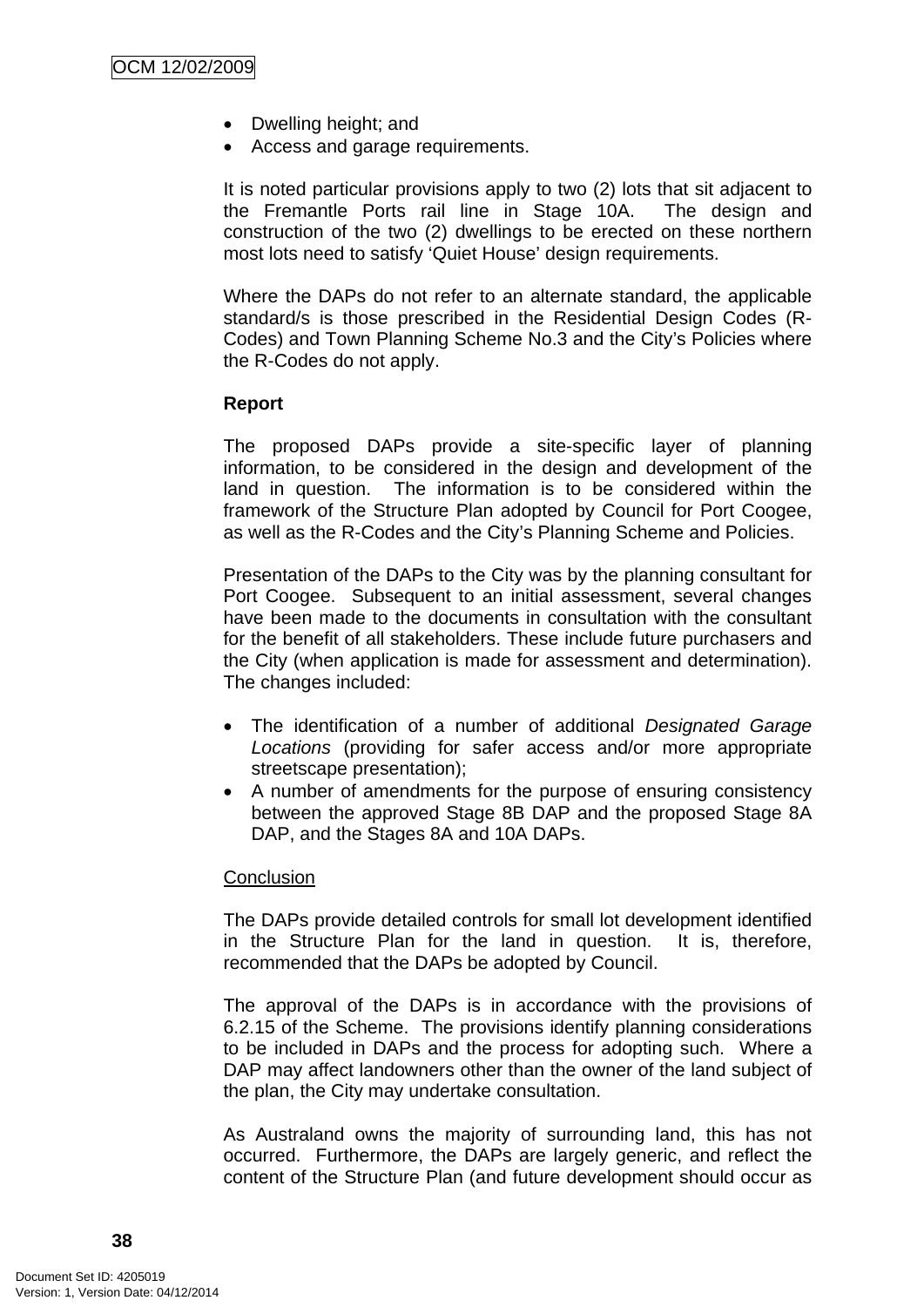anticipated, precluding the need for consultation). Clause 6.2.15.8 provides scope for a DAP to be amended.

## **Strategic Plan/Policy Implications**

APD 31 - Detailed Area Plans

### **Demographic Planning**

- To ensure the planning of the City is based on an approach that has the potential to achieve high levels of convenience and prosperity for its citizens.
- To ensure development will enhance the levels of amenity currently enjoyed by the community.

#### **Lifestyle and Aspiration Achievement**

• To foster a sense of community spirit within the district generally and neighbourhoods in particular.

#### **Governance Excellence**

• To conduct Council business in open public forums and to manage Council affairs by employing publicly accountable practices.

#### **Budget/Financial Implications**

N/A

## **Legal Implications**

Town Planning Scheme No. 3 Planning and Development Act 2005

## **Community Consultation**

The DAPs have not been the subject of consultation. The DAPs sit within the framework of the Port Coogee Structure Plan which has been through a comprehensive public consultation program, including workshops.

## **Attachment(s)**

- 1. Location Plan
- 2. Detailed Area Plans

#### **Advice to Proponent(s)/Submissioners**

The Proponent(s) and those who lodged a submission on the proposal have been advised that this matter is to be considered at 12 February 2009 Council Meeting.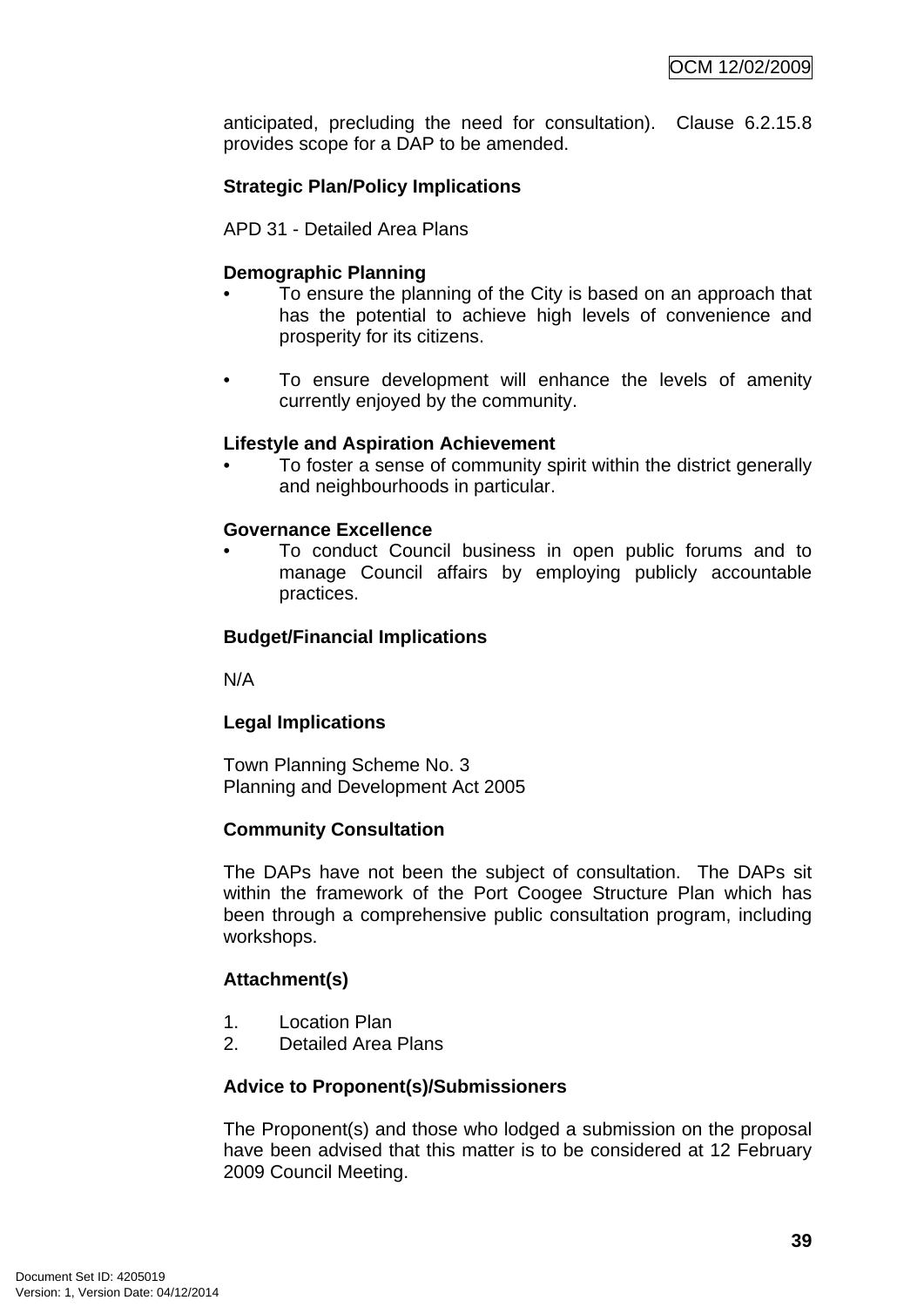## **Implications of Section 3.18(3) Local Government Act, 1995**

Nil.

## **14.10 (OCM 12/2/2009) - SOUTH BEACH VILLAGE STRUCTURE PLAN - PROPOSED AMENDMENT - APPLICANT: MGA TOWN PLANNERS - OWNER: STOCKLAND SOUTH BEACH PTY LTD (9653) (T WATSON) (ATTACH)**

## **RECOMMENDATION**

That Council:

- (1) approve the amended South Beach Village Structure, pursuant to the provisions contained under Clause 6.2.14.1 of the City of Cockburn Town Planning Scheme No 3;
- (2) forward the amended South Beach Village Structure Plan to the Western Australian Planning Commission for endorsement; and
- (3) advise the applicant and submissioners of Council's decision accordingly.

**COUNCIL DECISION** 

## **Background**

The subject land (Lots 119 and 120 O'Connor Close) is situated at the northern end of O'Connor Close within the South Beach Village Structure Plan area.

Under the Structure Plan, the land is currently identified for medium density residential development (Residential R20-R40). The land is flanked to the south by six (6) similar sized lots designated for 'Mixed Business - Residential' development with a dual R-Coding of R60/80. The land adjoining to the north is identified for Grouped/Multiple dwelling development at densities of R60-R100.

In terms of development, O'Connor Close is emerging as a medium rise residential strip. Lot 113 on the corner of O'Connor Close and Rollinson Road has been developed with a 7-8 storey building. The lot adjoining to the north (Lot 114) has been developed with a six (6)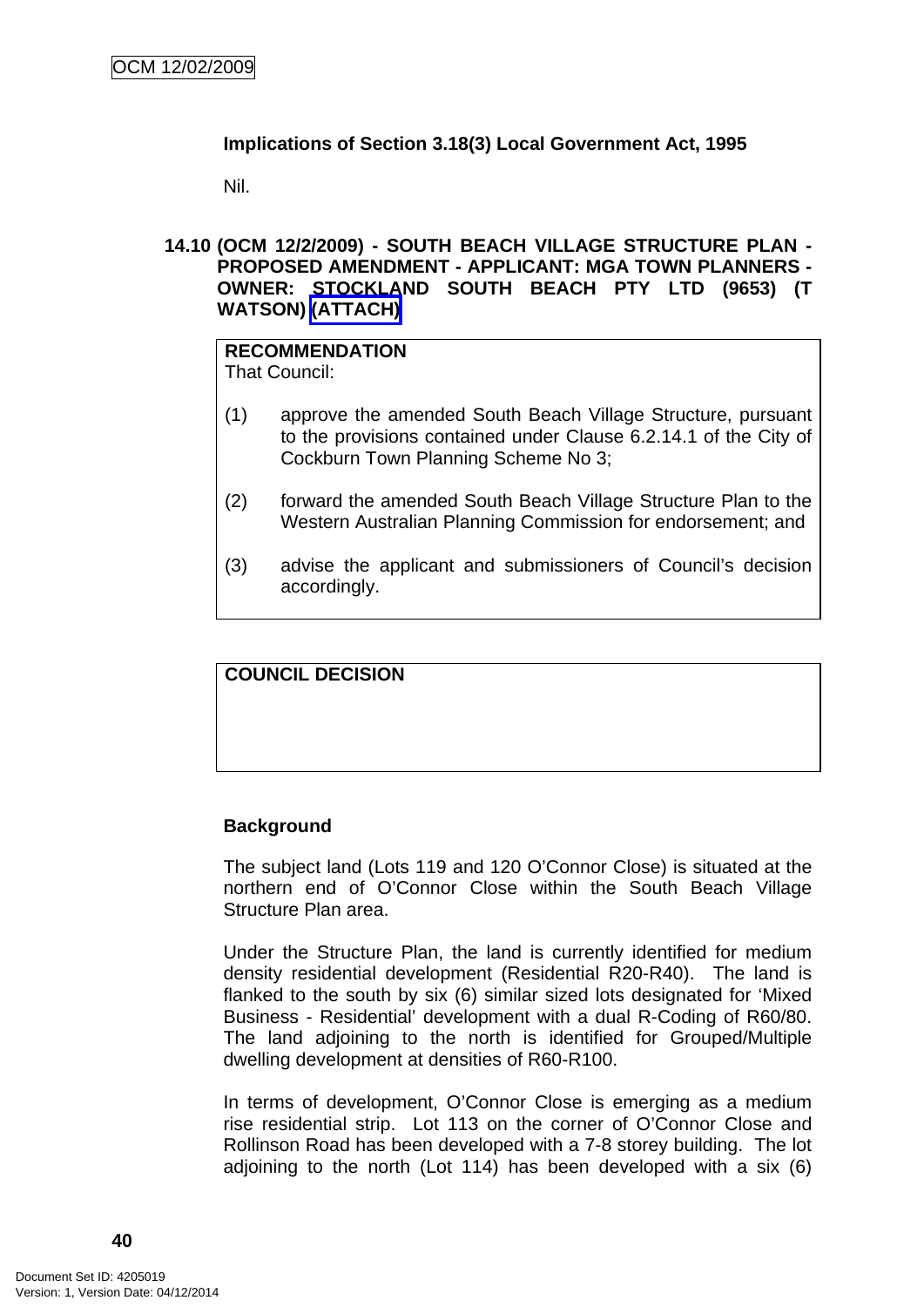storey building (nearing completion), whilst Lot 115 recently received approval for a building of the same height (6 storeys).

Further north along O'Connor Close, application has been made for a five (5) storey building on Lot 117, whilst approval has been granted for a six (6) storey building on Lot 118 O'Connor Close (adjoining the southern side of the land the subject of the amendment). Adjoining the northern side of the amendment land, Lot 484 Enderby Close has been granted approval for a five (5) storey building.

## **Submission**

The proposed amendment to the Structure Plan is to change the residential classification of the subject land from 'Residential R20 – R40' to 'Residential R60-R100 Grouped/Multiple Dwelling Site'. In support of the proposed amendment, the applicant states the following:

"*It is apparent that the density coding currently applied to Lots 119 and 120 is out of character with the land situated between the railway and O'Connor Close. It is also noted that the land to the west of the railway and therefore immediately west of Lots 119 and 120 is also indicated to be Residential R60/R100. Accordingly, there would be far greater consistency if Lots 119 and 120 were changed from Residential R20/R40 to Residential R60/R100.*"

The proponent also believes that issues relating to the proximity of the land to the Fremantle Port rail line (noise etc) can be better dealt with as part of a multiple dwelling development on the land – as against the development of the land with up to eight grouped dwellings (as currently provided for by the Structure Plan).

## **Report**

The proposed amendment to the Structure Plan is considered a logical change in the context of the planning controls applicable to adjoining land. The change provides for an intensity and scale of residential development similar to that which has emerged in recent years along the western side of O'Connor and Enderby Close.

Support for the amendment to the Structure Plan, however, is subject to the provision of a Detailed Area Plan (DAP) for the land in question. Where the majority of land in South Beach Village is subject to DAP's that guide the form and design of development, the lots south of Lots 119 and 120 O'Connor Close are not. This has resulted in several proposals that have little regard for development on adjoining lots, and the location generally in terms of fundamental design considerations and the envisaged future character of the area.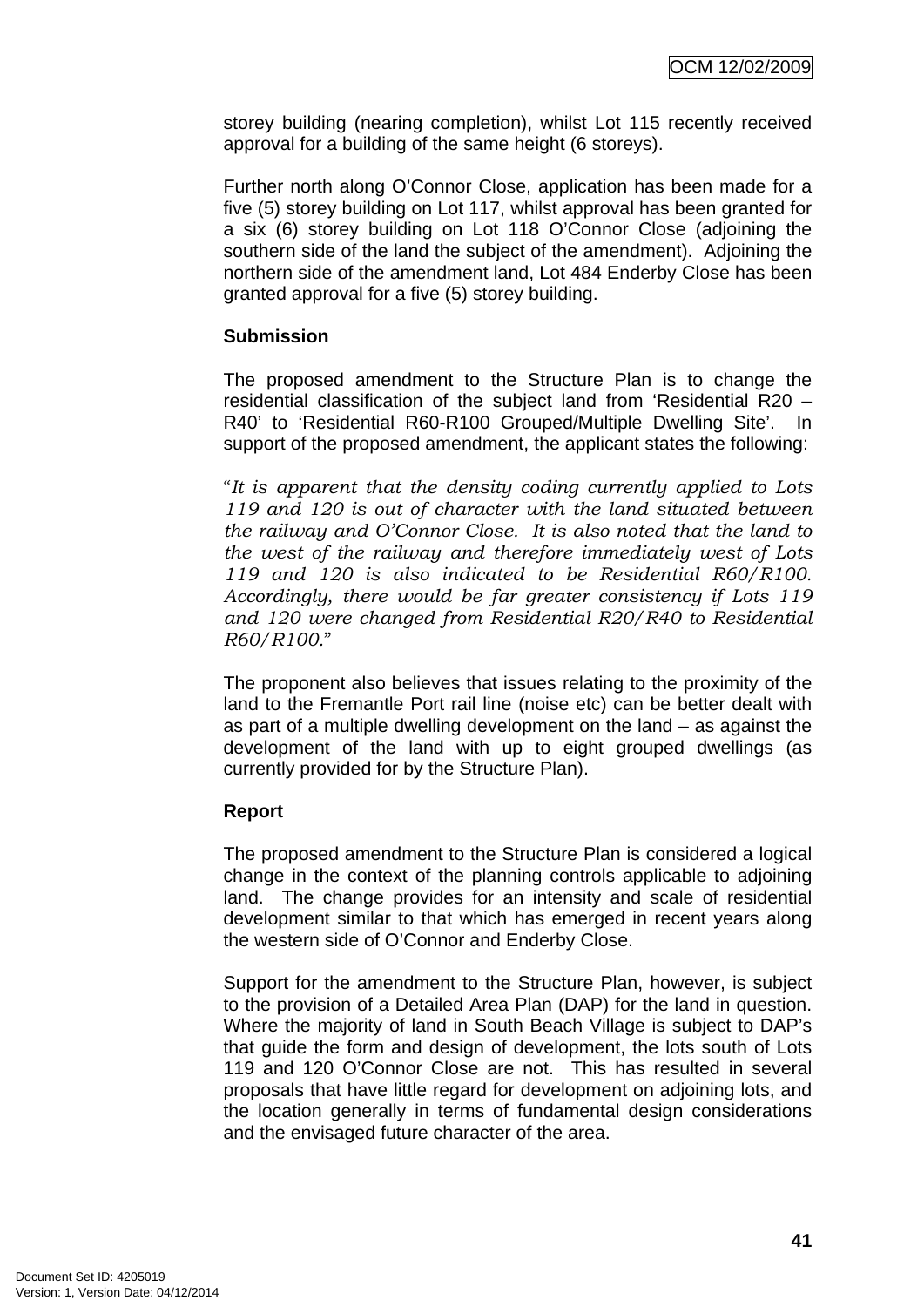Prior to the advertising of the proposed Structure Plan amendment, the proponent was asked to provide a DAP for Lots 119 and 120. The intention was to provide interested persons with an appreciation of what could take place on the land in terms of building form and design. The DAP prepared is the subject of a separate item in this (February) Council agenda.

## **Consultation**

As the proposed amendment to the Structure Plan is considered to materially change the Plan, landowner and community consultation has been undertaken. Adjoining property owners were consulted in addition to relevant Government agencies. A Public Notice was also place in *The Gazette*.

At the close of consultation, the City had received two (2) submissions. The first submission, received from the adjoining property owner to the north, raises objection to the proposed amendment. Concerns raised include: loss of views; loss of dwelling diversity and streetscape impact. At the same time, however, the owner "*is generally in support of increased density and understands this amendment is likely to be approved*." Further, the owner "*would like to see the following applied to Lots 119 and 120 O'Connor Close:* 

- *A 3m minimum side setback to the adjoining lot 484;*
- *Activation of the POS to the west;*
- *DAP and design conditions similar to those at lot 484; and*
- *Maximum height of 20m above natural ground level.*"

The above matters are addressed in the DAP that has been prepared for the amendment land. With respect to dot points 2 and 4, activation of the rear part of the land will take place following its ceding to the Crown for such purposes, whilst a building height of 21 metres and/or six (6) storeys is proposed. It is noted these heights accord with the approvals and development that has taken place in O'Connor Close to the south of the subject land (and is generally consistent with State Coastal Planning Policy 2.6 relating to building heights along the coast).

The second submission was received from Water Corp. and raises no objection to the proposed amendment.

## **Conclusion**

The proposed amendment to the South Beach Village Structure Plan is supported. The approval of the amended Structure Plan is in accordance with the provisions of 6.2.14.1 of Town Planning Scheme No.3. Following approval, the amended Structure Plan needs to be referred to the Western Australian Planning Commission for endorsement.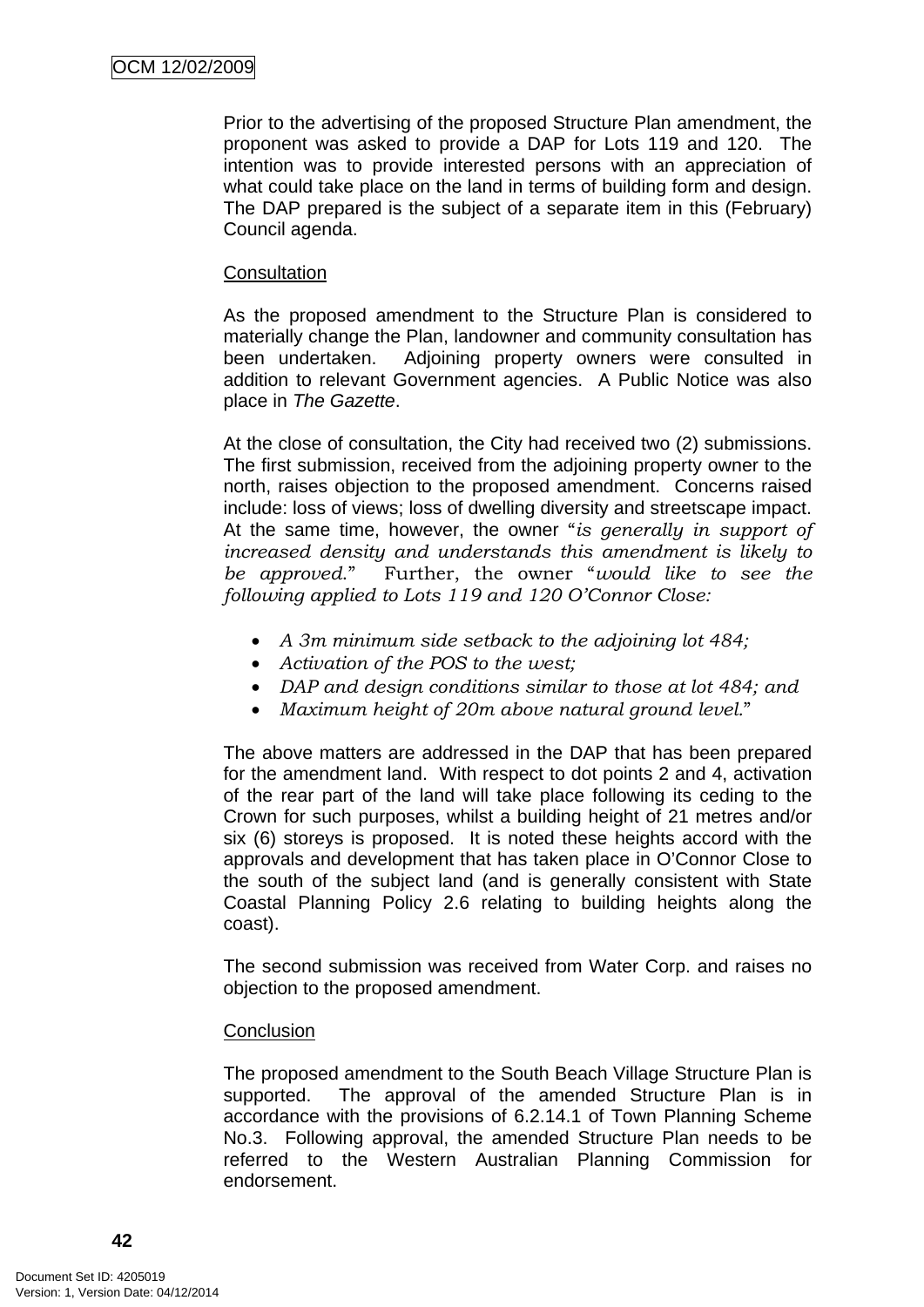## **Strategic Plan/Policy Implications**

## **Demographic Planning**

- To ensure the planning of the City is based on an approach that has the potential to achieve high levels of convenience and prosperity for its citizens.
- To ensure development will enhance the levels of amenity currently enjoyed by the community.

## **Lifestyle and Aspiration Achievement**

• To foster a sense of community spirit within the district generally and neighbourhoods in particular.

## **Governance Excellence**

• To conduct Council business in open public forums and to manage Council affairs by employing publicly accountable practices.

## **Budget/Financial Implications**

N/A

## **Legal Implications**

Town Planning Scheme No. 3

## **Community Consultation**

The amended Structure Plan has been the subject of consultation. At the close of consultation, two (2) submissions had been received by the City. Their content and the City's position in respect of the submissions is covered above.

## **Attachment(s)**

- 1. Current Structure Plan and Amended Structure Plan
- 2. Submissions (2)

## **Advice to Proponent(s)/Submissioners**

The Proponent(s) and those who lodged a submission on the proposal have been advised that this matter is to be considered at 12 February 2009 Council Meeting.

## **Implications of Section 3.18(3) Local Government Act, 1995**

Nil.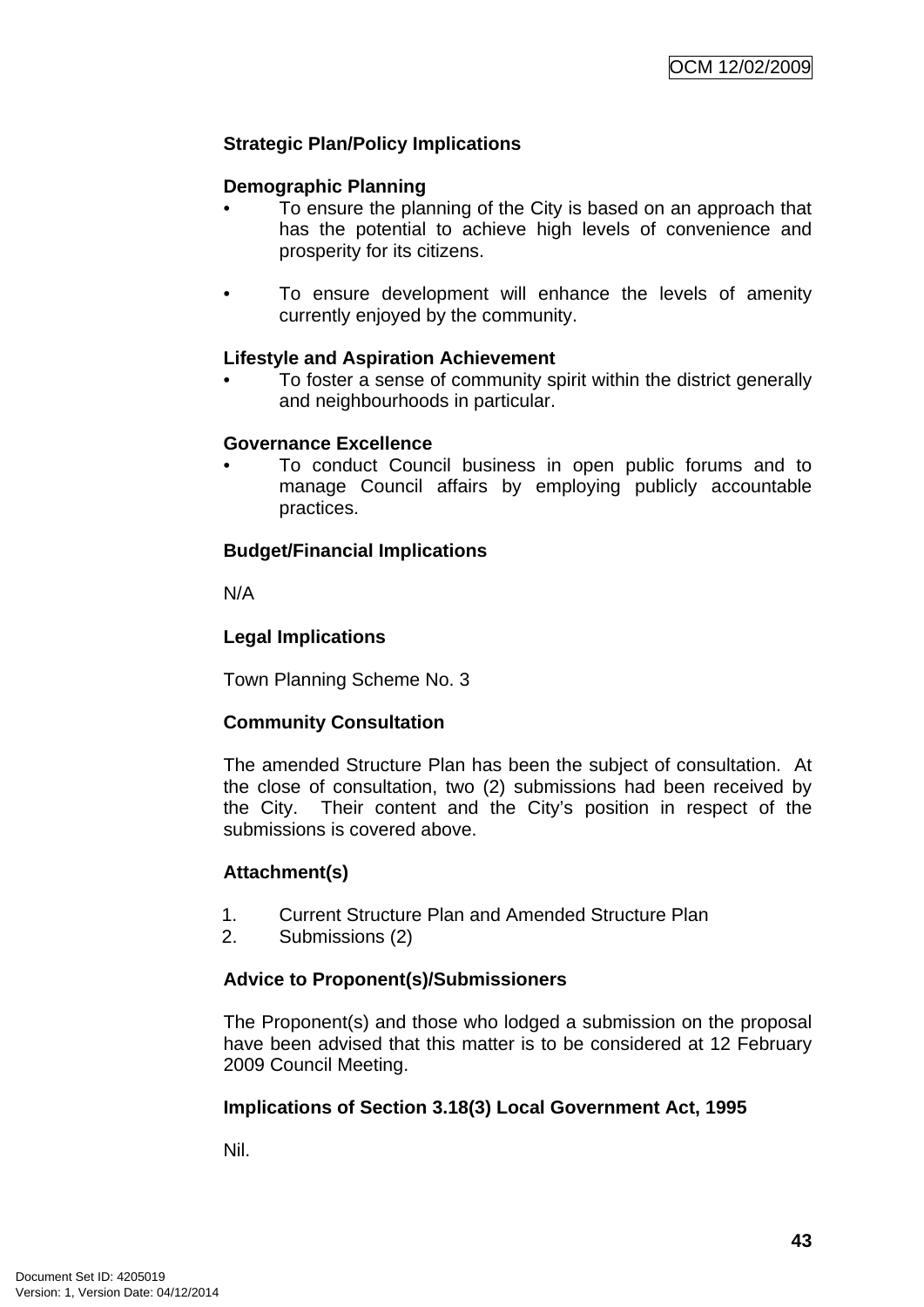## **14.11 (OCM 12/2/2009) - DETAILED AREA PLAN FOR LOTS 119 AND 120 O'CONNOR CLOSE, SOUTH BEACH VILLAGE, NORTH COOGEE - PREPARED BY: THE PLANNING GROUP - OWNER: STOCKLAND (9022) (T WATSON) (ATTACH)**

## **RECOMMENDATION**

That Council:

- (1) approve the amended Detailed Area Plan for Lots 119 and 120 O'Connor Close, South Beach Village, North Coogee, prepared by The Planning Group for Stockland, pursuant to the provisions contained under Clause 6.2.15 of the City of Cockburn Town Planning Scheme No. 3; and
- (2) advise the applicant of Council's decision accordingly.

## **COUNCIL DECISION**

## **Background**

The lots, subject of the Detailed Area Plan (DAP) are those involved in the proposed amendment to the South Beach Village Structure Plan (separate agenda item).

Prior to the advertising of the proposed Structure Plan amendment, the proponent was asked to provide a Detailed Area Plan for Lots 119 and 120. In addition to providing site specific planning information to be considered in the development of the land, the DAP was to provide interested persons with an appreciation of what could take place on the land in terms of building form and design.

#### **Submission**

The attached DAP addresses amongst matters:

- Site access and parking provision.
- Design considerations, including setbacks, balcony size and treatment (including protection against excessive solar gain and wind).
- Building height.
- Fencing and screening details (including the screening and location of service related hardware).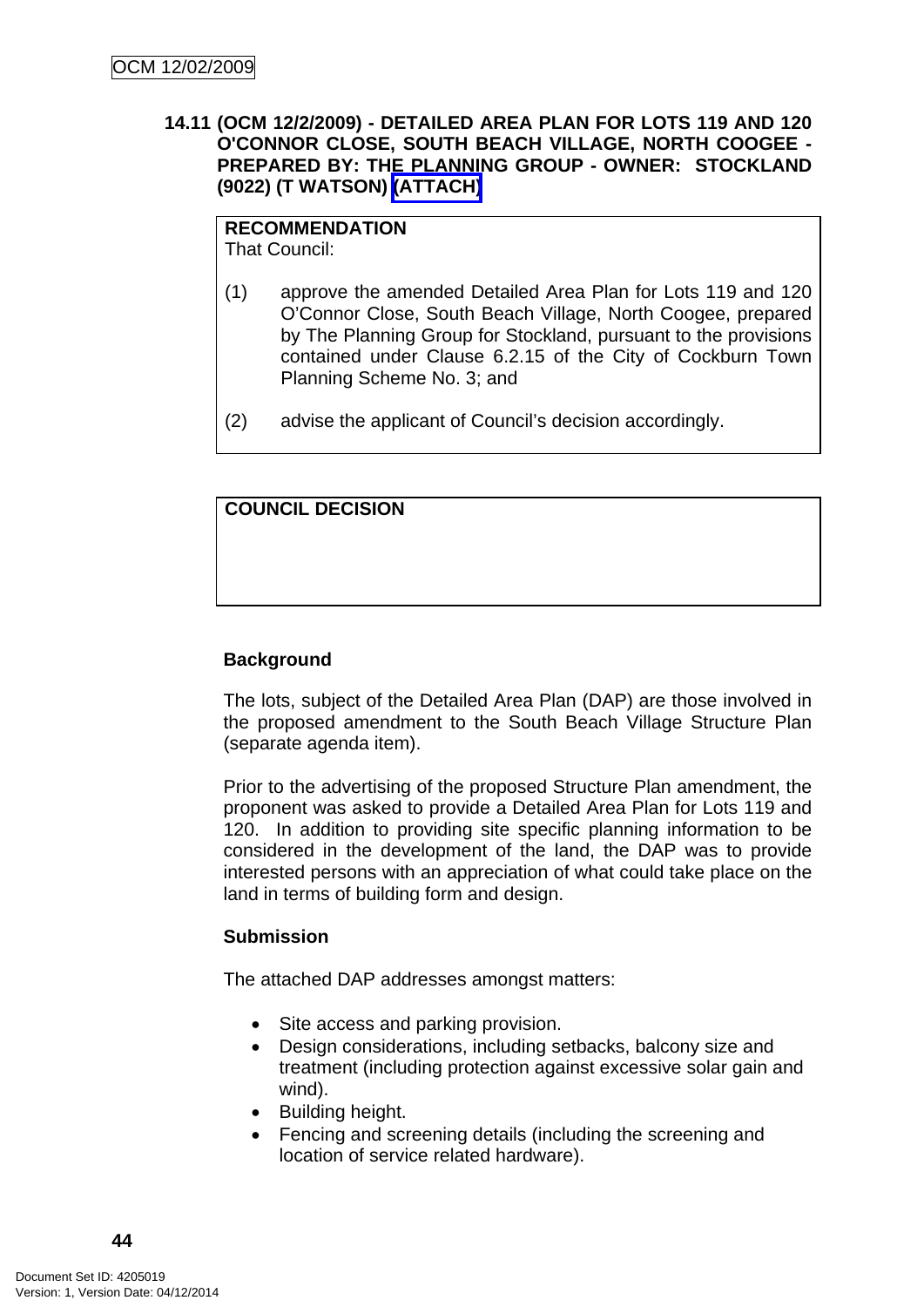• The requirement for sound attenuation adjacent to the Fremantle Port rail line.

The DAP also requires the proposed development of one building across the two lots to be sufficiently articulated to give the impression of two separate buildings. This is important given the 'rhythm' of development that has started to occur from the southern end of O'Connor Close.

In support of the DAP, the applicant states the document *provides Council, Stockland and any prospective purchaser with clear guidance and when accompanied by the requirements advocated by the Guidelines should result in an appropriate builtform commensurate with the quality of development existing throughout the estate*.

## **Report**

The proposed DAP provides a site-specific layer of planning information, to be considered in the design and development of the land in question. The information is to be considered within the framework of the Structure Plan and Design Guidelines adopted by Council for South Beach, as well as the R-Codes and the City's Planning Scheme and Policies.

In terms of content, the DAP provides direction to the future development of the land taking into account similar planning controls for adjoining lots to the north, and new development occurring to the south. With the exception of Lot 116 O'Connor Close, the City has received five (5) applications for 5-6 storey residential buildings to the south of Lots 119 and 120, granting approval to four (4) of these.

It is noted the applications mentioned above were approved without the aide of specific design guidelines or DAPs. Due to this, several of the more recent proposals became the subject of re-designs following their lodgement with the City. The proposed DAP; therefore, will provide clear direction in the development of the land, including specific design requirements taking into account the location of the lots and their relationship to the immediate setting.

A number of design items aimed at providing a degree of uniformity in the O'Connor Close streetscape include similar street and side setbacks, and building heights. The requirement for side setbacks is considered fundamental for the purpose of achieving a break in the extent of builtform when viewed from the street as well as from a distance. Breaks between buildings will also enable views through and beyond the village location, whilst providing for a higher degree of air circulation (including the sea breeze).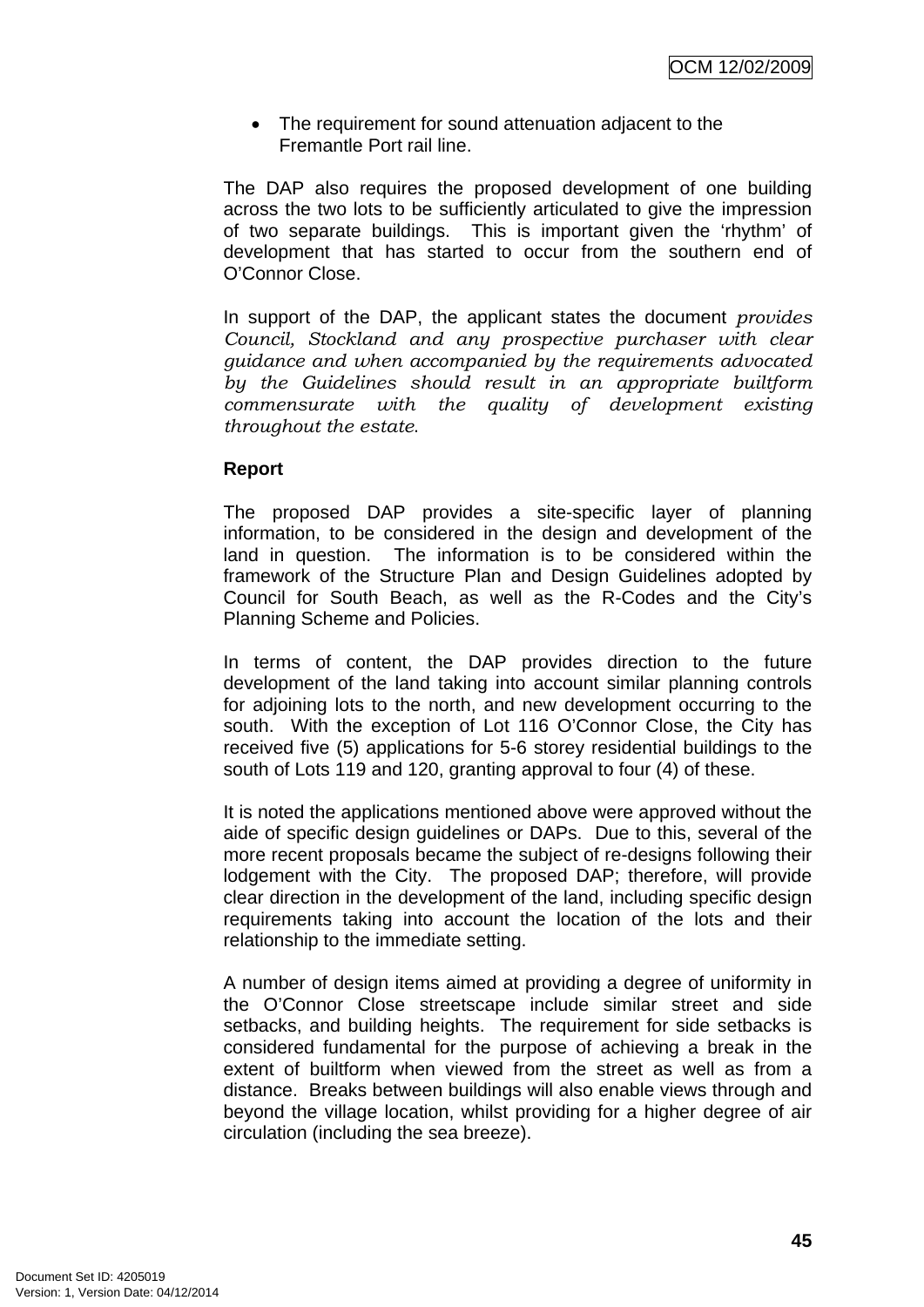## **Consultation**

The DAP was advertised (by default) in association with the proposed Structure Plan amendment. In response, two submissions were received, one making reference to the DAP. In summary, the submissioners call for the application of a set of controls to the subject land similar those applicable to Lot 484 Enderby Close (adjoining to the north). The proposed DAP generally achieves this stipulation, though is not identical to the DAP applicable to Lot 484.

## **Conclusion**

It is recommended that Council adopt the DAP for Lots 119 and 120 O'Connor Close and advise the applicant accordingly.

## **Strategic Plan/Policy Implications**

Council Policy that applies is APD 31 - Detailed Area Plans.

## **Demographic Planning**

- To ensure the planning of the City is based on an approach that has the potential to achieve high levels of convenience and prosperity for its citizens.
- To ensure development will enhance the levels of amenity currently enjoyed by the community.

## **Lifestyle and Aspiration Achievement**

To foster a sense of community spirit within the district generally and neighbourhoods in particular.

## **Budget/Financial Implications**

N/A

## **Legal Implications**

Town Planning Scheme No. 3 Planning and Development Act 2005

## **Community Consultation**

The DAP was advertised in conjunction with the amendment to the South Beach Village Structure Plan. One (1) submission making reference to the need for a DAP was received. The proposed DAP addresses the submission.

## **Attachment(s)**

Design Guidelines and Detailed Area Plan (Amended).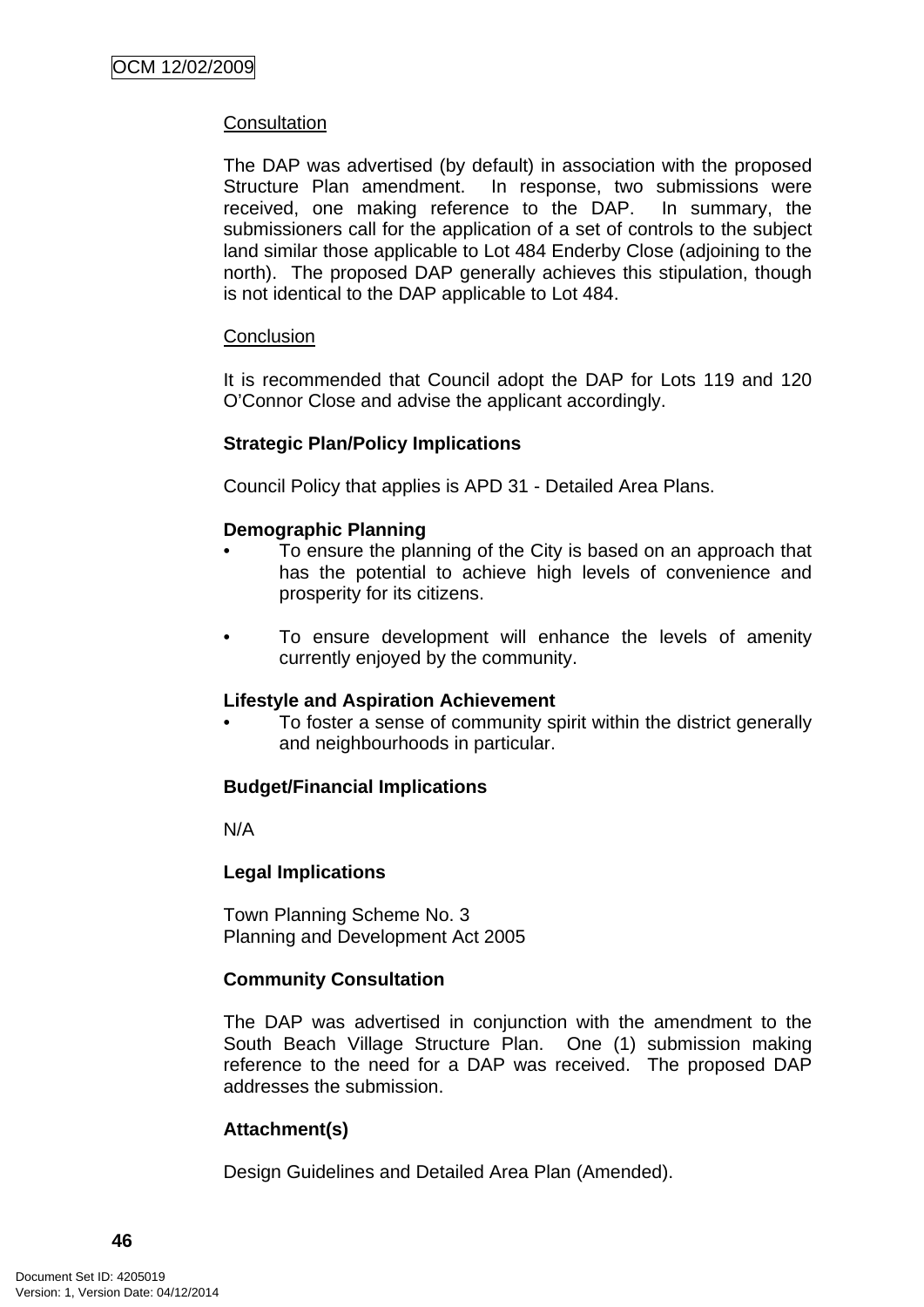## **Advice to Proponent(s)/Submissioners**

The Proponent(s) and those who lodged a submission on the proposal have been advised that this matter is to be considered at 12 February 2009 Council Meeting.

### **Implications of Section 3.18(3) Local Government Act, 1995**

Nil.

## **14.12 (OCM 12/2/2009) - DEDICATION OF LAND AS ROAD RESERVE - PORTION LOT 55 ON DIAGRAM 99367 (1117727) (K SIM) (ATTACH)**

# **RECOMMENDATION**

That Council:

- (1) request the Minister for Lands to dedicate portion of Lot 55 on Diagram 99367 as a road reserve, pursuant to Section 56 of the Land Administration Act 1997; and
- (2) indemnify the Minister against any claim for compensation in an amount equal to all costs and expenses reasonably incurred in considering and granting the request.

## **COUNCIL DECISION**

## **Background**

Lot 55 is shown on Diagram 99367 as a 0.1m wide Pedestrian Access Way ("PAW"). The PAW runs between Lots 5, 6 and 7 and the adjacent Phoenix Road, and essentially prevents direct lot access to Phoenix Road from the subject lots. This now needs to be modified, due to recent development approvals for Lots 6 and 7 which permit a left-in/left-out lot access from Phoenix Road.

## **Submission**

Licensed Surveyors Brook and Marsh Pty Ltd on behalf of the landowners of Lots 6 and 7 Whyalla Court, Bibra Lake have requested the vesting to road reserve of the PAW. The extent of the vesting is 3.5m each side of the common boundary of the two lots.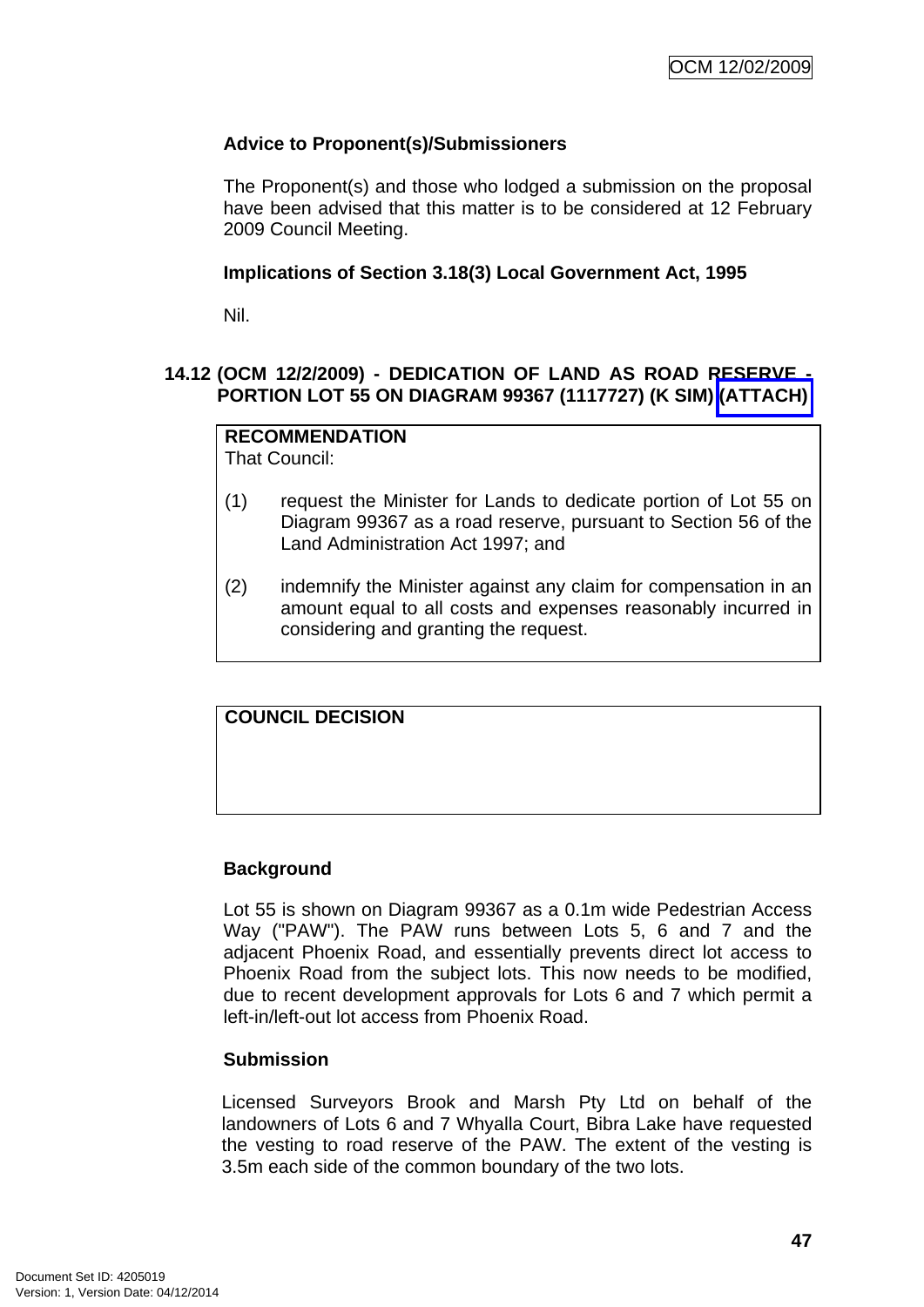### **Report**

Development approvals to construct warehouse/showroom complexes have been granted for Lot 6 and 7 Whyalla Court, Bibra Lake. Both developments provide for vehicular access from Whyalla Court, and a limited left-in/left-out access from Phoenix Road. The location of the Phoenix Road access is on the common boundary of the two lots.

As the PAW essentially prohibits traffic movements across it, lawful access needs to be achieved through vesting as road reserve a 7m long section of the PAW. The extent of the vesting needs to be identified on a Deposited Plan lodged with Landgate. Brook and Marsh have prepared Deposited Plan 60401 in this respect.

The development approvals also require the landowners of Lots 6 and 7 to each enter into reciprocal rights of carriageway agreement concerning the common access. Brook and Marsh have supplied Deposited Plan 60402 showing the extent of these carriage way easements. The location of the easements coincides with the section of the PAW to be dedicated as road reserve, and is appropriate on this basis.

Section 56(4) of the Land Administration Act 1997 requires the local government to indemnify the Minister in respect to all costs and expenses reasonably incurred by the Minister in considering and granting the request to vest the PAW as road reserve.

## **Strategic Plan/Policy Implications**

#### **Demographic Planning**

- To ensure the planning of the City is based on an approach that has the potential to achieve high levels of convenience and prosperity for its citizens.
- To ensure development will enhance the levels of amenity currently enjoyed by the community.

#### **Budget/Financial Implications**

The dedication is pursuant to Section 56 of the Land Administration Act 1997, which requires the City to indemnify the Minister in respect to all costs and expenses, incurred considering and granting the request. These cannot be quantified at this time, but are expected to be minor.

#### **Legal Implications**

Land Administration Act 1997 refers.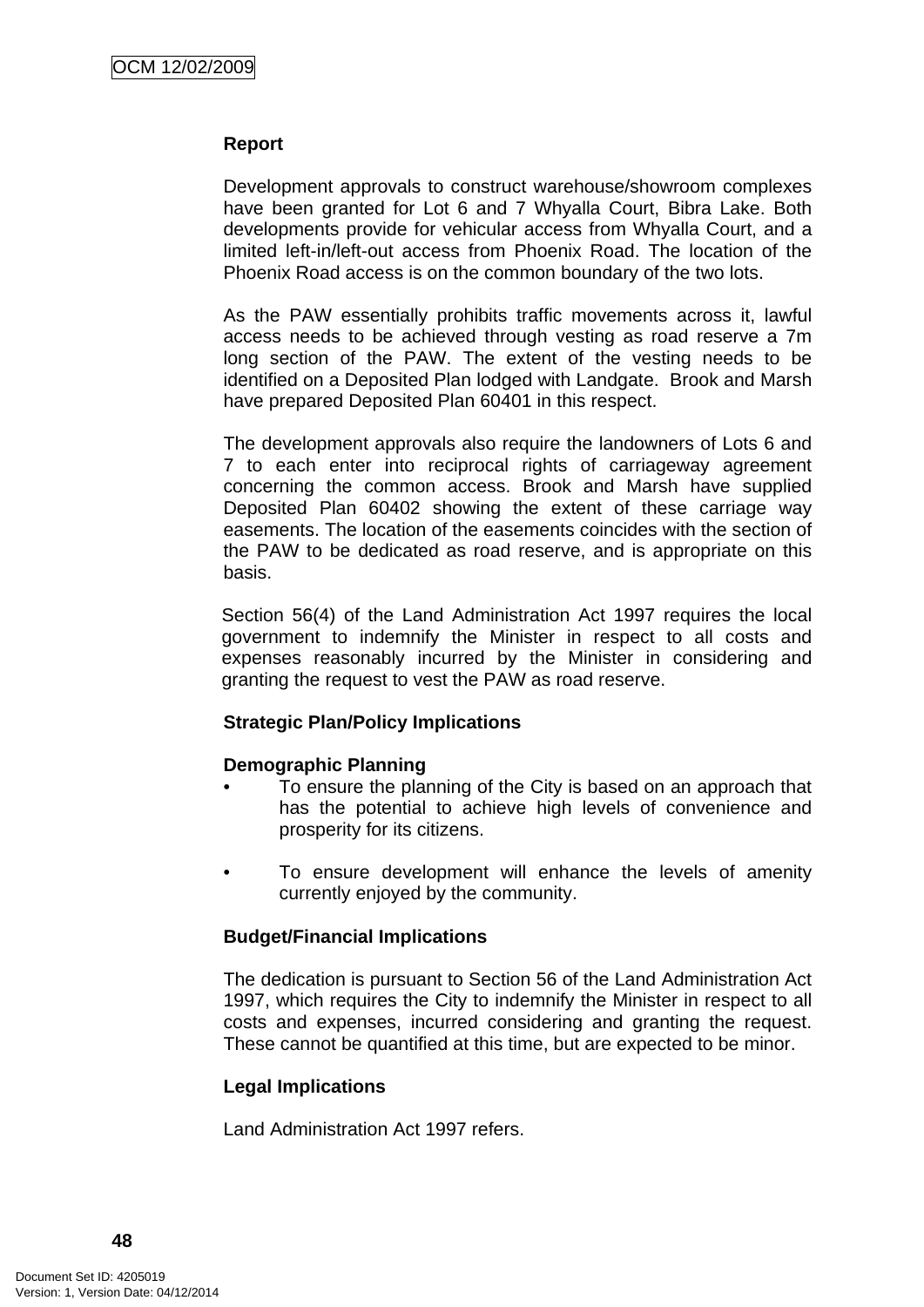## **Community Consultation**

N/A

## **Attachment(s)**

- 1. Location Plan.
- 2. Preliminary Plan Landgate.

## **Advice to Proponent(s)/Submissioners**

The Proponent(s) have been advised that this matter is to be considered at the 12 February 2009 Council Meeting.

## **Implications of Section 3.18(3) Local Government Act, 1995**

Nil.

## **14.13 (OCM 12/2/2009) - SINGLE HOUSE (OUTBUILDING) - LOCATION: 86 (LOT 20) BORONIA ROAD BANJUP - OWNER: N & P CUNLIFFE-WILLIAMS - APPLICANT: NORMAN BROOKS ARCHITECTURAL DRAUGHTING & DESIGN ( 5500106) (A LEFORT) (ATTACH)**

# **RECOMMENDATION**

That Council:

- (1) approve the application for a Single House (Outbuilding) at 86 (Lot 20) Boronia Road, Banjup subject to the following conditions:-
	- 1. Development may be carried out only in accordance with the details of the application as approved herein and any approved plan.
	- 2. Nothing in the approval or these conditions shall excuse compliance with all other relevant written laws in the commencement and carrying out of the development
	- 3. No activities causing noise and/or inconvenience to neighbours being carried out after 7.00pm or before 7.00am, Monday to Saturday, and not at all on Sunday or Public Holidays.
	- 4. The outbuilding shall be used for domestic and purposes only in association with the existing dwelling on site and not for human habitation. No commercial activities shall take place within the outbuilding.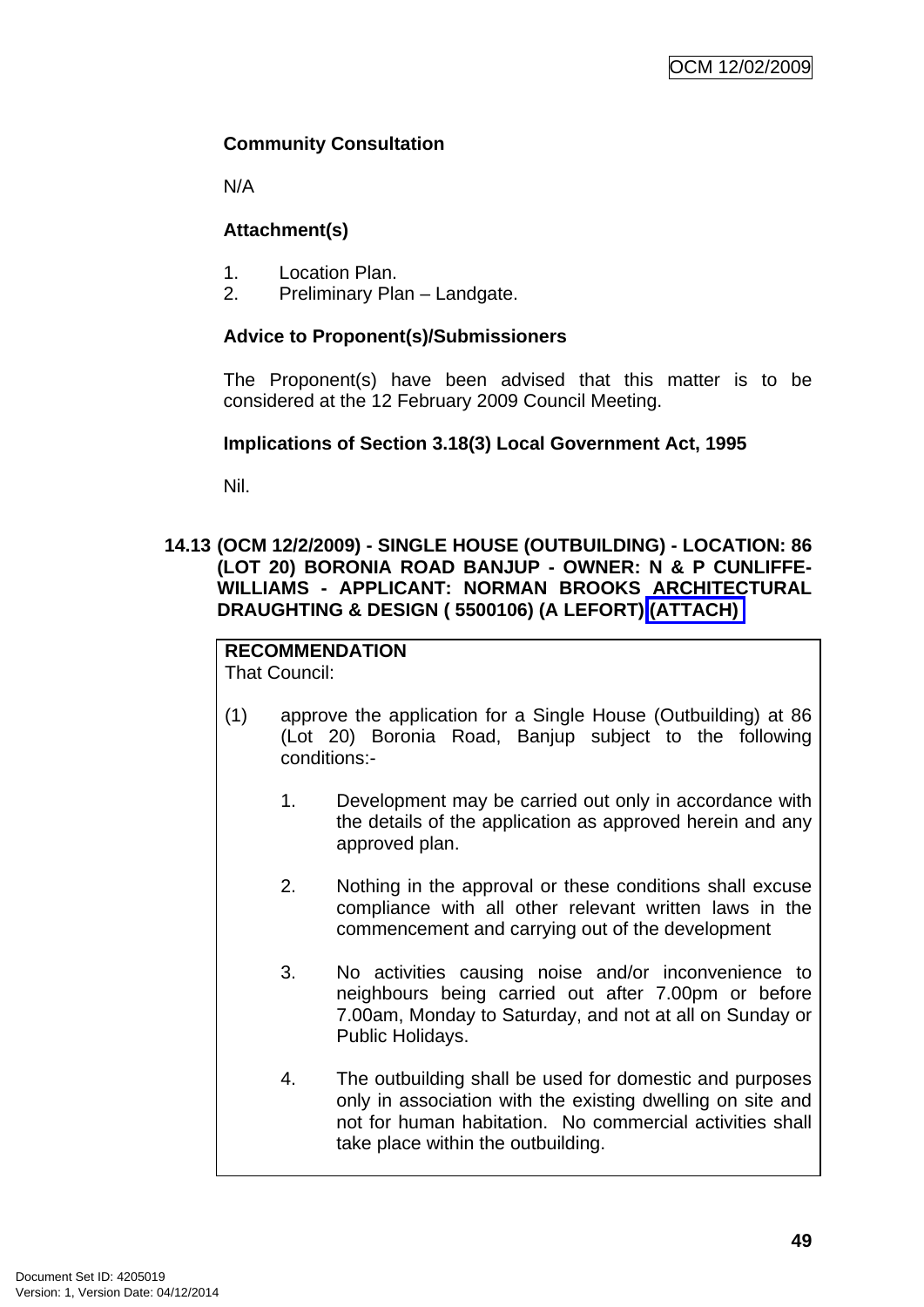| 5.              | The outbuilding is to be constructed in a non-reflective<br>colourbond material that matches the dwelling and<br>harmonises with the surrounding environment. Colour<br>and material details are to be submitted with the Building<br>Licence Application. |  |  |
|-----------------|------------------------------------------------------------------------------------------------------------------------------------------------------------------------------------------------------------------------------------------------------------|--|--|
| 6.              | No existing vegetation shall be removed or cleared from<br>the site to accommodate the outbuilding without further<br>approval from the City of Cockburn.                                                                                                  |  |  |
| 7.              | All existing unapproved sea containers shall be removed<br>from site within 30 days of the date of this approval.<br>Alternatively, a further planning application must be<br>obtained for any sea container to remain on the site.                        |  |  |
| <b>FOOTNOTE</b> |                                                                                                                                                                                                                                                            |  |  |
|                 | The development is to comply with the requirements of the                                                                                                                                                                                                  |  |  |

## **COUNCIL DECISION**

Building Code of Australia.

## **Background**

| Zoning:    | MRS:<br><b>Rural – Water Protection</b> |  |  |
|------------|-----------------------------------------|--|--|
|            | TPS3<br>Resource                        |  |  |
| Land use:  | Single House (Outbuilding)              |  |  |
| Lot size:  | 3.2043ha                                |  |  |
| Use class: | D                                       |  |  |

The subject site contains an existing dwelling, patios, several sea containers and a significant amount of native vegetation. The lot does not contain a building envelope.

The proposal does not comply with Council's "Outbuildings" policy APD 18 with regards to maximum floor area and wall height. Applications for outbuildings which are not in accordance with this policy require full Council determination.

## **Submission**

The applicant proposes to construct a 252sqm colourbond outbuilding with a wall height of 5 m and a ridge height of 6.6m. The proposed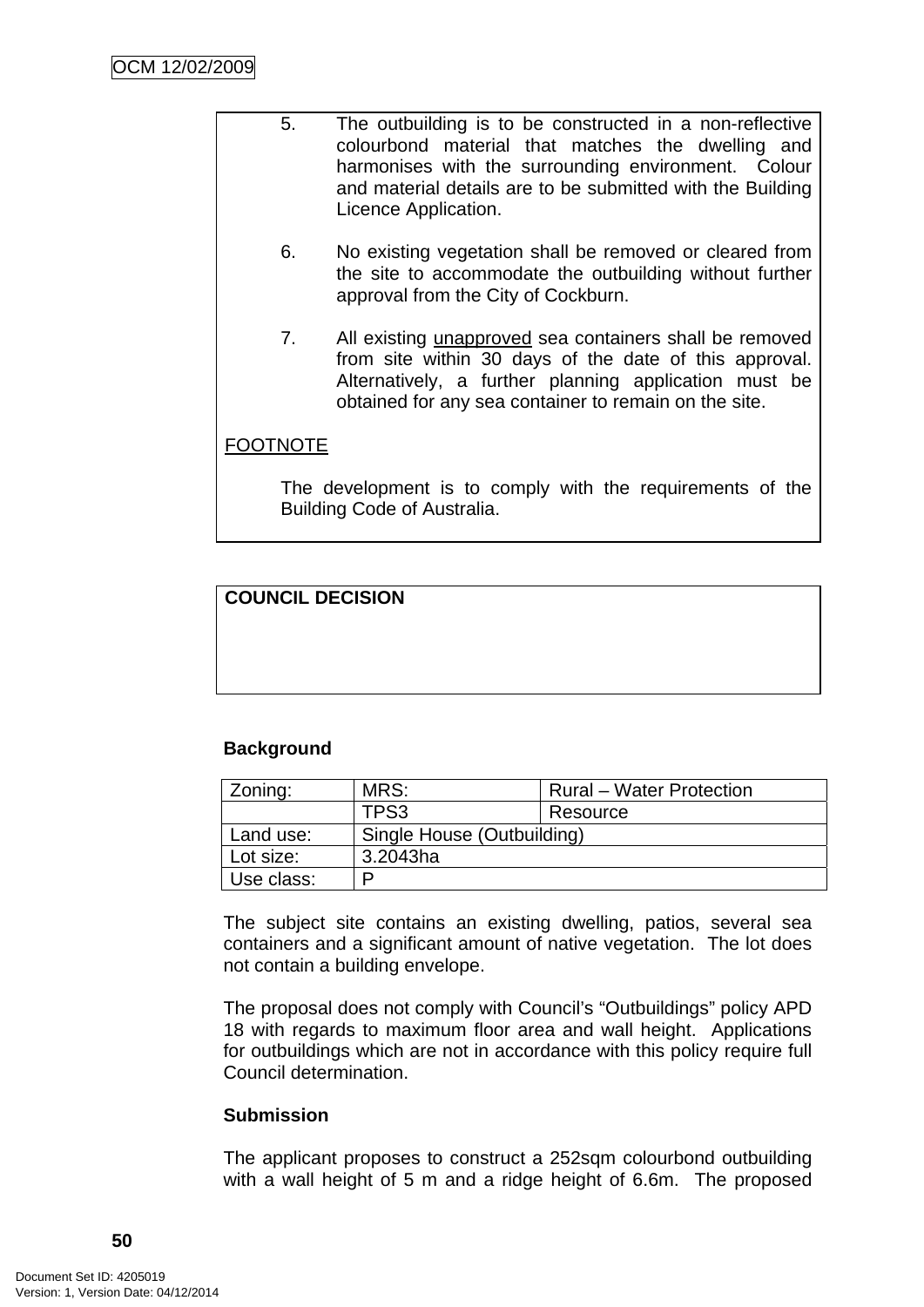outbuilding is to be located in an area of cleared vegetation behind the existing dwelling. The applicant has advised that the outbuilding will be used for domestic purposes only to house several vehicles and equipment used to maintain the land such as lawnmowers etc and not for commercial purposes.

## **Report**

The following section provides a discussion of the various issues affecting the proposal.

## State Planning Policy 2.3 Jandakot Groundwater Protection

The proposed resource zoning means that any land use needs to be considered in accordance with the State Government's State Planning Policy 2.3 Jandakot Groundwater Protection (SPP 2.3). The proposal complies with this policy.

#### Outbuildings Policy APD 18

Council's "Outbuildings" Policy APD 18 was developed to provide a consistent set of guidelines for the development of sheds and other outbuildings in the residential, rural, rural living and resource zones.

The following table summarises the criteria outlined in the policy and includes the actual details associated with this proposal:

| <b>Policy Criteria</b> | Policy<br>Requirement | Proposed | Comment   |
|------------------------|-----------------------|----------|-----------|
| ∥ Floor Area           | $200$ sqm             | 252 sqm  | Variation |
| ∥ Wall Height          | 4 m                   | 5m       | Variation |
| Ridge Height           | 6 m                   | 6.6 m    | Variation |

As demonstrated in the above table, the proposed development does not comply with the requirements for an outbuilding in the Resource zone and therefore approving the proposal constitutes a variation to the policy.

The proposed outbuilding is located behind the existing dwelling and is set back 82 m from the primary street, 42 m from the northern boundary and 55 m from the southern boundary. The proposal was advertised to adjoining neighbours for comment but not responses were received. In this instance, the proposed variation to Council's policy is considered acceptable as it will not have a detrimental impact on the amenity of the area. In addition, the applicant has advised that the proposed outbuilding will replace the existing un-approved sea containers located on the site.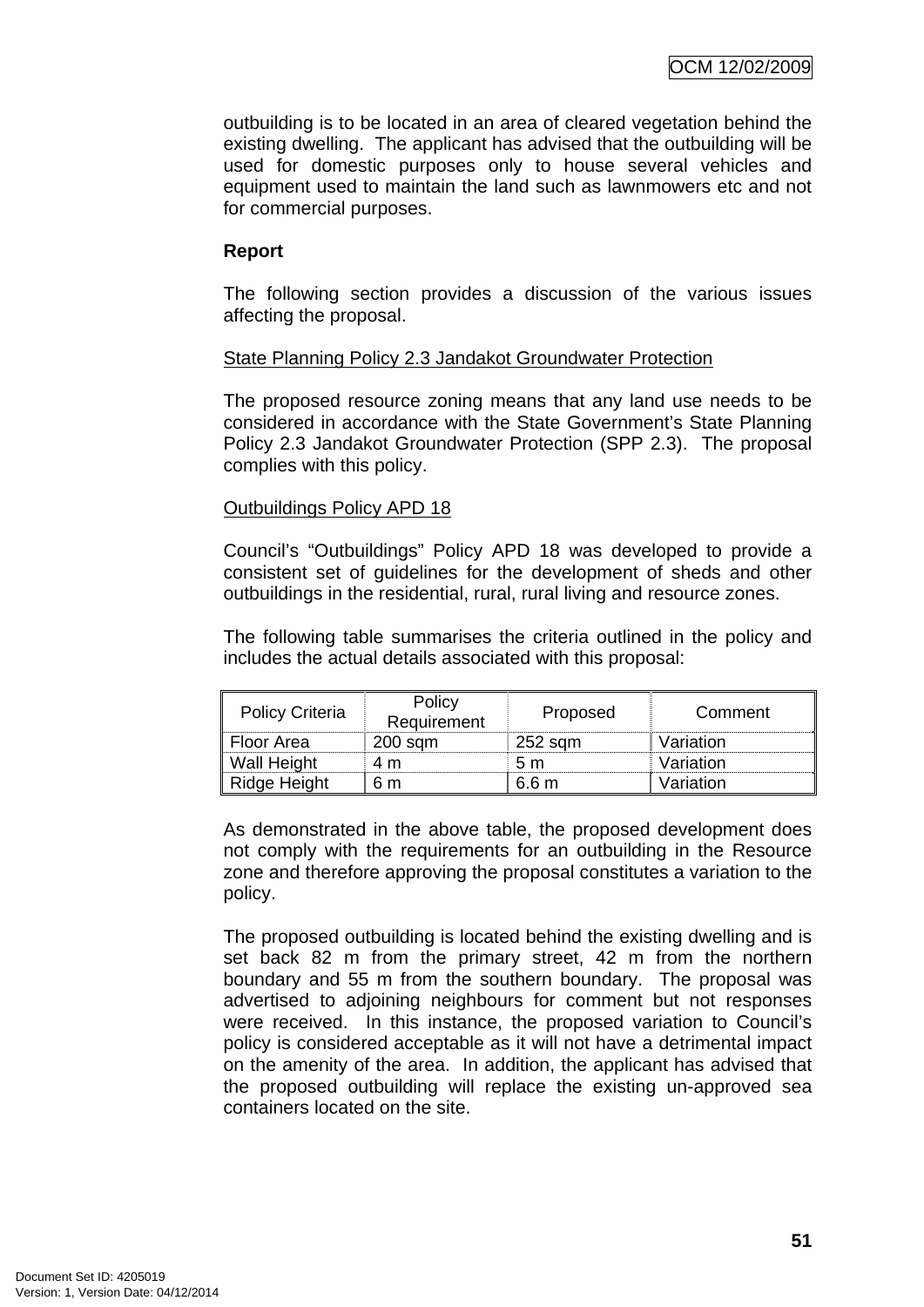### Existing Vegetation

The proposed outbuilding is to be located in an area already cleared of vegetation so no existing vegetation is to be removed as part of the proposal. In the absence of a building envelope on the site, this area is considered to be appropriate.

#### **Conclusion**

The proposal is supported for the following reasons:

- The proposed outbuilding is not considered to detract from the amenity of the area;
- The proposed outbuilding will not result in a loss of existing vegetation on the site;
- No objections were received from the adjoining landowners; and
- The proposed outbuilding is located behind the existing dwelling and is set back significantly from all property boundaries.

## **Strategic Plan/Policy Implications**

#### **Demographic Planning**

• To ensure the planning of the City is based on an approach that has the potential to achieve high levels of convenience and prosperity for its citizens.

## **Natural Environmental Management**

To ensure development of the district is undertaken in such a way that the balance between the natural and human environment is maintained.

## **Budget/Financial Implications**

N/A

## **Legal Implications**

Town Planning Scheme No. 3 Planning and Development Act 2005 State Administrative Tribunal Regulations

## **Community Consultation**

The proposal was advertised to the surrounding landowners for 14 days and no comments or objections were received.

## **Attachment(s)**

1. Location Plan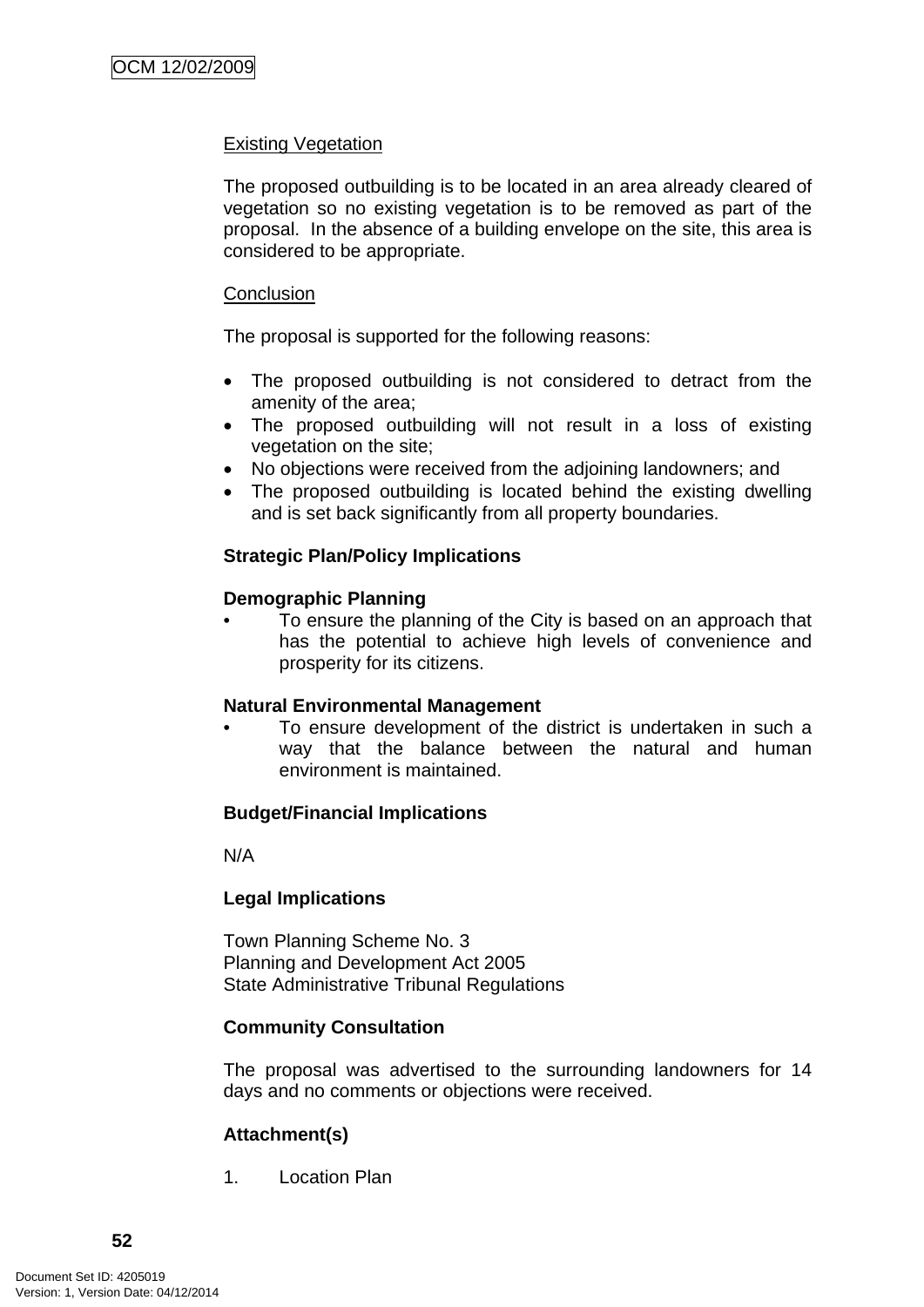- 2. Site Plan
- 3. Floorplan and Elevations

## **Advice to Proponent(s)/Submissioners**

The Proponent(s) and those who lodged a submission on the proposal have been advised that this matter is to be considered at 12 February 2009 Council Meeting.

#### **Implications of Section 3.18(3) Local Government Act, 1995**

Nil.

#### **14.14 (OCM 12/2/2009) - PROPOSED PEDESTRIAN ACCESS WAY CLOSURE - POTTER COURT/NEWTON STREET, SPEARWOOD - OWNER: STATE OF WESTERN AUSTRALIA - APPLICANT: DOMENICO DE VANNA (450565) (M CARBONE) (ATTACH)**

**RECOMMENDATION** That Council:

- (1) proceed with the closure of the Pedestrian Access Way (PAW) and request that the Minister for Lands close the PAW and include the land into the adjoining lot;
- (2) advise the owner of 90 Newton Street, Spearwood that they are responsible for all costs associated with the access way closure, including the underground piping of the Council drain and the creation of an appropriate easement on their property, as well as any other costs associated with modifying services; and
- (3) advise the landowner that the Western Australian Planning Commission (WAPC) is currently considering an amendment to the R-Codes which would limit application of section 6.1.3 A3(iv) of the R-Codes to only pre-existing R20 coded lots with an area of at least 900  $m^2$ . Accordingly, the landowner should consult with the WAPC to determine whether they would be potentially affected by this change, as the closure of the PAW and amalgamation with the landowner's land will technically constitute a newly created lot.

## **COUNCIL DECISION**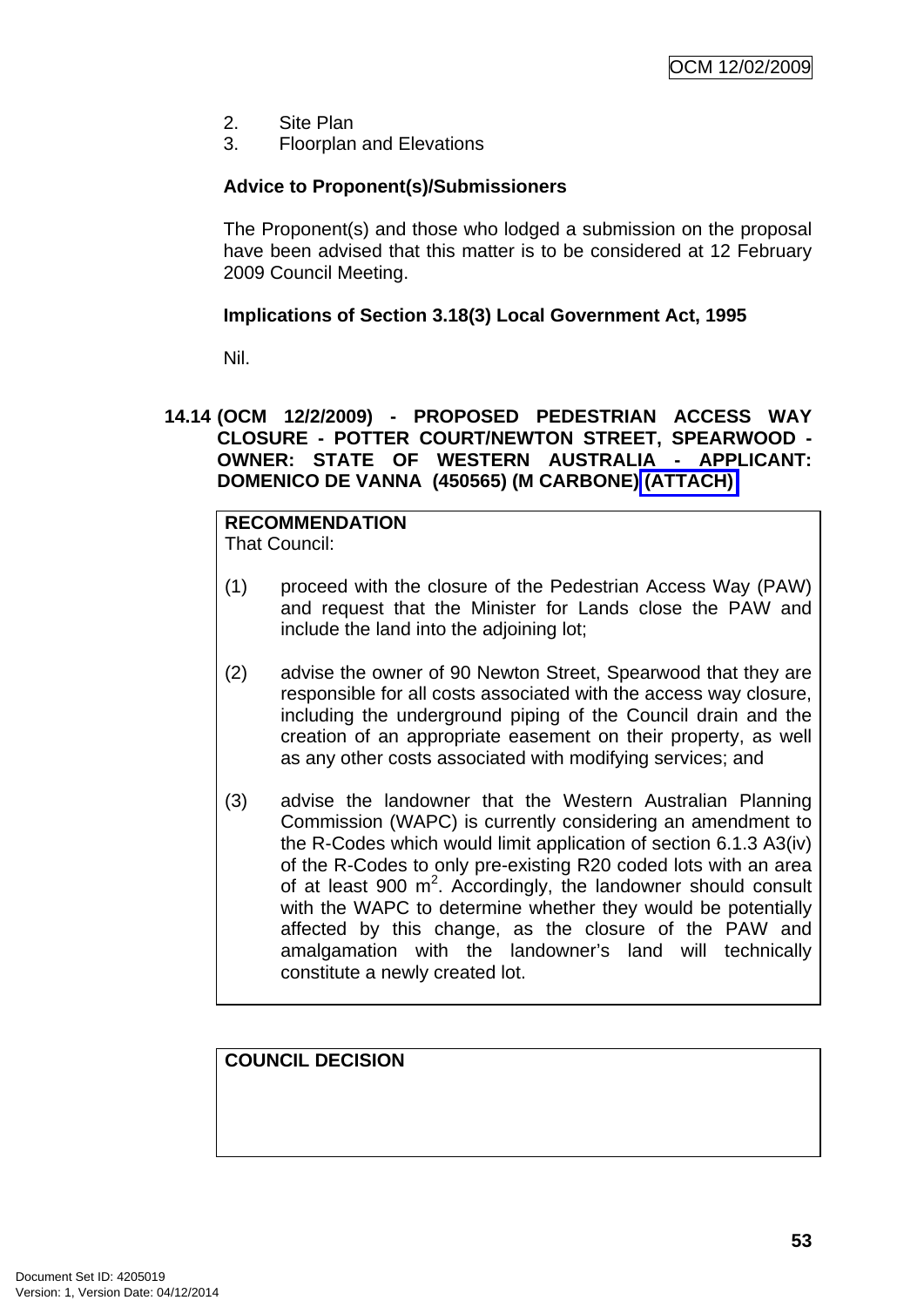## **Background**

The Pedestrian Access Way (PAW) is located between the cul-de-sac heads of Potter Court and Newton Street, Spearwood and is 3m wide and 40m long. The PAW is zoned Residential R20 under the Council's Town Planning Scheme and is owned by the State of Western Australia.

## **Submission**

The City received a request from the owner of 90 (Lot 258) Newton Street, Spearwood requesting the closure and acquisition of the PAW. The request was first received in early 2007.

#### **Report**

The PAW has been locked with gates for a number of years restricting pedestrian access (refer photo within Agenda attachment 3). The main function of the access way is to accommodate overland stormwater flow for the 1:100 year storm events and accordingly the concrete path has a "spooned" cross section". The City of Cockburn's Engineering Department has agreed to the closure and acquisition of the PAW subject to the drain being piped at the applicant's cost and the land being protected by an easement. The adjoining landowner (Lot 258) has agreed to this requirement, and is aware of the current costs associated with the piping of the section of the PAW flow path (approximately \$20,000).

The other adjoining landowner has provided written acknowledgement that they have no objection or interest in acquiring the land.

#### Impact of closure

The PAW does not provide any direct pedestrian link to facilities and is already locked with gates at either end. Pedestrian movement is orientated away from the PAW rather than through it.

There are no Public Open Space (POS) areas, shops, community facilities or bus services within a 400 m walking distance of the PAW. The closest primary school is 500 m away, POS is over 560 m, bus stop over 600m, and shops and community facilities over 1.4 km

The closure of the PAW will not unreasonably increase the walking distance to these facilities and services given the presence of alternative pedestrian routes of similar distance.

There are no aged persons or disabled facilities within close proximity of the PAW.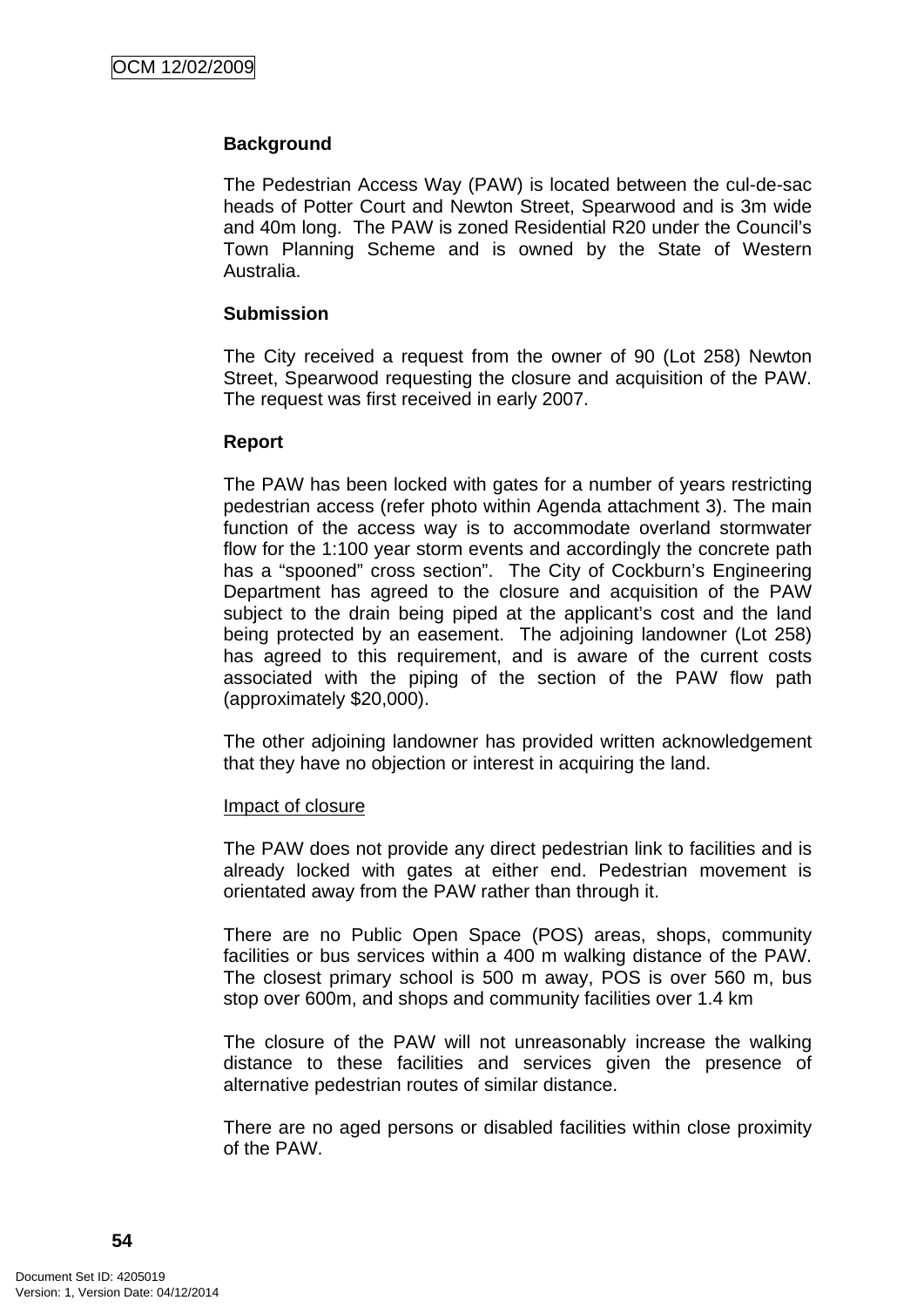The PAW is not part of the strategic cycle/pedestrian network.

#### Alternative Options to Closure

The concrete pathway through the PAW is "spooned" and is not conducive to desirable or safe pedestrian access hence the PAW has been closed with gates for a number of years. Investigations for future redevelopment of land adjacent the PAW revealed that redevelopment is unlikely to occur for the land to the west due to the large size and good condition of the existing residence. Redevelopment could occur for the lot to the east if the PAW is closed and incorporated into the lot as proposed by this closure. Specifically, the PAW once amalgamated with Lot 258 Newton Street will qualify the land for potential grouped dwelling subdivision under section 6.1.3 A3(iv) of the R-Codes. This however is being considered for amendment by the WAPC such that it would limit application of section 6.1.3 A3(iv) of the R-Codes to only pre-existing R20 coded lots with an area of at least 900 m2. Accordingly, the landowner should consult with the WAPC to determine whether they would be potentially affected by this change, as the closure of the PAW and amalgamation with the landowner's land will technically constitute a newly created lot.

#### **Consultation**

As the PAW is already closed with gates it was only necessary to write letters to those landowners directly affected by the formal PAW closure. All landowners and residents within Potter Close and the eastern end of Newton Street were invited to comment on the proposed closure. No comments were received.

The Water Corporation was invited to comment on the proposed closure as there is an existing water main located within the PAW. The Water Corporation has advised that the main could be cut, capped and the reticulation system modified. This would need to be at the landowner's cost.

The Department for Planning and Infrastructure (DPI) has been invited to comment on the closure in accordance with the requirements of Planning Bulletin 57. The DPI has no objections to the closure.

#### Conclusion and Summary

Based on the above assessment and following the Commission's Planning Bulletin No. 57 and the Council's Policy APD21 "Pedestrian Access way Closures", it is considered appropriate to close the PAW for the following reasons:

1. The PAW has been closed for a number of years and the "spooned" pathway does not make it conducive to a desirable pedestrian environment.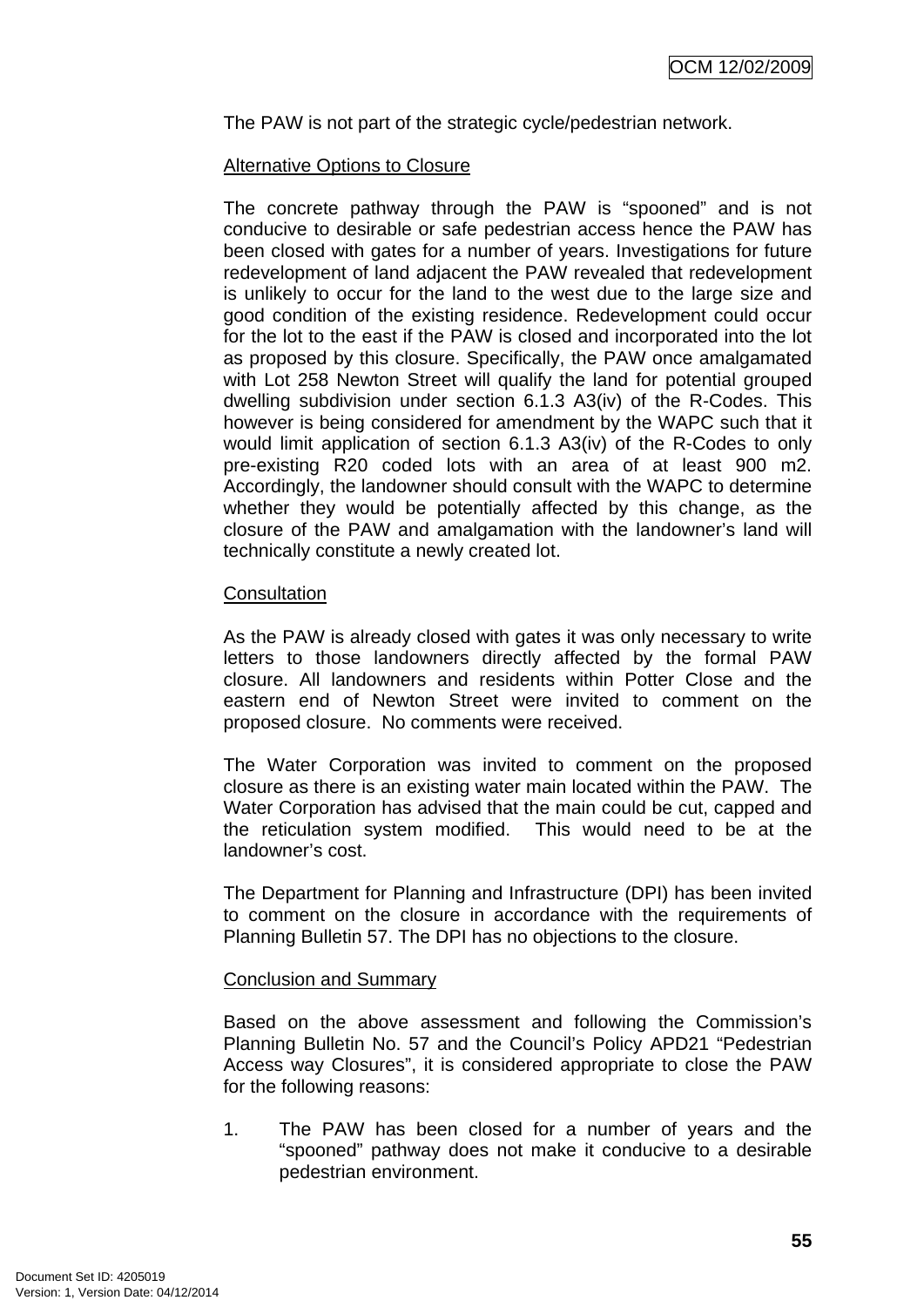- 2. The formal closure of the PAW will not significantly increase the walking distance to shops, community facilities, schools, bus stops and POS given the alternative pedestrian routes available within the road system (footpaths).
- 3. The PAW has an isolated location and does not form part of the strategic cycle/pedestrian network.
- 4. No objections have been received from the affected landowners.
- 5. The water main within the PAW can be modified to accommodate the closure and the function of the PAW as an overland stormwater flow path in the event of a 1:100 year storm event can be maintained through an appropriate easement and the spooned over land flow path being piped underground.

It is therefore recommended that Council proceed with the closure of the PAW and request that the Minister for Lands close the PAW and include the land into the adjoining lot 258.

## **Strategic Plan/Policy Implications**

The Planning Policies which apply to this item is APD21 - Pedestrian Access Way Closures.

## **Demographic Planning**

• To ensure the planning of the City is based on an approach that has the potential to achieve high levels of convenience and prosperity for its citizens.

## **Infrastructure Development**

• To construct and maintain community facilities that meet community needs.

## **Budget/Financial Implications**

Costs associated with modifying the overland drainage path and water main will be borne by the owner of Lot 258 Newton Street.

## **Legal Implications**

N/A

## **Community Consultation**

The PAW closure was advertised to the surrounding landowners and the Water Corporation as they have a water main within the PAW. No comments were received from the landowner and the Water Corporation gave conditional support to the closure.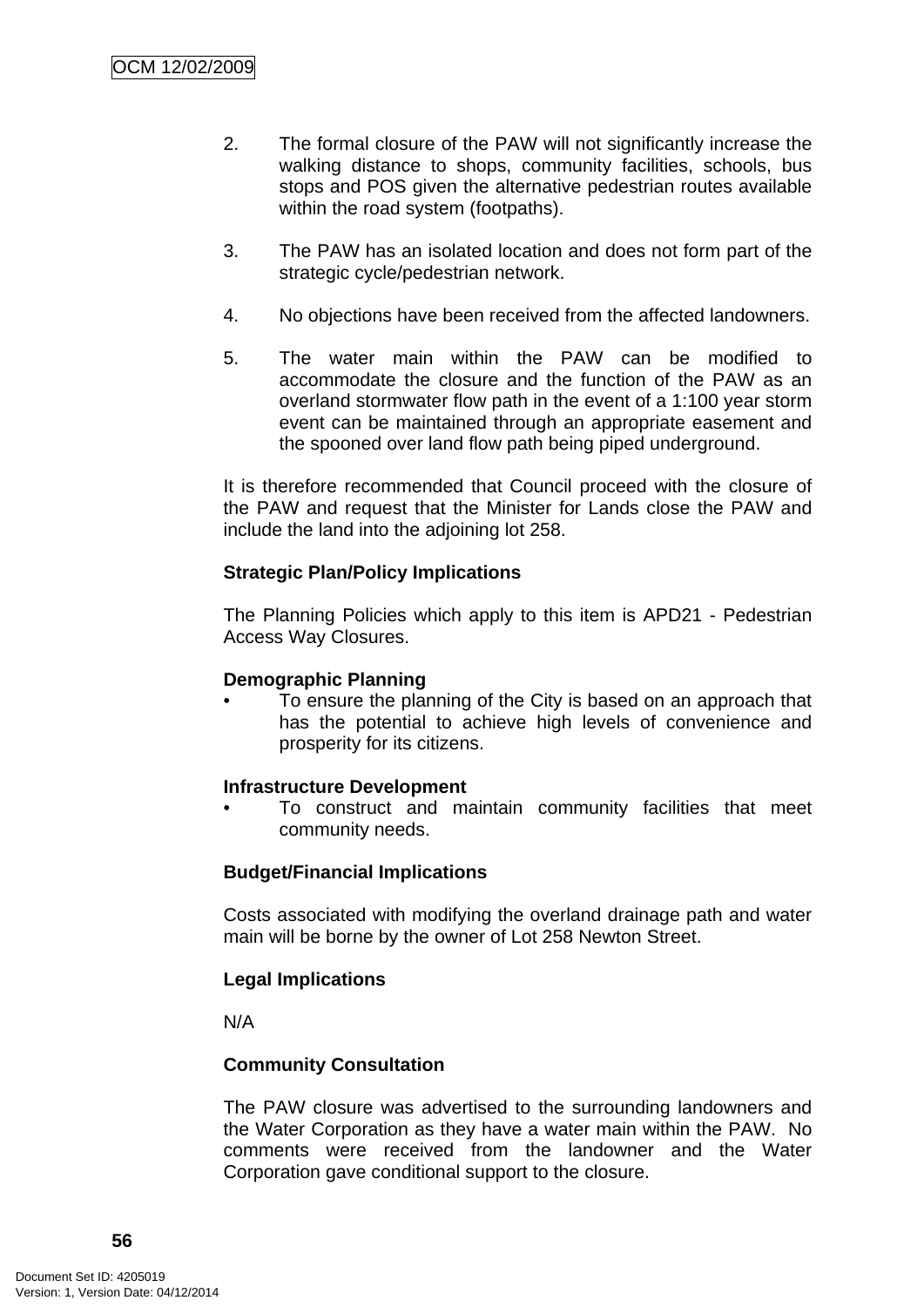## **Attachment(s)**

- 1. Location plan
- 2. Site plan
- 3. Photo of PAW

## **Advice to Proponent(s)/Submissioners**

The Proponent and the Water Corporation have been advised that this matter is to be considered at the 12 February 2009 Council Meeting.

## **Implications of Section 3.18(3) Local Government Act, 1995**

Nil.

## **14.15 (OCM 12/2/2009) - PROPOSED 105 LOT SUBDIVISION APPLICATION - LOCATION: 381 (LOT 503) PHOENIX ROAD BIBRA LAKE - APPLICANT: GREG ROWE & ASSOCIATES - OWNER: PRIMEWEST PTY LTD (139084) (A LEFORT) (ATTACH)**

## **RECOMMENDATION**

That Council:-

- (1) recommend to the Western Australian Planning Commission that the proposed subdivision application (136552) for 105 lots at 381 (Lot 503) Phoenix Road, Bibra Lake be approved subject to the following conditions and advice notes:
	- 1. Those lots not fronting an existing road being provided with frontage to a constructed subdivisional road connected by a constructed subdivisional road(s) to the local road system and such subdivisional road(s) being constructed and drained at the applicant/owner's cost, to the satisfaction of the Western Australian Planning Commission.
	- 2. Proposed Lots  $19 29$  shown on the subdivision plan being held as a balance of title lot until such time that a subdivisional road on the adjoining lot (Lot 9008) is constructed and drained to the satisfaction of the Western Australian Planning Commission.
	- 3. Access roads to the subdivision from Phoenix Road and Sudlow Road to be designed and constructed without any adverse impact on Phoenix Road and Sudlow Road through traffic flow, including adjacent signalised intersections to the satisfaction of the Western Australian Planning Commission.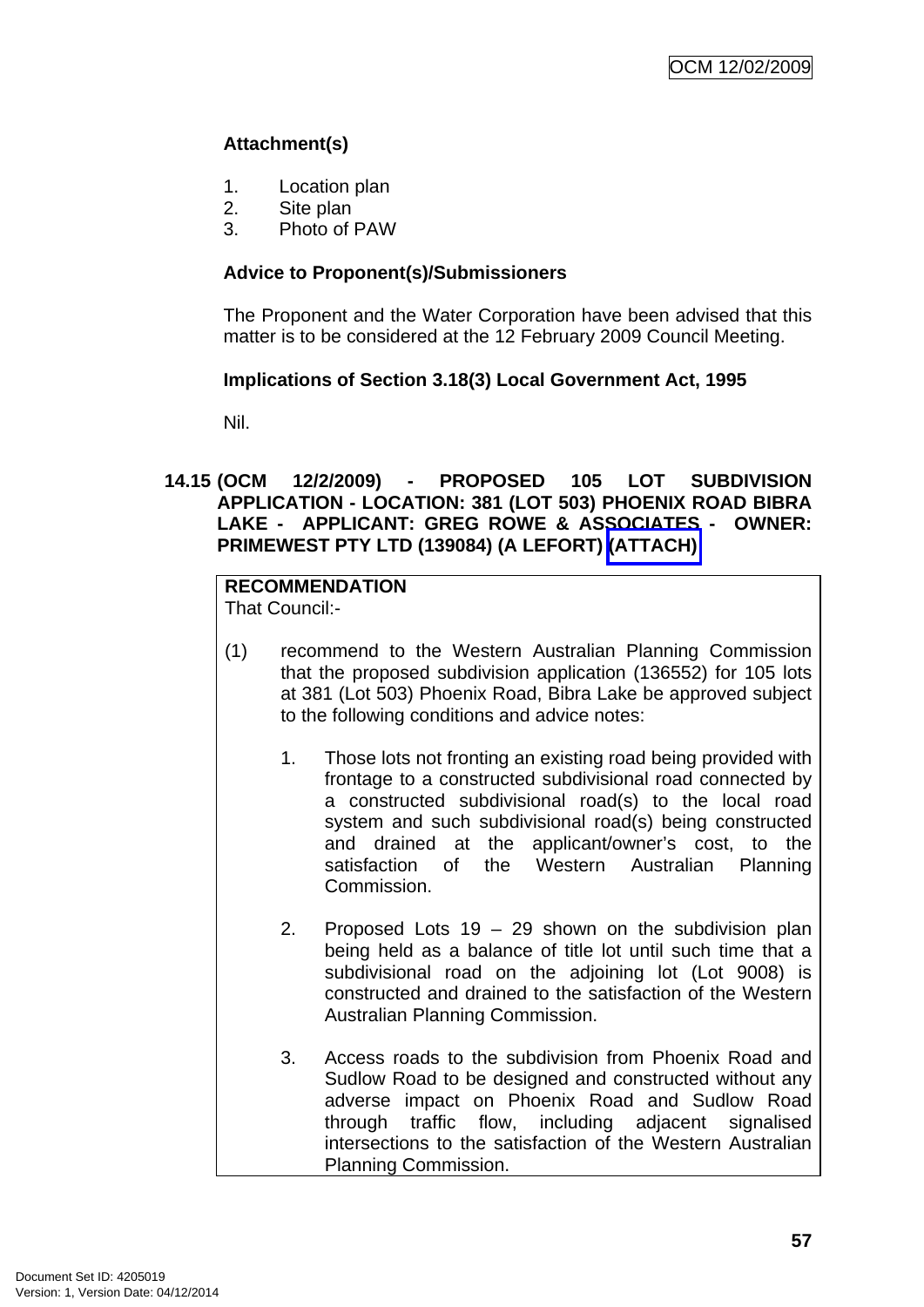- 4. Arrangements being made satisfactory to the Western Australian Planning Commissions to ensure that the design levels for roads, lots and retaining walls are suitable for integration with the existing roads and adjoining lots.
- 5. The design and construction of traffic management devices, street lighting and street trees on subdivisional roads to the satisfaction of the Western Australian Planning Commission.
- 6. Satisfactory arrangements being made with the Local Government for the construction and drainage/upgrading of that section of Phoenix Road and Sudlow Road abutting the subject land to the satisfaction of the Western Australian Planning Commission.
- 7. A dual use path provided along Phoenix Road and being constructed by the applicant/owner.
- 8. Footpaths being provided on all subdivision roads within the subdivision area to the satisfaction of the City of Cockburn.
- 9. A detailed plan demonstrating dual use path and footpath design to the specifications of the local government to be submitted prior to the commencement of site works.
- 10. Street corners within the subdivision being truncated to the standard truncation of 10m by 10m to the satisfaction of the Western Australian Planning Commission.
- 11. Proposed Lot 87 is to be shown on the Deposited Plan as "Drainage Reserve" and vested in the Crown under section 152 of the Planning and Development Act, such land to be ceded free of cost and without any payment of compensation by the Crown.
- 12. The proposed drainage sump to be located within proposed Lot 87 shall be designed and constructed to the specifications of the local government to the satisfaction of the Western Australian Planning Commission. This is to adopt appropriate water sensitive urban design treatments, such that the area has a high amenity and usability by the general public outside times when it is otherwise required for drainage function. An outdated 'fenced sump' design will not be accepted.
- 13. Silt and gross pollutant traps and nutrient stripping to be installed for any stormwater runoff which enters the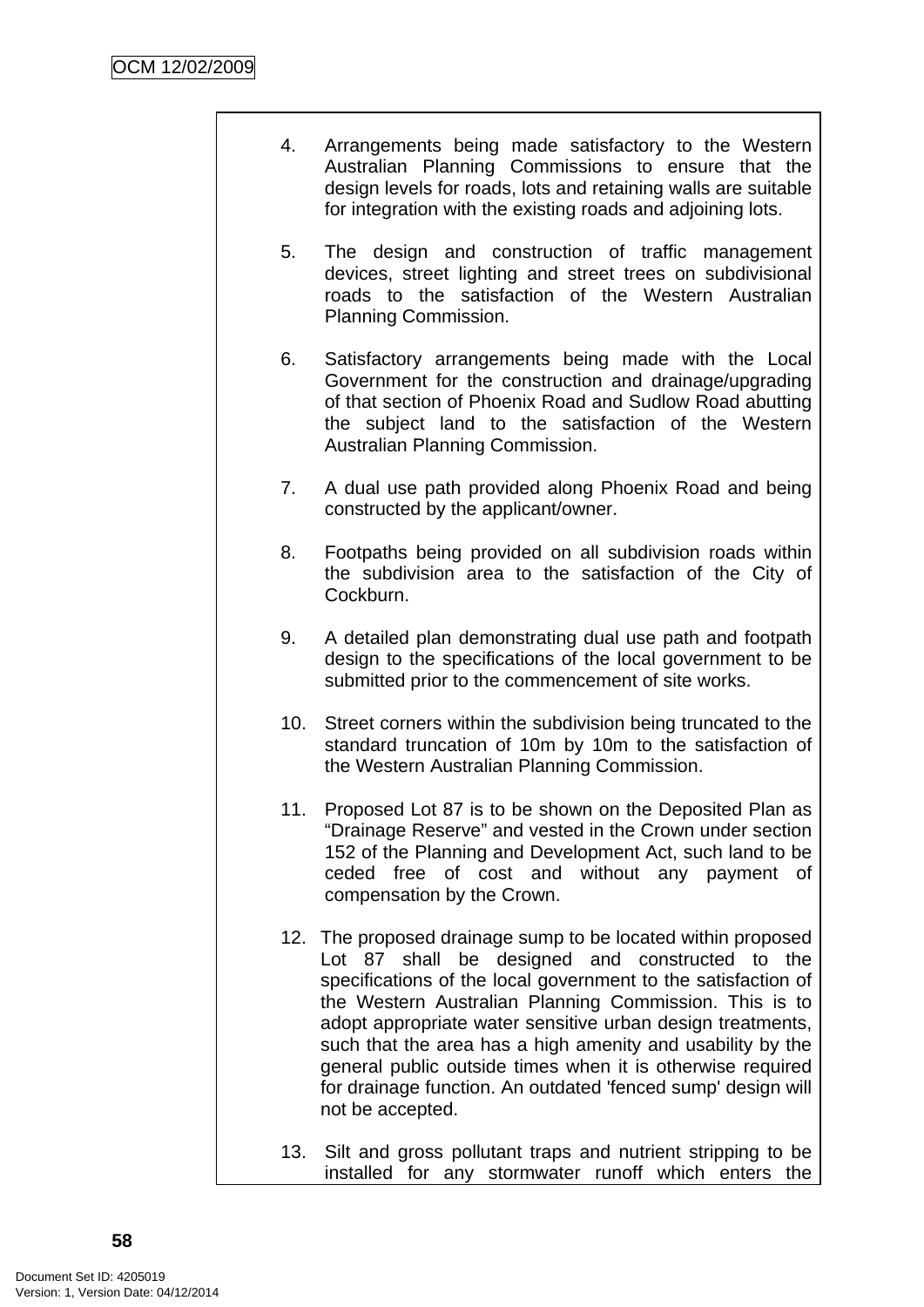drainage sump from the box plant site (proposed Lot 86).

- 14. The proposed parks and recreation reserve(s) shown on the approved plan of subdivision being shown on the Deposited Plan as a "Reserve for Recreation" and vested in the Crown under section 152 of the Planning and Development Act, such land to be ceded free of cost and without any payment of compensation by the Crown.
- 15. The applicant/owner shall prepare and implement a landscape and planting programme for the parks and recreation reserve to the satisfaction of the City of Cockburn.
- 16. Uniform fencing (visually permeable) is to be provided along the boundary of proposed Lot 82 and the proposed parks and recreation reserve to the satisfaction of the City of Cockburn.
- 17. Fencing is to be provided to the future drainage reserve (proposed Lot 87) and the adjoining verge shall be landscaped to the satisfaction of the City of Cockburn
- 18. The applicant is to provide details for verge landscaping and tree planting at Engineering Detail Design to the satisfaction of the City.
- 19. The applicant/owner shall be responsible for the capital works, maintenance, monitoring and reporting of reserve development/rehabilitation for a minimum period of 2 years in accordance with approved detailed plans, prior to handover to the managing authority to the satisfaction of the Western Australian Planning Commission.
- 20. The land being graded and stabilised at the applicant/owner's cost to the satisfaction of the Western Australian Planning Commission.
- 21. The land being filled and/or drained at the applicant/owner's cost and any easements and/or reserves necessary for the implementation thereof, being granted free of cost.
- 22. All storm water must be contained on site, the site must be developed to a finished level that will permit adequate percolation and retention of storm water on site. For industrial sites, retention must facilitate a 1 in 100 year storm event.
- 23. An integrated urban water management plan is to be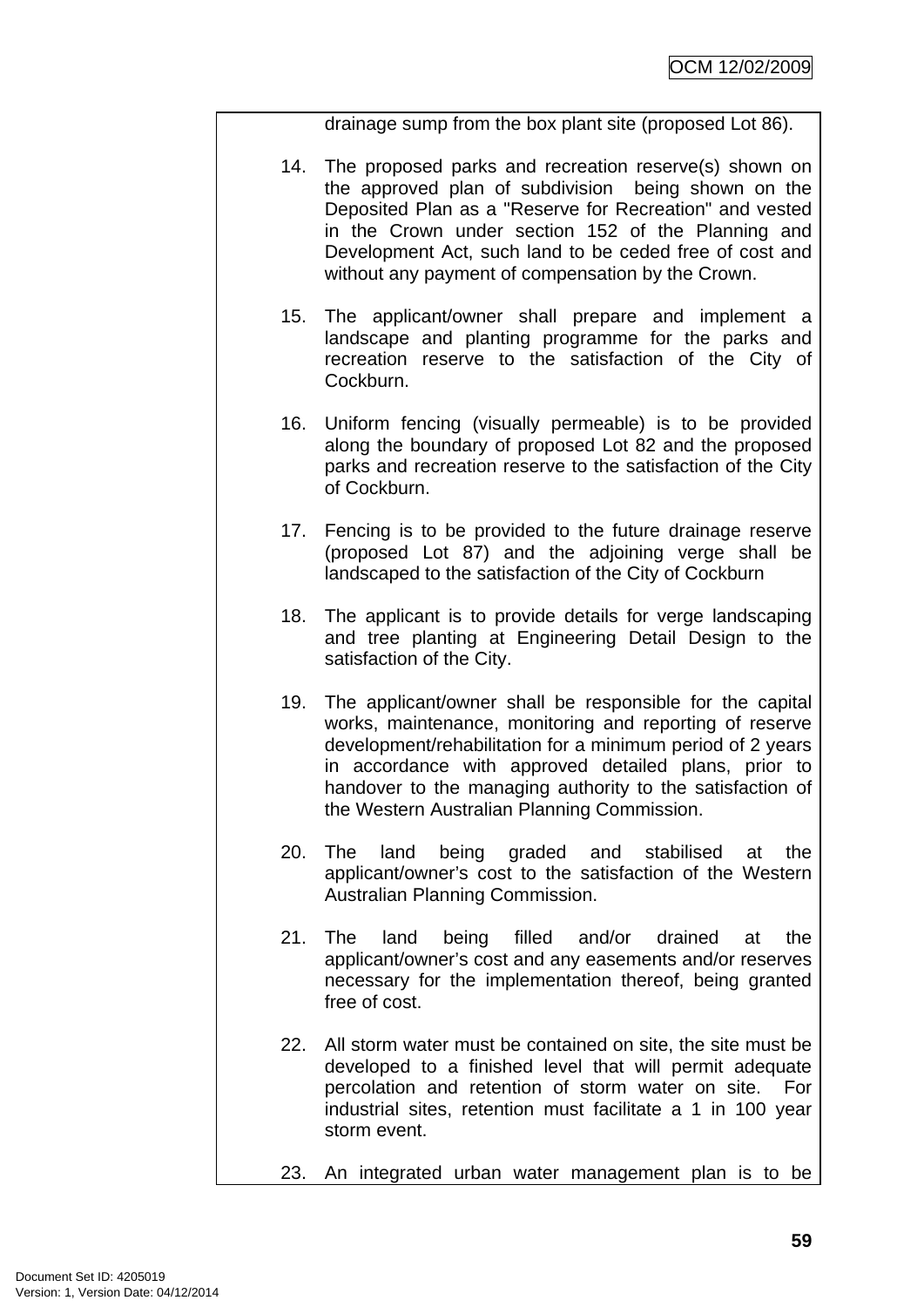prepared and implemented as part of the subdivisional works.

- 24. The applicant engaging a suitably qualified engineer (with subdivision experience) to prepare a pre-works geotechnical report to certify that the land does not contain any unsuitable landfill associated with or prior to subdivisional works and that the land is physically capable of residential development including road and dwelling construction to the satisfaction of the Western Australian Planning Commission.
- 25. The applicant providing a post- works geotechnical report from a qualified geotechnical engineer certifying that all subdivision works have been carried out in accordance with the pre-works geotechnical report and the site has been adequately compacted and drained to enable residential development, to the satisfaction of the Western Australian Planning Commission.
- 26. The applicant engaging a qualified engineer to certify that any filling or back filling has been adequately compacted for residential development to the satisfaction of the Western Australian Planning Commission.
- 27. Prior to the development of the open space including the construction of any retaining walls or other structures proposed as part of the subdivision, a building licence to be obtained from the Local Government to the satisfaction of the Western Australian Planning Commission.
- 28. "The Applicant is to prepare and submit a dust management plan to the City's Health Service and obtain approval prior to the commencement of works on the site. The Plan is to incorporate dust minimisation and control measures and include supporting documentation as per the Department of Environment document "Land development sites and impacts on air quality : A guideline for the prevention of dust and smoke pollution from land development sites in Western Australia.
- 29. The Applicant is also advised that the City of Cockburn has adopted a policy titled "SPD7 – "Prevention of sand drift from subdivision and development sites", which prohibits bulk earthworks on Class 3 and 4 Developments sites between 1 October and 31 March. The Applicant/Owner must liaise with the City's Health Service prior to commencing bulk earth works."
- 30. Retaining walls installed as part of a subdivision for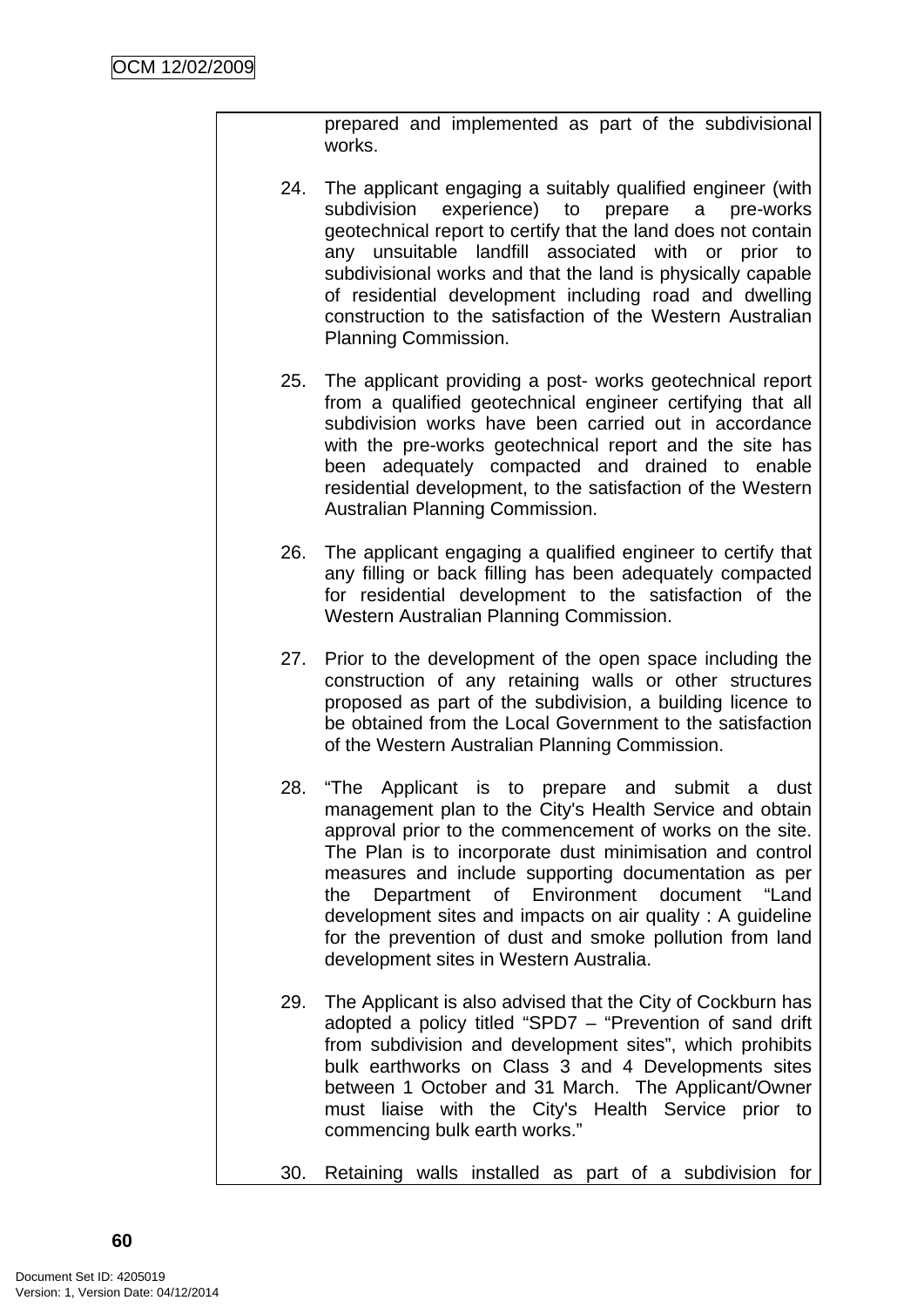residential development must be designed in accordance with Australian Standard AS 1170 Parts 1 and 2 - 1989, to take live and dead loads imposed by a single storey/double storey brick and tile residence placed a minimum of 1 /1.5 metre respectively from the retaining wall boundary. The design of the retaining wall must also provide for the erection of a 1.8 metre high fibre cement/steel fence placed on top of all boundary retaining walls to the satisfaction of the Western Australian Planning Commission.

- 31. All buildings and effluent disposal systems, having the necessary clearance from the new boundaries as required under the relevant legislation to the satisfaction of the Western Australian Planning Commission.
- 32 The location of any on-site effluent disposal systems must be identified and where appropriate the septic tank and leach drains must be decommissioned as per the relevant Environmental Health legislation.
- 33. All lots (including proposed Lot 86 containing the existing building) shall be connected to sewer.
- 34. Any buildings that are proposed to be retained on the land must be set back from all proposed boundaries a minimum of 18m so as to comply with the Building Code of Australia. When seeking clearance of the subdivision, the applicant's nominated licensed land surveyor is to confirm the boundary setback dimensions and certify the setbacks of the walls and roof overhang of existing buildings that are near proposed new boundaries. The surveyor's certification and confirmation is to be submitted to the City with the request for subdivision clearance.
	- NOTE: Class 10 outbuildings are not permitted to remain on a property unless they are appurtenant to a main building on the same proposed lot*.*
- 35. Notification in the form of a memorial to be placed on the Certificates of Title of proposed Lots 29, 30 and 41 – 48 (inclusive) due to the existing retaining wall being of a design that incorporates geotextile materials. The memorial is to state as follows:

"This existing retaining wall on the lot boundary is of a design that incorporates geotextile and therefore any proposed development on this lot must not adversely affect the structural elements of the existing wall. The design engineer of a proposed structure is required to confirm the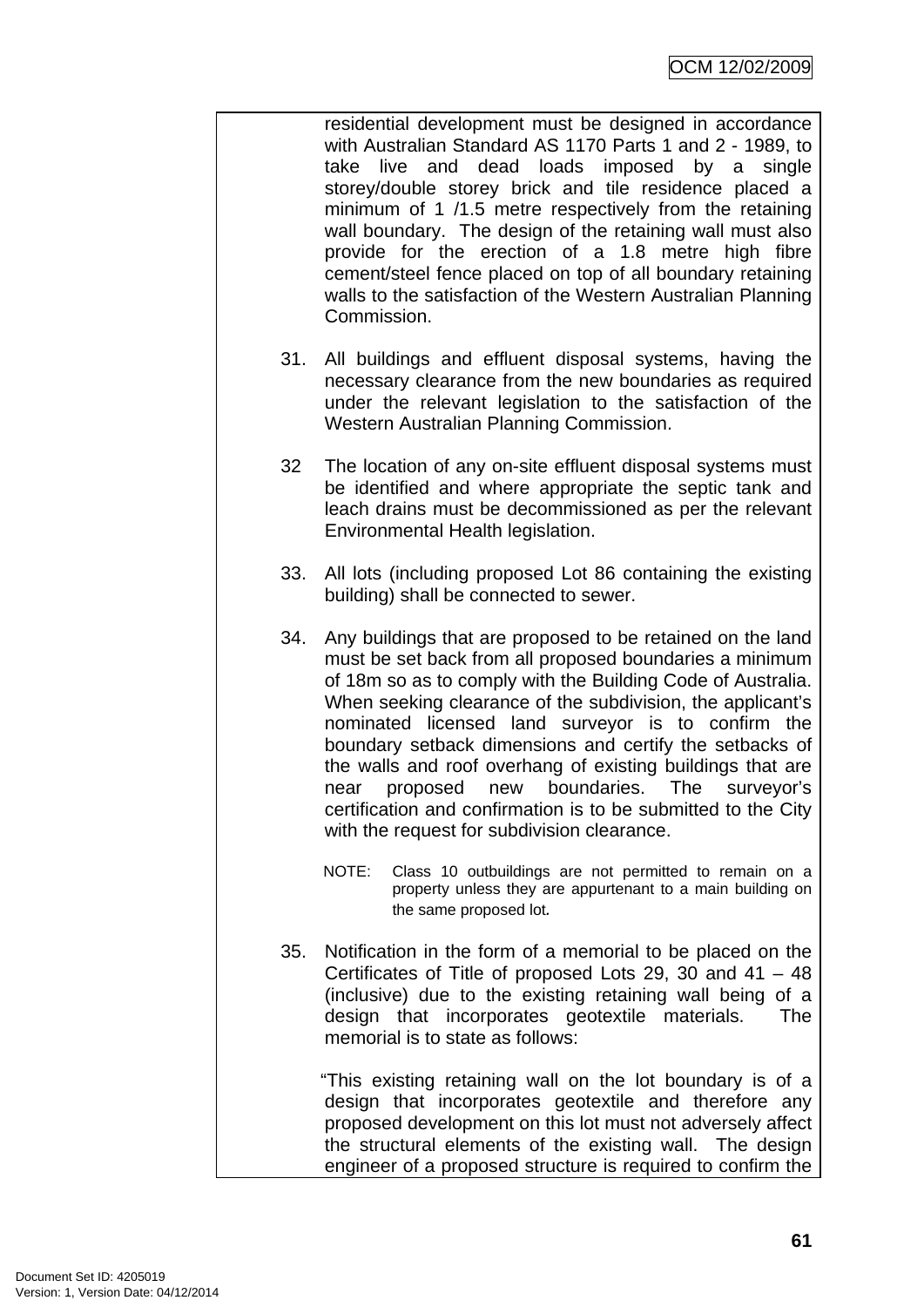design would not adversely affect the existing retaining wall. The wall design details are included as part of City of Cockburn Building Licence No. BA05/0077."

36. A temporary fence shall be erected during subdivision works along the boundary between the proposed lots and the area identified for public open space abutting Phoenix Road to prevent damage to existing vegetation.

## ADVICE NOTES

- 1. The applicant is advised that a building licence is required prior to the construction of any retaining walls or other structures proposed as part of the subdivision.
- 2. With regards to Condition No. 15, the landscape and planting programme shall be prepared by suitably qualified Landscape and Arboricultural consultants to the satisfaction of the City and shall address the following:
	- *(i) Retention and management of indigenous vegetation in a parkland setting.*
	- *(ii) Retention and management of trees most suited to a parkland use and within close proximity to neighbouring commercial developments.*
	- *(iii) Landscape treatment and planting program to provide for further consolidation of the biodiversity corridor between Manning and Bibra Lakes (particular attention should be paid to utilising local seed stock that includes Carnaby's Black Cockatoo food plants and the need to create a continuous link of connecting canopies between trees). Other habitat features e.g.. logs and debris from onsite clearing, should also be specified in landscape treatment to enhance and create suitable fauna habitats.*
	- *(iv) Plant an additional 2000 trees in the Parks and Recreation reserve*
	- *(v) All planted vegetation should be monitored and maintained by the proponent for a minimum period of two years and aim for a minimum survival rate of 90%. Monitoring should commence three months after plantings and be carried out quarterly.*
	- *(vi) Amenity landscape treatments suitable for the*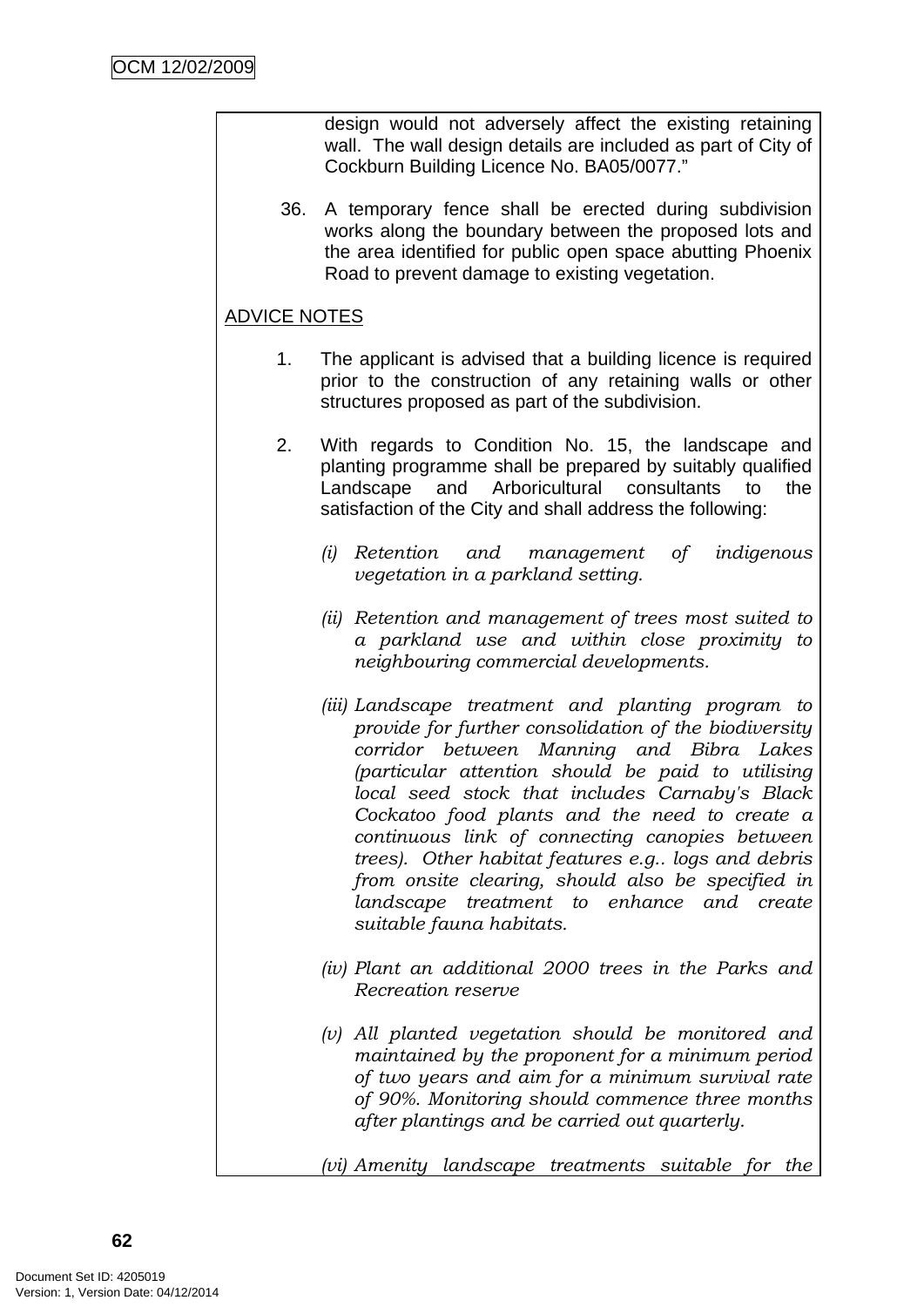*location and use, addressing screening of nonresidential activities and structures.* 

- *(vii) During construction works in adjacent commercial lots that retained trees are protected to the requirements of an Arboricultural consultant.*
- 3. With regards to Condition No. 16 and 17, the applicant is advised to submit a fencing plan to the City of Cockburn to ensure that the appropriate style of fencing is constructed prior to erecting the fences.
- 4. With regards to Condition No. 16, the WAPC is advised that the developer is not required to provide uniform fencing along the boundaries of the remaining lots abutting the parks and recreation reserve as the approved design guidelines for the site require a 2.5m high masonry boundary wall along this boundary.
- 5. No activities associated with the subdivision site works causing noise and/or inconvenience to neighbours being carried out after 6.00 p.m. or before 7.00 a.m. Monday to Saturday, and not at all on Sunday or public holidays to the satisfaction of the Western Australian Planning Commission.
- 6. With regards to Condition No. 36, the applicant is advised that the proposed parks and recreation reserve abutting Phoenix Road shall not be damaged by any subdivision works including the placement of fill, rubble, rubbish or any other material. No removal, clearing or damage shall occur to any vegetation within this area.
- (2) delegates authority to the Manager, Statutory Planning to deal with all future subdivision applications associated with this site.

## **COUNCIL DECISION**

## **Background**

A subdivision application has been referred to the City by the Western Australian Planning Commission (WAPC) requesting the City's recommendation regarding the subdivision of 381 (Lot 503) Phoenix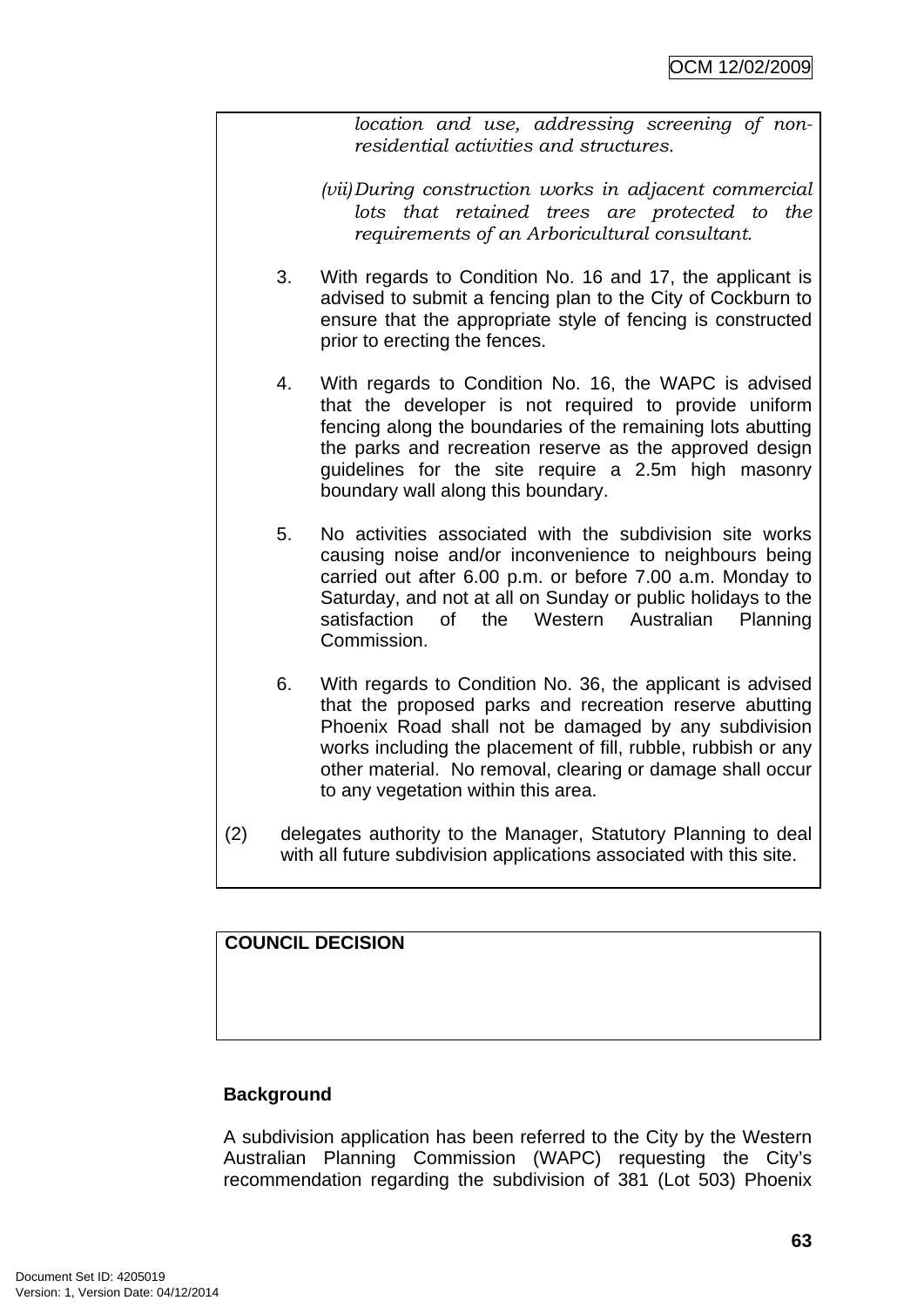Road Bibra Lake. The subject site, which is 38.1406ha in area, contains the Amcor box plant and recycling paper mill plant. The paper mill is no longer in operation whilst the box plant continues to operate from the site. The landowner proposes to retain the box plant on a portion of the site and subdivide the remainder of the land into 105 lots of various sizes.

Council staff has delegation to provide a response to the WAPC however when Council initiated a scheme amendment to rezone the subject land at its meeting held on 12 June 2008, Council resolved (resolution No.15) that:

*"The subdivision application for the subject property be referred to Council for consideration and determination;"* 

Therefore Council is requested to consider the application and provide the WAPC with an appropriate recommendation.

A proposal to rezone the subject land from 'Special Use 12 – Paper Mill' to 'Industry', 'Mixed Business', 'Light and Service Industry' and 'Parks and Recreation' (Amendment No. 63) was finalised by Council at its meeting held on 11 December 2008 but is yet to be gazetted. A concept plan was presented to Council at this time which depicted the general subdivision layout proposed by this subdivision application.

The subdivision application was initially lodged with the Western Australian Planning Commission (WAPC) on 19 December 2007 and an amended plan was lodged on 31 July 2008. Council's recommendation to the WAPC has been pending finalisation of Amendment No. 63.

## **Submission**

This proposal will facilitate the subdivision and redevelopment of the subject site to allow for future new industrial, light industrial and mixed business uses to be established. This application proposes the creation of 105 freehold lots of various sizes, five access roads to the site and includes a 20m wide landscape strip abutting Phoenix Road to be ceded as a parks and recreation reserve (refer to the proposed subdivision plan in Appendix 1). Lot sizes range from 1218sqm to 4.0211ha (proposed to accommodate the existing box plant). All other buildings and structures on the existing site are to be demolished.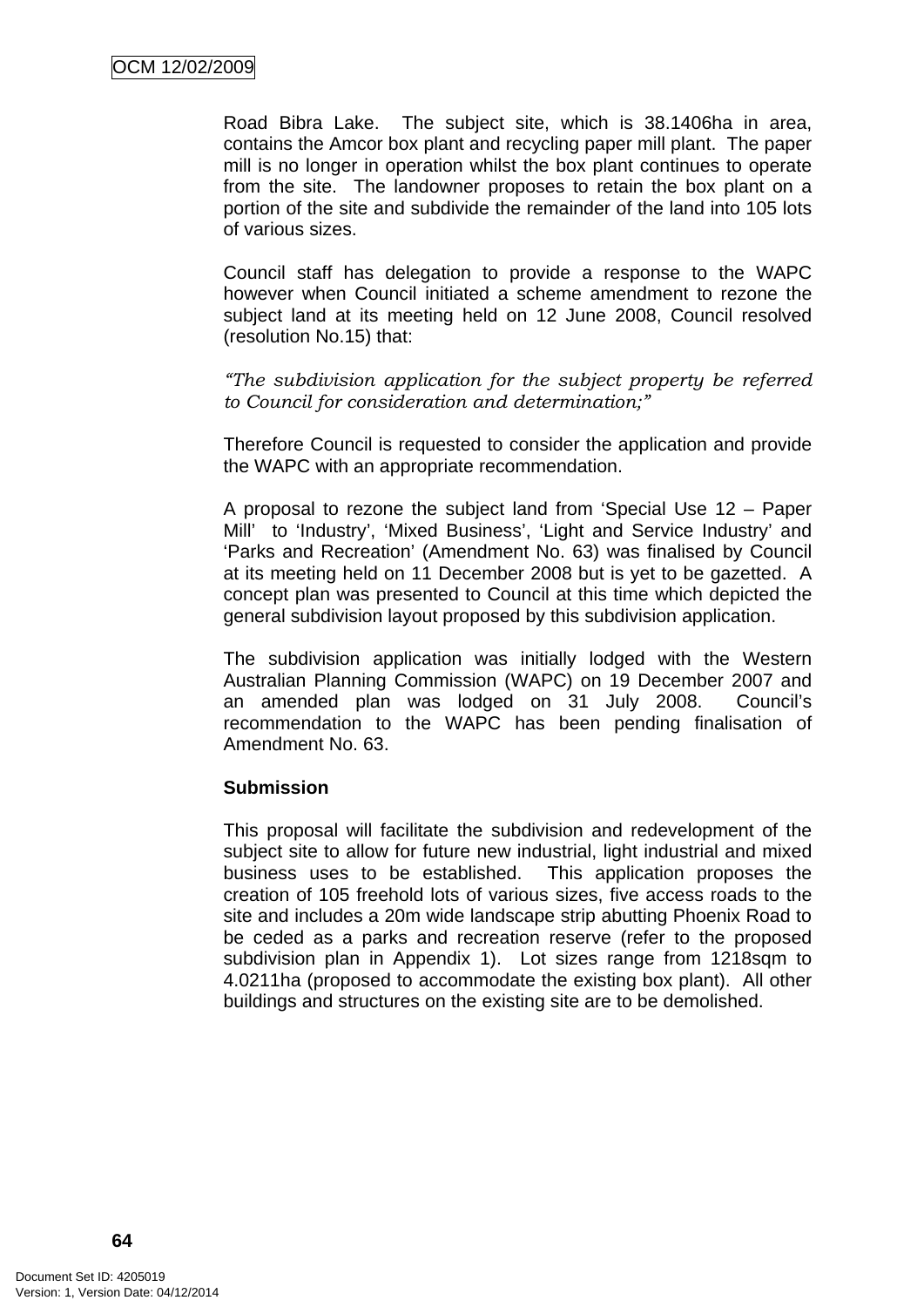## **Report**

#### Statutory Context

#### Zoning

The subject land is zoned 'Industrial' under the Metropolitan Region Scheme (MRS) and Amendment No. 63 to the City of Cockburn Town Planning Scheme No. 3 (TPS 3) rezones the subject site from 'Special Use 12 (SU 12)' to 'Industry', 'Mixed Business', 'Light and Service Industry' and 'Parks and Recreation'. The proposed subdivision is consistent with both MRS and proposed TPS 3 zonings.

## WAPC Policy DC 4.1 – Industrial Subdivision

This WAPC policy provides guidance to the Commission in determining applications for industrial subdivisions on such matters as design and shape of lots, road layout, and servicing and open space requirements. The proposed subdivision application complies with this policy in all aspects.

## City of Cockburn Industrial Subdivision Policy APD 2

Council's Industrial Subdivision Policy APD 2 provides guidelines for Council recommendations for freehold industrial subdivisions with regards to minimum lot areas and dimensions, fencing and access. The proposed subdivision application complies with this policy in all aspects.

## Design Guidelines

Design Guidelines for the site which will ensure adequate levels of development and amenity in the area were adopted by Council at its meeting held on the 11 December 2008. The requirement for Design Guidelines will therefore not be required to be imposed as a condition of subdivision.

#### Road Network

The proposed road network shows two full access road intersections to Phoenix Road with one of the intersections being the upgrading of the existing driveway access to the site. The 20m wide 'Parks and Recreation' will prevent any direct vehicle access from lots onto Phoenix Road. Two road connections are proposed to Sudlow Road and one connection is proposed to the adjoining Lot 9008 to the east of the site which is owned by Landcorp but remains undeveloped. Should Council support the subdivision application, a condition should be imposed requiring Lots 19-29 to be held in a balance title lot until such time as the indicative road shown on Lot 9008 is constructed.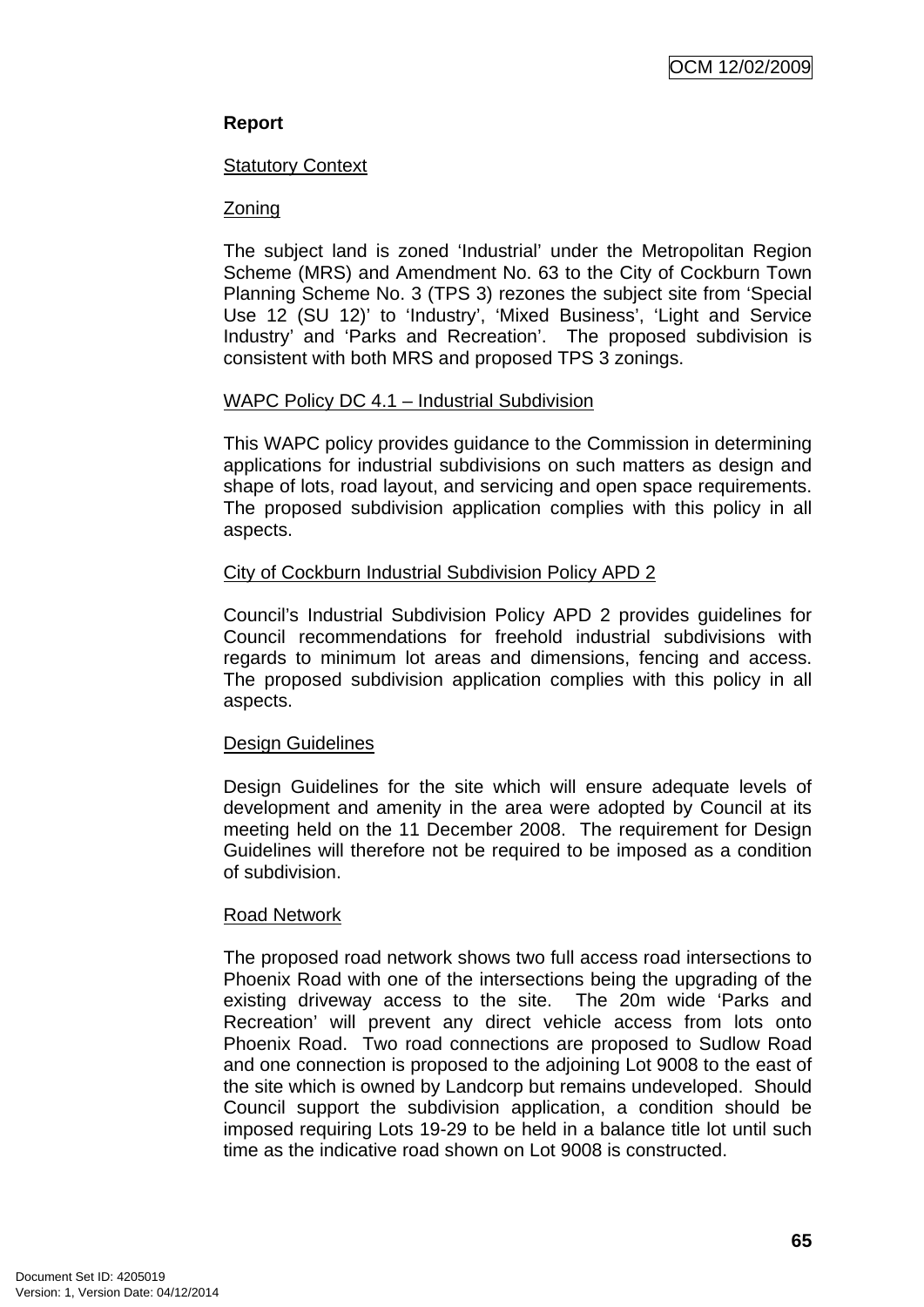The City's Engineering department have assessed the proposed subdivision application and accompanying Traffic Management Impact Assessment undertaken by TARSC Pty Ltd and are supportive of the road network.

### Lot Sizes

The subdivision plan proposes a variety of lot sizes which will accommodate different types of industry and business uses within the area. The various lot sizes will facilitate larger showroom and bulky goods developments as well as providing the potential for strata developments and the smaller lots are appropriate for single owner/occupant use. Most of the lots are between 1218sqm and 1.3233ha with the exception of Lot 48 (1.9885ha) which is identified for a Western Power substation and Lot 86 (4.0211ha) which is identified to accommodate the existing Amcor box plant facility. This lot could be further subdivided in the future should the box plant facility no longer be required.

#### **Existing Vegetation Retention**

The proposed subdivision layout includes a 20 m wide 'Parks and Recreation' reserve abutting Phoenix Road. The purpose of the reserve is to facilitate the retention of existing vegetation which will act as a buffer to the residential zoned land on the northern side of Phoenix Road. It is recommended that a condition be imposed requiring the applicant to lodge a landscape plan and planting schedule and also to install a temporary fence during subdivision works to prevent damage to existing vegetation.

#### Environmental Issues

The subject site has been reported to the Department of Environment and Conservation (DEC) as a known or suspected contaminated site and has been classified under the Contaminated Sites Act 2003. The site is classified as Contaminated – Remediation Required. The DEC advised the City in a letter dated 18 June 2008 that the contamination was reported because it has been used as a paper mill and visual indications of oil staining reportedly from leaking equipment were confirmed by a preliminary site assessment.

The subdivision application was referred by the WAPC to DEC for comment and it is anticipated that a condition(s) will be imposed requiring full remediation of the site. It is understood that remediation works have commenced.

#### **Conclusion**

The proposed subdivision application is supported for the following reasons: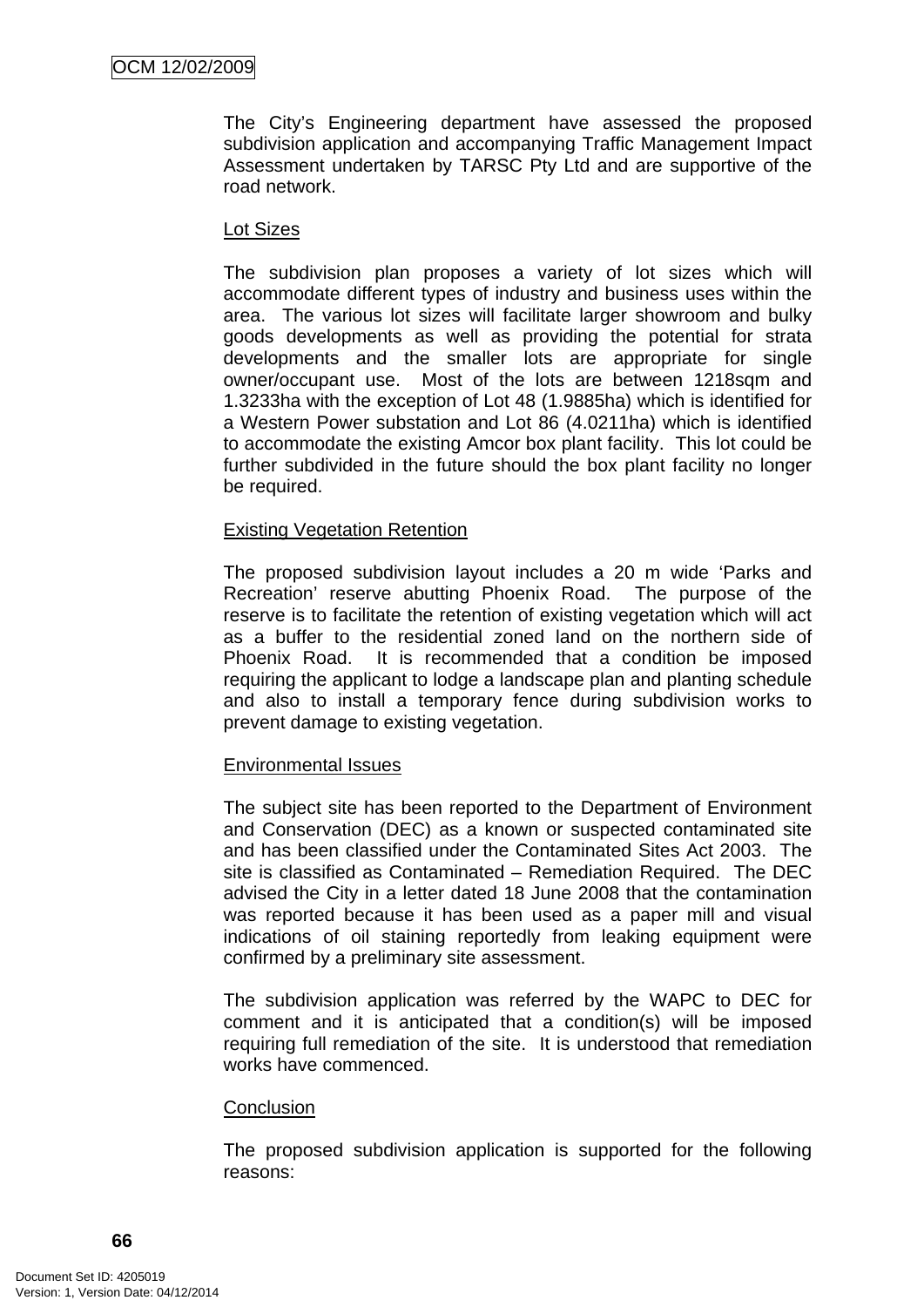- The proposal is consistent with the rezoning proposed in Amendment No. 63 to TPS 3 which was finalised by Council on 11 December 2008.
- The proposal is consistent with the concept plan for the site which was presented to Council at its meeting held on 11 December 2008.
- The proposal complies with WAPC and Council policies relating to industrial subdivision.
- The City has no objection to the proposed subdivision design, road layout, drainage or any other aspect to the proposal.

It is therefore recommended that the City send a recommendation supporting the application to the Western Australian Planning Commission who is the determining authority.

#### **Strategic Plan/Policy Implications**

#### **Demographic Planning**

- To ensure the planning of the City is based on an approach that has the potential to achieve high levels of convenience and prosperity for its citizens.
- To ensure development will enhance the levels of amenity currently enjoyed by the community.

#### **Employment and Economic Development**

- To plan and promote economic development that encourages business opportunities within the City.
- To pursue high value employment opportunities for our residents.

#### **Budget/Financial Implications**

N/A

#### **Legal Implications**

N/A

#### **Community Consultation**

N/A

#### **Attachment(s)**

Subdivision Plan.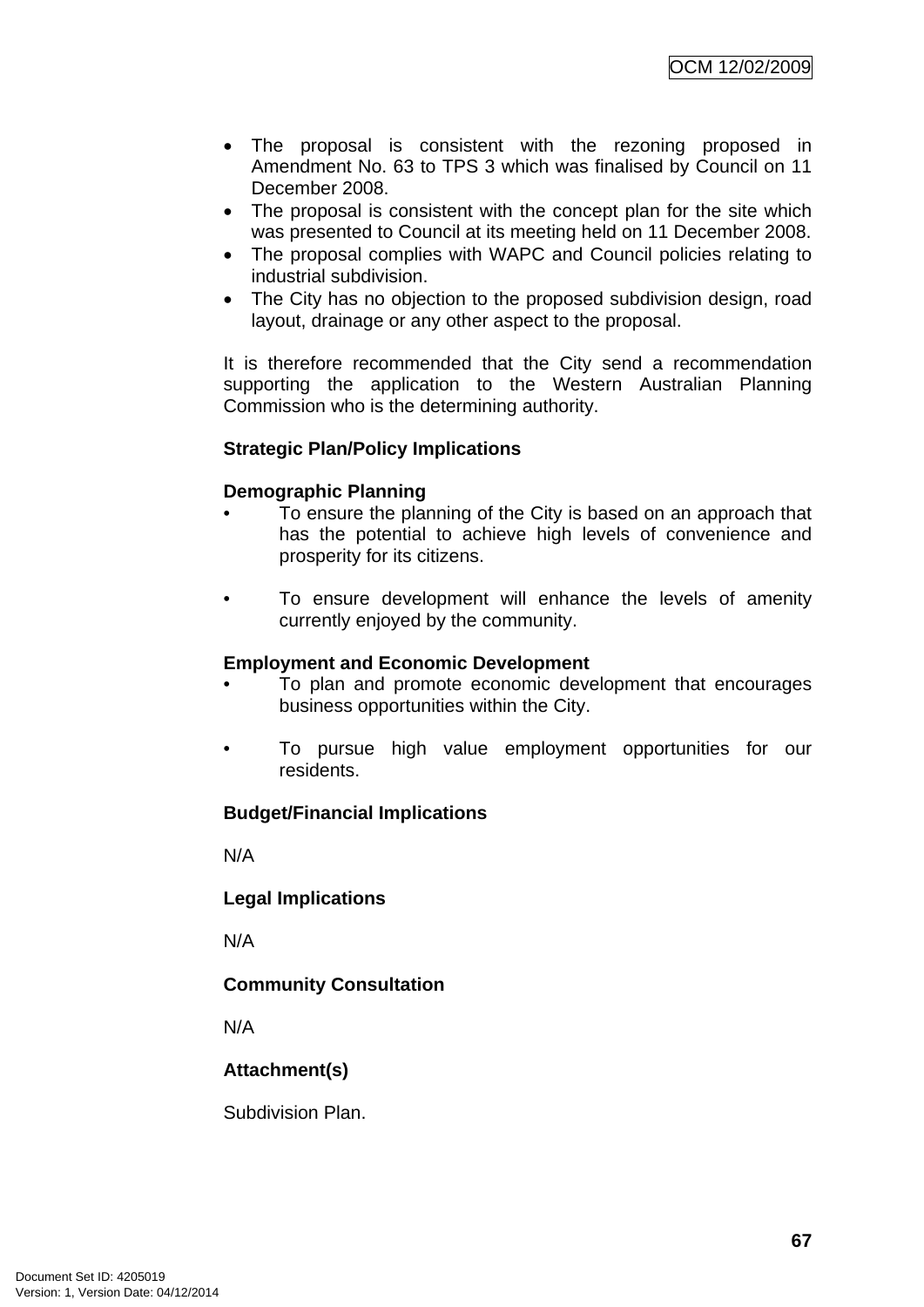### **Advice to Proponent(s)/Submissioners**

The Proponent(s) and those who lodged a submission on the proposal have been advised that this matter is to be considered at 12 February 2009 Council Meeting.

#### **Implications of Section 3.18(3) Local Government Act, 1995**

Nil.

#### **14.16 (OCM 12/2/2009) - PROPOSED STRUCTURE PLAN AMENDMENTS - AUSTRALIAN MARINE COMPLEX TECHNOLOGY PRECINCT LOCATION: VARIOUS LOTS BOUNDED BY FROBISHER AVE, ROCKINGHAM AND RUSSELL ROADS - OWNER: LANDCORP AND VARIOUS LANDOWNERS - APPLICANT: THE PLANNING GROUP ON BEHALF OF LANDCORP (9525) (R DONG) (ATTACH)**

# **RECOMMENDATION**

That Council:-

- (1) pursuant to Clause 6.2.14.1 (b) of Town Planning Scheme No. 3 adopt the proposed amended Structure Plan for Australian Marine Complex Technology Precinct subject to the following modifications:
	- 1. Development Area No. 6 (DA 6) provisions in Schedule 11 of Town Planning Scheme No. 3 being inserted under Note 1 of the amended Structure Plan.
	- 2. Frobisher Ave remaining the same road reserve width through the structure plan area.
	- 3. Change Note 5 of the amended structure plan being modified to read as follows:

"Buildings are to address Rockingham Road. No direct vehicle access is permitted from properties abutting Rockingham and/or Russell Roads".

- 4. Keep in place the Transit Square in the Technology Park at an appropriate location and design to the satisfaction of the City of Cockburn and the Public Transport Authority.
- 5. That an additional Note 7 be added to the Structure Plan as follows:

*"Future subdivision, land use and development of the former Coogee Primary School Site (Lot 4897 Russell Road) shall ensure that the cultural heritage*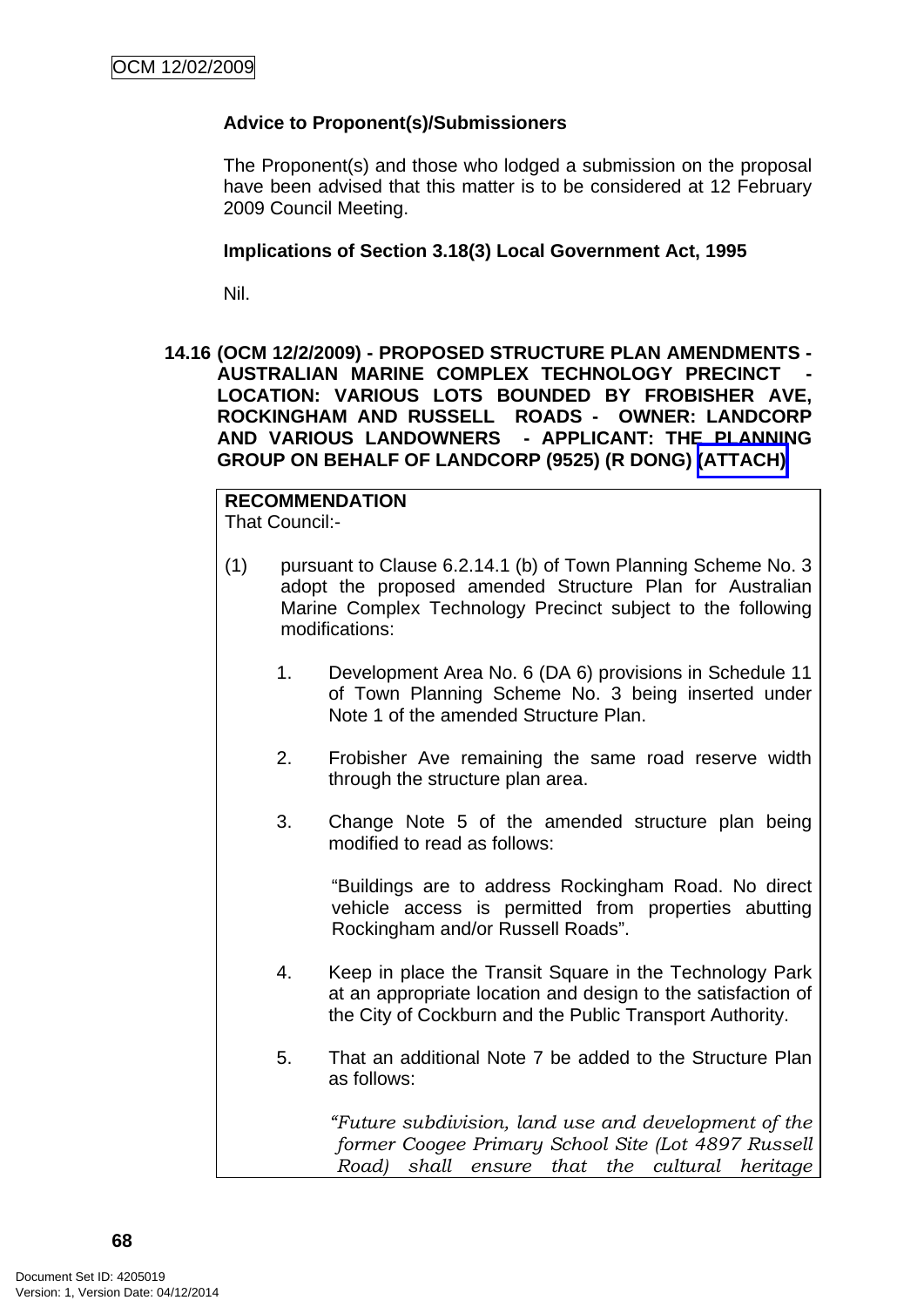*significance of the place is adequately protected, to the satisfaction of the City of Cockburn."* 

- (2) adopt the Schedule of Submissions contained in the Agenda attachment;
- (3) subject to receiving the amended structure plan which has incorporated all the changes required under (1) above, forward a copy of the amended Structure Plan of Australian Marine Complex Technology Precinct to the Western Australian Planning Commission;
- (4) request the proponent to initiate a Scheme amendment in the near future to eliminate the inconsistencies between provisions for Special Use No. 9 (SU 9) and DA 6 of Town Planning Scheme No. 3; and
- (5) advise the proponent and persons who lodged submissions of Council's decision accordingly.

# **COUNCIL DECISION**

# **Background**

The Structure Plan of Australian Marine Complex Technology Precinct (AMC) was prepared to address the requirement of Development Zone (DA6) under the City of Cockburn Town Planning Scheme No. 3 (TPS3). The Structure Plan (Attachment 2 refers) was adopted by the City of Cockburn on 17 July 2006 and endorsed by the Western Australian Planning Commission (WAPC) on 8 September 2006.

The development of the AMC Technology Precinct consists of two stages of subdivisions as identified on the approved structure plan (Attachment 2 refers): Stage 1 is subject to land south of Gardiner Ave and Stage 2 is subject to land north of Gardiner Ave. Stage 1 subdivision (WAPC ref's 131431 and 135751) has been approved by the WAPC in 2006.

The applicant submitted an application on behalf of LandCorp on 26 September 2008 requesting modifications to the approved structure plan to facilitate their forthcoming subdivision for Stage 2.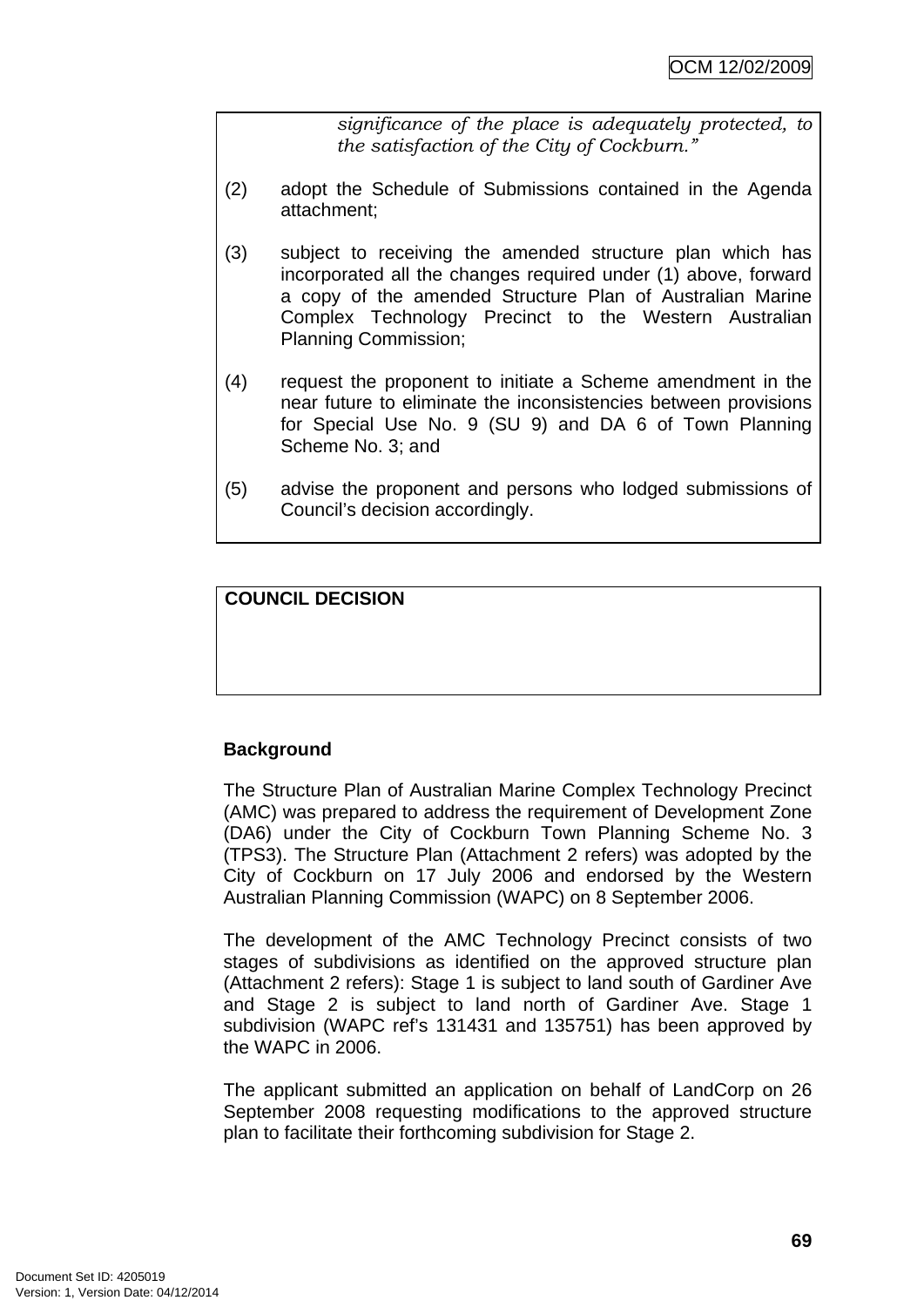### **Submission**

The Planning Group (TPG) at the request of the landowner (LandCorp) has submitted an application to amend the AMC Technology Precinct Structure Plan (the Structure Plan) to rationalise the land uses and road network in order to facilitate their future subdivisions and development. The proposed amendments to the Structure Plan (Attachment 3 refers) are summarised as follows:

- 1. The relocation of the public open space (POS) from the northeast corner of the structure plan area to immediately west of McGrath Road and increasing the size of the POS by approximately 2,289m<sup>2</sup>, (from 32,511m<sup>2</sup> to 34,800m<sup>2</sup>);
- 2. The realignment of roads, including McGrath Road as per the TPS 3 reservation between Gardiner Ave to the south and Frobisher Ave to the north, and the realignment of the road network within the north-east quadrant of the structure plan area that will result in a more standard grid layout and rectangular land parcels.
- 3. Rationalisation of the proposed cul de sac from Russell Road, west of McGrath Road;
- 4. Deletion of the Transit Square and provision of a public transport bus terminus (layover) instead; (this modification is not supported by staff, and is discussed later in the report);
- 5. Provision for the structure plan to address the residential area to the north through compatible land uses; and
- 6. Provision for the structure plan to address development towards Rockingham Road.

The proponent states that the proposed amendments to the structure plan have been designed based on the following objectives:

- 1. Providing for well defined streetscapes;
- 2. Retaining the existing hierarchy of major roads and reinforcing the legibility of the grid street pattern;
- 3. Offering a variety of super lots to enable robust and flexible subdivision design;
- 4. Providing for a relocated South Coogee Reserve sporting oval;
- 5. Reserving the existing wetland vegetation adjacent to Lake Coogee to act as passive open space and a buffer to the precinct; and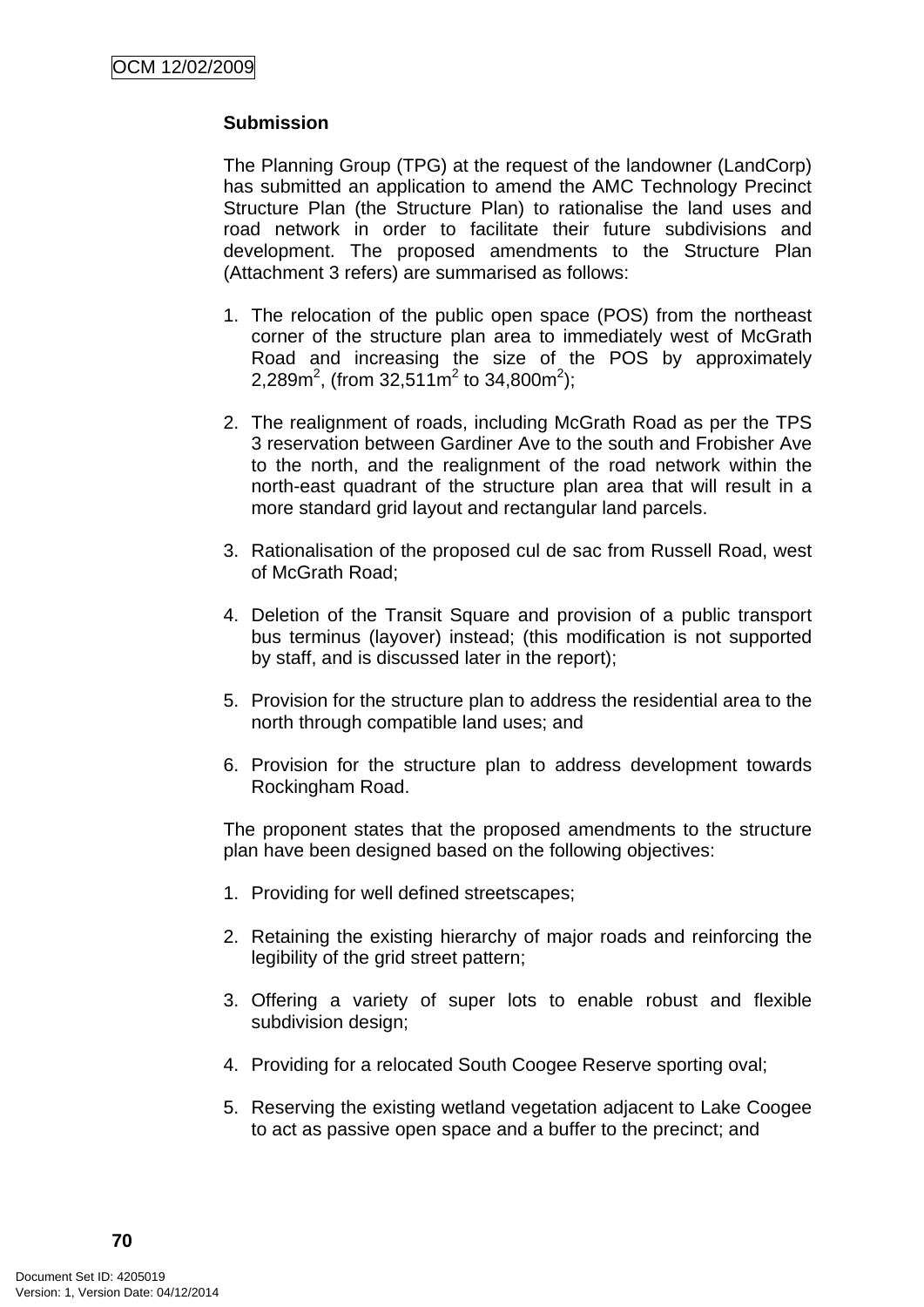6. Better responding to the protection of remnant vegetation on the site.

### **Report**

#### Main Issues

The amendments to the Structure Plan have raised a number of issues. Some of these issues have been raised from the submissions received (and are which have been addressed in the Schedule of Submissions) while other the significant issues (which may have not been raised in the submissions) are discussed following:

1. Relocation of the POS (Oval).

The relocation of the POS raises a number of environmental issues as identified by DEC's submission (Attachment 4 refers) as well as the City's Environmental Department's comments (Attachment 5 refers). One of the main issues of concern relates to fertiliser application and irrigation of the oval turf, given that the majority of the POS falls within the 200m groundwater abstraction and fertiliser use exclusion zone around Lake Coogee.

The proponent's environmental consultant (Strategen) was requested by the City to address the issues raised by DEC and the City's Environmental Department.

In order to address the fertiliser use and irrigation issue, Strategen provides the following written response (Attachment 6 refers):

*"A section of the proposed POS lies outside the 200m groundwater abstraction zone and would be suitable for placement of an irrigation bore if required. A commitment can be therefore made excluding installation of bores and subsequent operation for irrigation purposes within 200 m of Lake Coogee.* 

*A Preliminary Nutrient and Irrigation Strategy was included in Appendix 3 of the EMP. The purpose of this document is to provide advice on how to best manage nutrient addition and irrigation prescriptions for the proposed public open space (POS), so that potential impacts to Lake Coogee is minimised. The Strategy assumed the underlying soils have a low Phosphorus Retention Index (PRI) however this could potentially be increased*  through importation of soil with high PRI to underlie the POS.

The Strategy was prepared following some initial discussion with the City of Cockburn, and comment is sought on the appropriateness of prescribed fertiliser and irrigation practices detailed within the Strategy, such that the City of Cockburn is able to adopt these practices for ongoing management. The City of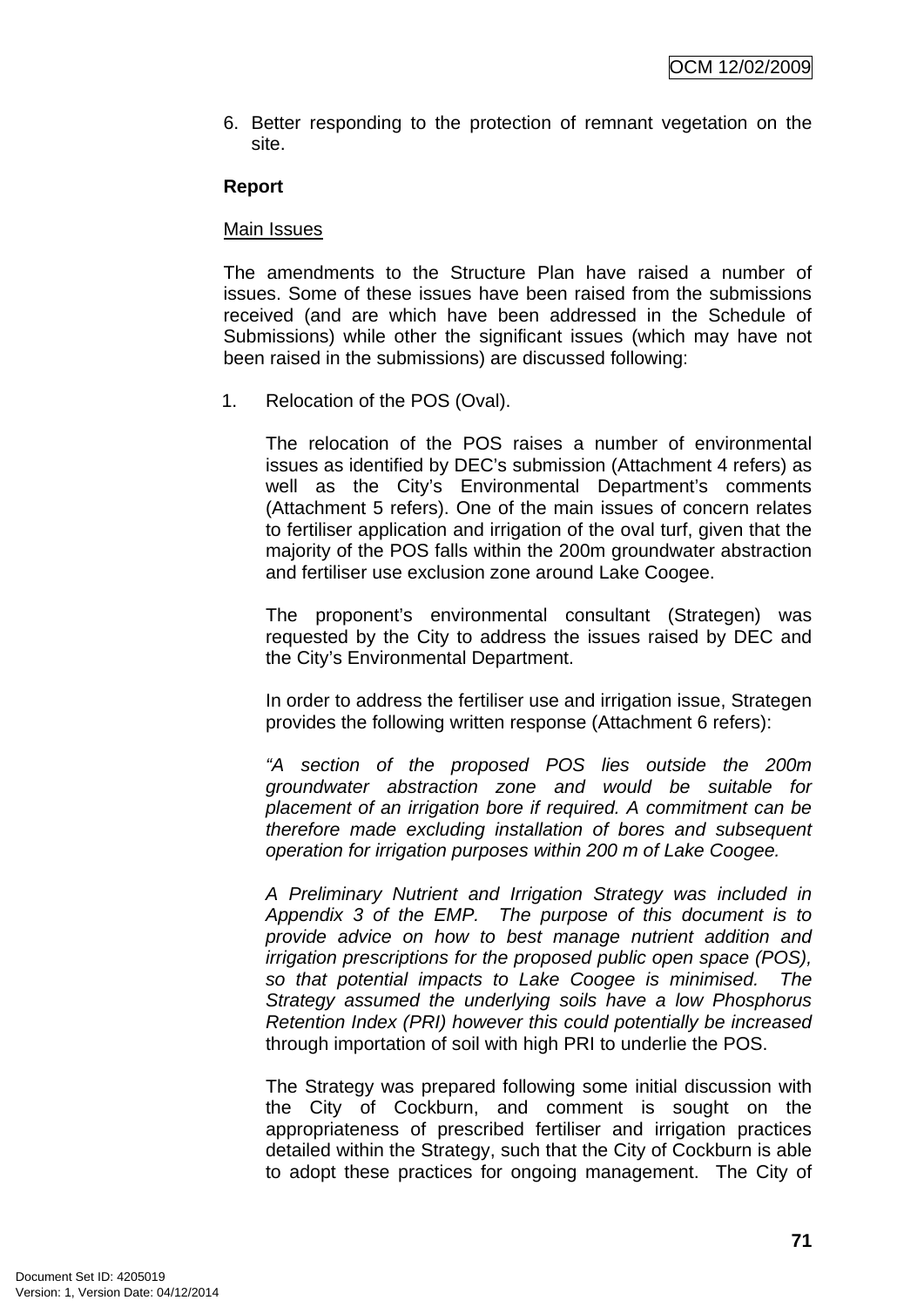Cockburn's adoption of the practices described in this Strategy will minimise the risk of groundwater contamination through fertilizer use and over-abstraction of the underlying aquifer."

Apart from the fertiliser and irrigation issue which has been addressed in the above, other environmental issues relating to POS were more minor and have been suitably addressed in Strategen's written response (Attachment 6 refers). Further discussion in this report is unnecessary. All these environmental issues will be dealt at the subdivision stage by the City by way of recommending subdivision conditions. In the mean time, the City's Environmental Department is continuing to liaise with Strategen to ensure all the environmental issues addressed and commitments made by the proponent prior to the subdivision stage are carried out.

2. Road network and Vehicle Access

The City has assessed the proposed road network changes and supports the changes in principle. However, the following issues will need to be addressed by the proponent prior to the amended structure plan being adopted:

- It is noted that proposed Frobisher Ave road reserve extent appears different on the amended Structure Plan; it breaks down into two different road reserve widths (narrower road reserve to the eastern portion of Frobisher Ave) as opposed to one consistent road reserve on the existing structure plan. It is unclear as to why this is proposed, however the City does not support this change. Accordingly, a recommendation is made to keep Frobisher Ave the same road reserve width all the way through as shown on the existing structure plan.
- Note 5 of the amended structure plan states that, "Buildings to address Rockingham Road. Vehicle access to be provided from other than Rockingham Road until northbound lane becomes a service road". This notation is found to be ambiguous, and relates to the future expansion of Staock road which in reality is many years away. Accordingly this notation should be amended to read as follows:

*"Buildings are to address Rockingham Road. No direct vehicle access is permitted from properties abutting Rockingham and/or Russell Roads"* 

The above notation also addresses Main Roads' submission (Submission 9, Attachment 4 refers).

3. Inconsistencies between Scheme provisions for SU9 and DA6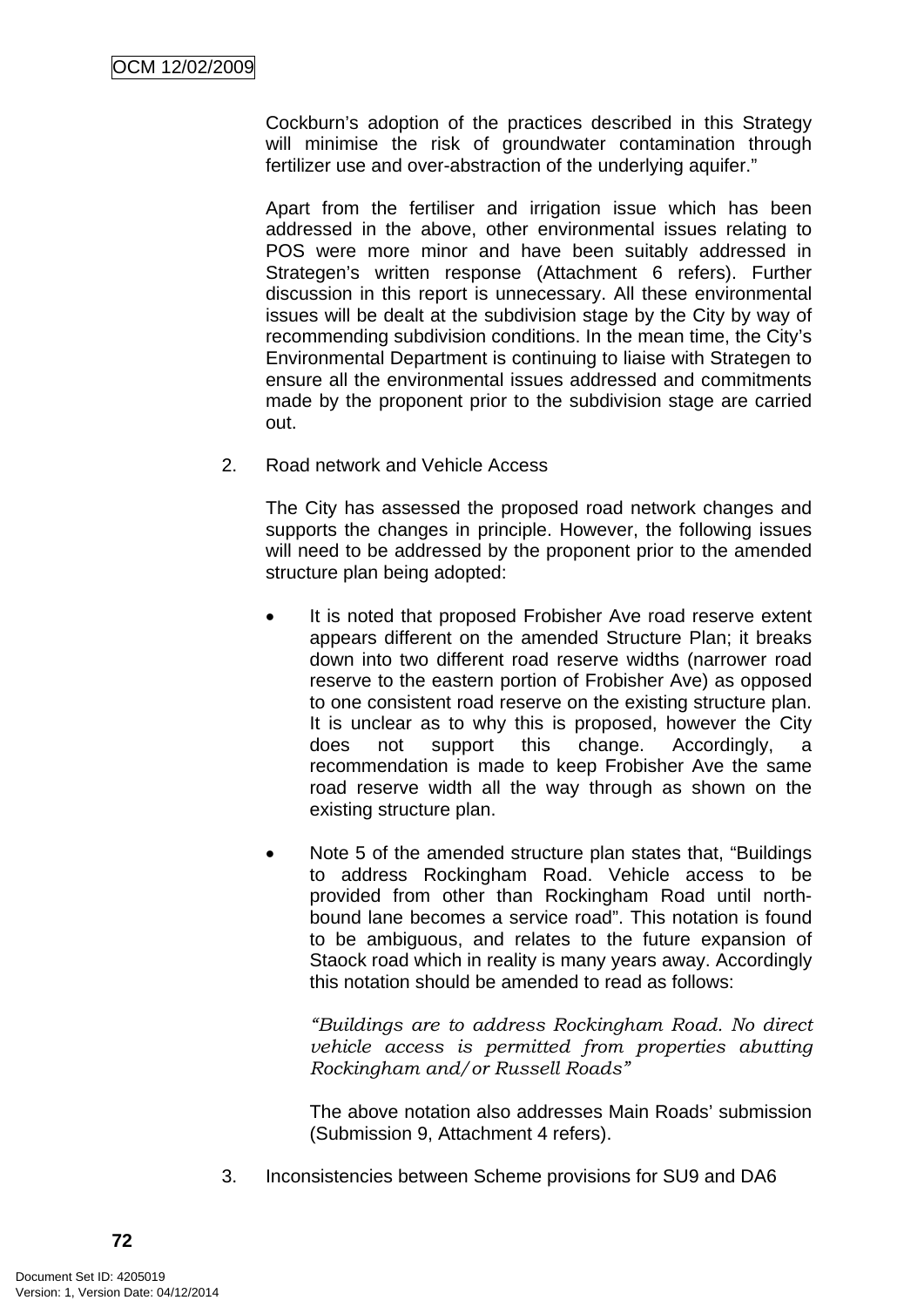The Water Corp's submission (Submission 7, Attachment 4 refers) raises issues relating to some sensitive land uses such as "residential building" and "educational establishment" etc being potentially permitted within the Woodman Point WWTP buffer. This concern has come out due to a drafting conflict between the SU 9 (Special Use No. 9) and DA 6 (Development Area No. 6) provisions of TPS3.

While the drafting conflict is questionable in terms of whether it would ever cause an error in allowing a sensitive land use within the Woodman Point WWTP Buffer, it is appropriate to include on the amended structure plan under Note 1 the DA 6 provisions. This will make it absolutely clear that sensitive land uses are not permitted in buffer areas and will address Water Corp's concern.

Furthermore, it is also recommended that a Scheme amendment be initiated by the proponent in the near future to eliminate the inconsistencies between the provisions of SU 9 and DA 6 of TPS3.

4. Deletion of the Transit Square

The proposed Transit Square is located almost in the middle of the AMC Technology Park as shown on the existing Structure Plan. The proposed AMC Technology Park is expected to be a world class technology park benchmarking planning and urban design principles. It is imperative for this world class technology park to equip itself with provision for an excellent public transit system, in order to achieve and demonstrate sustainable planning outcomes. Therefore, the deletion of the Transit Square would certainly compromise this initiative and should not be supported by the City. A recommendation is made accordingly to keep in place the Transit Square, at an appropriate location and design to the satisfaction of the City of Cockburn and the Public Transport Authority.

#### **Conclusion**

The proposed amendments to the AMC Technology Precinct Structure Plan does provide some logical planning improvements such as reinforcing the legibility of the grid street pattern; enabling more robust and flexible subdivision design; and offering a greater buffer to the Lake Coogee wetland buffer. However, it is essential to address those issues raised in this report and the Schedule of Submissions. It is therefore recommended that the amended Structure Plan be adopted subject to those changes recommended the City officers.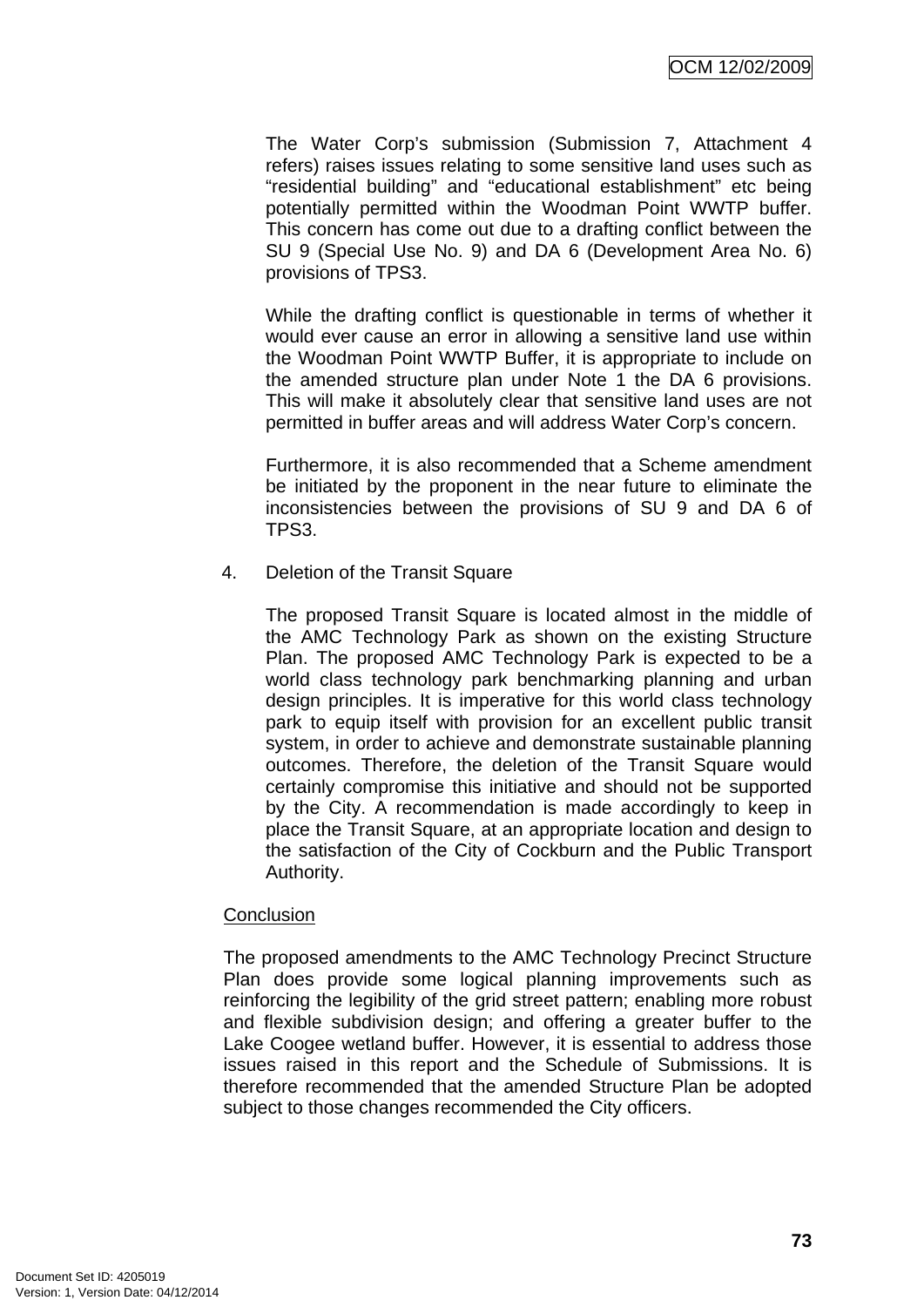# **Strategic Plan/Policy Implications**

#### **Employment and Economic Development**

- To plan and promote economic development that encourages business opportunities within the City.
- To pursue high value employment opportunities for our residents.

#### **Transport Optimisation**

To ensure the City develops a transport network that provides maximum utility for its users, while minimizing environmental and social impacts.

### **Budget/Financial Implications**

N/A

# **Legal Implications**

N/A

### **Community Consultation**

A formal public consultation process has been carried out (from 7 October to 4 November 2008) which include: an advertisement being placed in the Cockburn Gazette newspaper; affected landowners being invited to comment on the proposed changes; and information being made available at the Council's Administration Office and on Council's website.

Advertising of the proposal has resulted in the receipt of 14 submissions, two of which were in objection. The issues raised in the submissions are addressed in the Schedule of Submissions (Attachment 4 refers).

The Structure Plan was also referred to the City's Environmental and Parks Departments for technical comment.

# **Attachment(s)**

- 1. Location Plan
- 2. Adopted Structure Plan AMC Technology Structure Plan
- 3. Amended Structure Plan AMC Technology Structure Plan
- 4. Schedule of Submissions
- 5. City's letter to Strategen dated 17 September 2008
- 6. Strategen's letter to the City dated 21 January 2009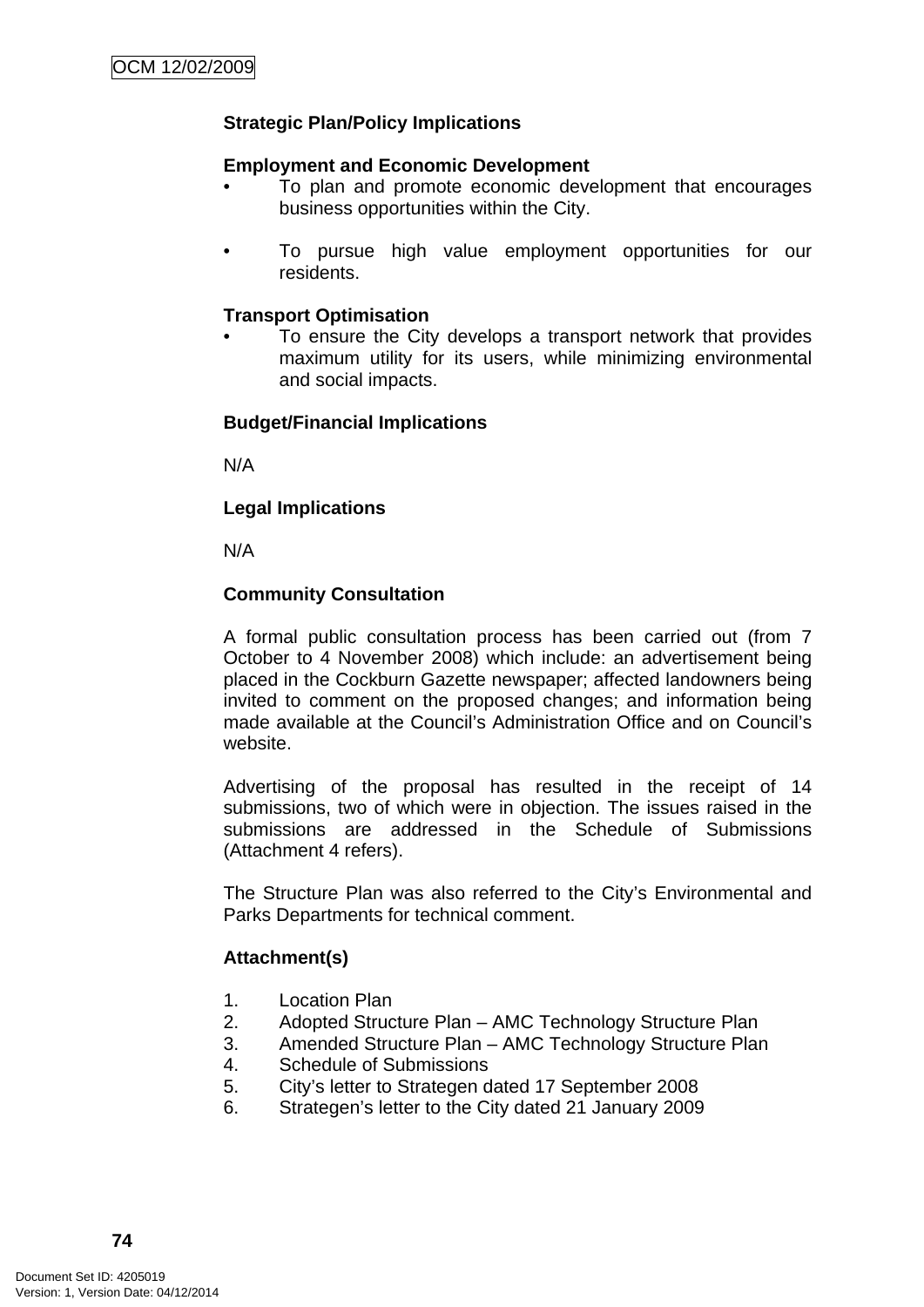## **Advice to Proponent(s)/Submissioners**

The Proponent(s) and those who lodged a submission on the proposal have been advised that this matter is to be considered at the February 2009 Council Meeting.

#### **Implications of Section 3.18(3) Local Government Act, 1995**

Nil.

# **14.17 (OCM 12/2/2009) - INTERMODAL PROPOSAL - HOPE VALLEY WATTLEUP REDEVELOPMENT AREA (LATITUDE 32) - OWNER: VARIOUS (9335) (A BLOOD) (ATTACH)**

# **RECOMMENDATION**

That Council:-

- (1) support retention of the rural area between Latitude 32 and the Thomsons Lake/Harry Waring Marsupial conservation reserves;
- (2) request the Department for Planning and Infrastructure (DPI) and Landcorp to ensure that the Intermodal/freight village proposal has no adverse impact on any rural or residential area including those adjacent to access roads and rail links;
- (3) endorse the alternative Intermodal proposal prepared by the City's Strategic Planners as Council's preferred option;
- (4) lodge a submission on the Kwinana Intermodal Terminal Study with DPI which incorporates the matters raised in this Agenda report and the officer comments in the Agenda attachments;
- (5) make a formal presentation to the Department of Planning and Infrastructure regarding the City's alternative Intermodal proposal, and request that this be formally considered and assessed; and
- (6) request the DPI to directly involve the City's Strategic Planners in the remainder of the study including a review of submissions.

#### **COUNCIL DECISION**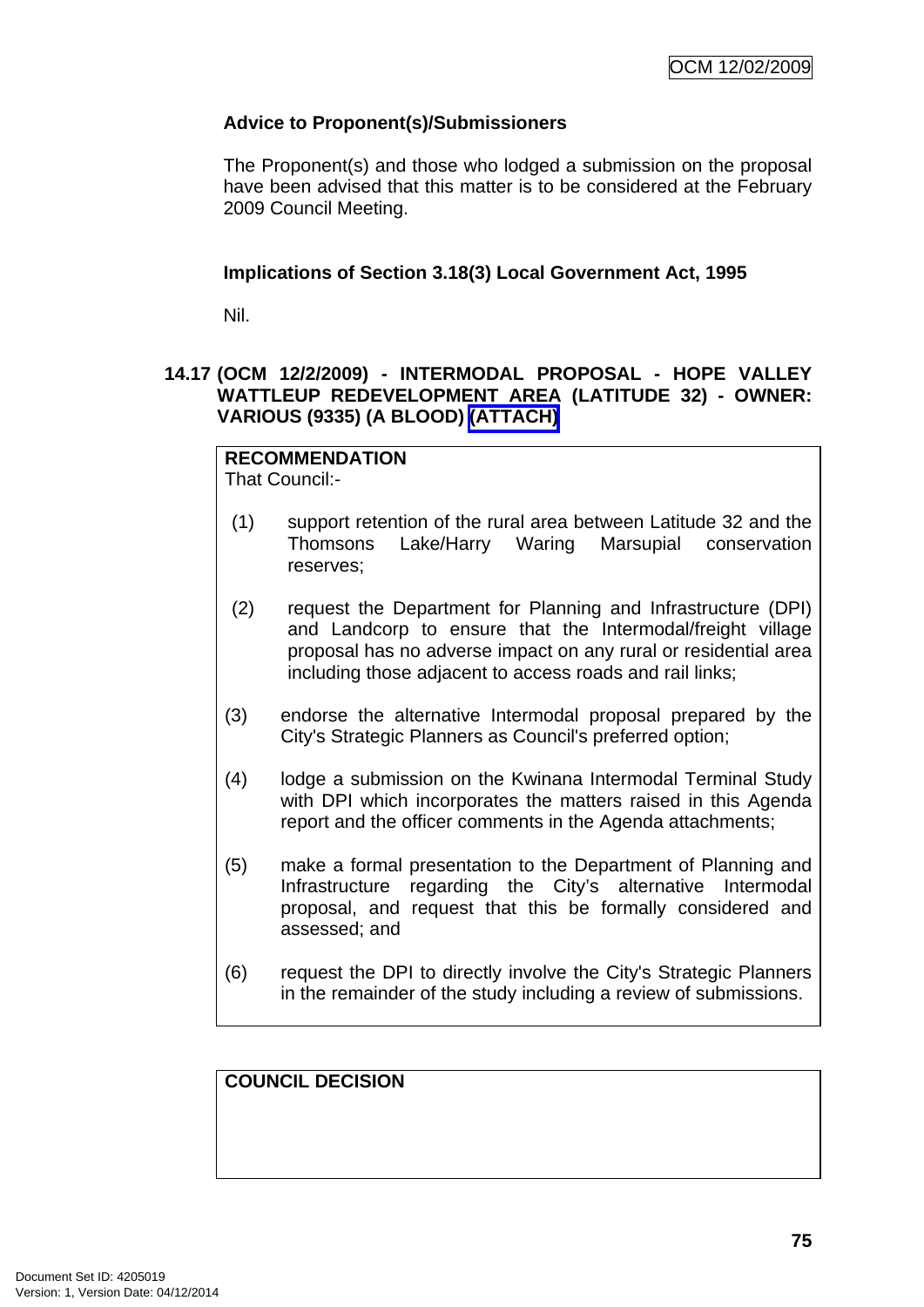#### **Background**

Through an article in the Cockburn Gazette on 9 December 2008, the City become aware that the Department of Planning and Infrastructure (DPI) was advertising proposals for an Intermodal freight facility in that portion of the Hope Valley Wattleup Redevelopment Area (Latitude 32) between Russell and Rowley Roads.

The DPI website included plans of various options for the facility, and identified a preferred option and supporting report (Intermodal Terminal Study).

#### **Submission**

N/A

#### **Report**

#### Summary of DPI Kwinana Intermodal Terminal Study

The DPI has previously identified the need for an Intermodal freight facility to handle international, interstate and intrastate freight which would compliment the existing Kewdale/Forrestdale Intermodal terminal. The Kwinana Intermodal Terminal Study prepared for DPI examined the demand for freight services and makes recommendations on the area of land required for an Intermodal terminal. The report acknowledges the strategic location importance of the Latitude 32 area, being a key convergence point for road, rail and sea freight activities as identified in the 2002 Freight Network Strategy. Accordingly, the Study recommends a new Intermodal terminal within the Latitude 32 area, building on the strategic location advantage of the area and supporting the future Fremantle Outer Harbour (Kwinana Quay).

An Intermodal facility is described as a facility dedicated to the transfer of freight from one mode of transport to another, together with all necessary support services and activities. Generally Intermodal facilities are part of a freight village which is defined as follows;

*A "freight village" is a concentration (or cluster) of freight related activities within a specific area commonly built for such a purpose, master planned and managed. These activities include distribution centres, warehouses and storage areas, transport terminals, offices and other facilities supporting those activities such as public utilities, parking space and even hotels and restaurants. Although a freight village can be serviced by a single mode, Intermodal facilities can offer direct access to global and regional markets. The development of freight villages has many benefits to manage freight flows generated by several unrelated*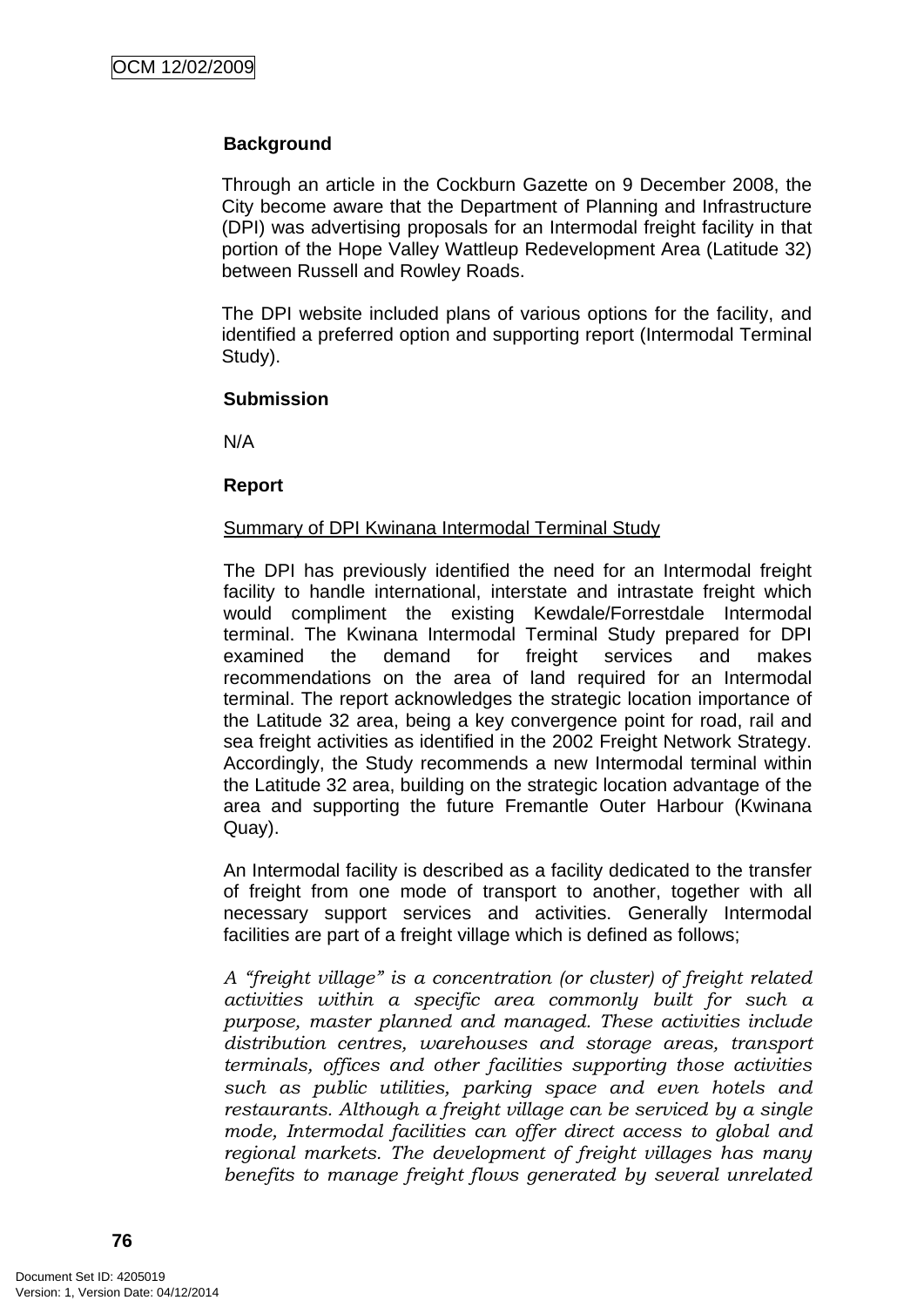*users through economies of scale since they are sharing the same facilities and equipment, mostly around a transport terminal.* 

Latitude 32, and in particular the area between Russell Road and Rowley Road, has been identified as a possible location for the Intermodal facility, due to its proximity to the future Fremantle Outer Harbour and access to the rail and regional road network. The report identifies and assesses five sites, all located between Russell Road and Rowley Road. No other sites were assessed, although it is understood that the previous Minister for Industry and Resources favoured the current freight marshalling yards in Kwinana.

The stated site selection criteria for the Intermodal facility are as follows:

- 1. Main access point;
- 2. Port access;
- 3. Buffers to existing land uses;
- 4. Interaction and integration with other land uses;
- 5. Short term warehousing, interconnected with core terminal area;
- 6. Flexibility;
- 7. Service infrastructure;
- 8. Maximise the value of extractive industries; and
- 9. Ability to stage the development to its ultimate size.

Specific requirements are for a flexible layout that accommodates both 1.8k m long interstate trains as wall as shorter trains for intrametropolitan haulage and the ability to service up to 115ha of terminal and associated uses. It is also noted that the rail facility can be developed as a single-ended facility rather than double ended where trains can enter or leave the terminal from either end.

The five identified options are included in the Agenda attachments and described as follows:

Option 1 - Westerly realignment of the current rail line to traverse the refuse disposal site with the facility being developed in a north south orientation east of the new main line.

Option 2 - Developed north south on land between the existing rail line and Rockingham Road. Most of the land involved is the refuse disposal site including former disposal cells.

Option 3 - Similar to Option 2 except it includes the easterly realignment of the current rail line to generate more land.

Option 4 - Located immediately north of Rowley Road this option is generally orientated east west on the east side of the current rail line.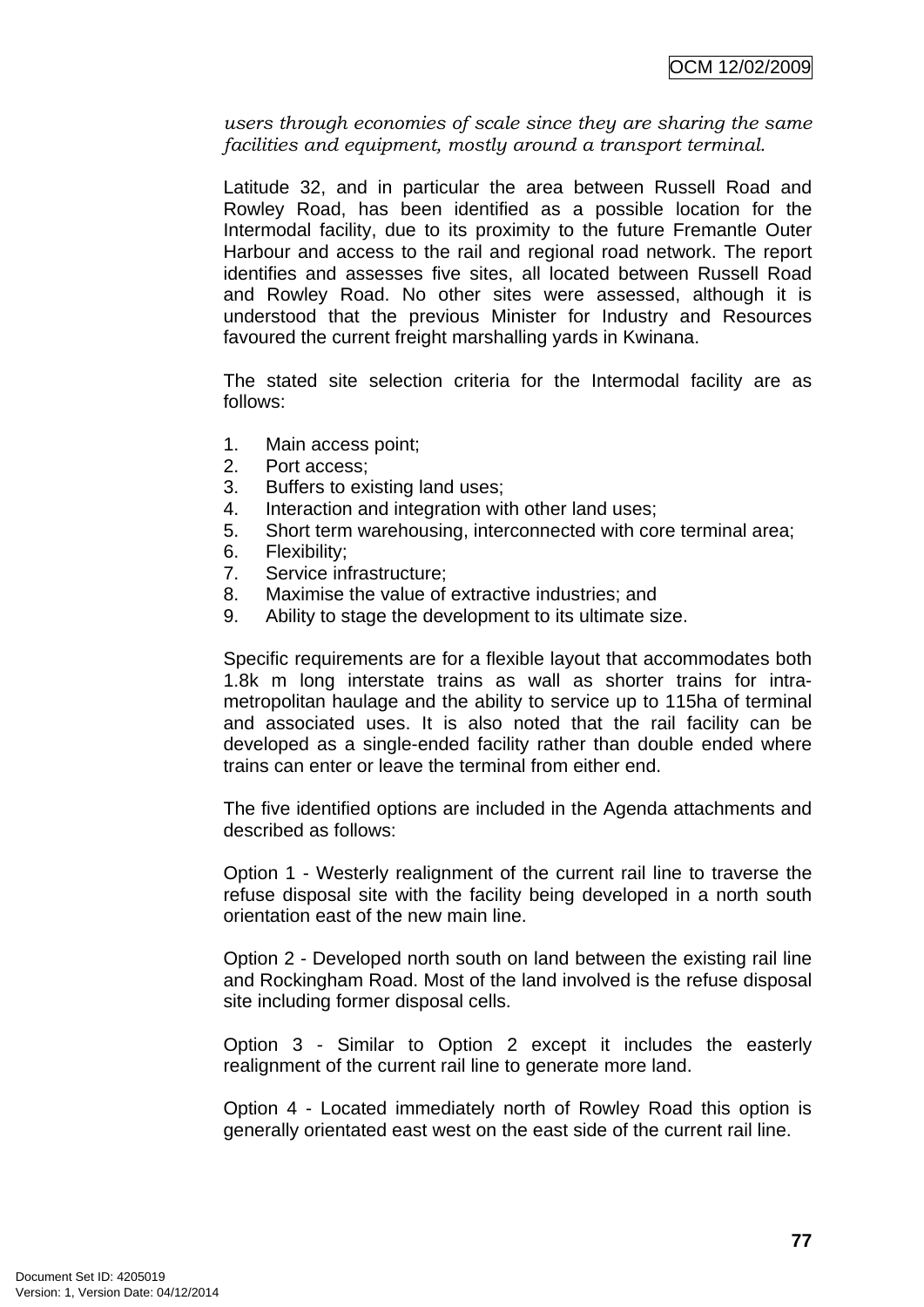Option 5 - The freight village is orientated north south to the east of the rail line which is realigned west at the Russell Road end and to the east at the Rowley Road end to achieve a 1.8 Km straight siding.

Table 7.8 of the report which is included in the Agenda attachments assesses each option against the stated criteria.

As a result of the multi criteria assessment, Option 5 with some minor modifications was selected as the preferred option. A copy of the preferred option is included in the Agenda attachments.

#### City of Cockburn Assessment of DPI Study and Preferred Option

The Intermodal Terminal Study and plans have been reviewed by Strategic Planning, Environmental Management and Environmental Health officers and specific comments are included in the Agenda attachments. In summary, it was concluded by staff that Options 1, 2 and 3 were not feasible, given the unsuitability of developing the required infrastructure over the former tip areas west of the current rail line. In terms of Options 4 and 5, the most significant issue was that of rail and truck noise and the affect this may have on adjoining rural communities as well as residential communities along Russell Road (Success and Hammond Park). An alternative option south of Rowley Road was also identified by staff, and is recommended to be endorsed by Council.

The major concerns that the City's technical officers have in respect to noise from the Intermodal/freight village are:

- 1. The possible impact on the rural residents in the area between the Latitude 32 industrial area and Thomsons Lake/Harry Waring conservation reserves; and
- 2. Impact of truck traffic on residential communities fronting Russell Road, particularly within the Success and Hammond Park localities.

These issues are both expanded below.

In the Fremantle Rockingham Industrial Area Regional Strategy (FRIARS) the rural area to the east of Latitude 32 was retained as a transition/buffer between industrial and conservation areas. This principle was strongly supported by the landowners in that area, and it is known that many still hold that view and do not wish to relocate or develop for industrial purposes. It was also an important principle in retaining the rural area in the FRIARS study that the industrial area would be planned and developed in such a way that all impacts (including noise) would be contained within the industrial area and there would be no impacts on residents in the rural or residential areas.

It is known that Intermodal facilities generate high noise levels and to date there has been no noise study. The Intermodal Terminal Study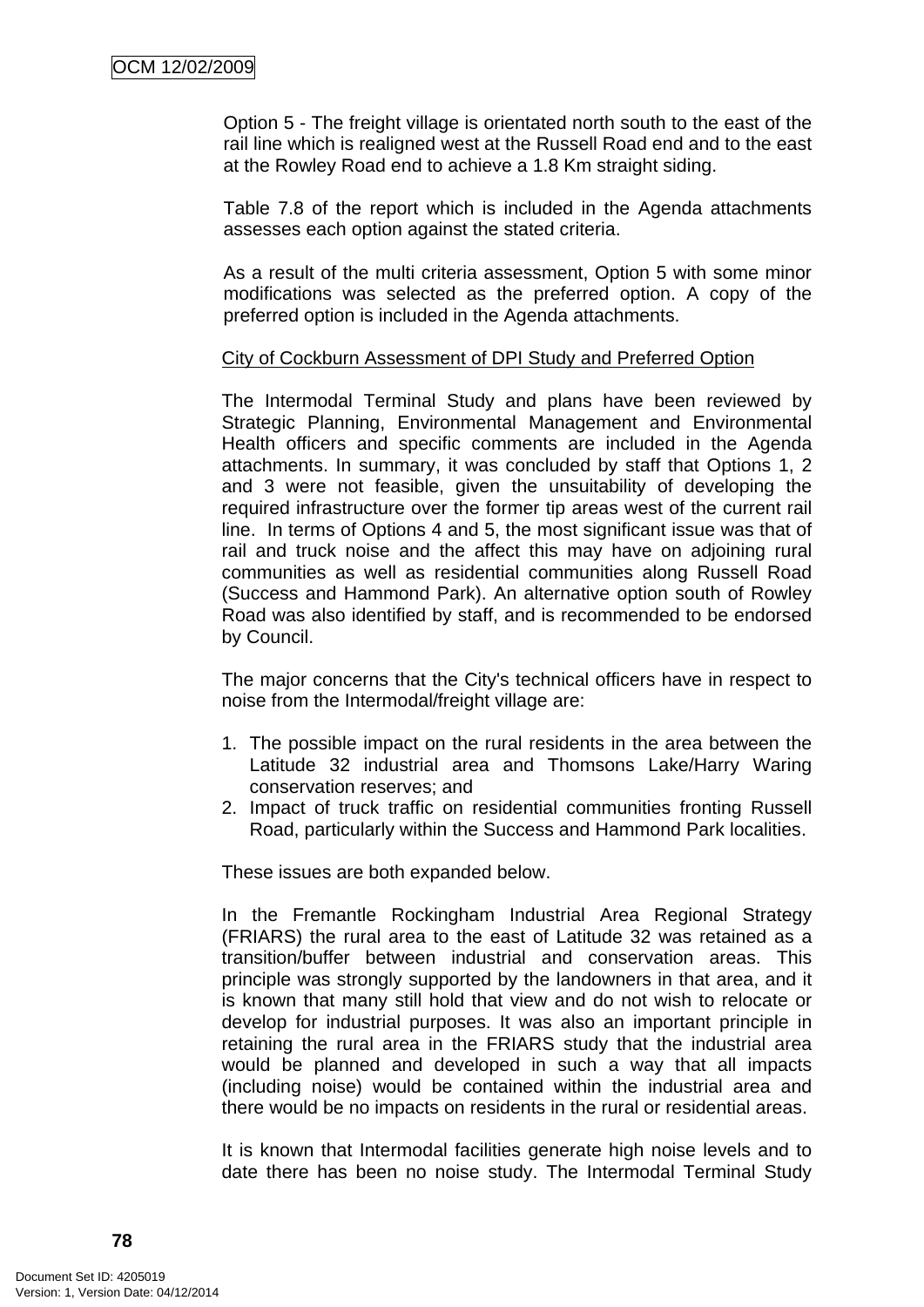acknowledges that noise from activities at the terminal will potentially impact offsite and that the terminal should be located so as to provide adequate buffers between the terminal and the nearby rural/residential areas. Strategic Planning officers have assessed the separation distances between the Intermodal facility and the rural area for Options 4 and 5 (the preferred option). The resultant plans are included in the Agenda attachments. Given the small separation distance, it was concluded that Option 4 would most likely have a significant noise impact on the rural area and accordingly should not be supported. In respect to the preferred option (Option 5) there is a reasonable distance between the rail activities of the Intermodal and the rural area and that the warehouse area and eco business park would provide some buffer. However, as no noise study has been carried out to date the extent of potential noise impacts, if any, on the rural residents can not be determined.

It is of concern that noise has not been properly considered as part of this study. Noise impacts have the potential to significantly influence the extent and nature of development, and could give rise to the further encroachment of industry into the rural area should noise be of too greater impact. It would also be highly undesirable to exempt the Intermodal development from noise requirements, as was done in respect to the Kwinana Motorplex development. It is also noted that there is no mention of the potential impact of shunting on the rural living and residential areas to the north of Cockburn Cement.

In respect to traffic movements, the Intermodal Terminal Study states that the development will generate some 10,000 vehicle trips per day, of which 40 percent will be trucks. It is expected that some of the trucks will originate from the port facility but others will be intra-metropolitan. DPI were requested to provide information regarding the origin/destination of trucks but were unable to provide any advice. It is the view of officers that a large number of truck movements will be to the north east via the Kwinana Freeway and Roe Highway. The configurations of the preferred option will most likely result in the majority of trucks using Russell Road to connect to the Kwinana Freeway, as it is the most direct route even though Rowley Road will be constructed as a strategic freight route. This will result in an untenable and unacceptable impact on the abutting rural and residential communities. This is clearly a matter that should have been considered in the determination of the preferred option and needs to be addressed.

Primarily in response to the concerns above, Strategic Planning officers reviewed the Hope Valley Wattleup Redevelopment Area Master Plan to determine if there were other sites for the Intermodal/freight village that had not been previously identified and assessed in the Intermodal Terminal Study. The area immediately south of Rowley Road and east of the railway is one area that had not been assessed. On review by the Strategic Planning officers, it was found this area met the stated locational and operational criteria, had adequate area and minimal local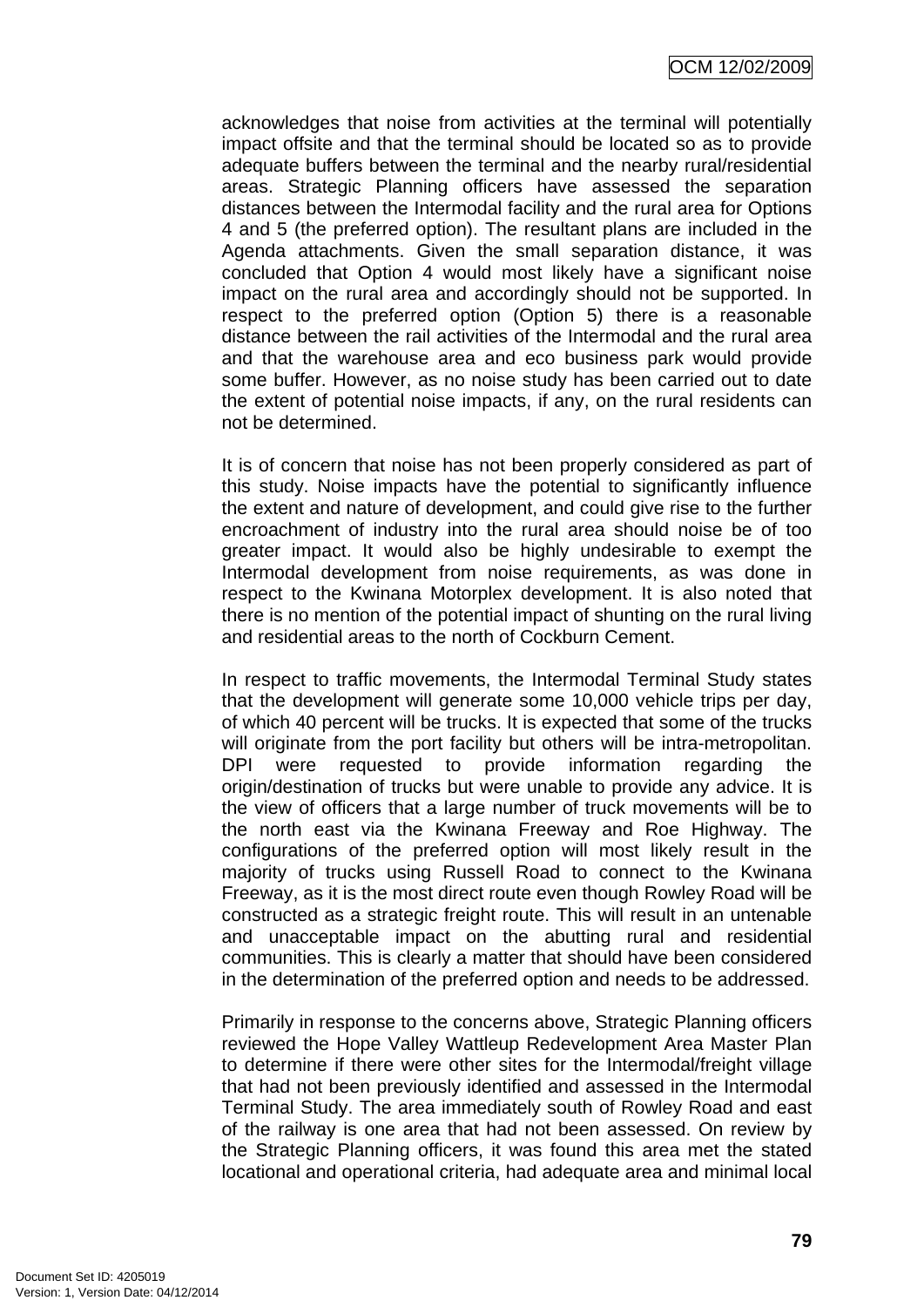and district impacts. A copy of the alternative Intermodal facility proposal for this area is included in the Agenda attachments.

The review of the Intermodal Terminal Study has raised matters of serious concern and to date DPI have not been able to adequately respond to questions raised. Accordingly it is considered that the City should lodge a submission which details the issues and concerns raised in this report and the officer comments contained in the Agenda attachments, and support the alternative Intermodal proposal south of Rowley Road.

It is also considered important that Council have a stated position in respect to the future of the rural area to provide guidance to both residents and the DPI/Landcorp so they understand and can respond appropriately in their planning for the Latitude 32 area. In this respect, Officers are of the view that it is still a sound planning principle to retain the rural area as a buffer/transition between the industrial and conservation areas, and that Council should endorse this position and advise DPI and Landcorp accordingly.

#### **Strategic Plan/Policy Implications**

#### **Governance Excellence**

• To conduct Council business in open public forums and to manage Council affairs by employing publicly accountable practices.

#### **Employment and Economic Development**

- To plan and promote economic development that encourages business opportunities within the City.
- To pursue high value employment opportunities for our residents.

#### **Transport Optimisation**

• To ensure the City develops a transport network that provides maximum utility for its users, while minimizing environmental and social impacts.

#### **Budget/Financial Implications**

N/A

#### **Legal Implications**

N/A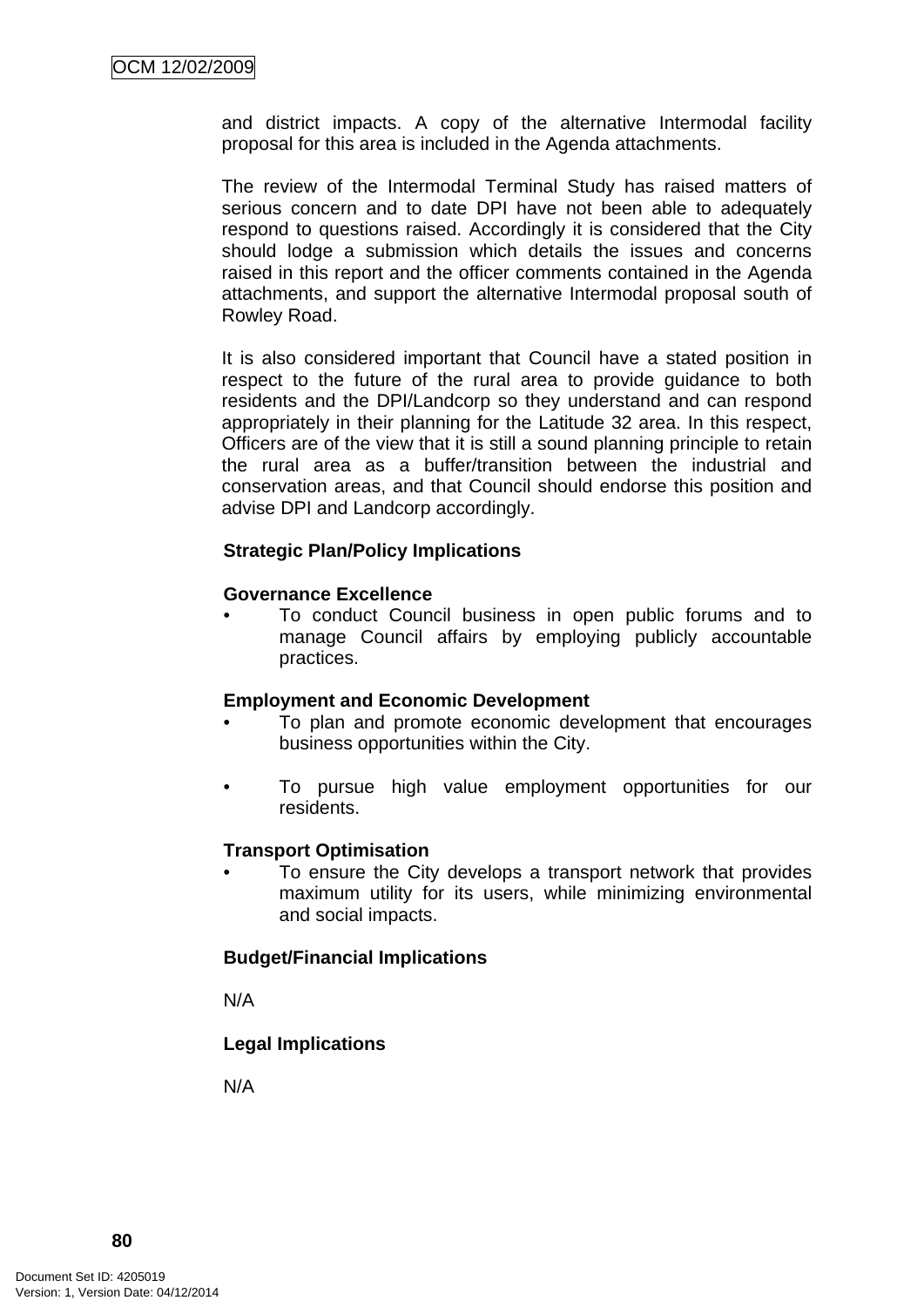### **Community Consultation**

Through an article in the Cockburn Gazette on 9 December 2008 the City become aware that the DPI was advertising proposals for an Intermodal freight facility in that portion of the Hope Valley Wattleup Redevelopment Area between Russell Road and Rowley Road. Other than that there was no formal advertising of the proposal.

Given that not everyone was likely to have seen the article, the City's Strategic Planning Officers decided to personally notify landowners in the area of the proposal given that their land may be either directly affected by the facility or possibly indirectly affected by noise.

The City was not formally advised of the proposal, or provided with copies of the report for viewing or distribution. Accordingly Strategic Planning officers have been unable to provide any advice or information to residents and landowners in the area as the City has not been briefed on the proposal by DPI.

#### **Attachment(s)**

- 1. Intermodal Terminal Study option plans (5).
- 2. Intermodal Terminal Study Table 7.8 comparing the options.
- 3. DPI preferred option.
- 4. Option 4 showing the relationship with the rural area.
- 5. Preferred option showing the relationship with the rural area.
- 6. Officer comments.
- 7. City of Cockburn alternative Intermodal proposal

#### **Advice to Proponent(s)/Submissioners**

N/A

**Implications of Section 3.18(3) Local Government Act, 1995**

Nil.

#### **14.18 (OCM 12/2/2009) - PROPOSED RETAINING WALLS (R CODE VARIATIONS) - LOCATION: LOT 399 (6) CADIZ PLACE. COOGEE - OWNER: A G PEARSON & L N MCCANN-PEARSON - APPLICANT: A G PEARSON (3315995) (R COLALILO) (ATTACH)**

# **RECOMMENDATION**

That Council:-

(1) grant its approval for the development of retaining walls on Lot 399 (6) Cadiz Place, Coogee subject to the following conditions and advice notes:-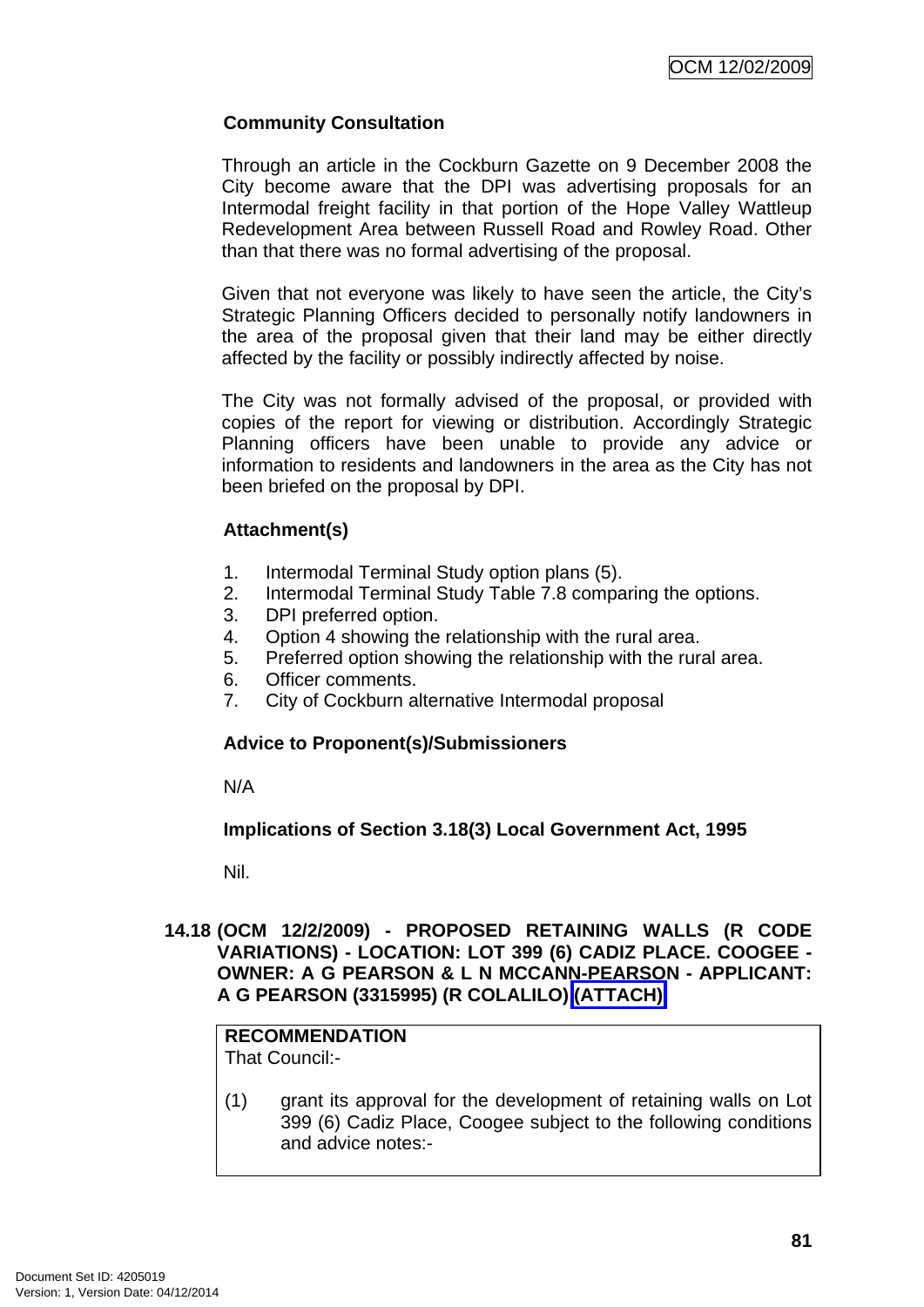- 1. Development can only be undertaken in accordance with the terms of the application as approved herein and any approved plans.
	- 2. All stormwater being contained and disposed of on-site to the satisfaction of the Council.
	- 3. The premises shall be kept in a neat and tidy condition at all times by the owner/occupier to the satisfaction of the City.
	- 4. No activities causing noise and/or inconvenience to neighbours being carried out after 7.00pm or before 7.00am, Monday to Saturday, and not at all on Sunday or Public Holidays.
	- 5. Retaining walls being constructed in accordance with a suitably qualified Structural Engineer's design and a building licence being obtained prior to construction.
	- 6. Earthworks over the site and batters must be stabilised to prevent sand or dust blowing, and appropriate measures shall be implemented within the time and in the manner directed by the Council in the event that sand or dust is blown from the site.

# SPECIAL CONDITIONS

- 7. Plans submitted with the building licence application are to demonstrate the following design changes being made to the satisfaction of the City, as indicated in red on the approved development plan:
	- i. the rear retaining wall being modified to achieve a maximum height of no more than 2 metres measured from natural ground level at the base of the wall.
	- ii. the side retaining walls being modified to achieve a height of no more than 9.0 metres AHD.
	- iii. The provision of access stairs to the rear sewer easement area.
- 8. Screen walls or fencing being constructed on top of the retaining walls to the City's satisfaction.
- 9. The rear (unretained) portion of land within the sewer easement as shown on the approved plan shall remain clear of any fill and/or debris at all times and be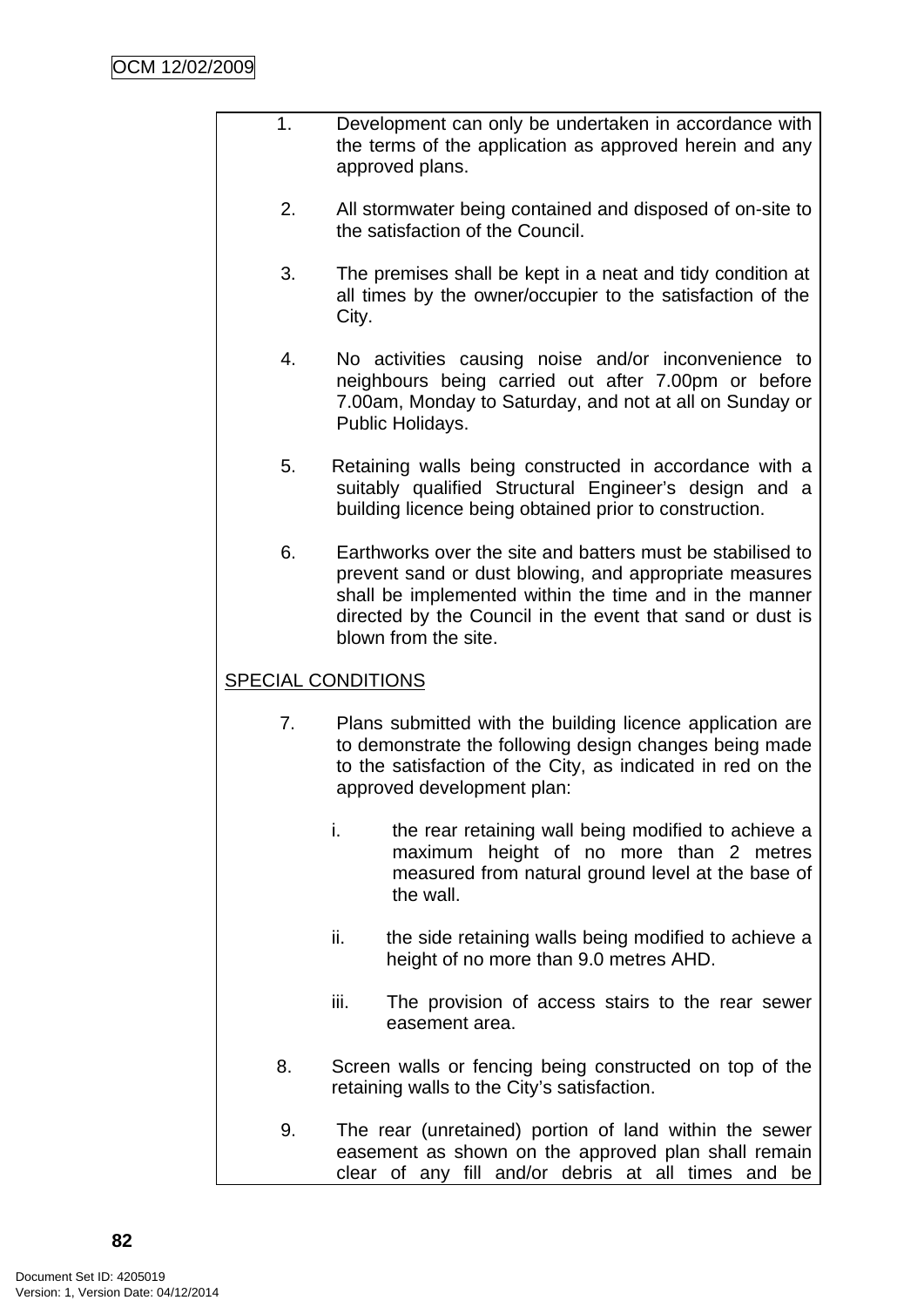maintained by the landowner to the satisfaction of the City.

10. All fill, retaining walls and associated footings and piles shall be fully contained within the subject lot.

# FOOTNOTES

- 1. The development is to comply with the requirements of the Building Code of Australia.
- 2. Condition 6 is intended to ensure there is no dust or sand nuisance generated for other property owners. It is the landowner's responsibility to maintain the site in such a condition that no sand or dust will be blown from the site.
- 3. In relation to Condition 7, the required changes are considered necessary in order to reduce the impact of the proposed retaining walls on adjoining properties.
- 4. The applicant is advised that Condition 8 has been imposed in order to eliminate privacy and overlooking concerns associated with the development.
- 5. The applicant is advised that dividing fences are controlled through the Dividing Fences Act. Accordingly owners should liaise with the adjoining landowner if there is an intention to remove or replace any portion of fencing.
- (2) issue a Schedule 9 Notice of Determination on Application for Planning Approval (inclusive of MRS Form 2 Notice of Approval); and
- (3) advise the applicant and submissioners of Council's decision accordingly.

# **COUNCIL DECISION Background**

| Zoning:    | MRS:                  | Urban             |
|------------|-----------------------|-------------------|
|            | TPS3                  | Residential 'R20' |
| Land use:  | Single (R-Code) House |                   |
| Lot size:  | 781 <sup>2</sup>      |                   |
| Use class: | '⊡'                   |                   |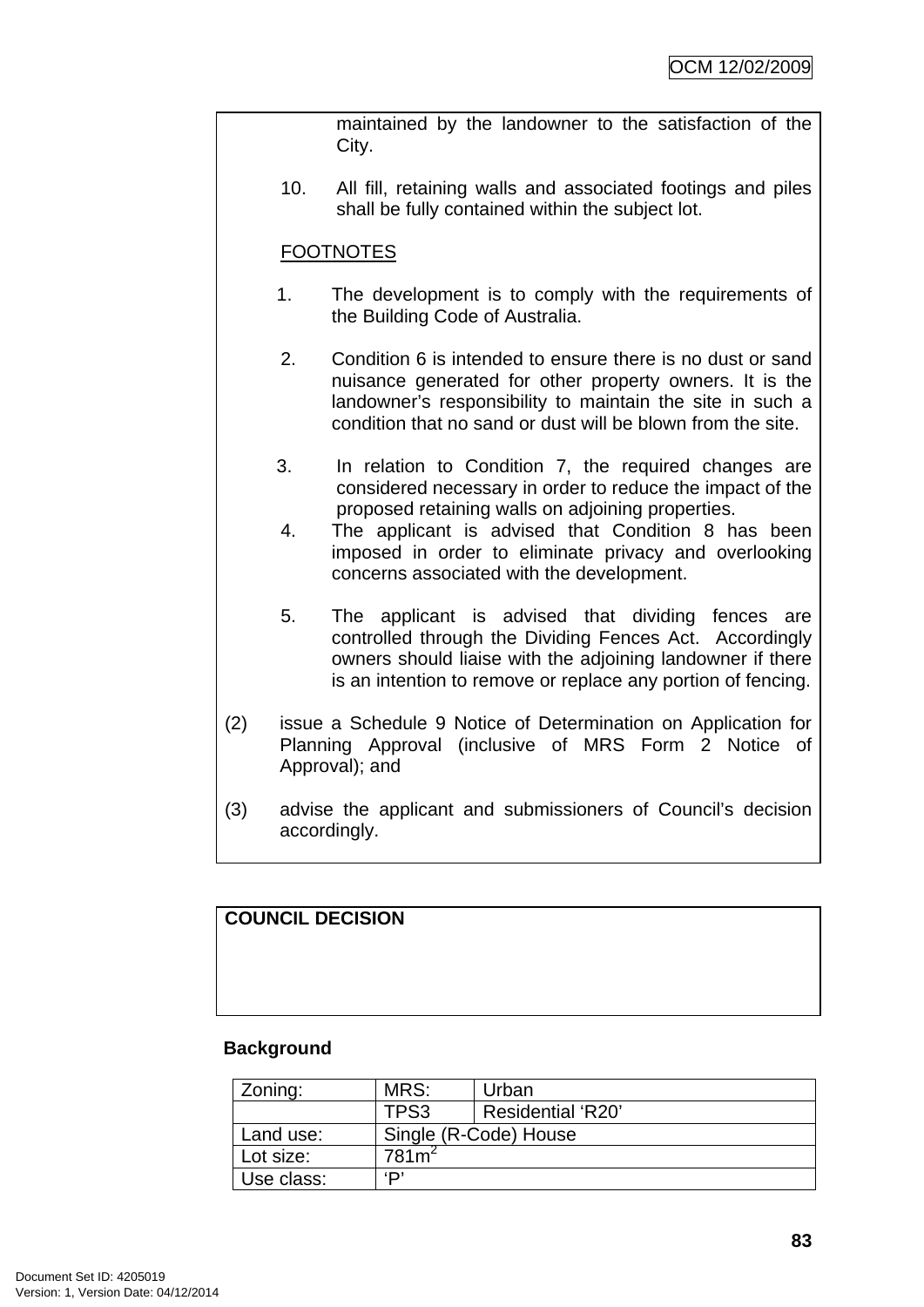The subject site is located at 6 Cadiz Place in Coogee. It is a vacant site and has a fall of approximately 3.5 metres from the frontage to the rear of the property. The site is bounded by 5 properties, all containing single storey residences. A Water Corporation sewer easement measuring 1.6 metres in width spans the full length of the rear of the subject site. A 1.5 metre high retaining wall and associated fence was located at the rear of the site however this has since been removed by the landowner.

### **Submission**

The applicant proposes to construct retaining walls on the southern, eastern and northern boundaries of the subject site. The southern and northern walls are proposed to be located adjacent to the common boundary while the eastern (main) retaining wall is proposed to be located 1.6 metres from the rear boundary. The construction of the retaining walls has been proposed in order to create a relatively 'flat' site which is approximately a metre below street level. In order to achieve this, the eastern retaining wall has been proposed at a revised height of 2.52 metres above ground level. The applicant originally proposed a rear wall height of 3.45 metres however amended plans have been received reducing the scale of the development as detailed below.

The proposal still does not comply with the retaining limits specified by the Acceptable Development Criteria of the Residential Design Codes of Western Australia (R Codes). As such, the proposal was advertised to surrounding neighbours and objections were received which is the basis for the proposal being referred to Council for determination.

# **Report**

The applicant initially proposed the construction of large retaining walls in order to achieve a flat lot which was level with the street. In order to achieve this, the application proposed a rear boundary retaining wall height of 3.45 metres.

#### Neighbour Consultation

City Officers had major concerns with the application as proposed and in accordance with the R Codes and the City's Planning and Development Policy No. 50 – Residential Design codes – Neighbour Consultation Guidelines (APD50) proceeded to refer the application to neighbouring properties for comment. Three submissions were received objecting to the proposal. All three submissions objected to the proposal on the following grounds:

- Height and scale of the proposed wall visually obtrusive
- Will restrict access to direct sunlight and cause overshadowing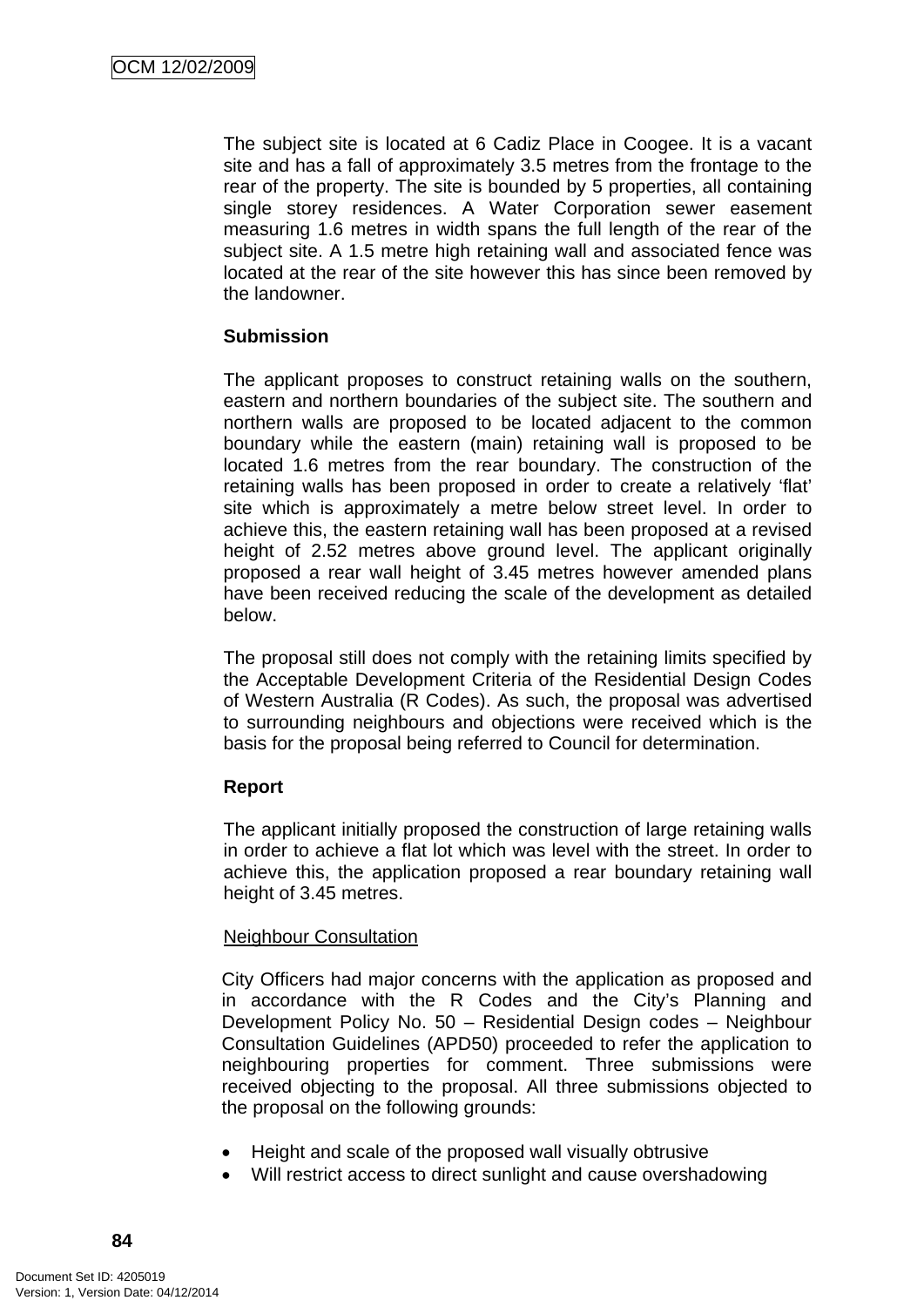• Lack of privacy and create overlooking concerns

Given the validity of the concerns raised by the submissions received and the non-compliant nature of the proposal, City Officers met with the applicant to discuss potential alternatives. Various options were recommended including incorporating an under croft garage with a future dwelling design and reducing the height of the retaining required to below street level. As a result, the applicant submitted amended plans with the rear retaining wall being setback 1.6 metres from the rear boundary however the height of the retaining wall remained the same (3.45 metres) despite the advice given to the applicant by City Officers to reduce the height and scale of the retaining.

The amended plans were referred to adjoining landowners for comment as the proposal still included variations to the acceptable development provisions of the R Codes. Three submissions objecting to the revised proposal were received from the same adjoining landowners who commented on the original development plans. The nature of the objections remained the same despite the applicant providing a 1.6 metre setback from the rear boundary to the main retaining wall.

In recognition of the concerns raised by adjoining landowners and City Officers, the applicant once again submitted revised plans. The second set of revised plans maintained the proposed 1.6 metre setback of the rear retaining wall to the rear boundary however the wall height had been reduced by a metre to achieve a maximum height of 2.52 metres. Although the reduction in retaining height was based on advice from City Officers, the application was required to be referred to adjoining landowners for a third and final time.

As a result of the latest advertising period, a total of four (4) submissions were received with all raising objections to the proposal. A schedule of submissions has been provided as an attachment to this report.

The main issues raised in the submissions received are as follows:

- Proposal will reduce access to sunlight
- Proposed wall is too high and not in keeping with surrounding development
- Proposal will affect property values
- Development does not comply with Council guidelines
- Issues of overlooking and privacy will occur
- Maintenance concerns with area between boundary and rear wall particularly as no access/stairs proposed
- Location and depth of retaining wall pylons/suspended footings will lead to further damage of our property and swimming pool.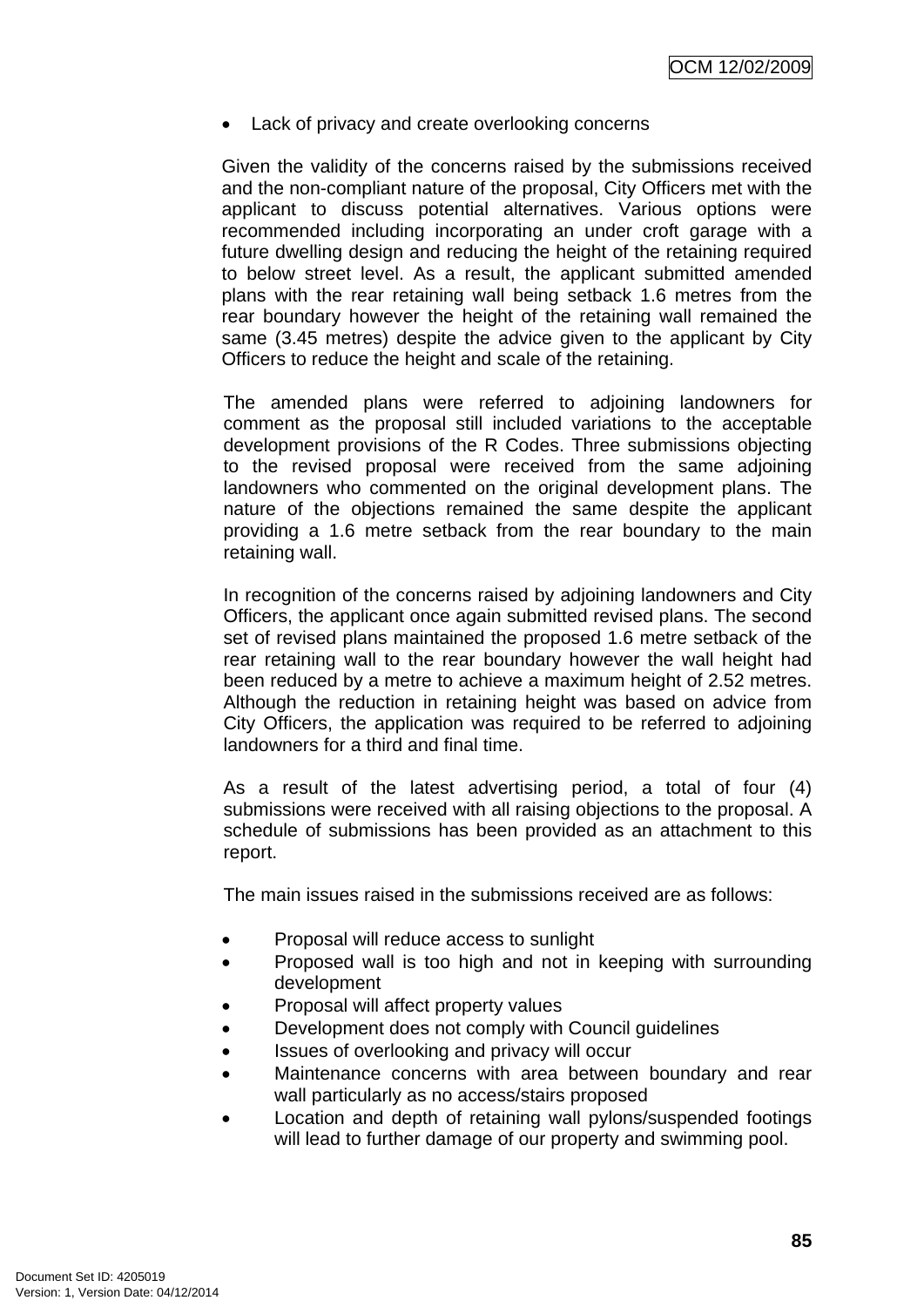It should be noted that the majority of the above comments are considered valid reasons for objecting however some are not related to planning matters (i.e. property values) and issues that could be controlled though conditions of approval (i.e. maintenance and access to rear area, overlooking/privacy concerns, potential of subterranean damage etc.).

#### Compliance with R Codes

As previously stated, the revised proposal does not comply with various design requirements of the R Codes. With regards to the retaining and site works proposed, the R Codes specifies the following Acceptable Development Criteria:

#### *"6.6.1 - Excavation or fill*

*A1.4 Filling behind a street setback line and within 1 m of a common boundary not more than 0.5 m above the natural level at the boundary except where otherwise stated in a local planning policy or equivalent."* 

Given that proposed walls reach a maximum height of 2.52 metres above the natural level at the boundary, the development does not meet the above acceptable development criteria.

As the proposal does not meet the acceptable development criteria, it is required to be assessed in accordance with the relevant Performance Criteria as follows:

#### *"6.6.1 - Excavation or fill*

*P1 Development that retains the visual impression of the natural level of a site, as seen from the street or other public place, or from an adjoining property. "* 

Given that the subject lot has a fall of approximately 3.5 metres from the frontage to the rear, it is acknowledged that retaining is required in order to provide suitably level site in order to accommodate the construction of a dwelling. However, the height and scale of the proposed retaining is not considered to satisfy the above criteria particularly as viewed from adjoining properties. A suitable reduction in the retained levels would be required in order to achieve compliance with the above fill criteria.

The development is also required to satisfy Element 6.9 (Design of Climate Requirements) of the R Codes. The relevant Performance Criteria for assessment of the proposal is as follows: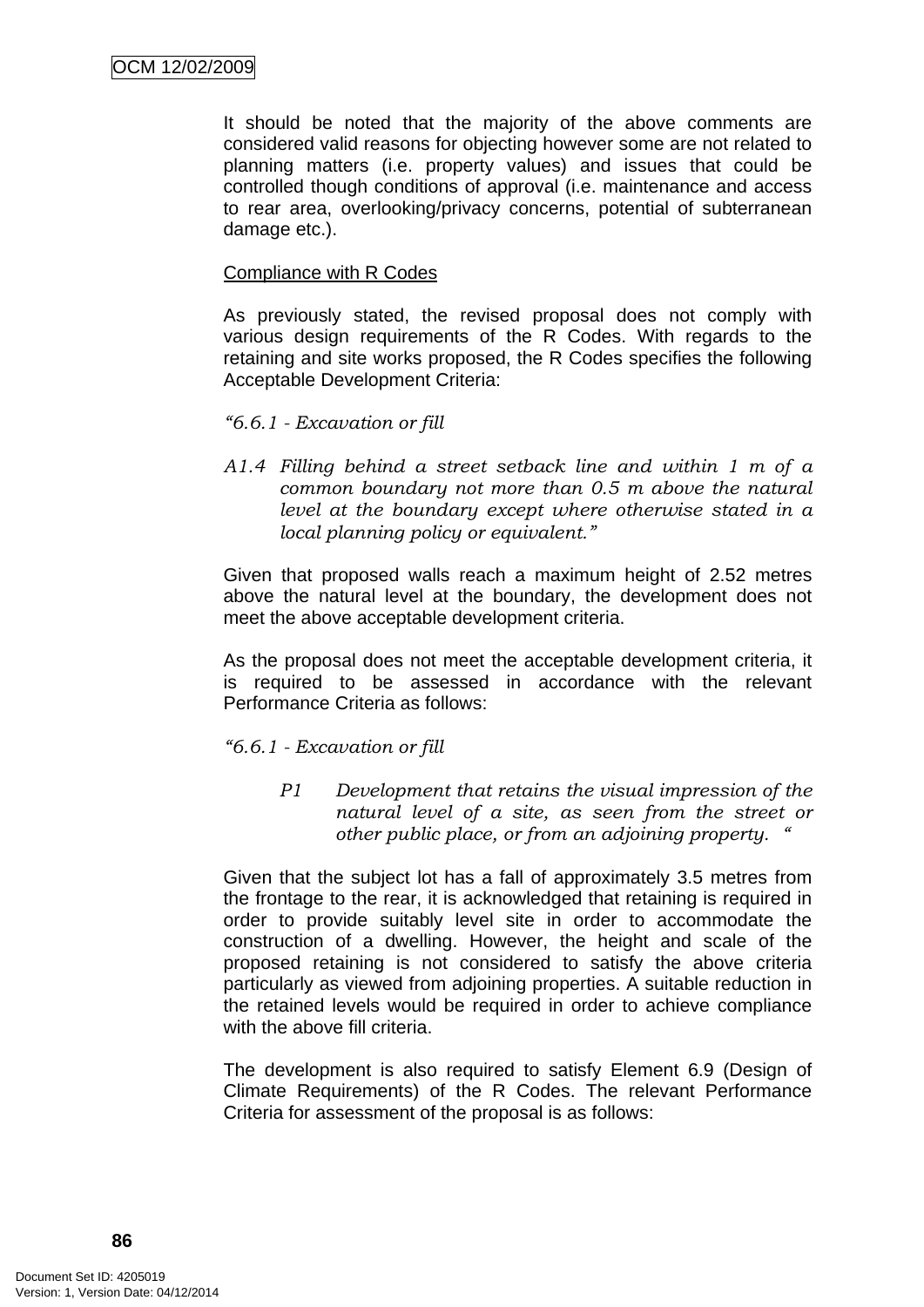#### *"6.9.1 - Solar access for adjoining sites*

- *P1 Development designed to protect solar access for neighbouring properties taking account the potential to overshadow:* 
	- *outdoor living areas;*
	- *major openings to habitable rooms;*
	- *solar collectors; or*
	- *balconies or verandahs."*

It is considered that the height of the rear retaining wall would impact negatively on the ability for the adjoining lots to the rear of the subject site to access natural sunlight given the potential 4.32 metre height of the rear retaining wall and associated fencing (2.52 metre retaining wall plus 1.8 metre high fence). As such it is considered that the development as proposed does not fulfil the above requirement.

#### Site Works and Boundary Alignment

Prior to applying to the City for approval to construct the proposed retaining walls, the applicant obtained a survey of the subject site. The survey revealed that the existing 1.5 metre high retaining wall (installed in 1992) which spanned the rear boundary had been incorrectly positioned by the previous owner. The wall was located approximately 300 millimetres within the subject site. The applicant proceeded to excavate and remove the rear retaining wall in order to place the proposed new retaining wall along the correct the alignment of the boundary.

The rear adjoining landowner/s lodged a complaint with City Officers with regards to the removal of the retaining wall and provided background information to the boundary alignment issue. The owners of the rear adjoining property (6 Strickland Court) advised that although the retaining wall had been installed incorrectly, the previous landowner of 6 Cadiz Place (subject site) was aware of the anomaly and allowed them to use the additional land parcel.

The owners of 6 Strickland Court have since lodged a written application to the Registrar of Titles for adverse possession of the relevant portion of land pursuant to the *Transfer of Land Act 1893.* The owners have subsequently requested that Council defer consideration of the subject application until a determination has been made by the relevant authority.

It is considered that the application need not be deferred by Council as the proposed walls are fully contained within both the current and potentially modified boundaries of the subject lot. Furthermore, the proposed eastern retaining wall is located along the western boundary of the sewer easement and will therefore not be affected by any potential change to the common boundary which is located on the east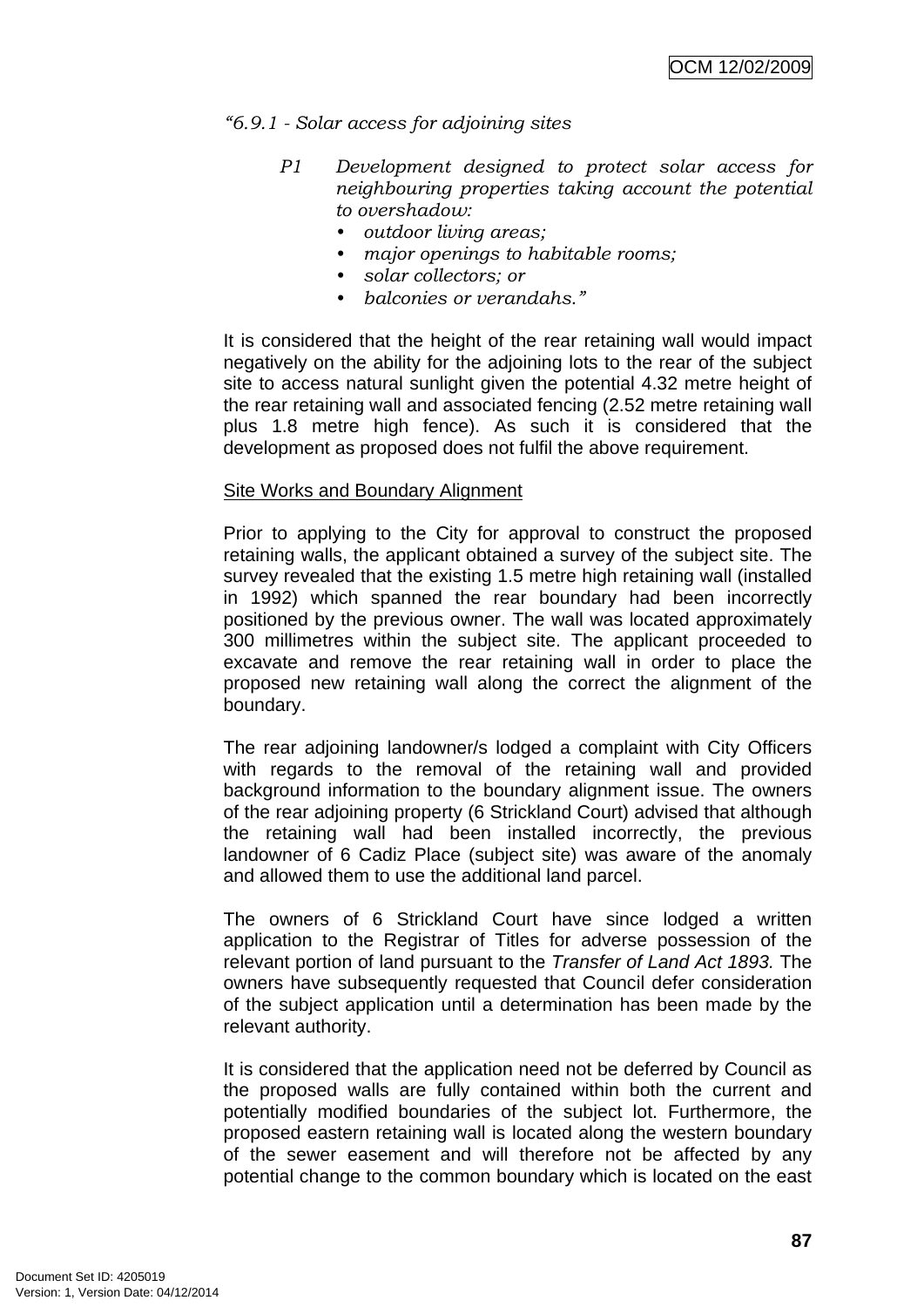of the sewer easement. Deferral could only have been considered had the proposal not have been revised to relocate the boundary retaining wall to 1.6 metres away from the common boundary.

#### **Alternatives to Proposed Development**

Although the latest revised plans are an improvement on the original plans submitted as part of the application, it is considered that given the validity of the submissions received from adjoining landowners, a further reduction of the height of the proposed retaining walls is required. Given that the previous 1.5 metre high retaining wall was considered the rear 'natural' ground level of the subject site, the development of an additional 0.5 metres retaining above the historical retaining could be considered to be acceptable in terms of the R Codes.

With the existing rear retaining wall having already been removed, the revised site levels are identified as ranging from 7.0 metres (AHD) at the rear to 10.5 metres (AHD) at the frontage. Therefore the development of a 2.0 mere high retaining wall at the rear of the site will achieve an average site level of 9.0 metres (AHD) which is consistent with surrounding development.

#### **Conclusion**

Based on the above discussion, Council is presented with three options as follows:

#### Option 1

That the proposed development be refused based on the following reasons:

- The proposal is contrary to the objective of the R Codes Element 6.6 – Site Works, "to preserve the sense of the natural topography of the site and locality with a view to the protection of streetscape and the amenity of adjoining properties".
- The proposal is contrary to the R Codes Performance Criteria 6.6.1 – Excavation or Fill by virtue of "not retaining the visual impression of the natural level of the site as seen from the street or adjoining properties".
- The proposal is contrary to the R Codes Performance Criteria 6.9.1 – Excavation or Fill provisions of 6.9.1 - Solar Access for Adjoining Sites by virtue of "not being designed to protect solar access for neighbouring properties taking into account the potential to overshadow outdoor living areas and major openings to habitable rooms".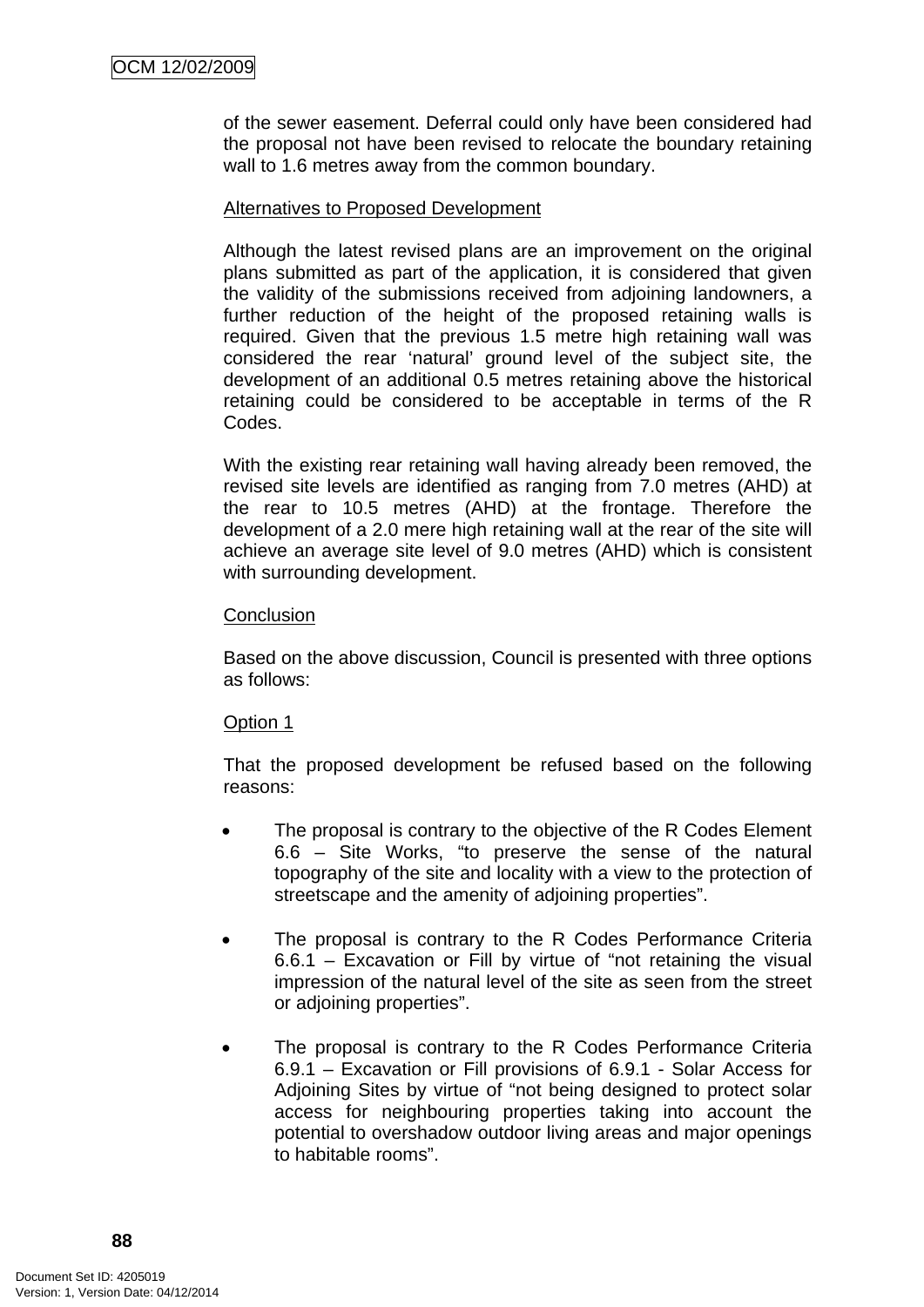• The proposed height of the retaining will set an undesirable precedent for residential development in the area.

#### OR

#### Option 2

That the proposed development be approved in its current form based on the following reasons:

- The walls are required in order to facilitate the construction of a dwelling on the property at street level;
- With suitable fencing the proposal would not cause any privacy or overlooking issues to adjoining properties.

OR

#### Option 3

That the proposed development be conditionally approved with a reduced maximum rear retaining wall height of 2 metres (above ground level) based on the following reasons:

- Reducing the approved height of the rear wall to 2 metres above ground level will reduce the impact of retaining on adjoining landowners and retain the natural impression of the site from the street.
- Retaining above the 0.5 metre maximum prescribed by Acceptable Development Criteria 6.6.1 (A1.4) of eth R Codes is required in order to facilitate the construction of a dwelling and functional private open space on the property;
- With suitable fencing and screening measures, the proposed lower wall height should not cause any privacy or overlooking issues to adjoining properties.

It is recommended that Council approve the application subject to revised plans with a reduced wall height based on the reasons mentioned in Option 3 above.

#### **Strategic Plan/Policy Implications**

The Planning Policy which applies to this item is:-

APD50 - Residential Design Codes – Neighbour Consultation **Guidelines**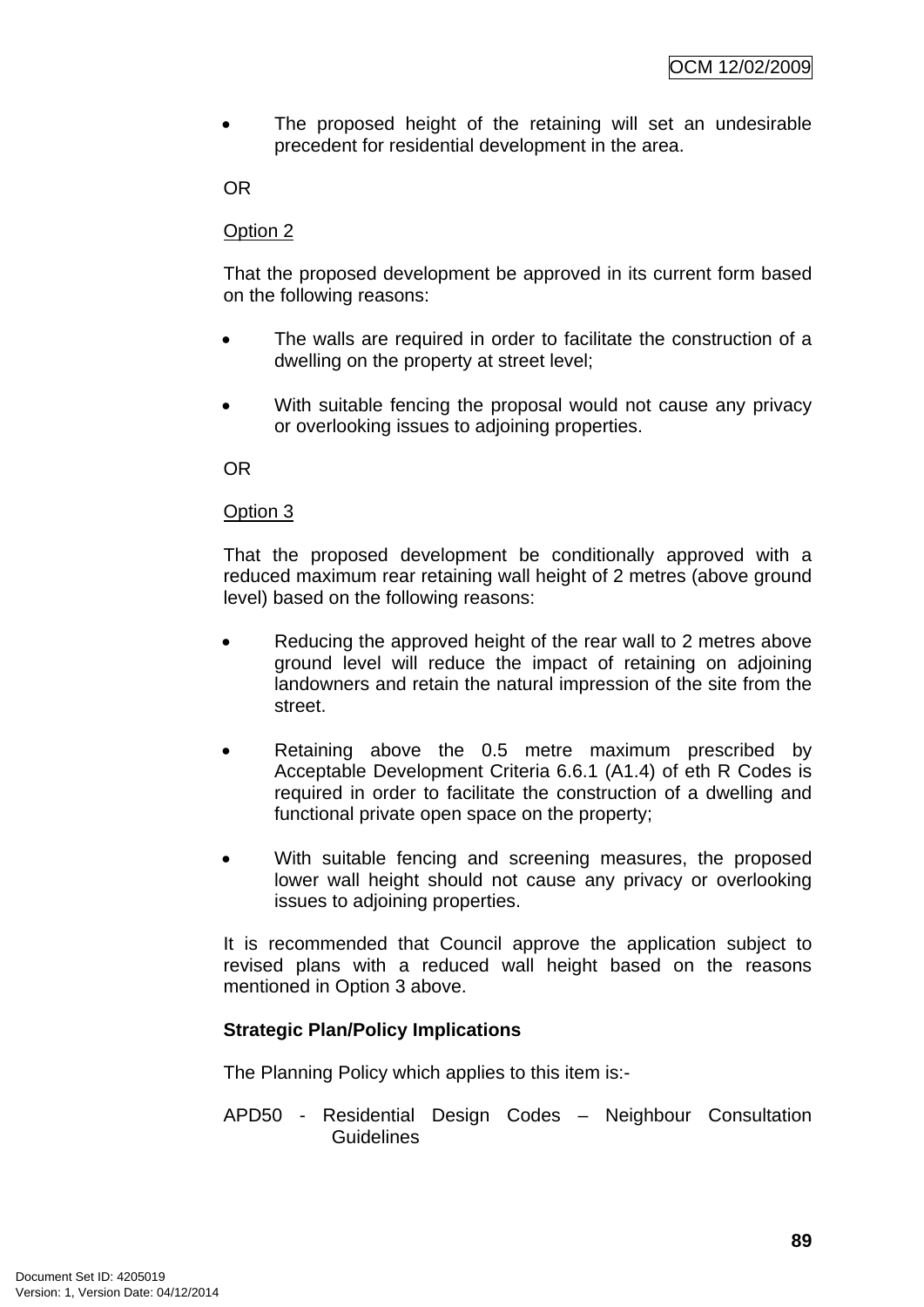#### **Demographic Planning**

- To ensure the planning of the City is based on an approach that has the potential to achieve high levels of convenience and prosperity for its citizens.
- To ensure development will enhance the levels of amenity currently enjoyed by the community.

#### **Budget/Financial Implications**

N/A

#### **Legal Implications**

Town Planning Scheme No. 3 Planning and Development Act 2005 State Administrative Tribunal Regulations

#### **Community Consultation**

In accordance with Council's Policy APD50, the proposal was advertised to five (5) surrounding neighbours for comment. four (4) neighbours responded with submissions objecting to the proposal.

#### **Attachment(s)**

- 1. Location Plan (indicating submissioners)
- 2. Site Plan
- 3. Elevation
- 4. Schedule of Submissions

#### **Advice to Proponent(s)/Submissioners**

The Proponent(s) and those who lodged a submission on the proposal have been advised that this matter is to be considered at the 12 February 2009 Council Meeting.

#### **Implications of Section 3.18(3) Local Government Act, 1995**

Nil.

#### **14.19 (OCM 12/2/2009) - CONSIDERATION TO ISSUE TAKING ORDER AND DEDICATION OF LAND FOR ROAD PURPOSES - LOT 3000 ON DEPOSITED PLAN 56714 (4110065) (K SIM) (ATTACH)**

# **RECOMMENDATION**

That Council:

(1) request the Minister for Lands to issue a taking order pursuant to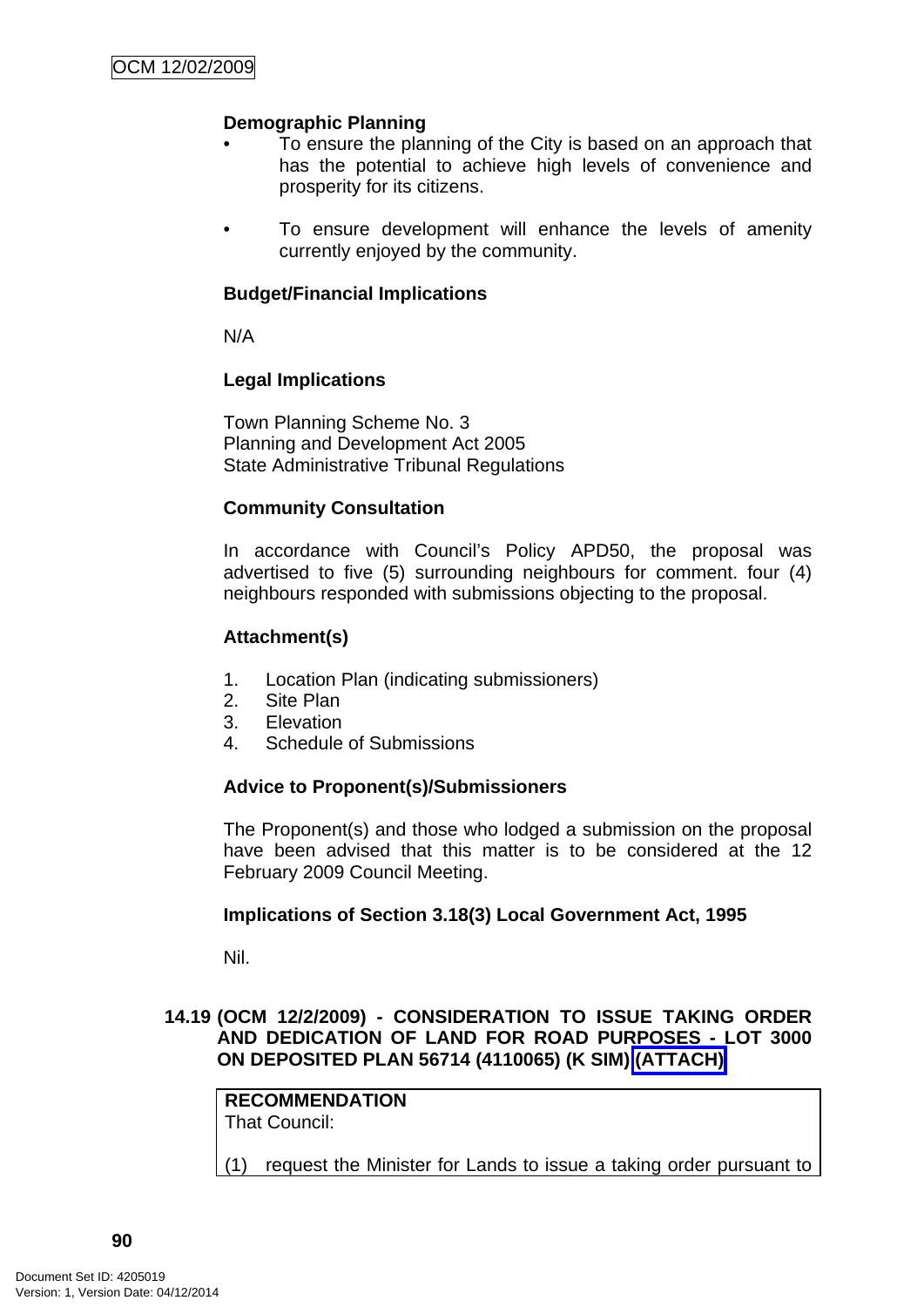Section 177 of the Land Administration Act 1997 to take Lot 3000 on Deposited Plan 56714;

- (2) request the Minister for Lands to dedicate Lot 3000 on Deposited Plan 56714 as a road reserve, pursuant to Section 56 of the Land Administration Act 1997; and
- (3) indemnify the Minister for Lands against reasonable costs incurred in considering and granting this request.

# **COUNCIL DECISION**

# **Background**

Council at its meeting held on 8 March 2007 resolved to:

- *(1) agree to purchase the land required for the extension of Spearwood Avenue, Barrington Road to Sudlow Road as follows:* 
	- *Portion of Lot 26 Howson Way, Bibra Lake*
	- *Portion of Lot 33 Miguel Road, Bibra Lake*
	- *Portion of Lot 303 Miguel Road, Bibra Lake*
	- *Portion of Lot 42 Miguel Road, Bibra Lake;*

*subject to any purchases being supported by a Valuation report prepared by a Licensed Valuer on behalf of the City.* 

- *(2) further to (1), if the Valuation Reports prepared by the City's Licensed Valuer is within 15% of the report prepared by the land owner's Licensed Valuer, then a conference is to be requested between both Licensed Valuers to discuss and agree on a common valuation, following which the Chief Executive Officer finalise the land acquisition at that agreed value.*
- *(3) if the Valuation Reports prepared for the City and the land owners have a variance in excess of 15%, or if the City and the land owner cannot reach agreement as outlined in (2) above, the City shall request the Minister for Planning and Infrastructure to compulsory acquire any outstanding*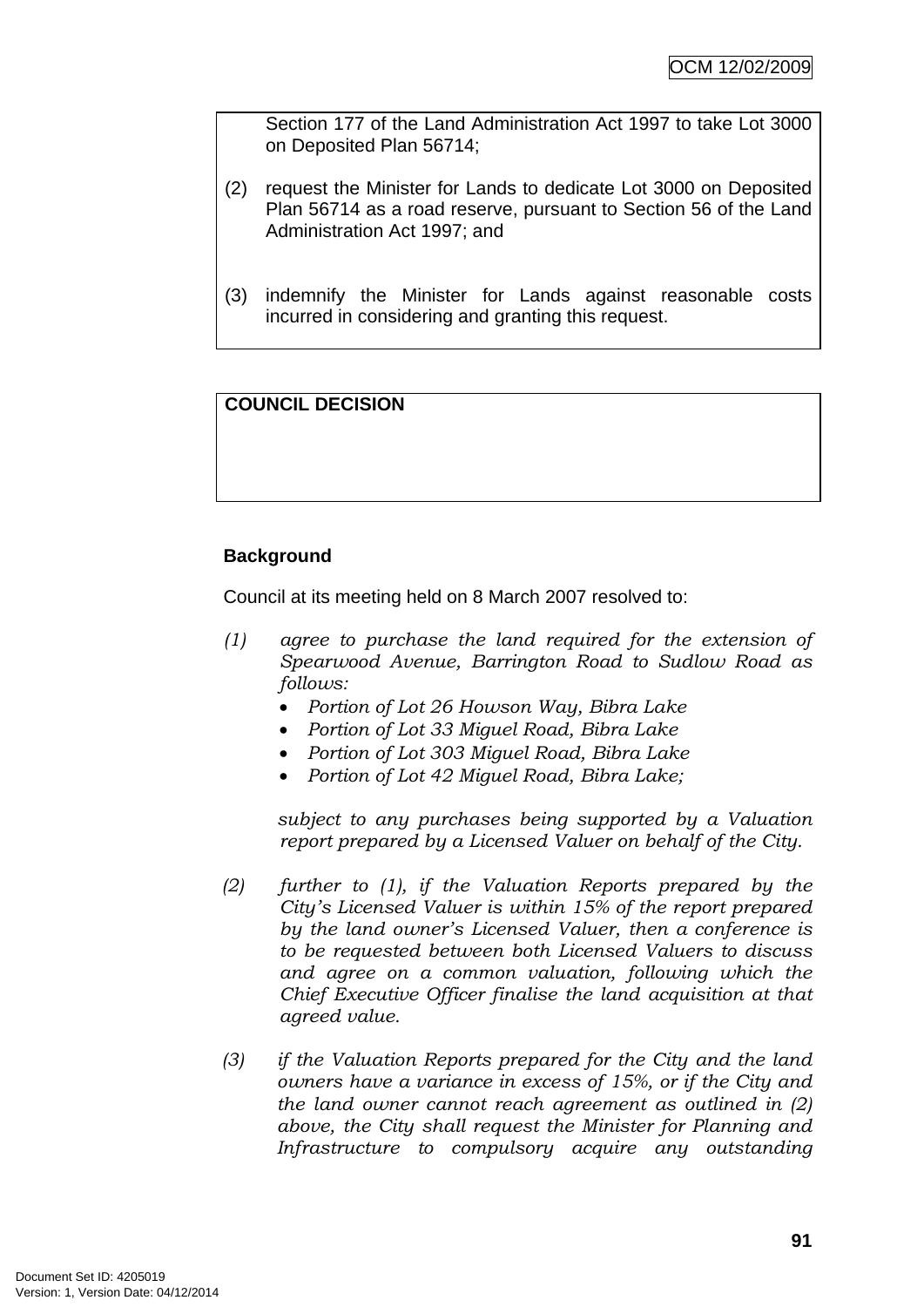*portion of land identified in (1) above that has not been voluntarily acquired.*

#### **Submission**

N/A

### **Report**

Since the Council resolution of 8 March 2007 agreement to purchase has been reached with most of the affected landowners. Purchase prices have been within the bounds of Council's resolution.

Agreement regarding Lot 3000 on Deposited Plan 56714 has however been protracted and drawn out, and has been difficult to conclude. Due to these problems, Council officers started to commence compulsory acquisition processes in accordance with Council's earlier resolution. The first step involved in this, is legally identifying the subject land, by preparing Deposited Plan 56714 to identify Lot 3000.

However, agreement has recently been reached with the landowner of Lot 3000, and a contract has been prepared and signed to purchase the subject land pursuant to Section 168 of Land Administration Act 1997. Accordingly, given that agreement has now been reached, Council can request the Minister for Lands to make a taking order in relation to Lot 3000. This process offers time and cost savings to the City of Cockburn, and is recommended to be proceeded with on this basis. The dedication of Lot 3000 as a road reserve can then take place under Section 56 of the Land Administration Act 1997.

#### **Strategic Plan/Policy Implications**

# **Demographic Planning**

- To ensure the planning of the City is based on an approach that has the potential to achieve high levels of convenience and prosperity for its citizens.
- To ensure development will enhance the levels of amenity currently enjoyed by the community.

#### **Budget/Financial Implications**

The dedication is pursuant to Section 56 of the Land Administration Act 1997, which requires the City to indemnify the Minister in respect to all costs and expenses, incurred considering and granting the request. These cannot be quantified at this time, but are expected to be minor if at all.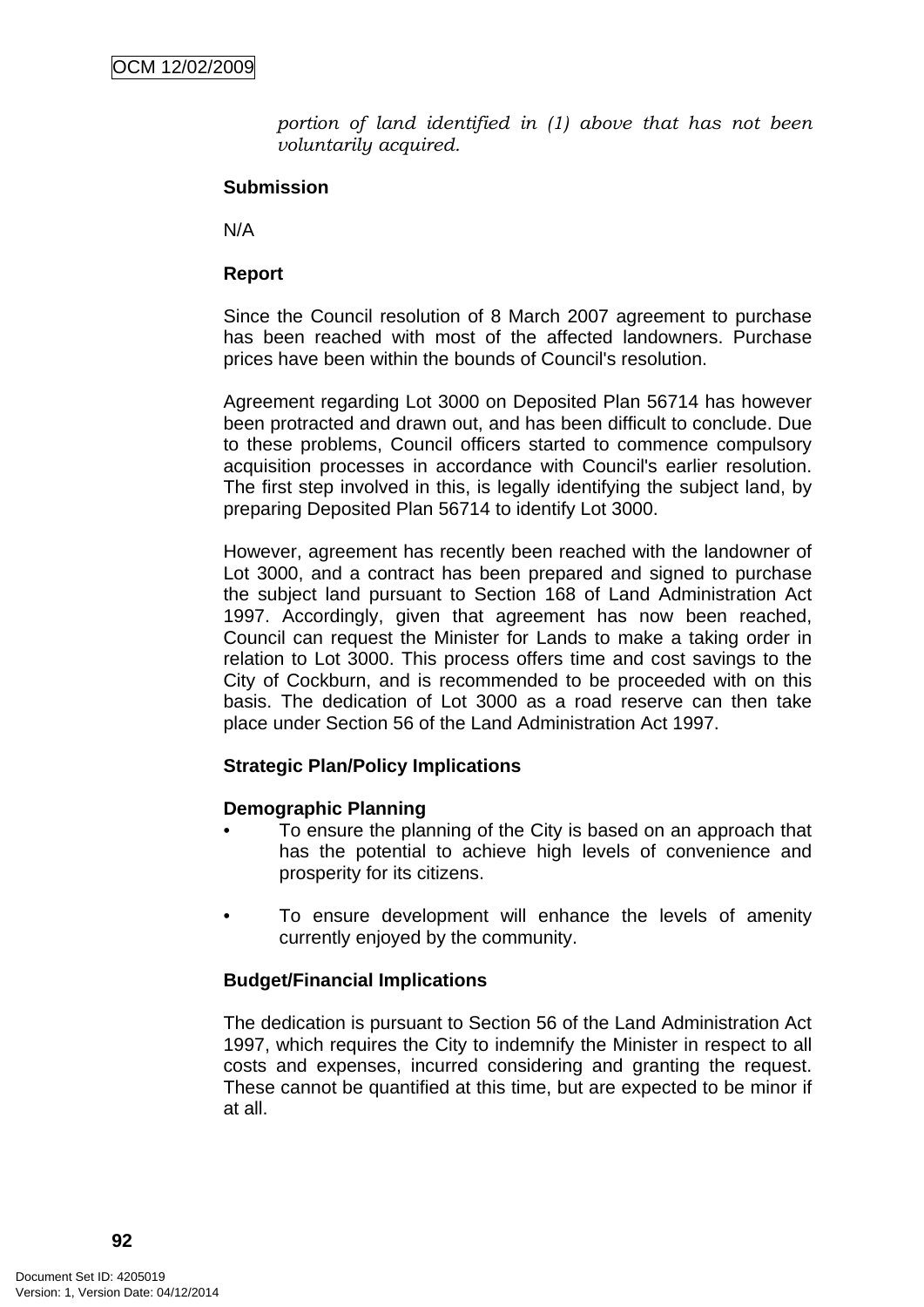# **Legal Implications**

Land Administration Act 1997 refers.

#### **Community Consultation**

N/A

**Attachment(s)**

Location Plan.

### **Advice to Proponent(s)/Submissioners**

N/A

**Implications of Section 3.18(3) Local Government Act, 1995**

Nil.

### **15. FINANCE AND CORPORATE SERVICES DIVISION ISSUES**

#### **15.1 (OCM 12/2/2009) - LIST OF CREDITORS PAID - NOVEMBER AND DECEMBR 2008 (5605) (K LAPHAM) (ATTACH)**

**RECOMMENDATION** That Council receive the List of Creditors Paid for November 2008 and December 2008 respectively, as attached to the Agenda.

**COUNCIL DECISION**

#### **Background**

It is a requirement of the Local Government (Financial Management) Regulations 1996, that a List of Creditors be compiled each month and provided to Council.

#### **Submission**

N/A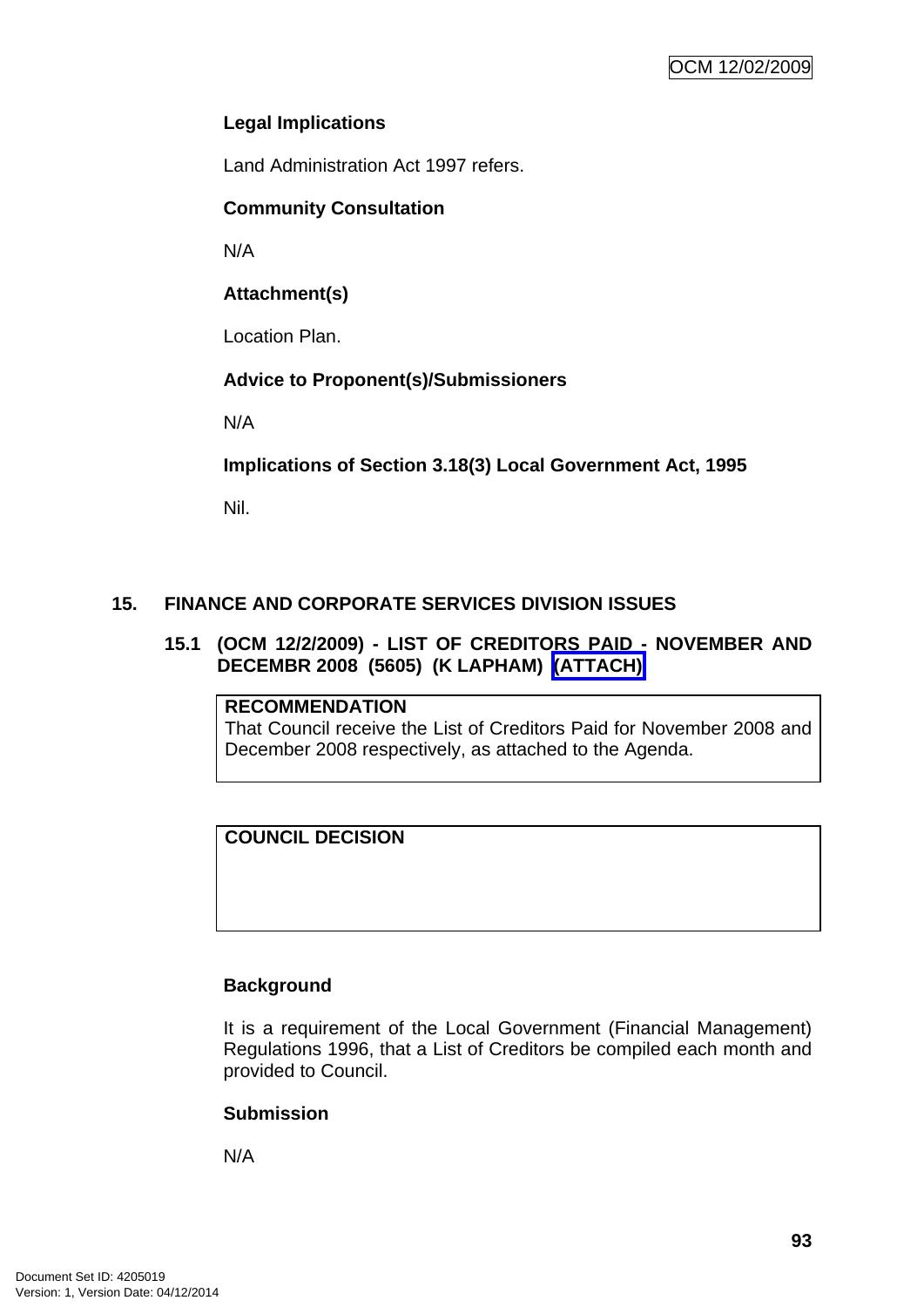#### **Report**

The list of accounts for November and December 2008 respectively is attached to the Agenda for consideration. The list contains details of payments made by the City in relation to goods and services received by the City.

#### **Strategic Plan/Policy Implications**

#### **Governance Excellence**

• To conduct Council business in open public forums and to manage Council affairs by employing publicly accountable practices.

#### **Budget/Financial Implications**

N/A

**Legal Implications** 

N/A

### **Community Consultation**

N/A

# **Attachment(s)**

List of Creditors Paid – November 2008 and December 2008.

# **Advice to Proponent(s)/Submissioners**

N/A

**Implications of Section 3.18(3) Local Government Act, 1995**

Nil.

# **15.2 (OCM 12/2/20099) - STATEMENT OF FINANCIAL ACTIVITY - NOVEMBER AND DECEMBER 2008 (5505) (N MAURICIO) (ATTACH)**

#### **RECOMMENDATION**

That Council receive the Statements of Financial Activity and associated reports for November & December 2008 respectively, as attached to the Agenda.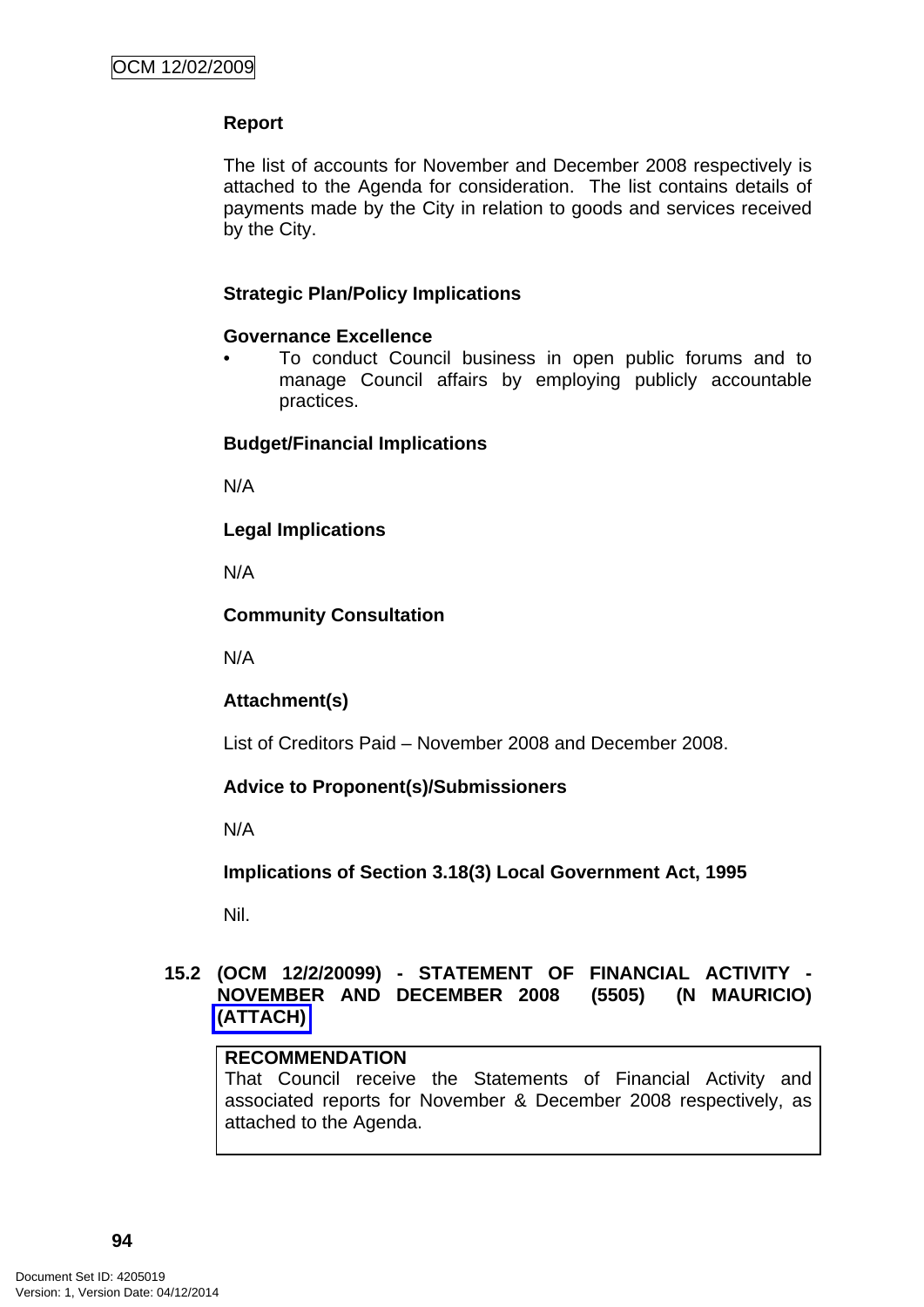# **COUNCIL DECISION**

### **Background**

Regulation 34(1) of the Local Government (Financial Management) Regulations 1996 prescribes that a local government is to prepare each month a Statement of Financial Activity.

Regulation 34(2) requires the Statement of Financial Activity to be accompanied by documents containing:–

- (a) details of the composition of the closing net current assets (less restricted and committed assets),
- (b) explanations for each material variance identified between YTD budgets and actuals; and
- (c) any other supporting information considered relevant by the local government.

Regulation 34(4)(a) prescribes that the Statement of Financial Activity and accompanying documents are to be presented to the Council.

#### **Submission**

N/A

#### **Report**

Attached to the Agenda is the Statement of Financial Activity for November & December 2008. As Council does not meet in January, there is a requirement to receive two reports at this meeting. These include explanations for material variances within operating revenue and expenditure, as well as for capital works & project expenditure.

Note 1 shows the program split for grants and contributions received towards asset purchase and development.

Note 2 provides a reconciliation of Council's net current assets (adjusted for restricted assets and cash backed reserves). This provides a financial measure of Council's working capital and an indication of its liquid financial health.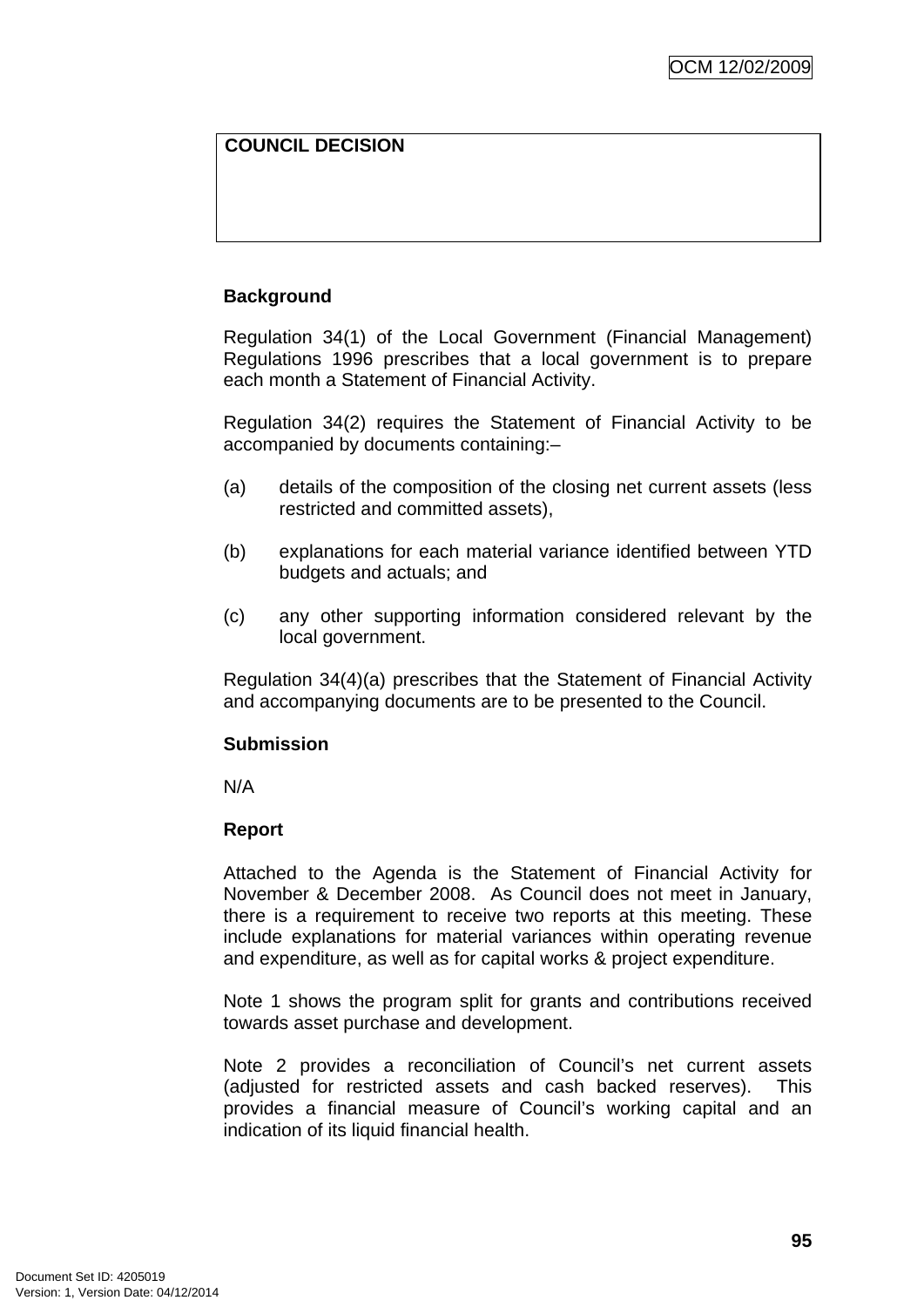Also provided are Reserve Fund and Restricted Funds Analysis Statements. These assist to substantiate the calculation of Council's net current assets position.

The Reserve Fund Statement reports the budget and actual balances for Council's cash backed reserves, whilst the Restricted Funds Analysis summarises bonds, deposits and infrastructure contributions held by Council. The funds reported in these statements are deemed restricted in accordance with Australian Accounting Standards.

#### Material Variance Threshold

For the purpose of identifying material variances in Statements of Financial Activity, Financial Management Regulation 34(5) requires Council to adopt each financial year, a percentage or value calculated in accordance with Australian Accounting Standard AAS5 - Materiality. This standard defines materiality in financial reporting and states that materiality is a matter for professional judgement. Information is material where its exclusion may impair the usefulness of the information provided. AAS5 does offer some guidance in this regard by stating that an amount that is equal to or greater than 10% of the appropriate base amount may be presumed to be material.

The materiality threshold adopted by Council for the 2008/09 financial year is \$50,000 or 10% (whichever is the greater). In applying the threshold, officers give due regard to the nature of the data and how it is best consolidated (e.g. at an individual project level, specific works program, distinct activity, nature and type level etc).

#### **Strategic Plan/Policy Implications**

#### **Governance Excellence**

• To conduct Council business in open public forums and to manage Council affairs by employing publicly accountable practices.

#### **Budget/Financial Implications**

Where variances reported are of a permanent nature (i.e. not due to timing issues), they will impact Council's end of year surplus/deficit position. Variances identified to the end of December, have been addressed in the mid-year Budget Review (see separate agenda item this meeting).

#### **Legal Implications**

Section 6.4 of the Local Government Act, 1995 and Regulation 34 of the Local Government (Financial management) Regulations 1996, refer.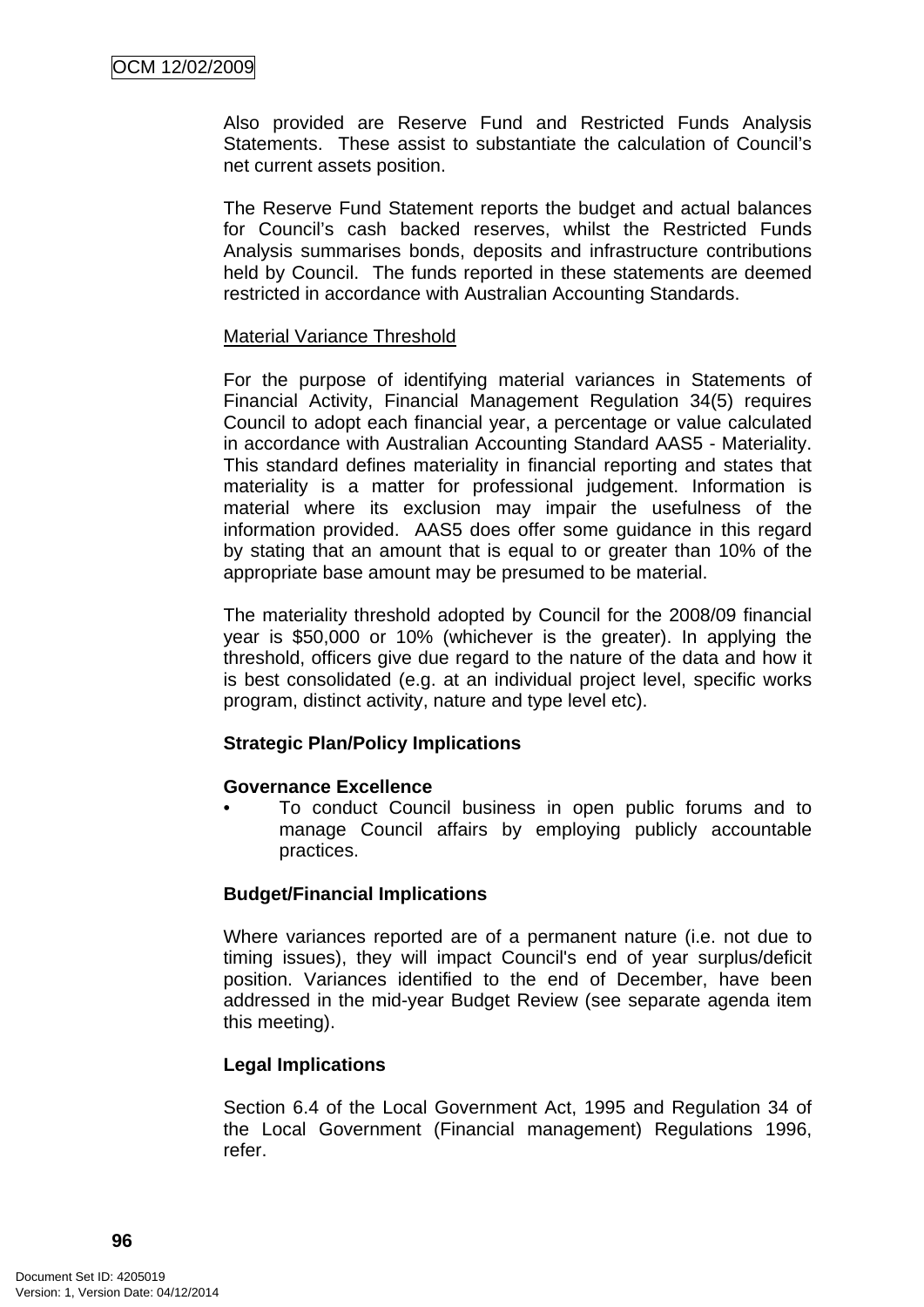# **Community Consultation**

N/A

# **Attachment(s)**

- 1. Statement of Financial Activity and associated reports November 2008.
- 2. Statement of Financial Activity and associated reports December 2008.

# **Advice to Proponent(s)/Submissioners**

N/A

**Implications of Section 3.18(3) Local Government Act, 1995**

Nil.

# **15.3 (OCM 12/2/2009) - REVIEW OF BUSINESS PLAN 2008/09 AND BUDGET REVIEW PERIOD ENDING 31 DECEMBER 2008 (5402) (S DOWNING) (ATTACH)**

**RECOMMENDATION** That Council:

- (1) receive the Business Plan Review for 2008/09;
- (2) amend the Municipal Budget for 2008/09 as set out in the attached Schedule of Budget amendments; and
- (3) adopt the fees as contained in the Planning Bulletin 93 of the Planning and Development (Local Government Planning Fees) Regulation 2000, as attached to the Agenda.

**TO BE CARRIED BY AN ABSOLUTE MAJORITY OF COUNCIL**

**COUNCIL DECISION**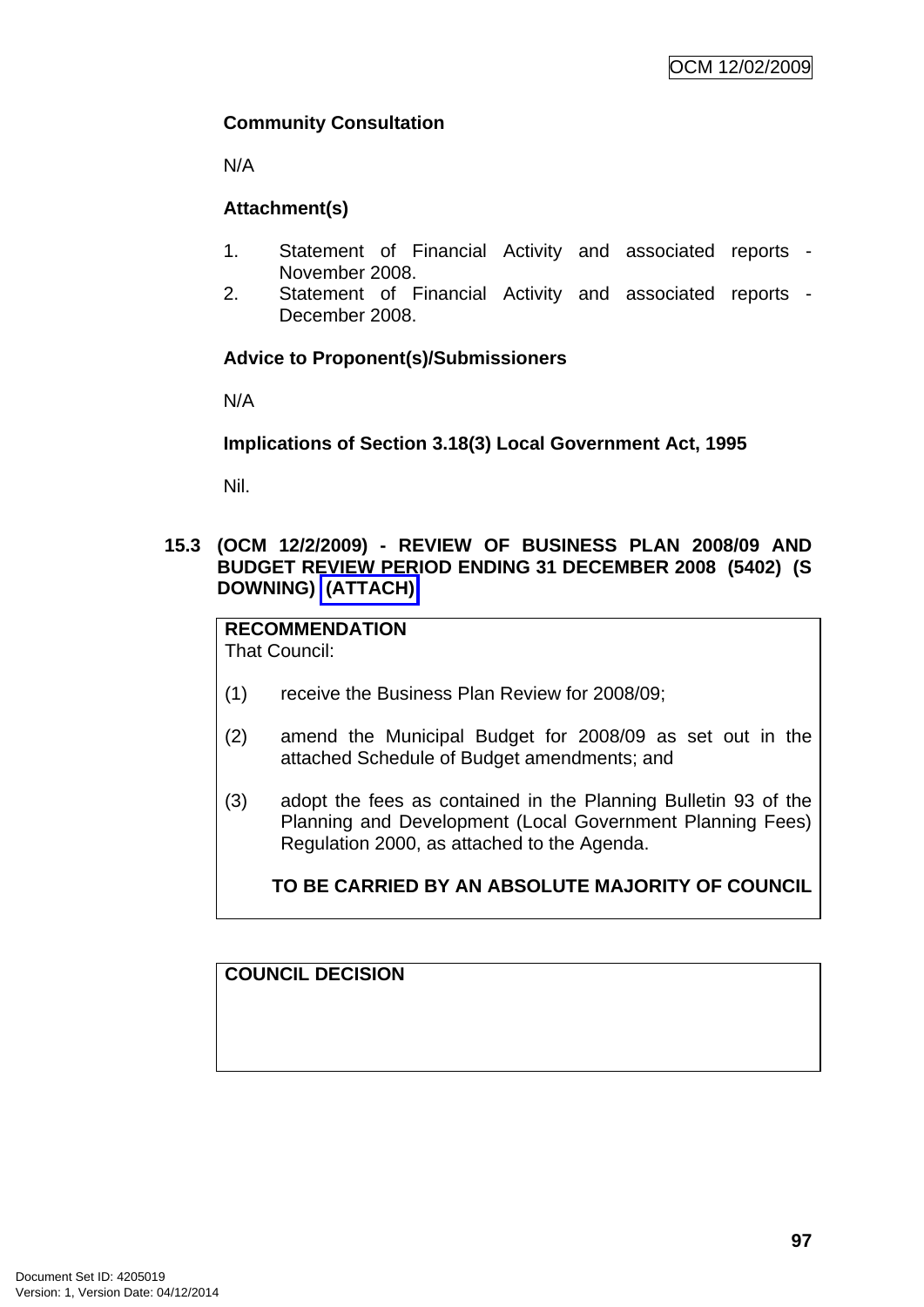# **Background**

Section 33A(1) of the Local Government (Financial Management) Regulations 1996 requires Council to review its annual budget between 1 January and 31 March in each year.

Council adopted its annual Business Plan at the June 2008 Ordinary Council Meeting. In accordance with Policy SC34 *Annual Budget Preparation*, a formal report on the progress of the Plan is to be presented at the February 2009 Ordinary Council Meeting.

#### **Submission**

N/A

#### **Report**

#### Business Plan Review 2008/09

The attached Business Plan Review outlines the progress made in achieving Council's business activity plan and program budgets for FY 2008/09. The review identifies that the operational income and expenditure forecasts are running close to expectations given the world financial crisis. There has also been considerable progress in achieving the program objectives of each of the City's Business Units.

The capital works program is progressing, but with year to date expenditure being behind projections. A small number of high value projects are not proceeding as originally planned, which has affected the cash flow forecasts. The majority of capital works will still be delivered as per the Budget. Further details on the Business Plan are available in the attachment.

#### Budget Review

A detailed report on the review of the Municipal Budget for the period 1 July 2008 to 31 December 2008 is attached to the Agenda. The report sets out details of all proposed changes and a brief explanation as to why the changes are required. All forecasts are post allocation of ABC cost charges or income recoveries. A list of significant revenue and expenditure items are noted below with a detailed budget reference linking to the attached schedules.

The 2008/09 mid-year Budget Review reflects the current world financial crisis as it continues to impact on the City's finances. The City commenced the financial year with strong growth in:

Rating Income - resulting from rapid development of both high value residential developments at Port Coogee and North Coogee as well as various industrial precincts. The interim rating resulted in just under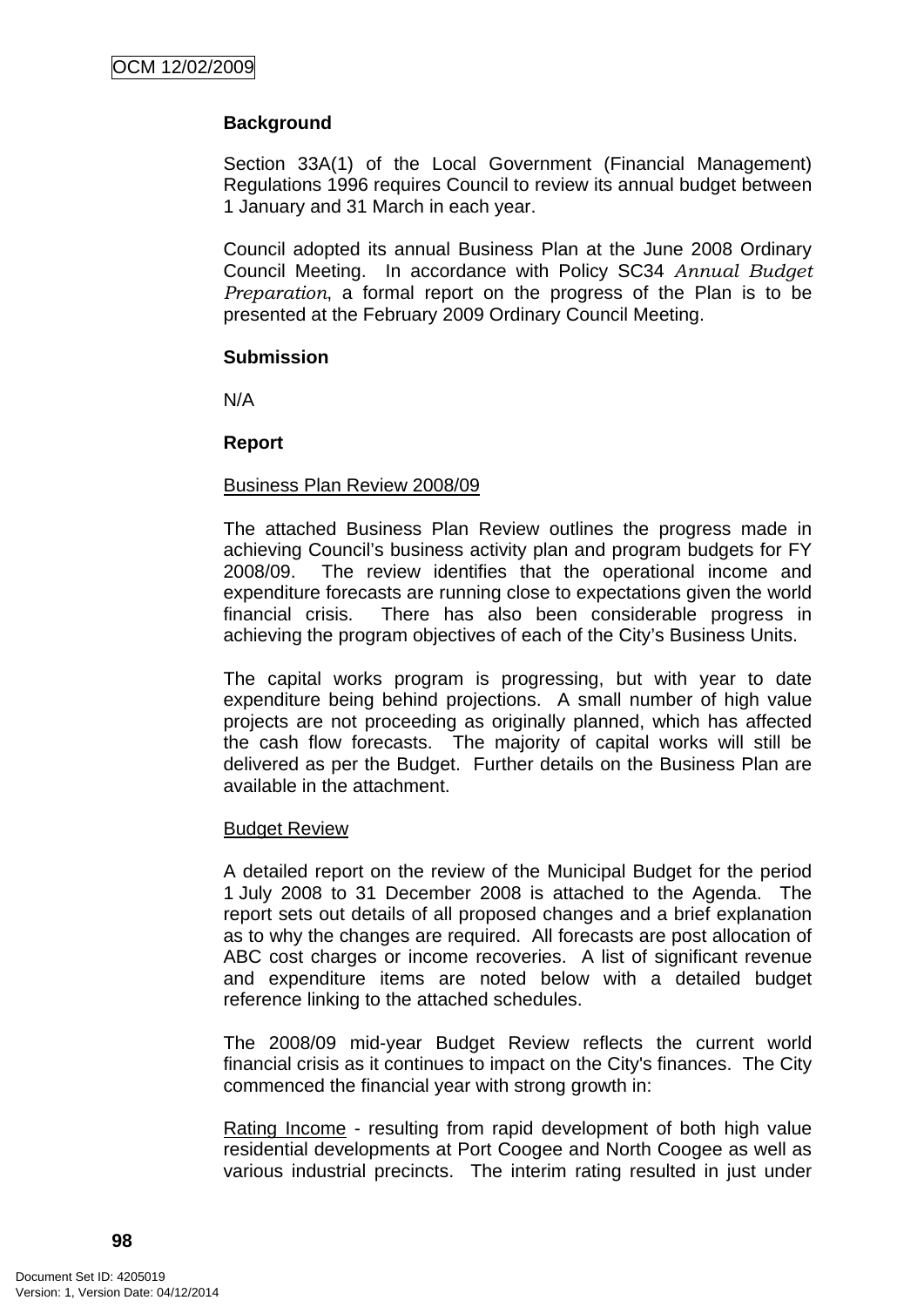\$2.00m in higher interim rates as well as administration fees and interest income. January 2009 and forward will see very a slow growth and a reduction in interim rating income for the balance of the year. It is expected that there will be minimal interim rating income for the balance of the financial year.

Development Application, Building Licences, Sub-division supervision and Structure plan fees - The slow down in the development as well as the building industry has seen a budget amendment sought reducing fee income for the second half of the financial year by a total of \$570,000. This position could further deteriorate if the economy and the building industry in particular goes into recession.

Sale of Recyclable Materials - The collapse of the recycling market for iron and non-ferrous metals will result in a reduced income stream of \$190,000. The City was receiving \$200 per tonne for recycled iron and steel in September 2008, the price the City now receives is \$20 per tonne.

Interest Income: general - It is forecast that the current full year budget of \$3.35m will be met. As at 31 December 2008, the interest income is approximately \$500,000 above budget. No budget amendment is being recommended as the fall in interest rates from 7.25% - 8.0% to the current 4.25% and may be 3.25% or lower will see a rapid slowing of interest income. Based on an average deposit base of \$55m, each full 1% in the interest rate will see a fall in income to the City of \$550,000. Translated, for a full year, a 4% reduction in interest rates will mean \$2.2m in lower income.

Land Sales - With the slowing of the economy, land sales income has literally ground to a halt. Although less income is being received, the loss of income from these land sales will not impact on the Municipal Budget as the funds were to be transferred to reserve. The land sales will proceed over the balance of 2008/09 and 2009/10.

To offset, the slowing revenue streams operating and capital projects have been reviewed and where allowed have been deferred until 2009/10. An example of a number of projects deferred are:

- Hammond Road facilities (not to be confused with the Regional Recreational Facility in Hammond Road
- Construction of Cell 7 and the transfer station at the Henderson landfill

A number of projects exceeded budget but are now complete:

- The Memorial Hall refurbishment program
- Administration Building
- Spearwood Ave (Cockburn to Hamilton Roads) extension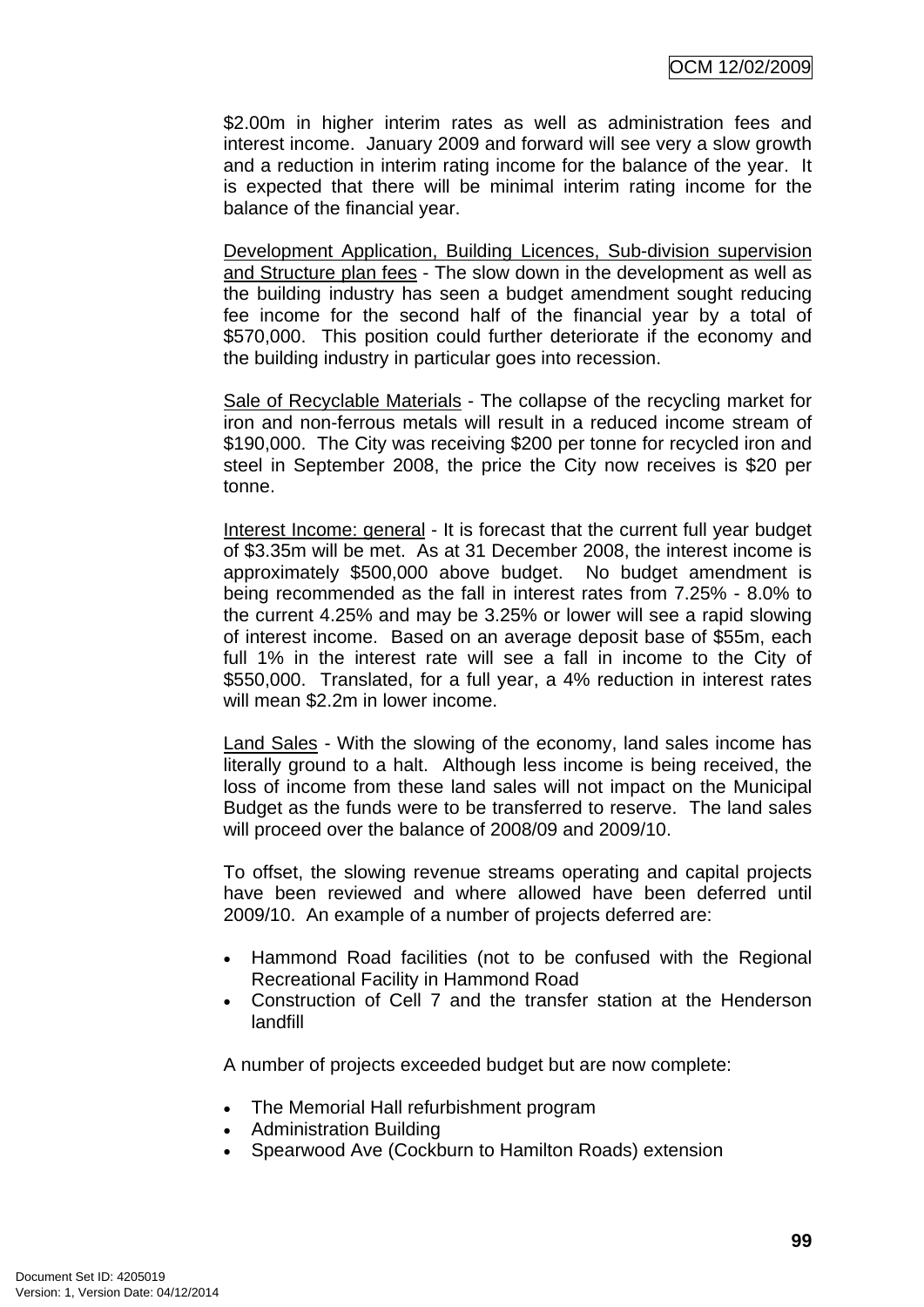• Russell Road dual carriage way construction (Western Power extra costs)

The final area is the additional costs incurred in the course of business:

- The Extraordinary Election of Mayor and East Ward Councillor (cost estimate \$100,000)
- Higher software maintenance costs for new and existing software platforms

#### Non-Cash Adjustments

The funds associated with Development Contribution Areas (DCA's) are self-balancing, that is no expenditure is incurred without the funds having first been received from the developers in the respective DVA areas. The adjustments shown in the mid-year budget review reflect this principle.

The final adjustment is a non-cash provision for a write down in the value of the Helium component of the Helium/Argon investment. Based on advice received from Oakvale Capital, it is anticipated that Helium may default in the 2009 calendar year. It has not yet defaulted and interest income is still being received. The market value of this part of the Argon/Helium structured investment has been marked down to market substantially. If the Helium component defaults, the City will receive the full value of the defaulting component, with the balance of the Argon component being invested in a CBA senior bond (zero coupon). The balance will be received by the City in 2018. All of the City's principal is protected, but the City will not receive interest, hence the adjustment by the non-cash provision.

Summary of major revenue and expenditure items in the mid-year Budget Review

| Ref       | Significant Revenue Items        | Amount<br>5 | Comment                                                                                         |
|-----------|----------------------------------|-------------|-------------------------------------------------------------------------------------------------|
|           | <b>Favourable</b>                |             |                                                                                                 |
| Pg4       | Rubbish removal charges          | 313,000     | Larger income than<br>anticipated has been<br>generated.                                        |
| Pq4       | Rating revenue                   | 2,000,000   | Increased rating revenue due<br>to larger base and higher than<br>anticipated part-year rating. |
| Pg<br>6,7 | Interest earnings on DCAs        | 200,350     | Higher interest earnings                                                                        |
|           | Unfavourable                     |             |                                                                                                 |
| Pg<br>6,2 | Structure plan/Sub Div fees      | $-170,000$  | Significant downturn in<br>subdivision activity                                                 |
| Pg4       | Sale of Salvaged Recycle<br>Mats | $-190,000$  | Global financial crisis resulting<br>in lower returns on                                        |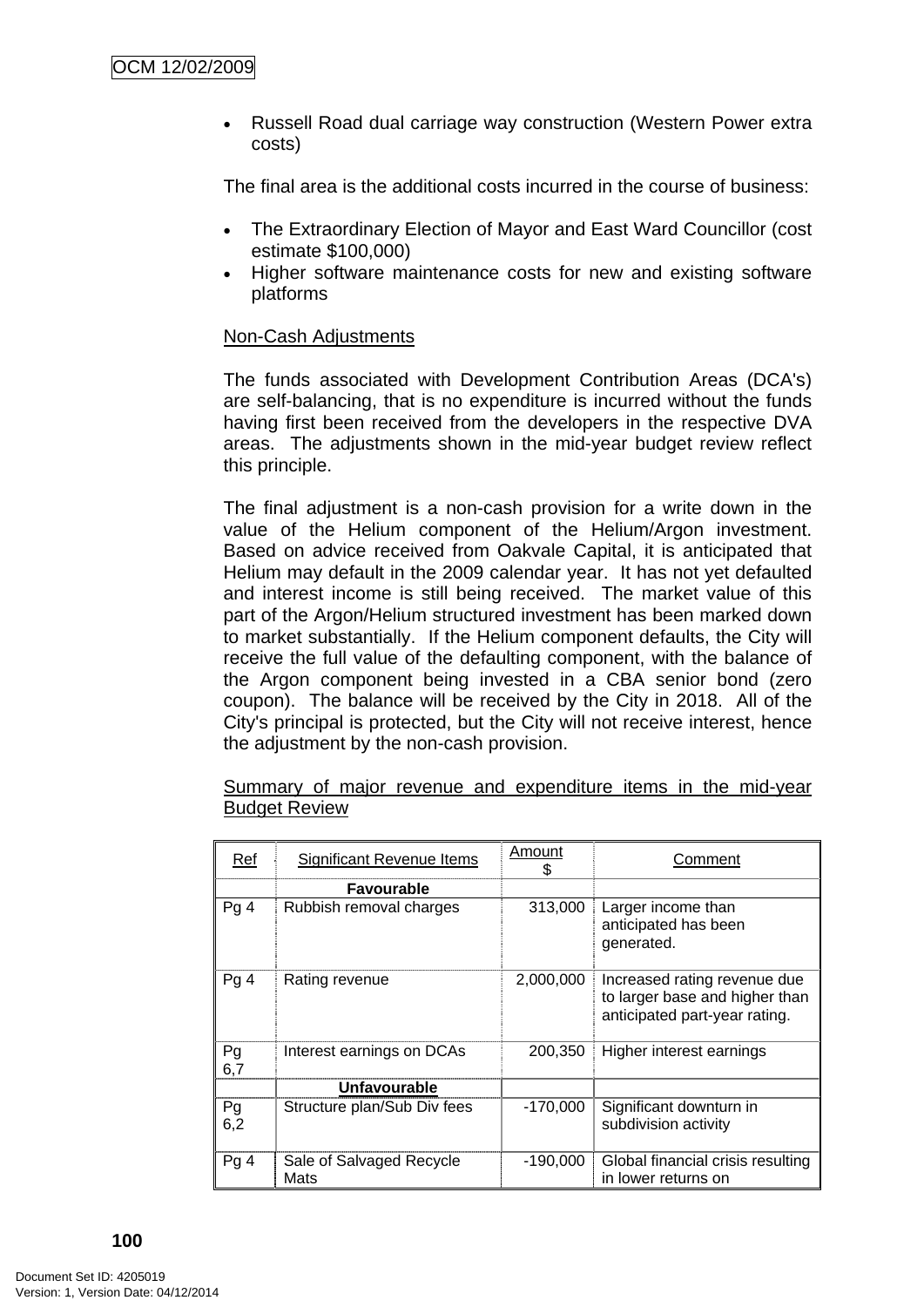| Ref             | <b>Significant Revenue Items</b>                | Amount<br>S  | <b>Comment</b>                                                                                                                                   |
|-----------------|-------------------------------------------------|--------------|--------------------------------------------------------------------------------------------------------------------------------------------------|
|                 |                                                 |              | commodities.                                                                                                                                     |
| Pg <sub>5</sub> | <b>Building licences</b>                        | $-200,000$   | Due to the down turn it is<br>estimated that we will likely<br>see about a 13% decrease in<br>building application income<br>over the full year. |
| Pg <sub>5</sub> | Planning Dev applications                       | $-200,000$   | Income is down due to<br>dropping value of<br>development applications (ie<br>bigger projects no longer<br>coming in)                            |
| Pg <sub>5</sub> | Lot 5 Tapper Road Land sales                    | $-3,762,000$ | Land sales deferred until<br>2009/10                                                                                                             |
| Pg <sub>5</sub> | Lot 174 Ely St Land sale                        | $-700,000$   | Land sales deferred until<br>2009/10                                                                                                             |
| Pg <sub>5</sub> | Lot 101 Beeliar Dr land sale                    | $-800,000$   | Land sales deferred until<br>2009/10                                                                                                             |
| Pg <sub>5</sub> | Lot 237 Dacre Crt land sale                     | $-975,000$   | Land sales deferred until<br>2009/10                                                                                                             |
|                 | Favourable                                      |              |                                                                                                                                                  |
| Pg <sub>5</sub> | Lot 5 Tapper Road Land sales                    | 3,762,000    | Land income not transferred<br>to reserves                                                                                                       |
| Pg2             | Hammond Rd land acquisition                     | 1,800,000    | Land acquired by developer<br>contribution offsets                                                                                               |
| Pg 7            | <b>Hammond Park facilities</b>                  | 500,000      | Project will not be<br>commenced this Financial<br>Year now in 2009/10                                                                           |
| Pg4             | Partial capping of cells 4 and<br>5             | 450,000      | Keep capping of Cells 4 & 5<br>open until location of Cell 7 is<br>confirmed.                                                                    |
| Pg <sub>4</sub> | Overhead recovery                               | 375,079      | More significant recoveries<br>from capital jobs.                                                                                                |
| Pg 1            | Beeliar Rd/Spinaker Hts<br><b>Const Signals</b> | 350,000      | Awaiting road extension<br>completion Will be completed<br>in 2009/10.                                                                           |
| Pg <sub>5</sub> | Lot 5 Tapper Road Dev costs                     | 314,692      | Additional costs now not<br>required due to delay of land<br>sales.                                                                              |
| Pg 7            | Land vested in crown                            | 299,420      | Funds/assets no longer being<br>transferred to crown.                                                                                            |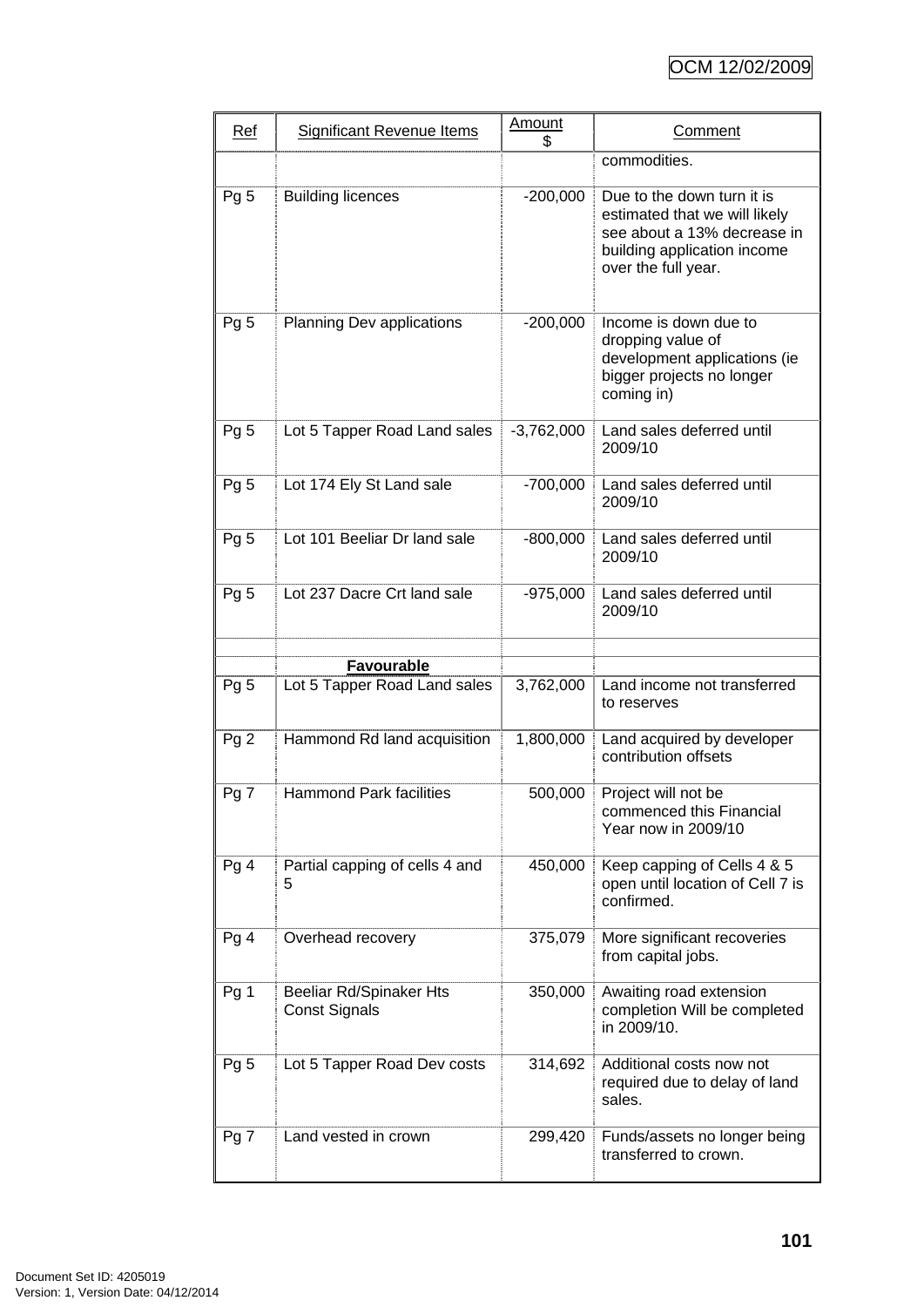| Ref             | <b>Significant Revenue Items</b>              | Amount<br>\$ | Comment                                                                                                                                                                                                                     |
|-----------------|-----------------------------------------------|--------------|-----------------------------------------------------------------------------------------------------------------------------------------------------------------------------------------------------------------------------|
| Pg 1            | Spinnaker Hts Construction of<br>single c/way | 250,000      | Not supported at this stage by<br>developer (WAPC) and no<br>strong demand from<br>community                                                                                                                                |
| Pg 4            | <b>Construction cell 7 Landfill</b>           | 235,000      | Construction will not<br>commence this financial year                                                                                                                                                                       |
| Pg <sub>4</sub> | <b>Transfer station landfill</b>              | 200,000      | <b>Commercial Transfer Station</b><br>cannot be sited until<br>intermodal options are<br>finalised.                                                                                                                         |
| Pg <sub>2</sub> | Streetscape Southwell Cr<br>Ely/Quickly       | 180,500      | Funding transferred to CW<br>5087 - project for Phoenix<br><b>Rise Public Domain Works</b><br>Stage 3                                                                                                                       |
| Pg 1            | Road link-Plantagenet<br>/Helena              | 120,000      | Deferred to later budget as<br>modified links require land<br>dealings and subdivision<br>approvals                                                                                                                         |
| Pg 1            | Rockingham Rd signalised<br>ped cross         | 102,950      | Crossing not supported by<br>Phoenix SC - Loading dock<br>area disruptions                                                                                                                                                  |
| Pg <sub>5</sub> | <b>Contaminated sites</b><br>investigation    | 101,792      | Have held back on<br>commencing some<br>investigations based on<br>discussions with Finance<br>around time of finance market<br>collapse - preparation for<br>situations such as this where<br>we are tightening our belts. |
| Pg 4            | Waste transfer station stage 1                | 101,340      | The Temporary Transfer<br>Station is complete, though<br>funds are required for 15m3<br>bin purchases.                                                                                                                      |
|                 | <b>Unfavourable</b>                           |              |                                                                                                                                                                                                                             |
| Pg <sub>4</sub> | Russel Rd (ashendon) Cont<br>dual cway        | $-411,704$   | Western Power infrastructure<br>renewal extra charges plus<br>extra costs being questioned                                                                                                                                  |
| Pg <sub>3</sub> | Rubbish collection costs                      | $-285,000$   | Increase plant hire rate from<br>\$75 to \$85/hr. Large fuel and<br>parts increase plus extra<br>truck.                                                                                                                     |
| Pg <sub>5</sub> | <b>Memorial hall</b>                          | $-207,000$   | Costs for works exceeded<br>budget inc. to cover<br>landscaping, parking areas<br>and access road Variations                                                                                                                |
| Pg 1            | <b>Building surveying</b>                     | $-190,000$   | Consultancy Expenses have                                                                                                                                                                                                   |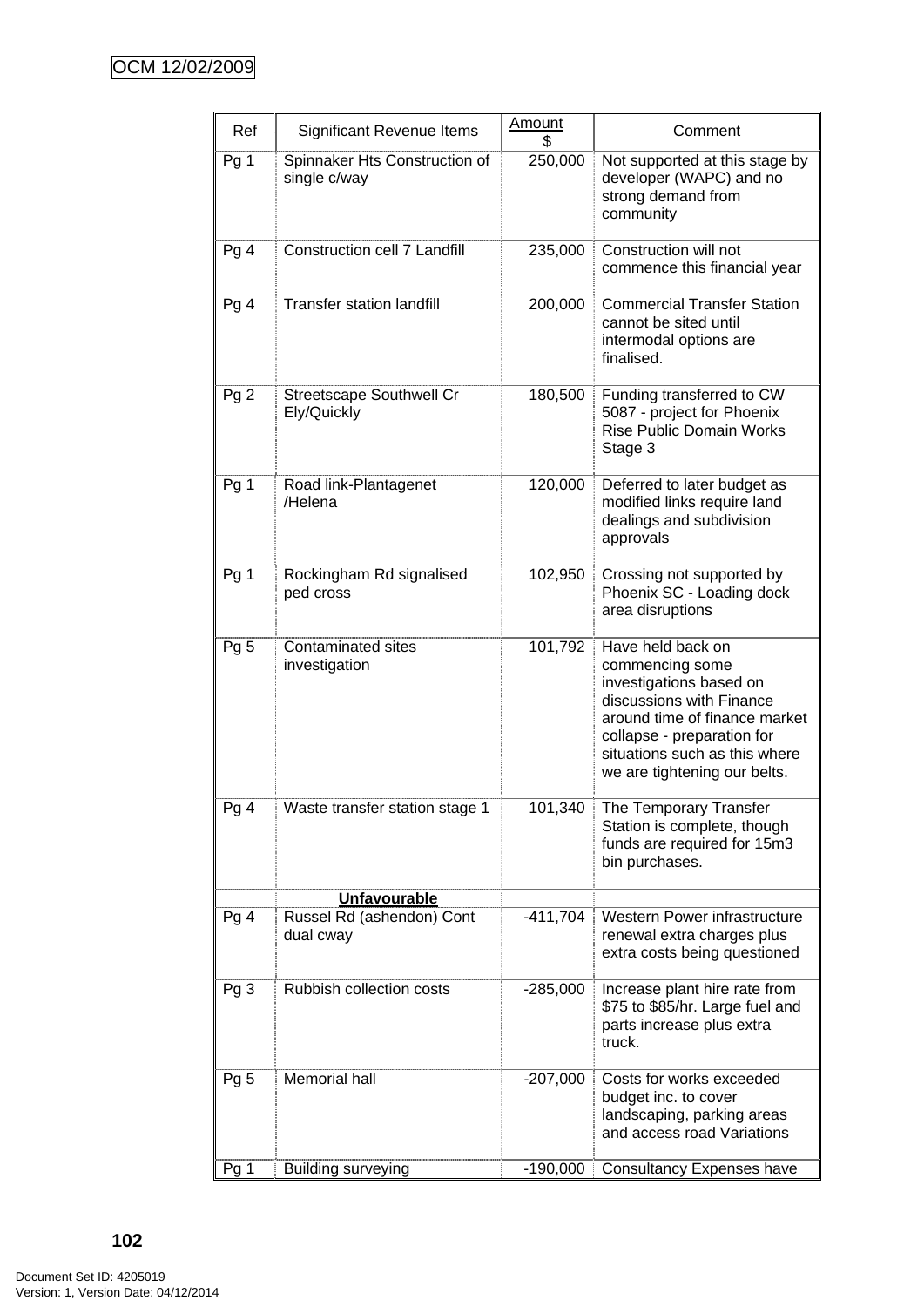# OCM 12/02/2009

| Ref             | <b>Significant Revenue Items</b>            | <u>Amount</u><br>\$ | Comment                                                                                                                                                                                                                                                                                                                      |
|-----------------|---------------------------------------------|---------------------|------------------------------------------------------------------------------------------------------------------------------------------------------------------------------------------------------------------------------------------------------------------------------------------------------------------------------|
|                 | consultancies                               |                     | increased because all<br>Consultant's Invoices for<br>building surveying services<br>are being allocated to<br><b>Consultancy Expenses not</b><br>Salaries.                                                                                                                                                                  |
| Pg <sub>2</sub> | Hammond Rd Street lighting                  | $-165,000$          | Stage 1 budgeted for,<br>however prudent to complete<br>whole project in one hit.                                                                                                                                                                                                                                            |
| Pg3             | Phoenix Rise Stg 3 domain<br>works          | $-133,000$          | Southwell Park and Southwell<br>Cr works were budgeted<br>against CW 5187. As<br>Council's cost of works is to<br>be met by future proceeds<br>from land sales, it is proposed<br>that the pre-funding be<br>provided from the Land<br>Development Reserve.                                                                  |
| Pg 1            | Administration building -<br>facility costs | $-115,352$          | Increased operating costs<br>arising from the completion of<br>the admin building program.                                                                                                                                                                                                                                   |
| Pg4             | Spearwood Ave<br>(Hamilton/Cockburn)        | $-111,834$          | Additional street lighting and<br>roadworks at Cockburn Rd                                                                                                                                                                                                                                                                   |
| Pg 1            | Software maintenance costs                  | $-104,500$          | 14000 - Virus and Spam<br>Filtering for 2006/2007 that<br>wasn't invoiced that year,<br>25000 - Infomaster<br>maintenance not mentioned to<br>IT at budget time,<br>51500 - Increase in<br>maintenance from previous<br>year across 5 products,<br>14000 - Works and Assets<br>maintenance pro rata from<br>Oct 08 to Jun 09 |
| Pg <sub>6</sub> | Election expenses                           | $-100,000$          | To fund the March 09 by-<br>election                                                                                                                                                                                                                                                                                         |
|                 | <b>Non-Cash Adjustment</b>                  |                     |                                                                                                                                                                                                                                                                                                                              |
| Pg 1            | Charge for impairment                       | $-2,000,000$        | Due to continuing<br>deterioration in financial<br>markets, the Helium<br>component within the Argon<br>investment is likely to default<br>within the next 6 months.<br>There is no direct impact on<br>the Municipal budget as write-<br>down relates to non-current<br>Reserve investments.                                |
| Pg 1            | Distributed DCA funds                       | $-1,760,575$        | DCA expenditure off-set by                                                                                                                                                                                                                                                                                                   |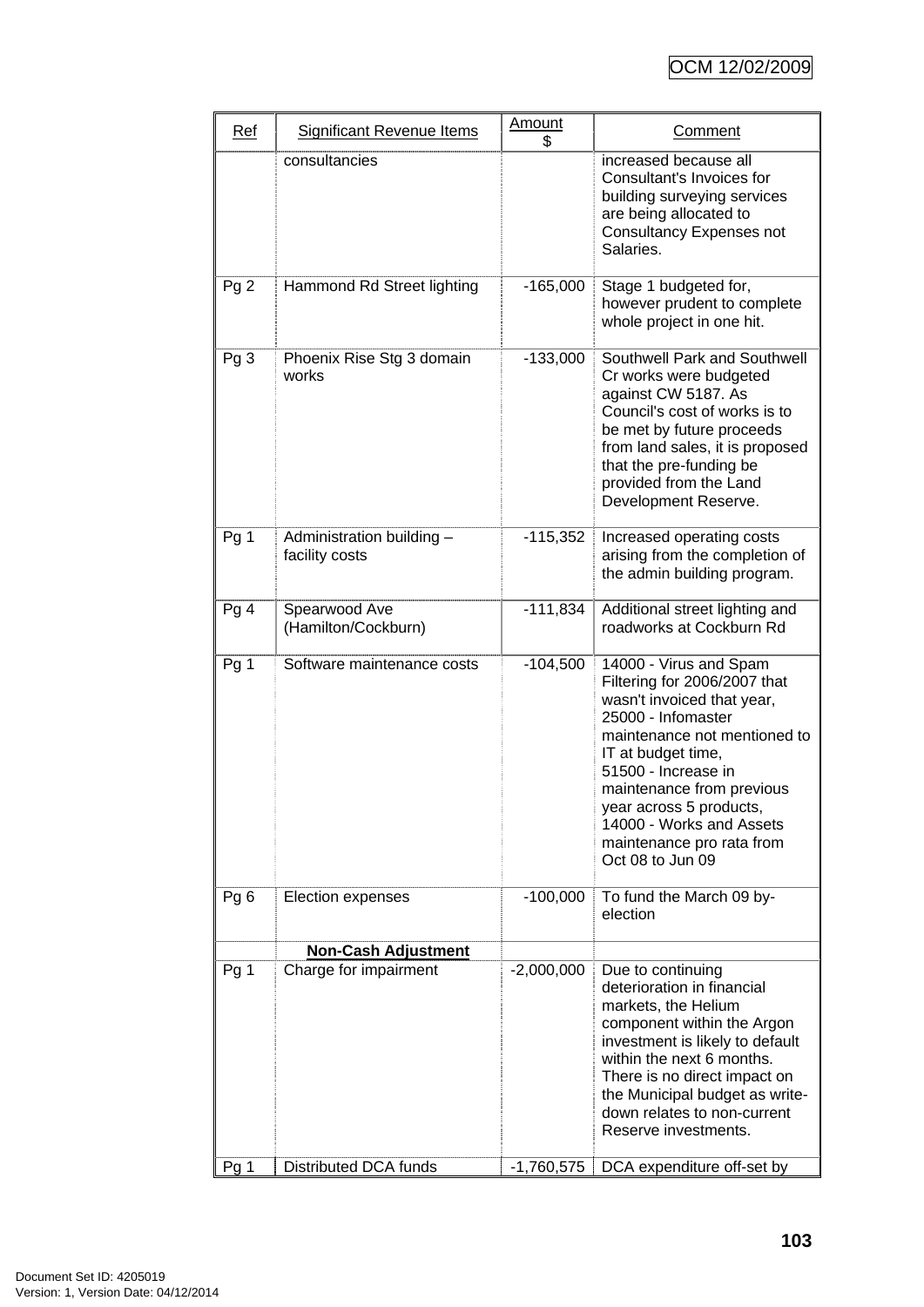| Ref       | <b>Significant Revenue Items</b> | Amount       | Comment                                                                                  |
|-----------|----------------------------------|--------------|------------------------------------------------------------------------------------------|
|           |                                  |              | reduction in income.                                                                     |
| Pg<br>6,7 | DCA owner contributions          | $-3,364,610$ | Reduction in DCA owner<br>contributions offset by lower<br>transfers to restricted funds |

## Review of Statutory Planning Fees

Attached is Planning Bulletin 93 Planning and Development (Local Government Planning Fees) Regulations 2000. The Planning Bulletin outlines changes to the Planning and Development fees chargeable to developers for the whole of the State.

The existing regulations have been amended to increase the 2008/09 fees to reflect the consumer price index of 3.4%. The regulations were gazetted on 10 October 2008. All planning fees can be charged at the higher rate once the Council has adopted the attached schedule.

Despite lobbying the relevant State Government Minister, the newly gazetted fees do not reflect the cost for the provision of the planning services to land developers even after the increase noted above. The City will subsidise the land development industry by \$624,473 in 2008/09 for statutory planning services.

## Creation of a new Reserve

The City is forecasting a surplus of funds from the Community Security Service Charge for 2008/09. The funds have arisen due to costs not increasing as fast as anticipated from the contractor. In accordance with Section 6.38 of the Local Government Act 1995 and as noted below, surplus funds raised by a Levy should be quarantined and placed into a Reserve created and approved by Council. This occurs for the Waste Management Levy and the Specified Area Rate for Port Coogee.

## *6.38. Service charges*

- *(1) A local government may impose on* 
	- *(a) owners; or*
	- *(b) occupiers,*

*of land within the district or a defined part of the district a service charge for a financial year to meet the cost of providing a prescribed service in relation to the land.* 

*(2) A local government is required to —*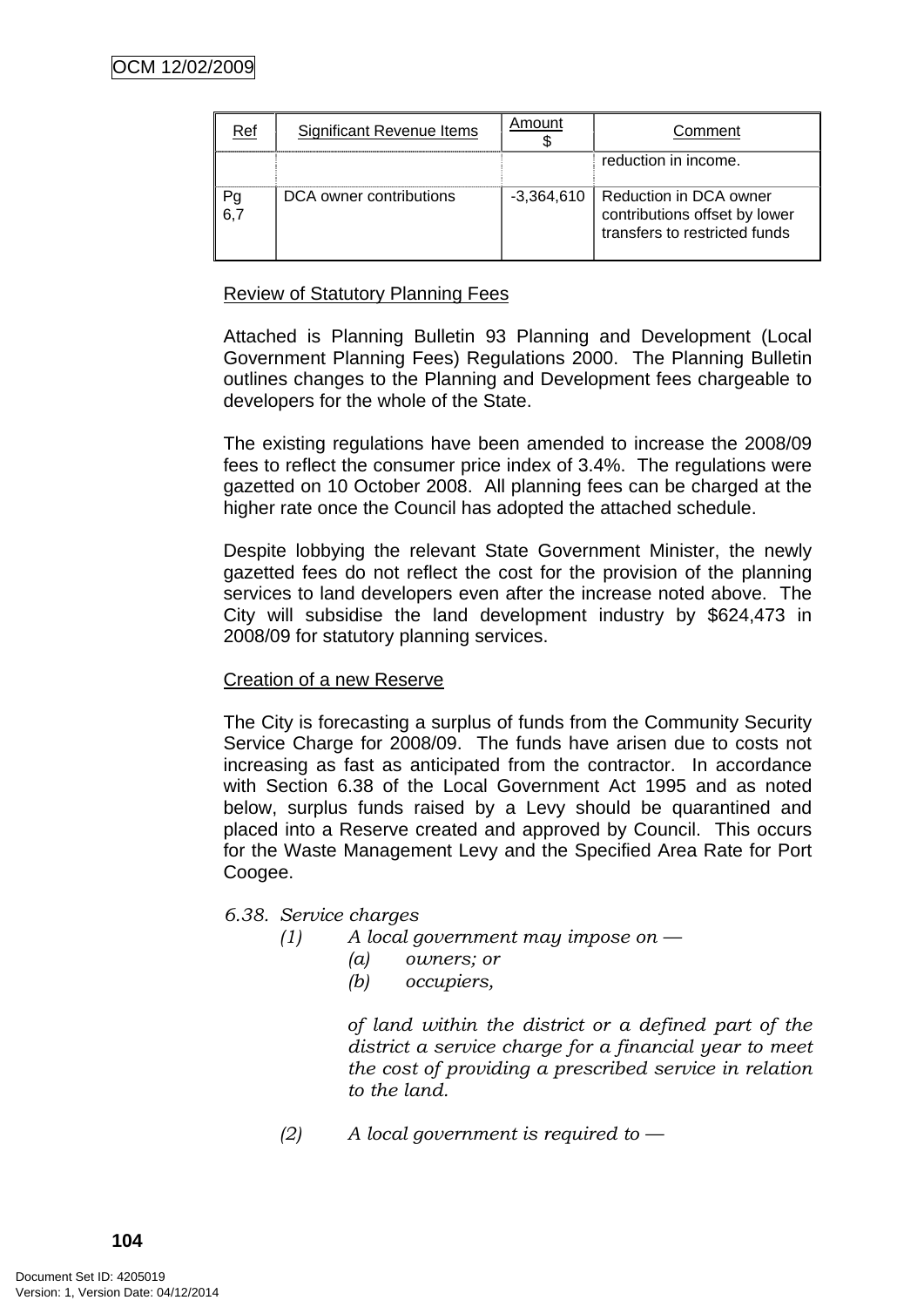- *(a) use the money from a service charge in the financial year in which the charge is imposed; or*
- *(b) to place it in a reserve account established under section 6.11 for the purpose of that service.*
- *(3) Where money has been placed in a reserve account under subsection (2)(b), the local government is not*   $to -$ 
	- *(a) change the purpose of the reserve account; or*
	- *(b) use the money in the reserve account for a purpose other than the service for which the charge was imposed, and sub-sections (2), (3) and (4) of section 6.11 do not apply to such a reserve account.*
- *(4) A local government may only use the money raised from a service charge —* 
	- *(a) to meet the cost of providing the specific service for which the service charge was imposed; or*
	- *(b) to repay money borrowed for anything referred to in paragraph (a) and interest on that money.*

As such a new Reserve, called the Community Security Service Charge is to be created. It should be noted that surplus funds in prior years have been carried forward and retained for the purpose of expending on community surveillance purposes.

# **Strategic Plan/Policy Implications**

## **Governance Excellence**

• To conduct Council business in open public forums and to manage Council affairs by employing publicly accountable practices.

## **Budget/Financial Implications**

A number of amendments to the Budget are recommended as attached.

## **Legal Implications**

Section 33A(1) of the Local Government (Financial Management) Regulations 1996 requires Council to review its annual budget between 1 January and 31 March in each year.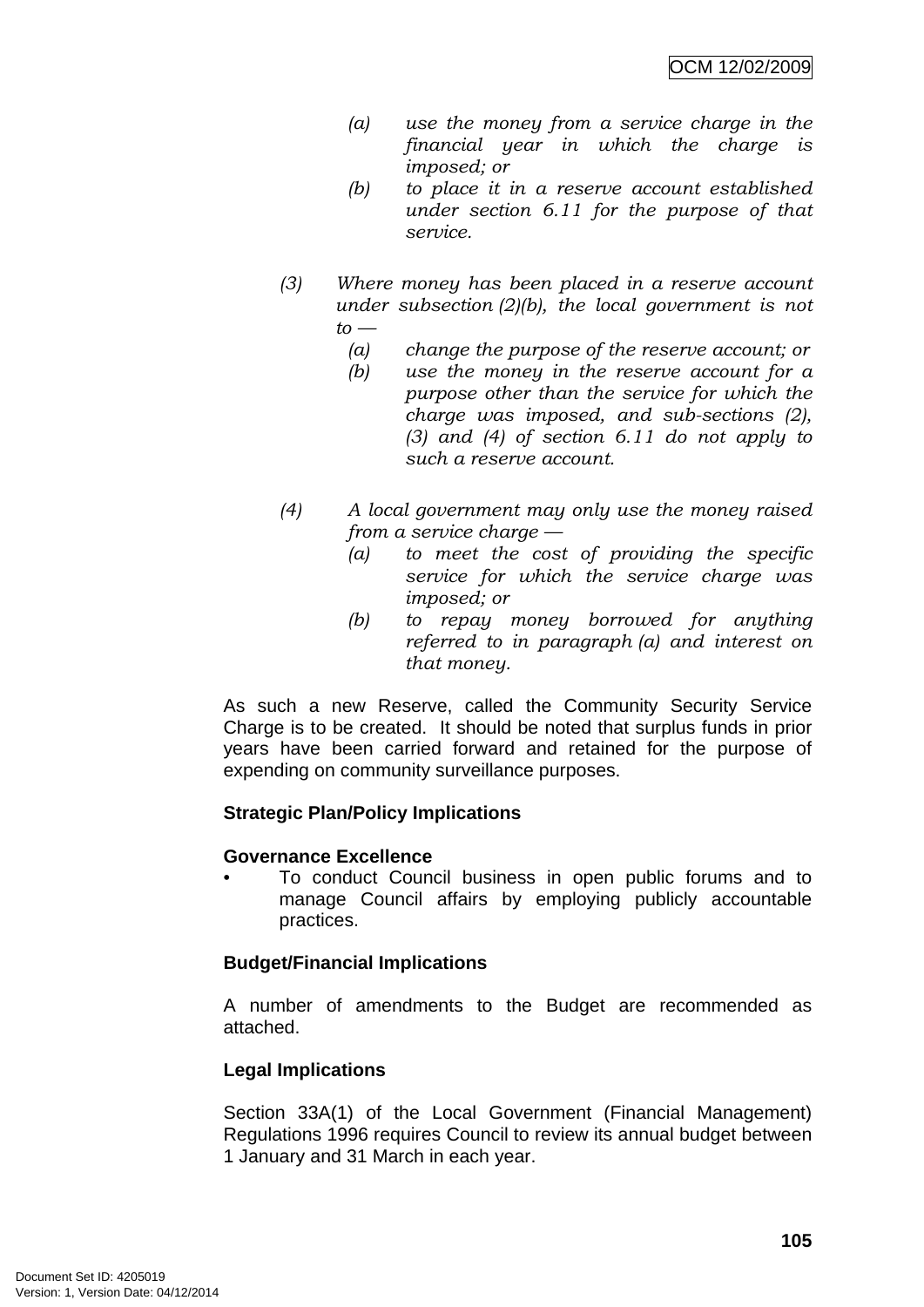# **Community Consultation**

N/A

## **Attachment(s)**

- 1. Business Plan Review 2008/09 (separate booklet)
- 2. Schedule of Budget amendments
- 3. Schedule of Planning Fees

## **Advice to Proponent(s)/Submissioners**

N/A

**Implications of Section 3.18(3) Local Government Act, 1995**

Nil.

## **16. ENGINEERING AND WORKS DIVISION ISSUES**

## **16.1 (OCM 12/2/2009) - SOUTHERN METROPOLITAN REGIONAL COUNCIL MEMBER REPRESENTATION (4994) (M LITTLETON)**

#### **RECOMMENDATION**

That Council resolve to appoint Clr **Example 20 as its** representative to the Southern Metropolitan Regional Council (SMRC).

**COUNCIL DECISION** 

## **Background**

The Southern Metropolitan Regional Council (SMRC) currently acts as a disposal point for all of the City of Cockburn's domestic waste (i.e. waste generated by our residential properties). It operates a multifaceted waste management facility which uses alternative waste treatment technology to maximize the recovery of MSW (municipal solid waste) and to divert as much waste as possible away from landfill. The facility consists of a number of treatment processes including: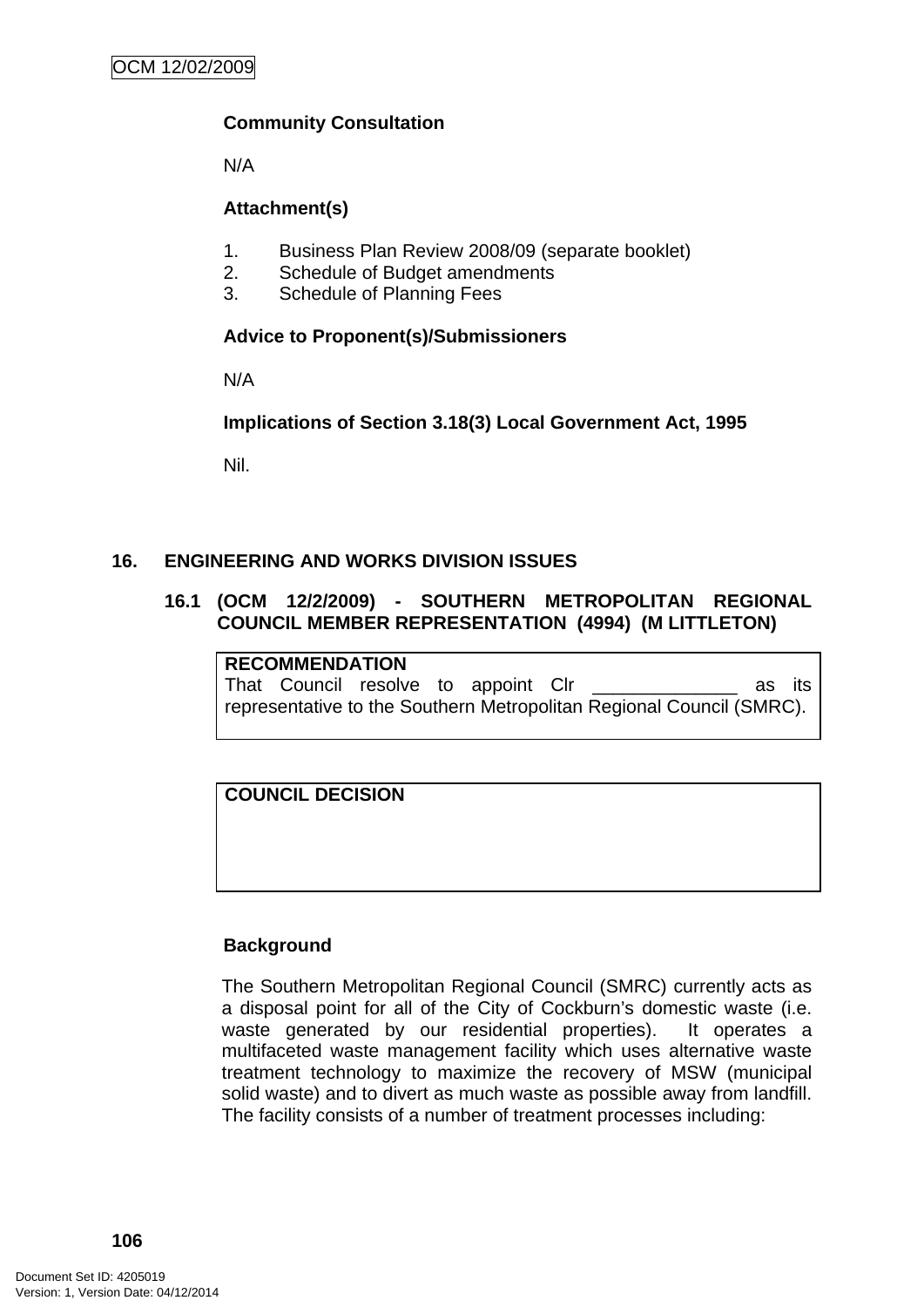- Waste composting facility which subjects MSW to a process of segregation, anaerobic digestion and microbial stabilization to produce compost and residual waste.
- Material recovery facility separation of recyclable waste stream.
- Green waste shreds and processes clean green waste stream.

The SMRC is a Regional Council made up the municipal districts of the City of Cockburn, City of Rockingham, City of Fremantle, Town of East Fremantle, City of Canning, Town of Kwinana and City of Melville. It is formally constituted under the auspices of the Local Government Act 1995 and must comply with that legislation. It was established to plan, develop, coordinate and implement sustainable waste management solutions and greenhouse gas abatement programs with, and for, its 7 member Councils and their communities.

## **Submission**

Seeking a City of Cockburn representative on the SMRC Council.

#### **Report**

The City of Cockburn is one of the original member councils of the SMRC and currently holds a 26.95% stake in the RRRC business (a contingent liability of approximately \$13M). As such, Council is eligible to have a voting member on the board. Council's current representative on the SMRC Council was (former) Mayor Stephen Lee however due to his resignation on 7 January 2008; a vacancy now exists to represent the interests of the City of Cockburn.

The issue of waste management is a complex one and the SMRC business continues to face many challenges. It is essential that Council has a representative on the Regional Council and fulfills its decision making obligations. The position would be ideally suited to an Elected Member who has a strong understanding of business finance and is interested in progressing waste minimisation philosophy.

The advantages of the SMRC councils include:-

- 1. Opportunities in resource sharing and economies of scale by working collectively, Council staff will share information and expertise and save time in developing possible future activities for implementation.
- 2. SMRC councils have demonstrated a collective approach works and these examples have provided a good working model.
- 3 Financial incentives by working together in developing joint initiatives, councils can then apply for AGO funding on a regional scale. This will provide greater opportunities to access large funding sources.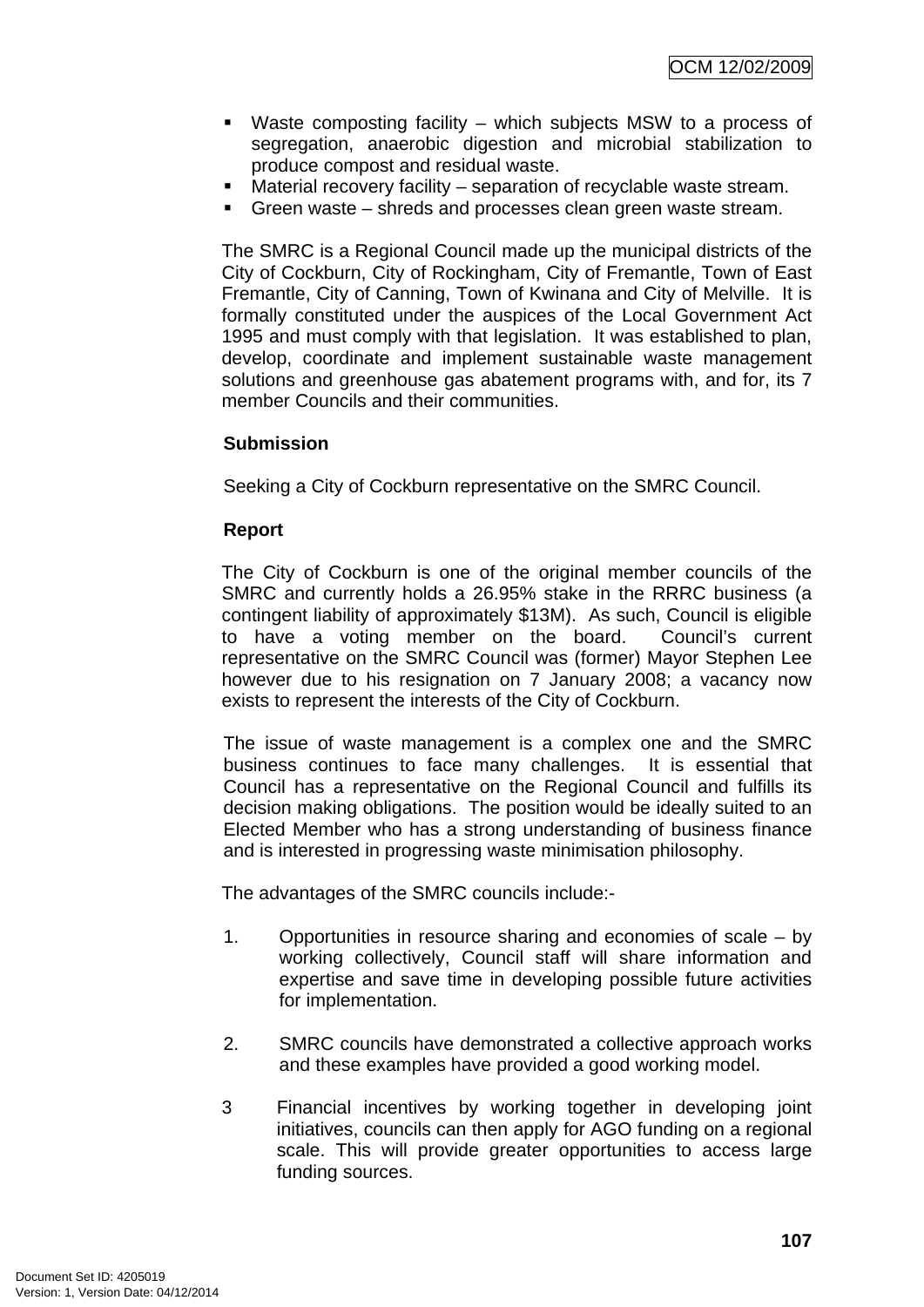It is recommended that Council nominate an Elected Member as its representative on the SMRC Council.

#### **Structure**

The Southern Metropolitan Regional Council comprises of one delegate from each member local government with equal voting rights, except the Chairman who may exercise a second vote where the vote is a tie. The tenure of members of the Regional Council continues until the member ceases to be a member of the participating Council or until the member is removed by the participant Council.

The Regional Council meets 7 times per year, on the fourth Thursday of the month commencing at 5.00 p.m. Special meetings and Councillor briefing sessions may be held from time to time.

Standing Committees represented by regional councillors are:

- Audit Committee,
- Public Relations Committee
- CEO Remuneration Committee

| Councillor's Annual Allowance Fee | \$7,000 |
|-----------------------------------|---------|
| <b>IT Annual Allowance</b>        | \$1,000 |
| Total fees p.a.                   | \$8,000 |

The 2009 Council meeting dates are:

| Town of East Fremantle |
|------------------------|
| City of Fremantle      |
| City of Melville       |
| Town of Kwinana        |
| City of Rockingham     |
| City of Canning        |
| City of Cockburn       |
|                        |

These meetings will all commence at 5.00 p.m. in the respective Council Chambers/Rooms.

#### **Strategic Plan/Policy Implications**

#### **Governance Excellence**

• To conduct Council business in open public forums and to manage Council affairs by employing publicly accountable practices.

#### **Natural Environmental Management**

To ensure development of the district is undertaken in such a way that the balance between the natural and human environment is maintained.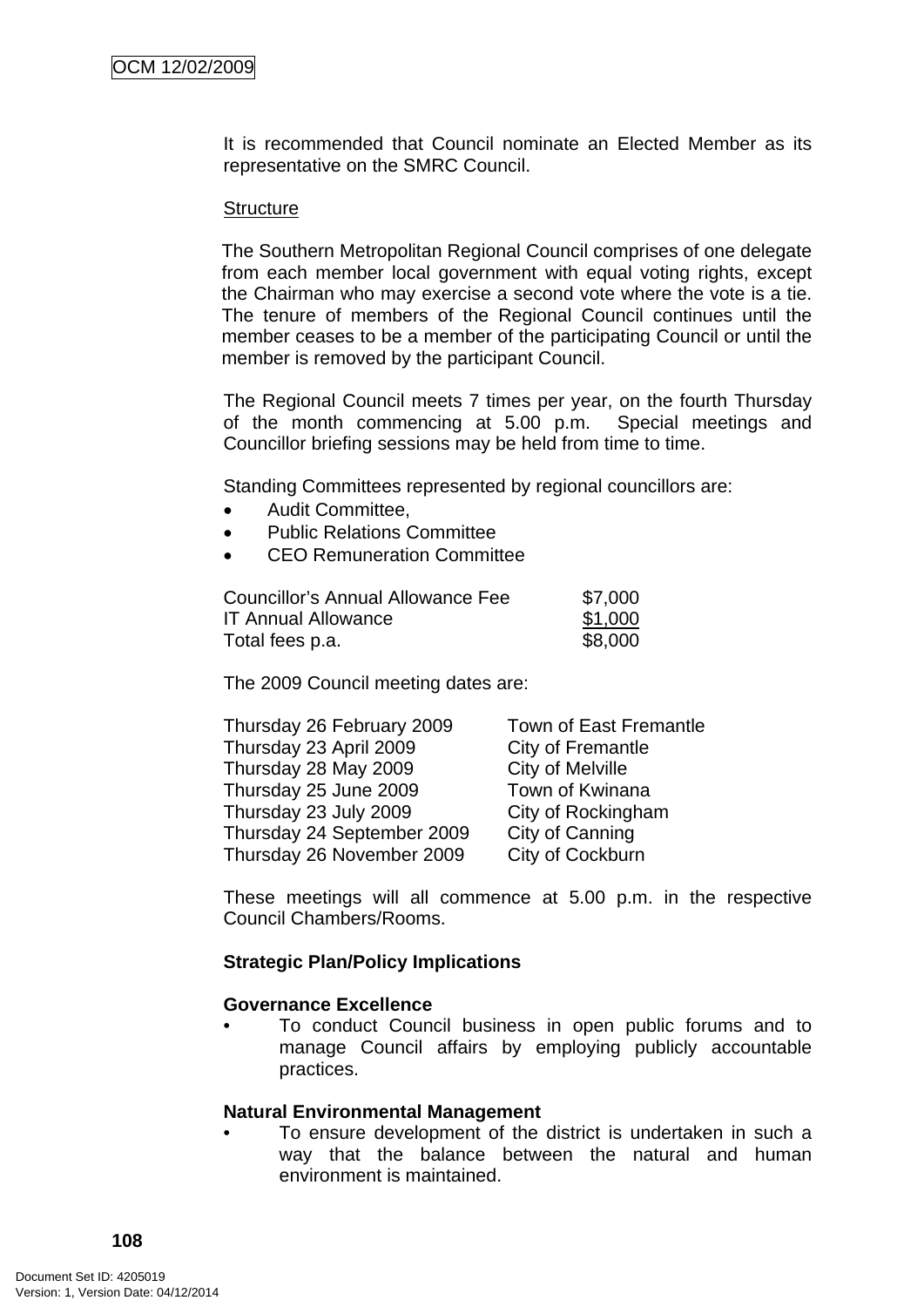## **Budget/Financial Implications**

The SMRC Council decisions impact on the City of Cockburn because their fees and charges are used as part of the equation to derive the annual service charge levied to our residents.

## **Legal Implications**

Local Government Act 1995.

#### **Community Consultation**

N/A

## **Attachment(s)**

N/A

## **Advice to Proponent(s)/Submissioners**

N/A

**Implications of Section 3.18(3) Local Government Act, 1995**

Nil.

# **16.2 (OCM 12/2/2009) - ROE HIGHWAY EXTENSION TO STOCK ROAD (9701) (M LITTLETON) (ATTACH)**

## **RECOMMENDATION**

That Council:

- (1) advises MRWA that before Council formally reconsiders any proposal to extend Roe Highway from the Kwinana Freeway to Stock Road it seeks information and supporting documentation on the following:
	- 1. Justification for the project.
	- 2. The impacts of the proposal on the connecting road network.
	- 3. The alignment selected.
	- 4. The environmental detail supporting the project.
- (2) seek a briefing by the Commissioner of Main Roads on the project for March 2009.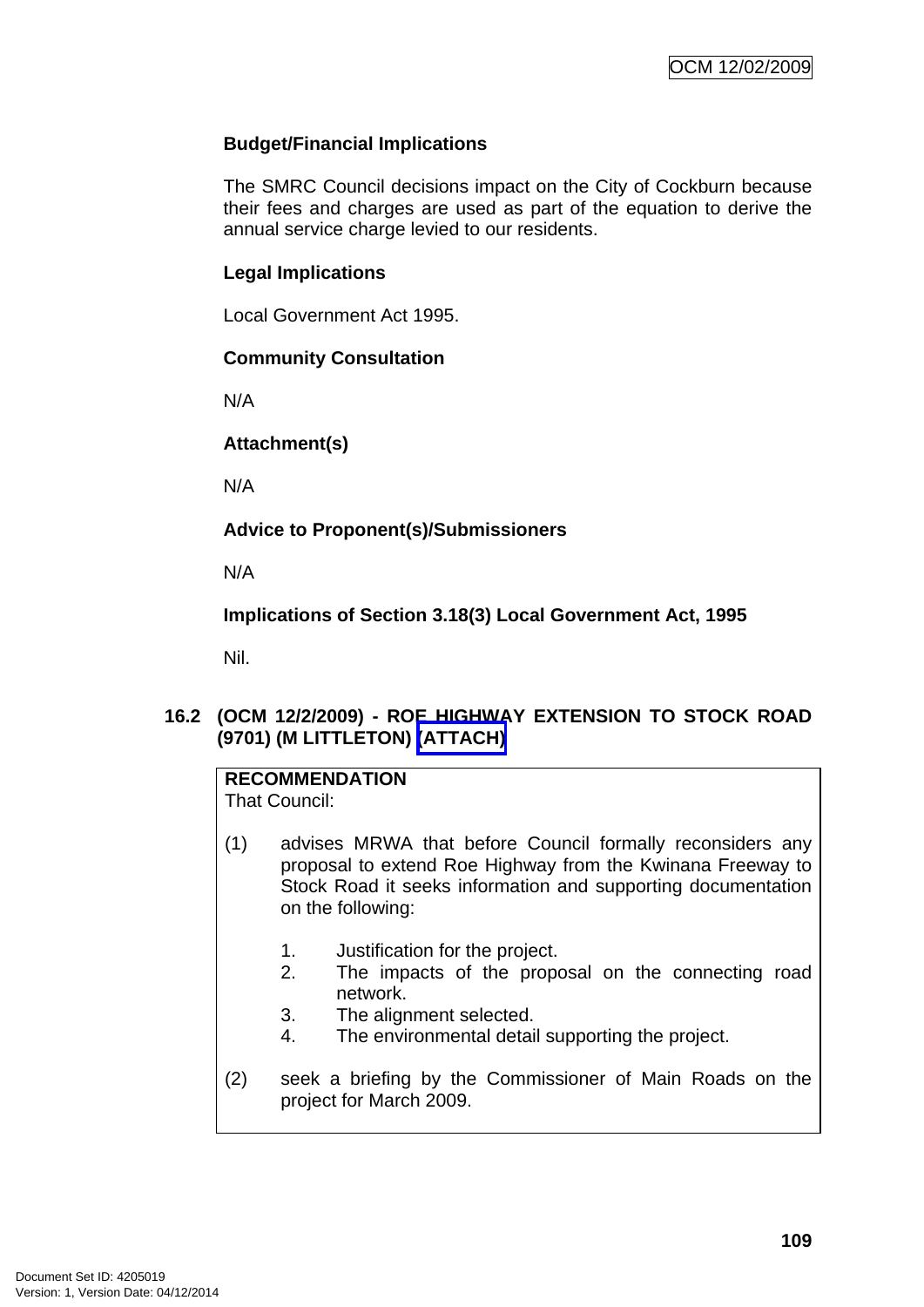## **COUNCIL DECISION**

## **Background**

The Roe Highway Stage 8 reservation (between Kwinana Freeway and formerly Fremantle Eastern Bypass) is included in the Metropolitan Region Scheme as a Primary Regional Road. The previous State Government stated that it did not intend to complete Stage 8 of the metropolitan ring road, which was in conjunction with deleting the Fremantle Eastern Bypass from the Metropolitan Region Scheme.

Council at its meeting held on 20 March 2001 resolved that:-

*"Council write to the State Hon. Minister for Transport, local members of the Legislative Assembly, the Legislative Council and the local member of the House of Representatives, expressing opposition to the construction of Stage 8 of the proposed Roe Highway, given that it would impact adversely upon environmentally sensitive wetlands areas between North Lake and Bibra Lake."*

This is the Council's current position on the Roe Highway Stage 8.

On 19 February 2002, the Council considered a report on the possible impacts on local roads without the Roe Highway Stage 8 and it was resolved that Council:-

*"Await the outcome of the Hon. Minister for Planning and Infrastructure's Freight Planning Congress before considering the future of Farrington Road, Hope Road and Dixon Road."* 

The outcome of the Freight Planning Congress workshops was published in August 2002.

The outcome was fed into the Metropolitan Freight Network Review. Final decisions have not yet been made about the future of the local road system.

Council at its meeting held on 13 October 2005 resolved that:-

*"Council request that the Western Australian Planning Commission include an amendment to the Metropolitan Region Scheme to reclassify the Roe Highway Stage 8 from a Primary Regional Road Reserve to a Parks and Recreation Reserve, in the next Omnibus Amendment to the South-West Corridor."*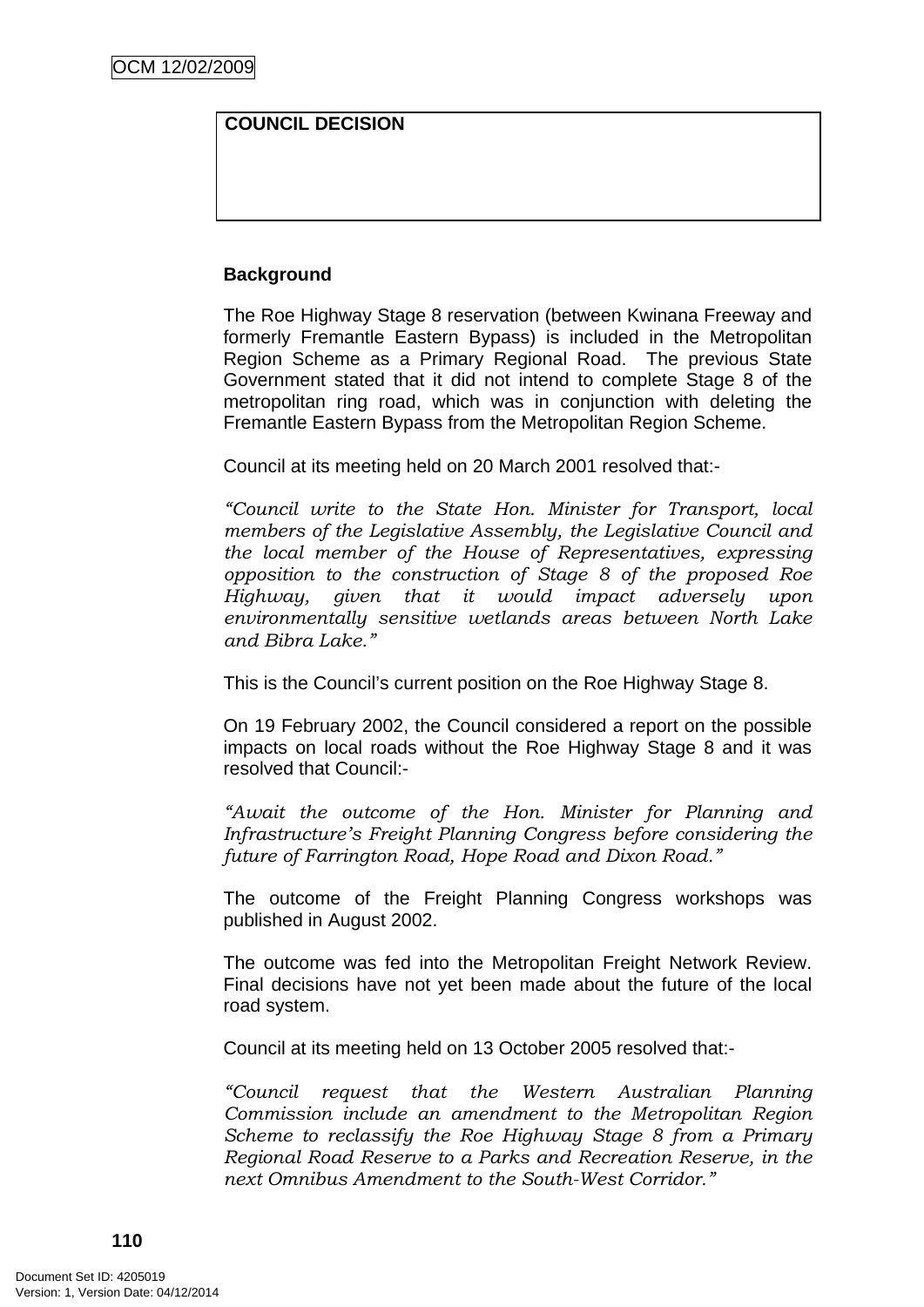This is the Council's current position on the Roe Highway reservation.

#### **Submission**

The current Government has given a commitment to construct Roe Highway to Stock Road. Clr Val Oliver has requested a report to be forwarded to Council to re-affirm its position to oppose the construction of Roe Highway Stage 8.

## **Report**

The future of Roe Highway Stage 8 has been uncertain for some years, and Council has addressed its construction on a number of occasions, particularly as it affects environmentally sensitive areas and traffic on other local and distributor roads in the municipality:-

- Council meeting 20 March 2001 opposed Roe Highway Stage 8 construction.
- Council meeting 19 February 2002 deferred considering the future of Farrington Road, Hope Road and Dixon Road until the outcome of the Freight Planning Congress was released.
- Council meeting 18 March 2003 acknowledged that EPA Bulletin 1088 recommends Hope Road be downgraded to strengthen ecological linkages between North Lake and Bibra Lake and supported the Roe Highway Stage 8 reservation be included in Parks and Recreation Reserve should it be deleted.
- Council meeting 13 October 2005 requested an amendment to the Metropolitan Region Scheme to reclassify Roe Highway Stage 8 from a Primary Regional Road Reserve to a Parks and Recreation Reserve.
- Council meeting 14 September 2006 endorsed the use of the City of Cockburn District Traffic Study 2016 and 2031 Traffic Forecasts as a base document for the Future Transport Strategy for the City.

As part of the recent state government election campaign, the Liberal Government (then in opposition) promised to construct Roe Highway to Stock Road. The Liberal Government is now in power and has allocated \$20M towards commencing this project.

The Deputy Mayor and Director Engineering, along with other representatives from neighboring local governments, were invited to attend an initial discussion on the project on 14 November 2008. At that meeting both the Deputy Mayor and Director reinforced Council's current position on the Roe Highway extension (copy of the minutes attached).

In the past, the Roe Highway extension has largely been considered in the context of providing a linkage from the Kwinana Freeway through to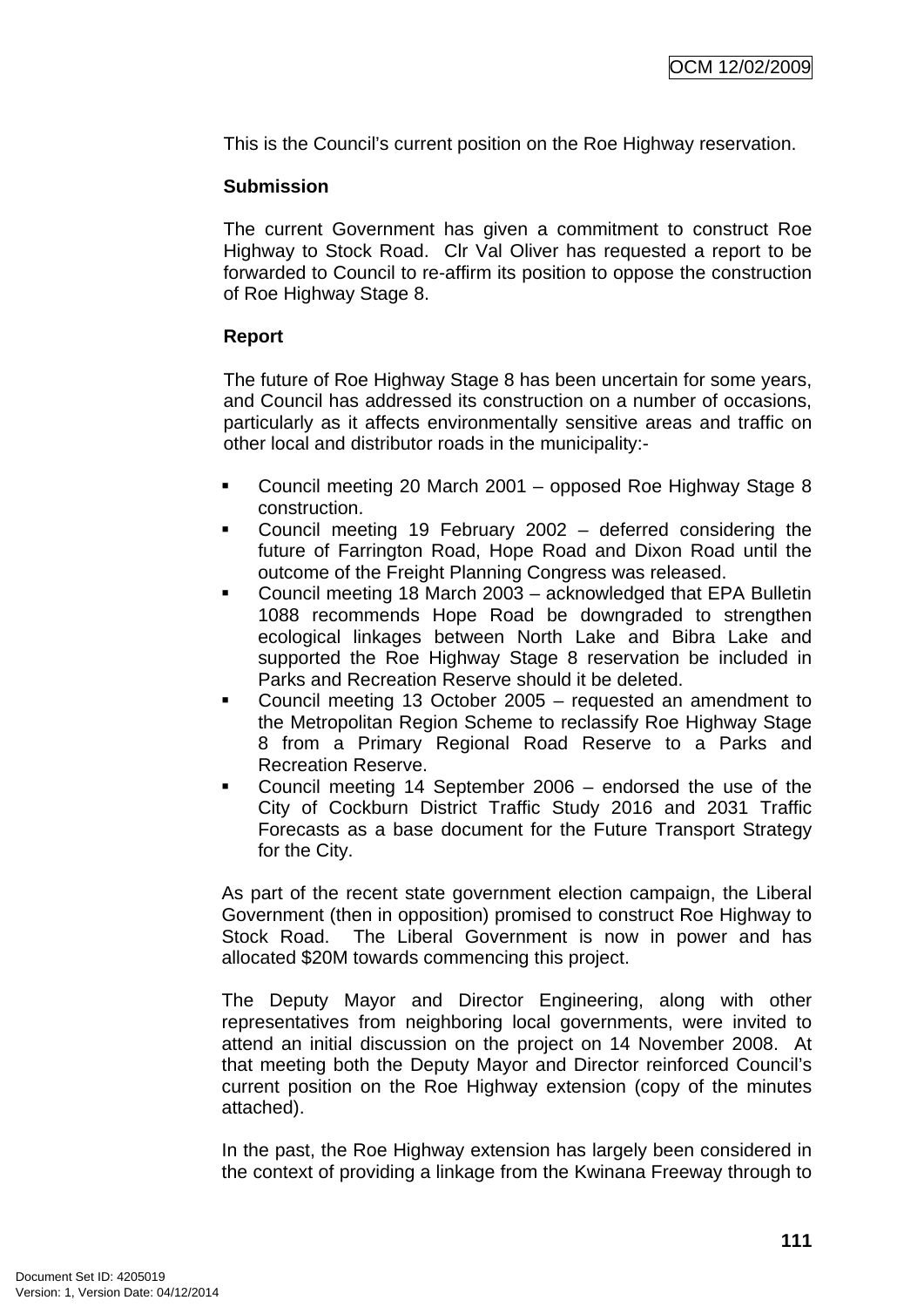the Cockburn coast and linking with the proposed Fremantle Eastern Bypass. Whilst Council rightly identified a range of environmental concerns as the alignment passed through the Bibra Lake Reserve and Beeliar Regional Park, the linkage did at least offer some benefits to the City by creating a substantial and essential east west connection.

Whilst the current proposal by the State Liberal Government is only in its infancy, it does not appear to offer any real advantages to the City of Cockburn. In fact the proposal to extend Roe Highway to Stock Road will largely only serve to remove traffic from Leach Highway between the Freeway and Stock Road thus resolving the traffic problems in the City of Melville in this location yet doing very little to address the problems in the City of Fremantle and serving to increase the traffic in the City of Cockburn. Traffic analysis must quantify the impacts of this on the City of Cockburn's road network.

There has been no traffic analysis to support the current proposal, no real understanding of the impacts of establishing the linkages on the local road network that will exist around the district distributor road and no analysis which would justify the link as proposed. It is understood that DPI and MRWA have commissioned studies to address these concerns; however, the outcomes are as yet unknown. It is difficult to provide any further advice without first receiving and reviewing the traffic studies currently being completed.

Council however, must start to understand the implications of both regional and local development on its road network. Fiona Stanley Hospital, Latitude 32 (potential Intermodal), Outer Harbour development, Inner Harbour growth and increasing container movement, Cockburn coast, Cockburn Commercial Park, AMC, Jandakot City are all developments in and around our municipality which will impact on traffic generation. Unless clear and defined linkages are created to service traffic, the City of Cockburn local distributors will be subjected to increasing traffic and 'rat running'. This is already an issue as traffic builds up on the Kwinana Freeway in the morning peak, leaving the potential for increased traffic on Beeliar, Berrigan and North Lake Roads. The studies being completed by the MRWA and DPI are critical for us in our future planning and informing an opinion on the Roe Highway extension.

Given the current lack of information on the justification for the project, the impacts of the proposal on the connecting road network, the alignment selected and the environmental detail supporting the project, officers could not recommend supporting the proposal given the concerns outlined in this report. It is however, recommended that Council advises MRWA that before formally considering any proposal to extend Roe Highway from the Kwinana Freeway to Stock Road, it seeks information and supporting documentation on the following: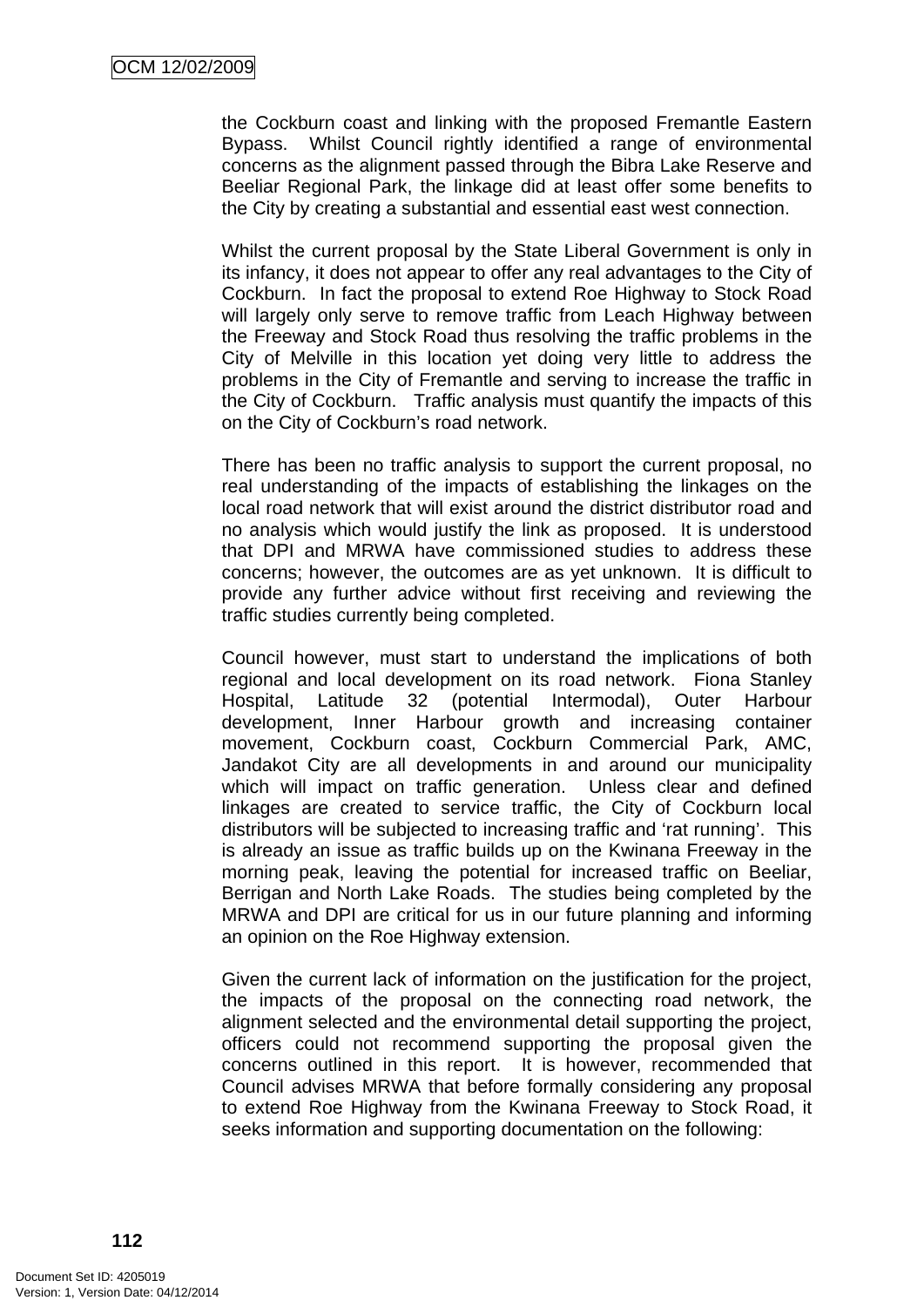- **u** justification for the project
- the impacts of the proposal on the connecting road network
- the alignment selected
- the environmental detail supporting the project

It is also recommended that Council seek a briefing by the Commissioner of Main Roads on the project for March 2009.

#### **Strategic Plan/Policy Implications**

#### **Transport Optimisation**

To ensure the City develops a transport network that provides maximum utility for its users, while minimizing environmental and social impacts.

#### **Budget/Financial Implications**

The financial implications of construction Roe Highway Stage 8 will be broadly contained in our Transport Strategy and specifically identified in each annual budget.

#### **Legal Implications**

N/A

#### **Community Consultation**

N/A

## **Attachment(s)**

Minutes from MRWA Meeting - 14 November 2008

## **Advice to Proponent(s)/Submissioners**

N/A

## **Implications of Section 3.18(3) Local Government Act, 1995**

Nil.

## **16.3 (OCM 12/2/2009) - COOGEE BEACH DRAFT MANAGEMENT PLAN (9120) (L METZ) (ATTACH)**

**RECOMMENDATION** That Council:

(1) advertise the draft Coogee Beach Environmental Management Plan for public consultation for a period closing forty-two(42)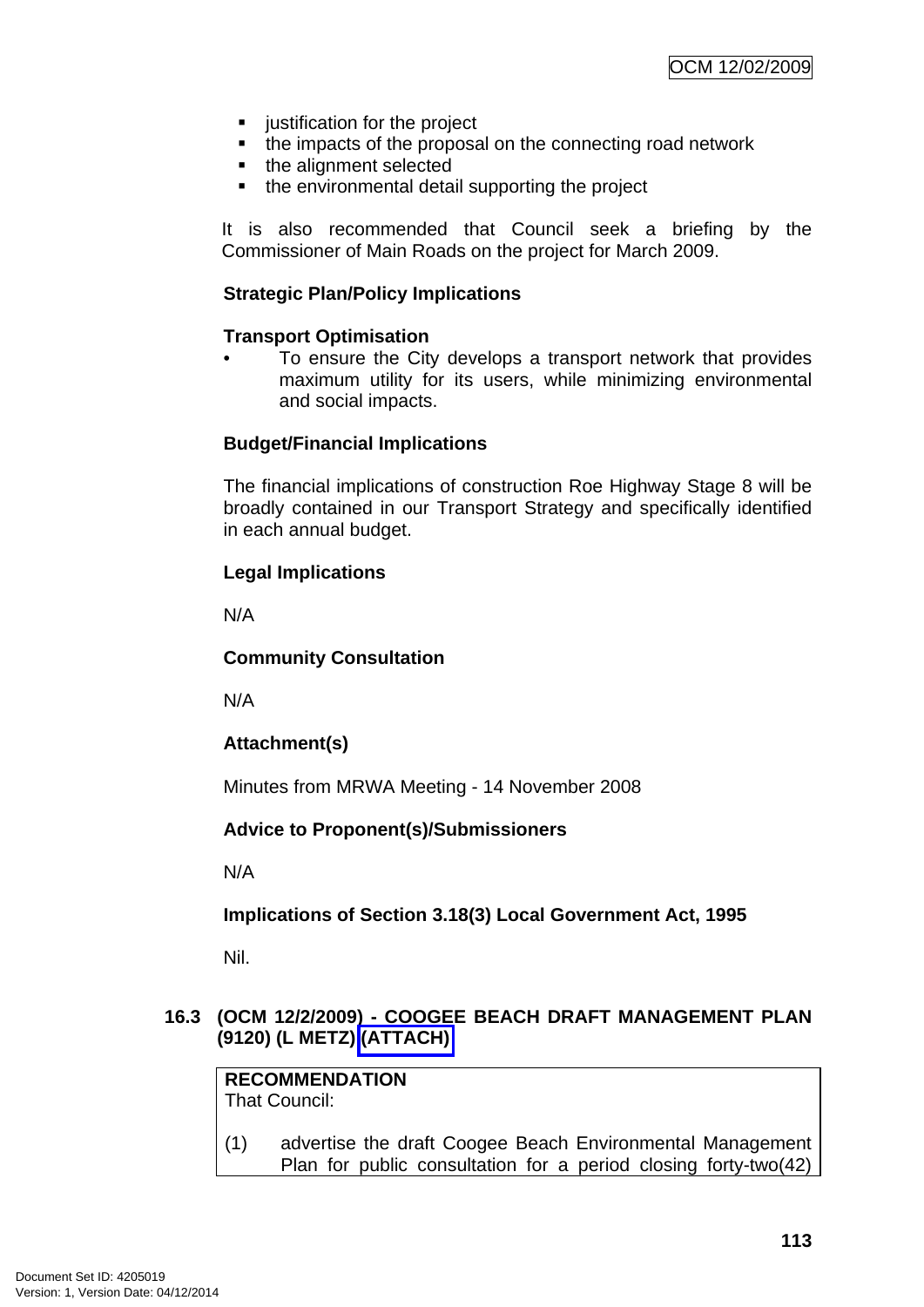days from the date of advertisement; and

(2) refer the draft Coogee Beach Environmental Management Plan to the relevant stakeholder agencies and groups for their review and comment prior to the amendment and adoption of the Coogee Beach Environmental Management Plan.

## **COUNCIL DECISION**

## **Background**

Requests for quotations were called on July 2007 for a suitably qualified and experienced multi-disciplinary consultancy to prepare a management and development plan for Coogee Beach and immediate environs. The project was awarded to environmental consultants *Ecoscape*.

A first draft was issued to the working group members representing major stakeholders and community members, for review and comment, in June 2008. Officers of the City provided a substantial list of amendments and queries and the draft document was revised and reissued in December 2008.

## **Submission**

Council to consider the draft Coogee Beach Environmental Management Plan (MP) and endorse it for advertising for public comment for a period of sixty days.

## **Report**

The focus of the Coogee Beach Management Plan is on the conservation of the existing natural dune system, however the plan also includes some landscaping and recreation components. The plan incorporates all of the reserve except for a 3.5ha parcel of land located between the Coogee Beach Holiday Village and Cockburn Road, which is not managed by the City.

The Management Plan discusses the following issues:

- weed management
- pest fauna management
- rehabilitation
- fire management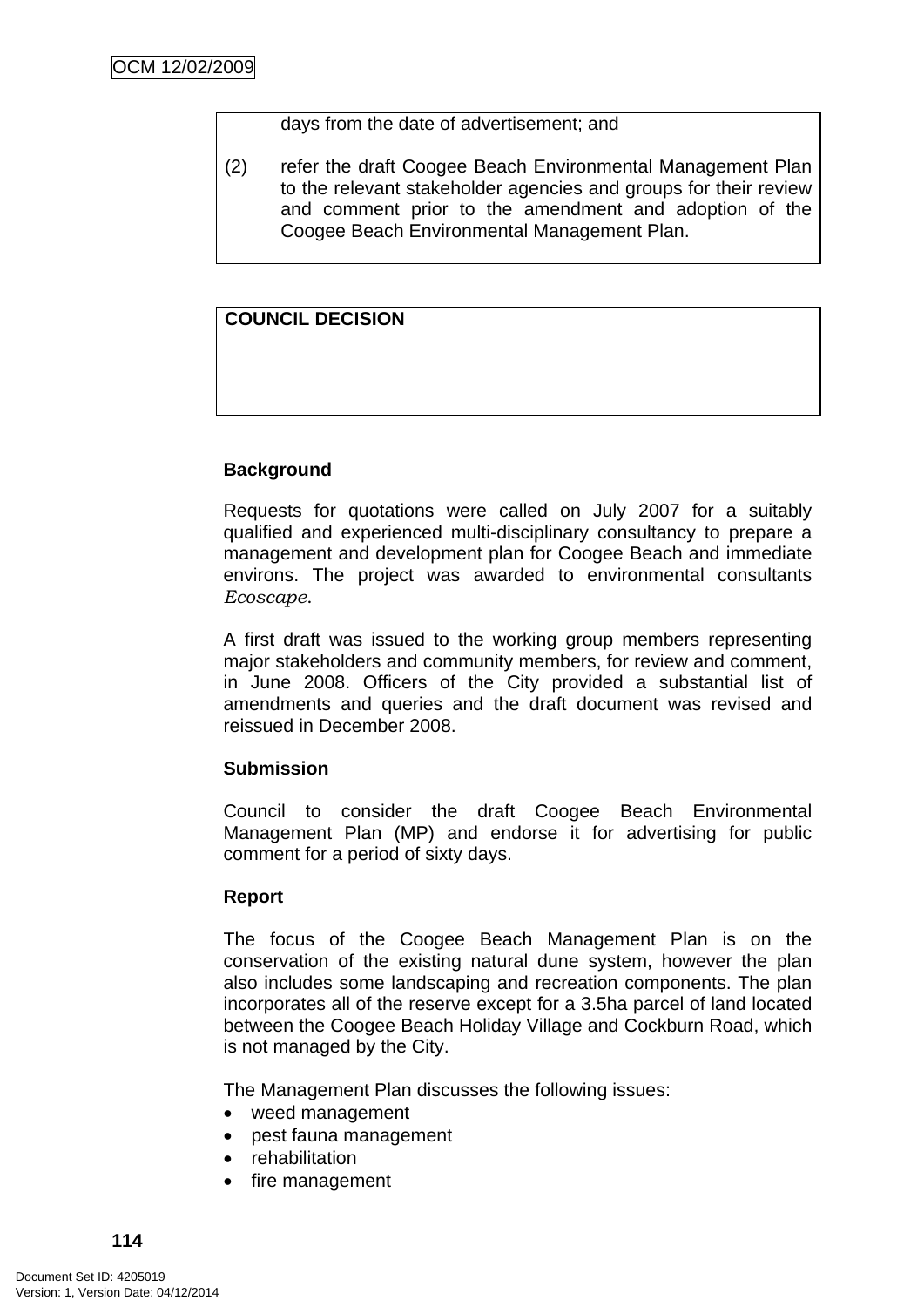- Infrastructure and landscape
- recommendations (Attachment 1),
- cost estimates (Attachment 2)
- landscape analysis and opportunities (Attachment 3).

Environmental Services were consulted and provided information for the report. Environmental Staff are supportive of the report as it gives clear direction for future management.

## **Strategic Plan/Policy Implications**

#### **Infrastructure Development**

• To construct and maintain parks and bushland reserves that are convenient and safe for public use, and do not compromise environmental management.

#### **Natural Environmental Management**

To conserve, preserve and where required remediate the quality, extent and uniqueness of the natural environment that exists within the district.

#### **Lifestyle and Aspiration Achievement**

• To deliver our services and to manage resources in a way that is cost effective without compromising.

#### **Budget/Financial Implications**

Table 20 appended to this report identifies the cost of proposed implementation of the recommendations contained within the Draft Plan.

Recommendations and associated costs (in the vicinity of \$852,316) include "business as usual" current programs for maintenance and asset upgrades, in addition to new capital works for the construction of infrastructure. It is expected that the construction of infrastructure will be undertaken over a number of years thus spreading costs. Funding for maintenance and capital works will also be sourced from other sources such as grants and volunteer resources.

Caring for Our Country Community Coastcare Grant of \$15,035.91 has been secured for revegetation works to be conducted in 2009/2010. Volunteer in-kind contributions of over \$3,000 have been committed to activities at Coogee Beach for 2009. In this current financial year Coastwest funding to a value of \$12,000 has also been secured.

In the current operational works program the funds allocated to this project area is \$66,479 and \$3,366 from Coastwest funding.

- OP 8085 Coogee Beach Dune Rehabilitation
- OP 8098 Coastwest Grant- Dune Rehabilitation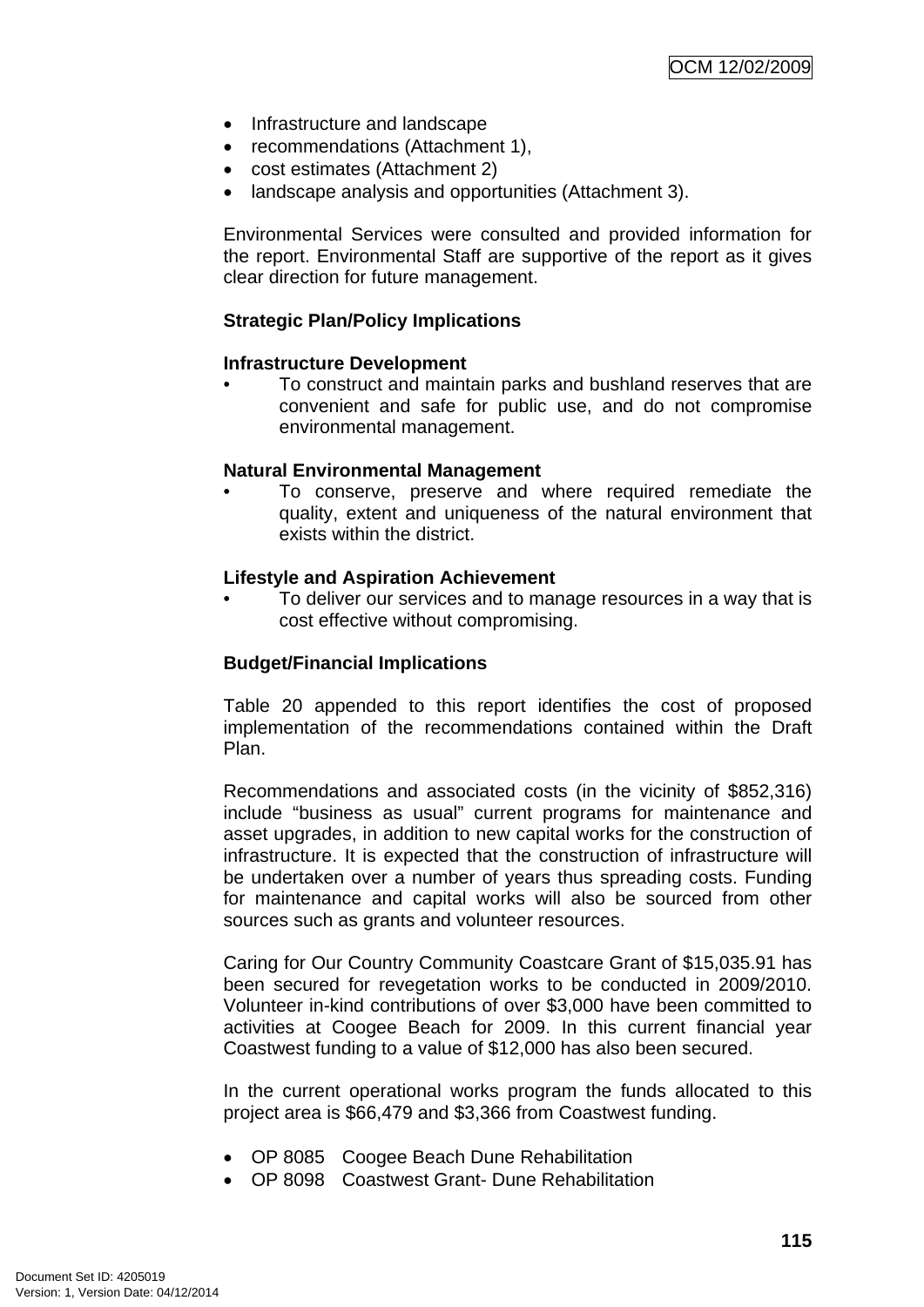In the current capital works program the following projects have funds allocated to this project area:

- CW 5564 Coogee Beach Seats  $x$  2  $$5,000$
- CW 5567 Coogee Beach Rationalise Access Paths \$7,200

## **Legal Implications**

N/A

## **Community Consultation**

Copies of the draft *Coogee Beach Environmental Management Plan* are available in the City Libraries and on the City's website. A public comment period of 60 days will be advertised in local papers and in the City's other usual media. Council are therefore likely to consider the recommended final MP at the May 2009 OCM.

A request for comment and approval will be issued with copies of the draft document to:

- Department for Environment and Conservation
- Woodman Point Regional Park Community Advisory Committee
- Heritage Council of Western Australia
- The City of Cockburn Aboriginal Reference Group
- Main Roads Western Australia
- Perth NRM-South Metro Coastcare Officer
- Coogee Beach Progress Association

An invitation to comment with directions to the City's website will be issued to:

- Coogee Beach Surf Life Saving Club
- Friends of Woodman Point

Officers will make themselves available for briefing presentations to representative groups and Authorities during the comment period. Comments will be collated, and presented to Council at consideration of adopting the finalised management plan.

## **Attachment(s)**

- 1 Coogee Beach Management Plan Summary
- 2. List of Recommendations
- 3. Opinion of Probable Cost (Table 20)
- 4. Study Area Location
- 5. Landscape Analysis and Opportunities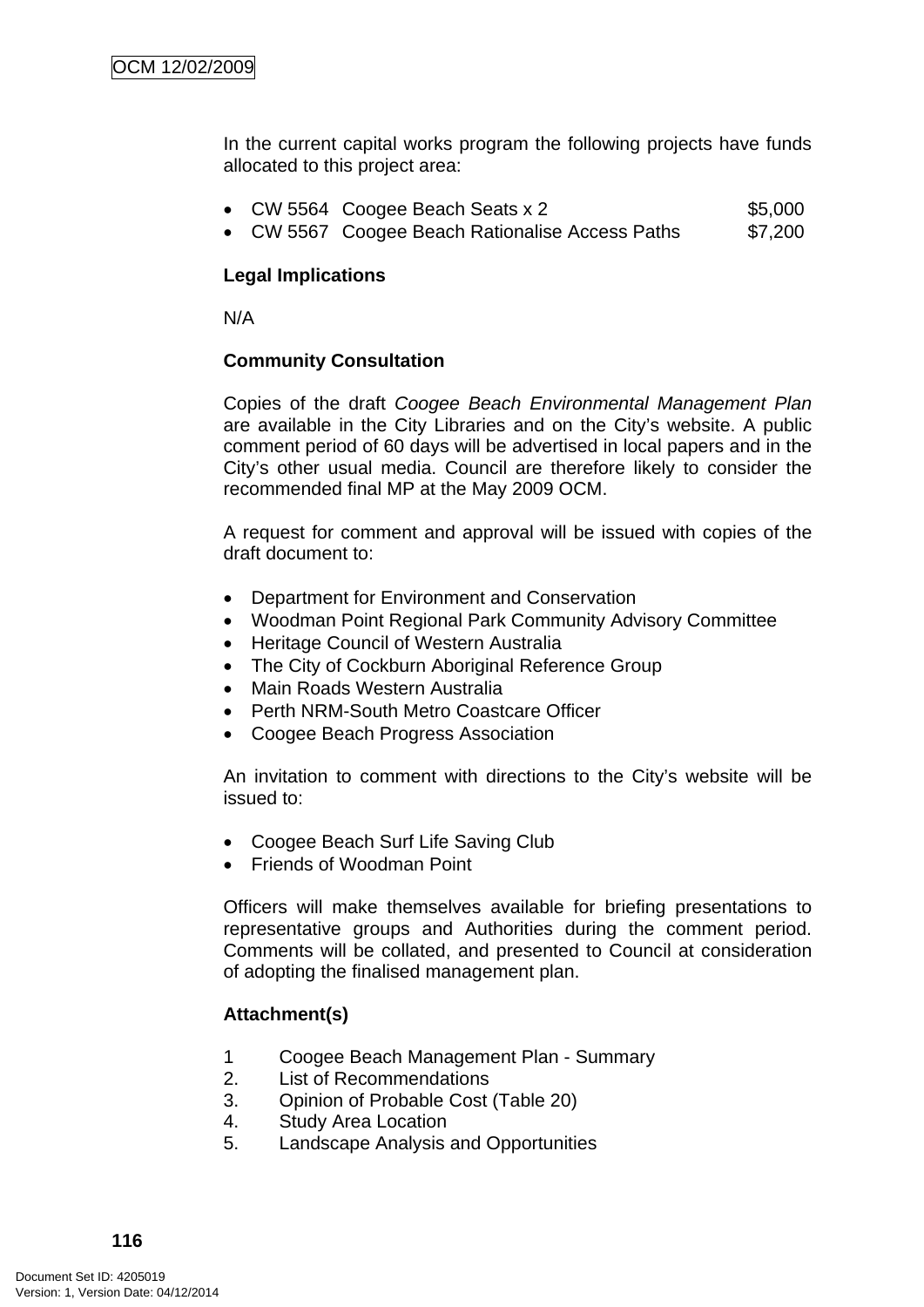## **Advice to Proponent(s)/Submissioners**

N/A

**Implications of Section 3.18(3) Local Government Act, 1995**

Nil.

# **17. COMMUNITY SERVICES DIVISION ISSUES**

Nil

## **18. EXECUTIVE DIVISION ISSUES**

## **18.1 (OCM 12/2/2009) - CHIEF EXECUTIVE OFFICER PERFORMANCE AND SENIOR STAFF KEY PROJECTS APPRAISAL COMMITTEE - 4 DECEMBER 2008 (1192) (S CAIN) (ATTACH)**

## **RECOMMENDATION**

That Council receive the Minutes of the Chief Executive Officer Performance and Senior Staff Key Projects Appraisal Committee dated 4 December 2008, as attached to the Agenda, and adopts the recommendations contained therein.

# **TO BE CARRIED BY AN ABSOLUTE MAJORITY OF COUNCIL**

**COUNCIL DECISION** 

## **Background**

The Chief Executive Officer Performance and Senior Staff Key Projects Appraisal Committee met on 4 December 2008. The minutes of that meeting are required to be presented to Council and its recommendations considered by Council.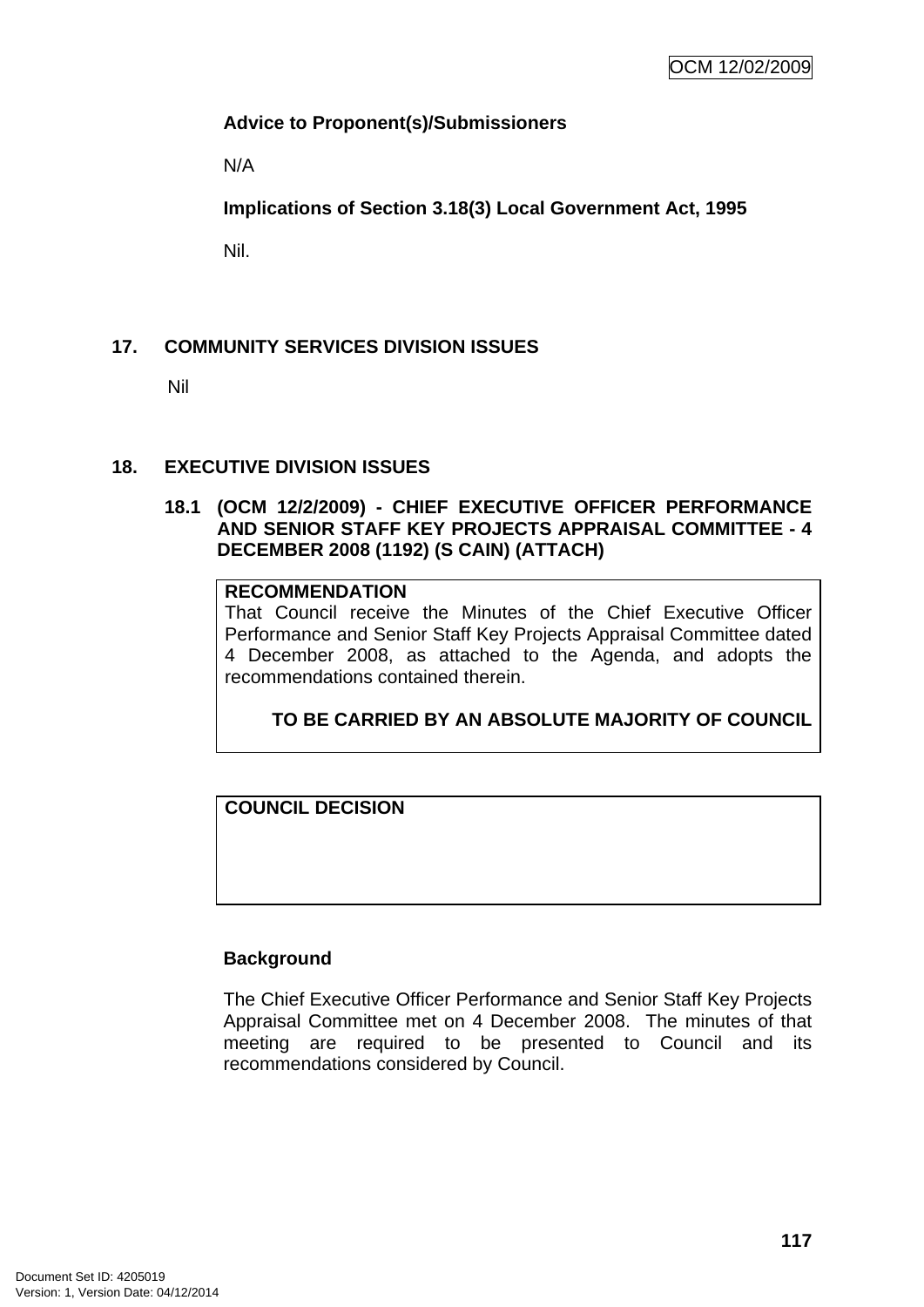## **Submission**

The minutes of the Committee meeting are attached to the Agenda. Items dealt with at the Committee meeting form the basis of the Minutes.

## **Report**

The Committee recommendations are now presented for consideration by Council and, if accepted, are endorsed as the decisions of Council. Any Elected Member may withdraw any item from the Committee meeting for discussion and propose an alternative recommendation for Council's consideration. Any such items will be dealt with separately, as provided for in Council's Standing Orders.

#### **Strategic Plan/Policy Implications**

#### **Governance Excellence**

*• To maintain a professional, well-trained and healthy workforce that is responsive to the community's needs.* 

#### **Budget/Financial Implications**

Committee Minutes refer.

## **Legal Implications**

As contained in the Minutes.

#### **Community Consultation**

Nil.

## **Attachment(s)**

Minutes of the Chief Executive Officer Performance and Senior Staff Key Projects Appraisal Committee 4 December 2008 are provided to the Elected Members as confidential attachments.

#### **Advice to Proponent(s)/Submissioners**

The CEO has been advised that this item will be considered at the February 2009 Ordinary Council Meeting.

## **Implications of Section 3.18(3) Local Government Act, 1995**

As contained in the Minutes.